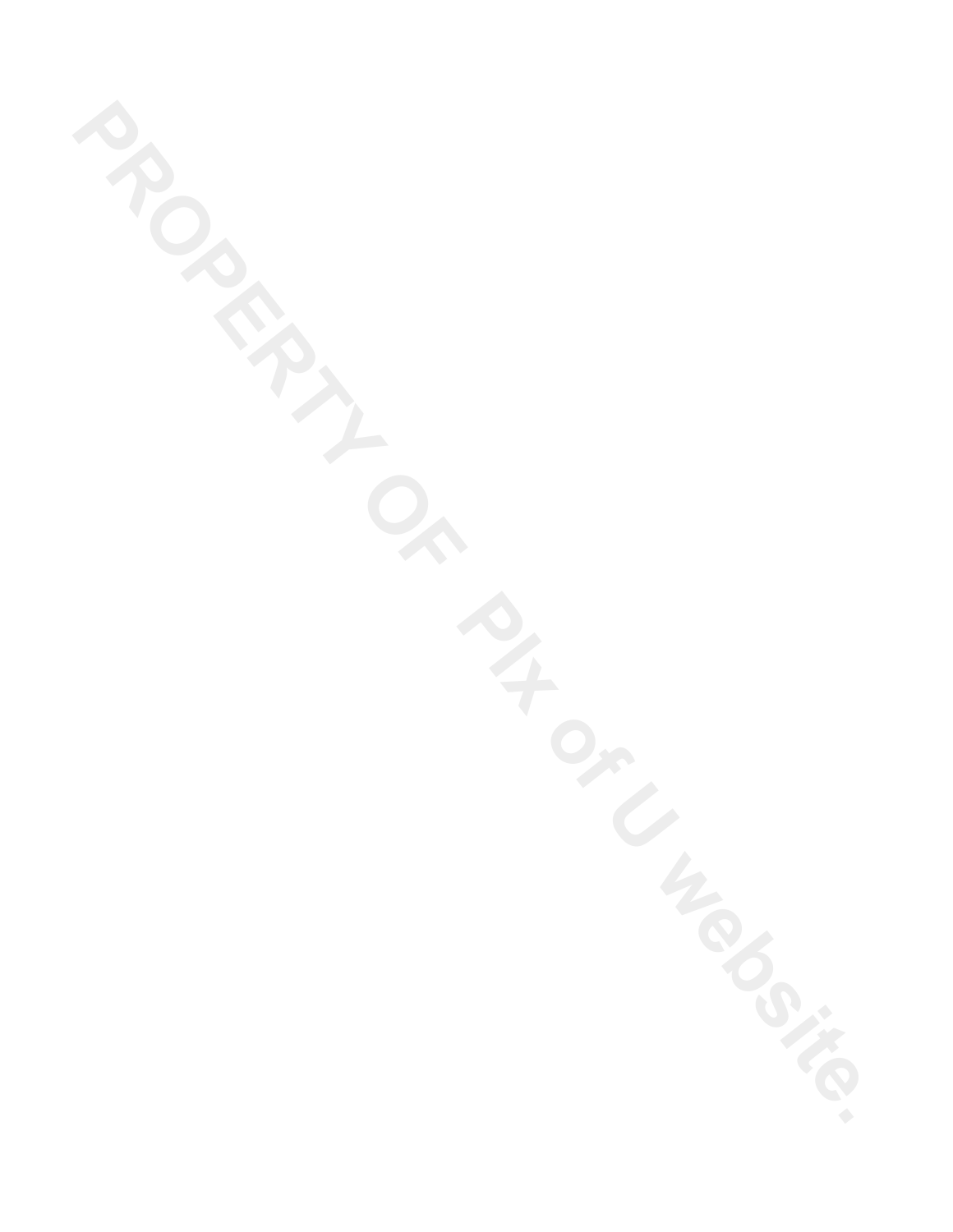## INT. HACIENDA STUDIO - DAY

INT. HACIENDA STUDIO - DAY<br>
In a surfice dark studio containing thousands of old<br>
In a surface dark studio containing thousands of old<br>
contoxed with noves. Handwritten chemistry compounds<br>
contained with noves. Handwritte In a stuffed dark studio containing thousands of old books. It's a bit dark. Lots of antiques and sculptures. On the walls: a periodic table, scribbled boards, a huge corkboard with notes. Handwritten chemistry compounds hang everywhere.

Brilliant chemist CALLISTO BLACK(30's) sits behind a heavy wooden desk. He makes an online donation to "Comacare.org" in his Mac Book Pro.

He donates \$1,000 USD. Erases. Then \$100,000 USD. Erases. Finally \$1,000,000 USD. Presses "Enter."

On the screen of the computer, at the "online" names of the "Messenger," a phone number pops up - "NEGRO 19-92-51- 82." Black eyes it with curiosity.

He picks up the phone and dials. The phone is answered. We hear road noise in the background.

BLACK

(to phone) Hello?

BLACK'S VOICE (V.O.) (over phone) Yes?

BLACK (to phone) Excuse me, Sir. Whose number is it?

BLACK'S VOICE (V.O.) (over phone) Mine! Who's this?

BLACK (to phone) Who is this?

BLACK'S VOICE (V.O.) (over phone) Black. Who's there?

Black is flabbergasted! Drops his phone.

BLACK'S VOICE (V.O.) (over phone) Hello! Hello!

Black screen.

SUPER: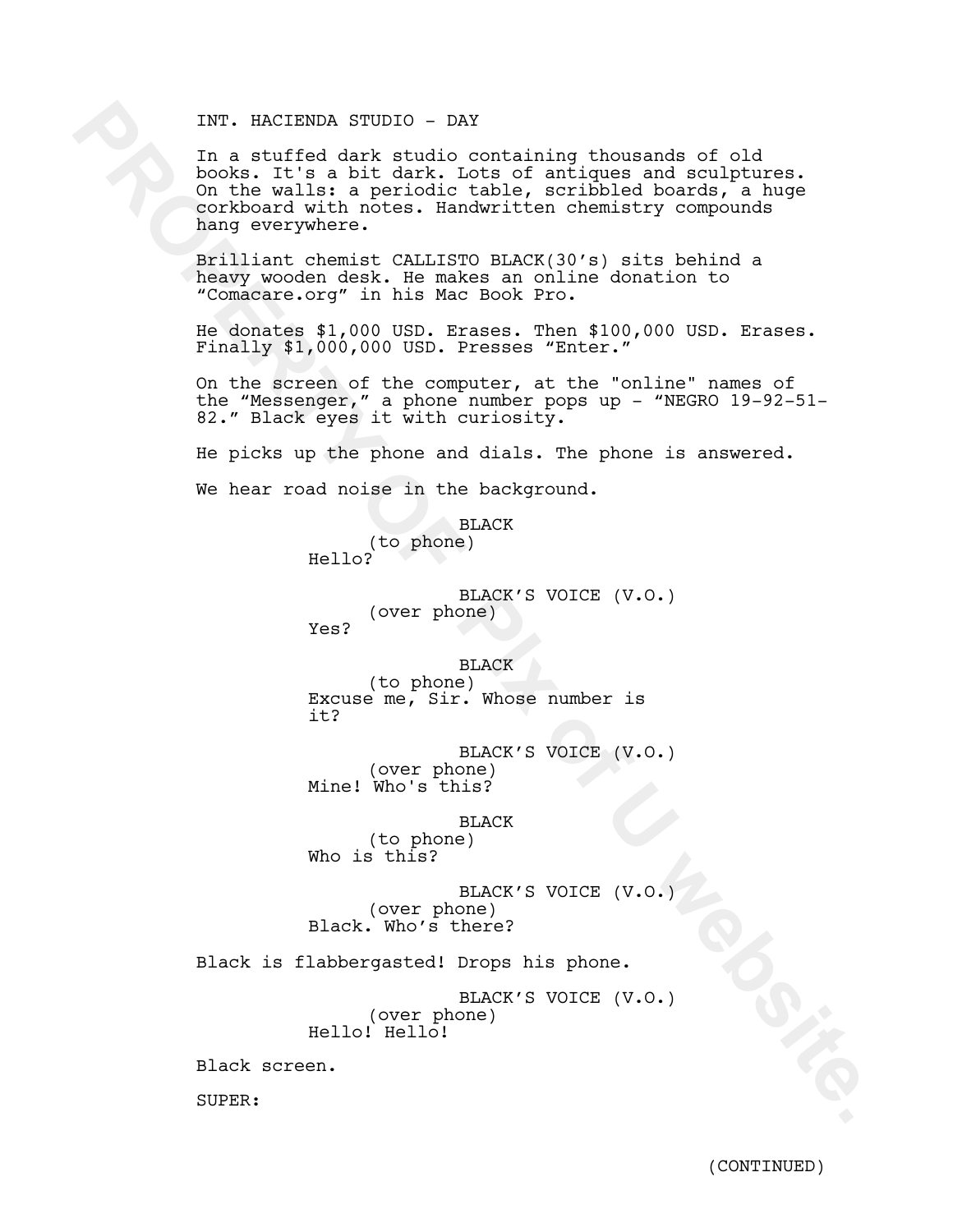"Time moves in one direction, memory in another. "NOT IN THIS CASE."

*EXT. MEXICO CITY STREETS - DAY (FIVE YEARS BEFORE)*

*A top speed red ambulance swings side to side, avoiding traffic. It has Mexican licence plates.*

*INT. RED AMBULANCE - DAY* 

*Two Paramedics saving Callisto Black's life.* 

*The ECG display turns flat line.*

*PARAMEDIC 1 (to Paramedic 2) He's way too intoxicated.* 

**PIRE EVALUATION CONSULTERED AND ADDETESTING CONSULTER (NOTE)**<br> **PROPERTY OF PROPERTY OF PIX ONES ARENOS**<br> **RAPY OF PIX ONES ARENOS DEVALUATION**<br> *RAPY OF PIX OF PIX OF PIX OF PIX OF PIX OF PIX OF PIX OF PIX OF PIX OF PIX He turns his back to Paramedic 2 who stares deep at an unrecognizable bruised face soaked in blood. Callisto Black (20's) is fighting for his life.*

*PARAMEDIC 2 (whispers) Shit.*

*Callisto's bruised face looks at Paramedic 2.*

*Paramedic 2 delivers a shock to the patient's chest.*

FLASH OF MEMORY*: four horses pulling a carriage crash. A thousand pieces fly away.*

*BACK TO AMBULANCE: Paramedic 2 delivers a shock towards the patient's chest.*

*ECG Display: Flat line turns back to normal.*

*The patient's eyes open.*

*PARAMEDIC 2 (CONT'D) (whispers) Don't die on me mister.*

FLASH OF MEMORY: *Blood squirts on a cheek.*

*AMBULANCE TIRES SCREECH.*

*EXT. MEXICO CITY STREETS - DAY* 

*The red ambulance speeds to its limits. A green ambulance (Ambulance #2) passes them faster.*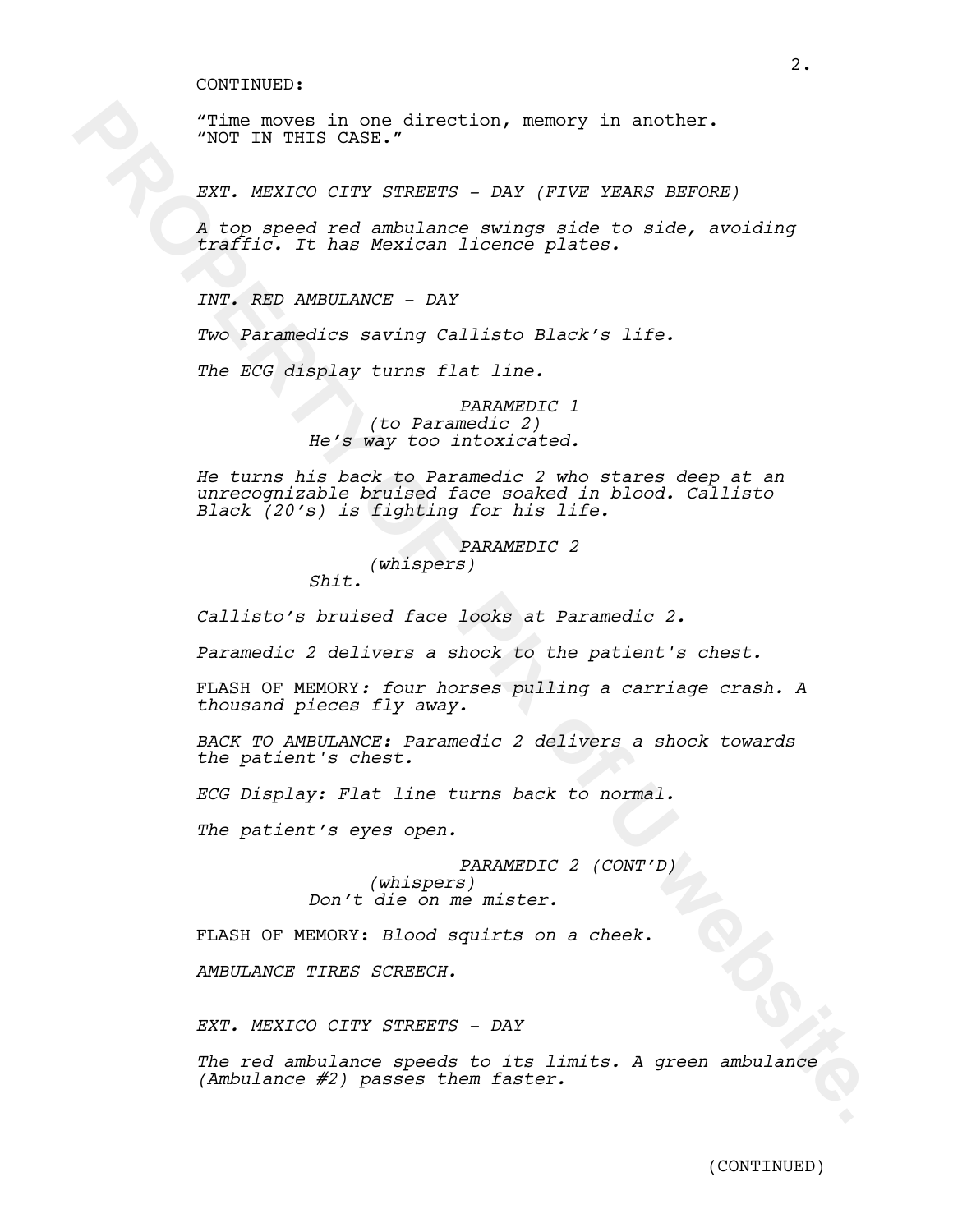*PARAMEDIC IN AMBULANCE 2 (V.O.) We are losing him!*

### *EXT. HOSPITAL - CONTINUOUS*

We are loging hand<br>corrections and the stationary and the stationary and the stationary and<br>more more interesting and the stationary and the stationary and the<br>stationary and the stationary and the stationary and the stati *Both ambulances arrive. The paramedics deliver two stretchers One has Callisto. The other one Callisto's son MORRISSEY. Both are so injured that they are unrecognizable under the emergency gear.* 

### *PARAMEDIC 2 They're both breathing.*

FLASH OF MEMORY: *A huge oak branch falls toward a pair of skinny small legs. Morrissey's legs.*

*INT. HOSPITAL EMERGENCY ROOM - CONTINUOUS* 

*Doctors run around trying to resuscitate Callisto. The EKG machine shows bad news. Bad blood pressure shows in a monitor. An I.V. drips.* 

*A YOUNG DOCTOR cleans blood away from the bruised face revealing Callisto's still rictus and open eyes.* 

FLASH OF MEMORY: *The carriage crashes, immersed in a cloud of dirt and mud. A wheel flies apart.*

*Callisto inhales deeply oxygen from a mask.*

*BLACK PAST*

*(susurra) Apple.*

*His eyes close.* 

FLASH OF MEMORY: *A long dark tunnel. A round light on the end of the tunnel fades until completely dark.*

*INT. HOSPITAL ROOM 1 - DAY*

*A shutter from a still camera opens. A Doctor takes a picture of Callisto's face wrapped in bandages. His head is half shaved and stitched. He looks like a mummy. His eyes are closed.* 

*SASHA (20's), poetry in motion, stares at the deteriorated face. In the room, four doctors whisper.*

> *DOCTOR 1 (whispers to Doc 2) Fracture, severe brain damage. Two months.*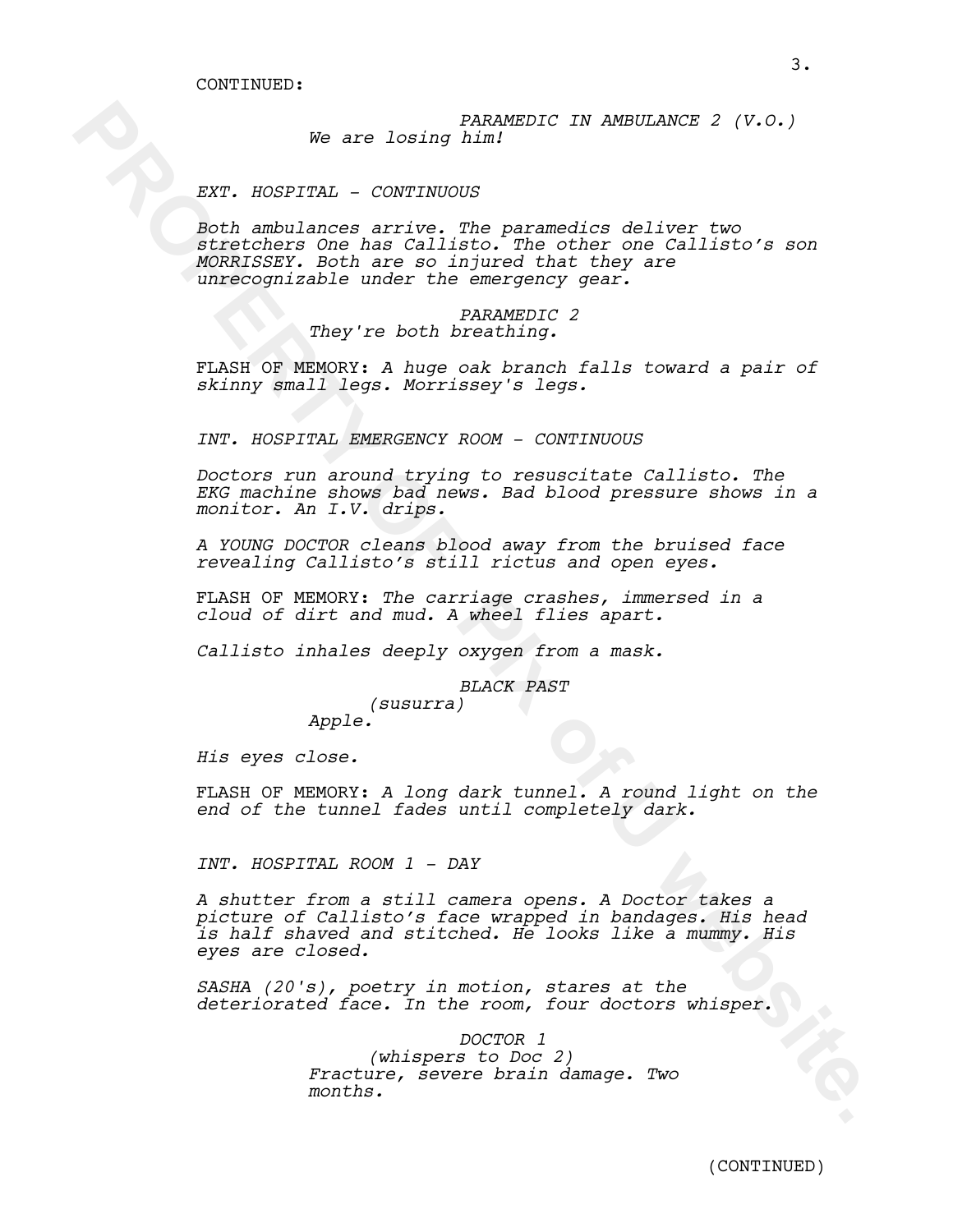*DOC 2*

*(to Sasha) Mrs. Black...*

*SASHA*

*I heard.*

*DOC 2 You might want to get your affairs in order.*

*SASHA I heard. Thank you.*

*The doctors leave the room.* 

*SASHA (CONT'D) (screams to Callisto) Motherfucker!*

*INT. HOSPITAL ROOM 2 - DAY*

*Callisto rests on the bed. No bandages. His eyes closed. He breathes through a tube inside his throat.* 

*A chubbier Sasha cries. Sasha turns to reveal a pregnant belly.* 

**PROPERTY THE SAME AND ACCESS AND ARREL AND ACCESS AND ARREL AND A SAME AND ACCESS AND ANOTHER CONTINUES.**<br> **PROPERTY OF PIX OF PIX OF PIX OF PIX OF PIX OF PIX OF PIX OF PIX OF PIX OF PIX OF PIX OF PIX OF PIX OF PIX OF PIX** *YOUNGER ALIX(8) gets up from a wheelchair. She grabs her mother's tummy and stares at her father. She has a patch on her forehead.*

*Delta waves in a medical monitor.*

INT. HOSPITAL ROOM 3 - NIGHT (PRESENT)

Delta waves in a medical monitor.

ALIX(13) has a scar on her forehead. She's beautiful, preppy. Could've been the "it" girl in school if she wanted. She stares at her father.

KIM(5), a cute boy, teases his nerdy brother MORRISSEY (now 12) who sits in a wheelchair.

SASHA

Stop it!

Callisto Black's eyes are closed.

FLASH OF MEMORY: *Horses falling.*

Black's eyes open.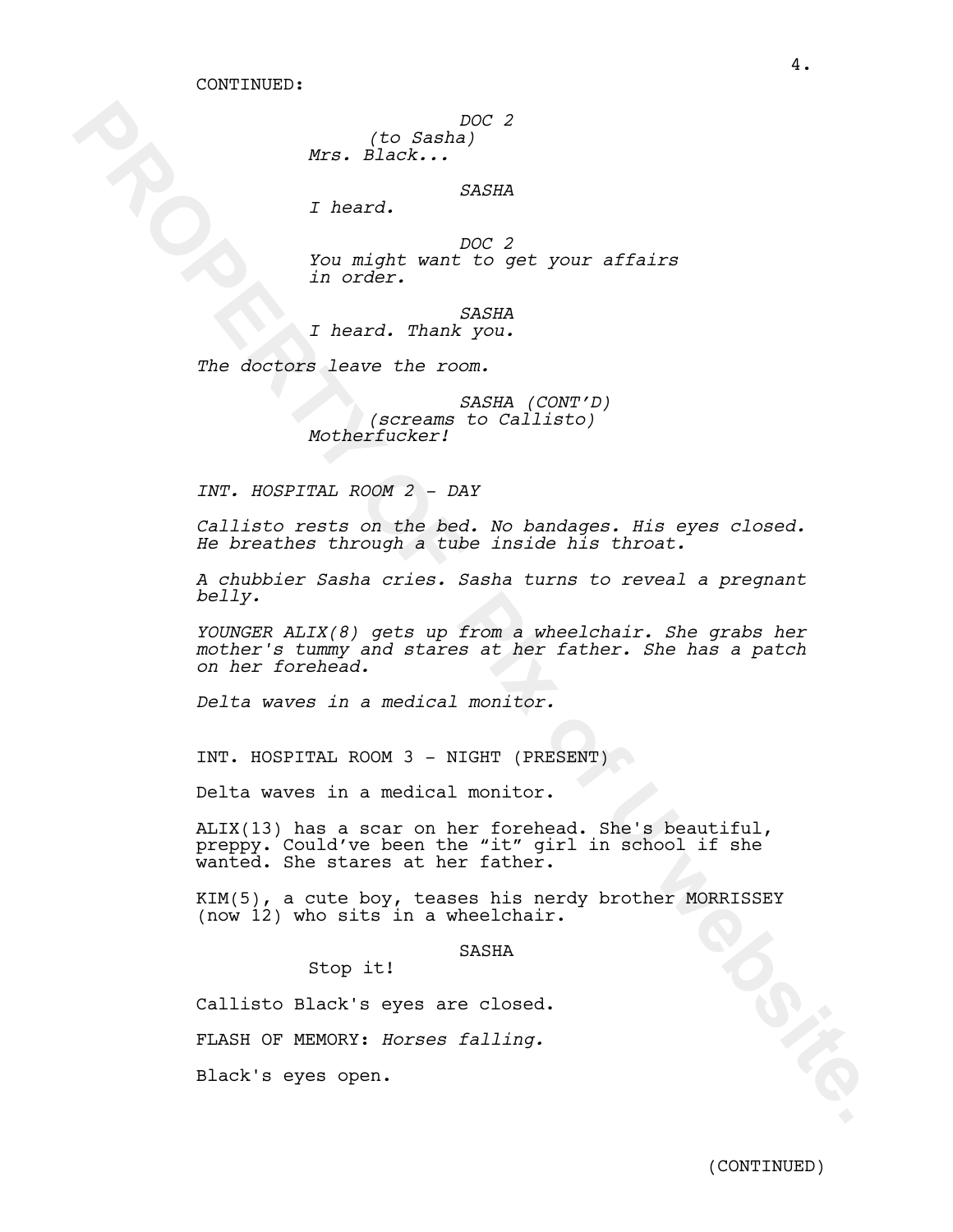### BLACK (mumbles)

Pearl.

Alix is in shock. She runs out.

ALIX

They all freeze.

INT. HOSPITAL ROOM 4 - DAY

Nurse!

Black sits in a wheelchair. Sasha cleans Black. A visible scar emerges. Black touches his head.

FLASH OF MEMORY: *A carriage crashes.*

Alix spoons food into Black's mouth.

AT<sub>I</sub>TX (to Black) Thinking?

Black looks at them. Rubs his head.

ALIX (CONT'D) Thinking? Pain? Headache? Headache.

FLASH OF MEMORY: *A long complex chemical compound scribbled.*

Black moves his head.

ALIX (CONT'D)

Aspirin!

INT. HOSPITAL HALL - DAY

**PROPERTY AND ACTES (EXECUTE:**<br> **PROPERTY OF PIX ONE OF ALL AND ACT AND ACT AND ACT AND ACT AND SET AND SET AND SERVED FOR SERVED FOR SERVED FOR SERVED FOR A SUBSEMBLE TO SERVE A CONTINGE CONSULT.<br>
ALL SPOONS (A CONTINUE O** Sasha observes a circle of twelve patients with their names tagged in color stickers sit in a circle. A skinheaded Black participates. Black's sticker is black and says his name "Callisto." They all sit in wheelchairs learning the names of things from a group of twelve nurses.

The MAIN NURSE puts down a racket. She takes out a...

MAIN NURSE

Ball!

ALL

Ball.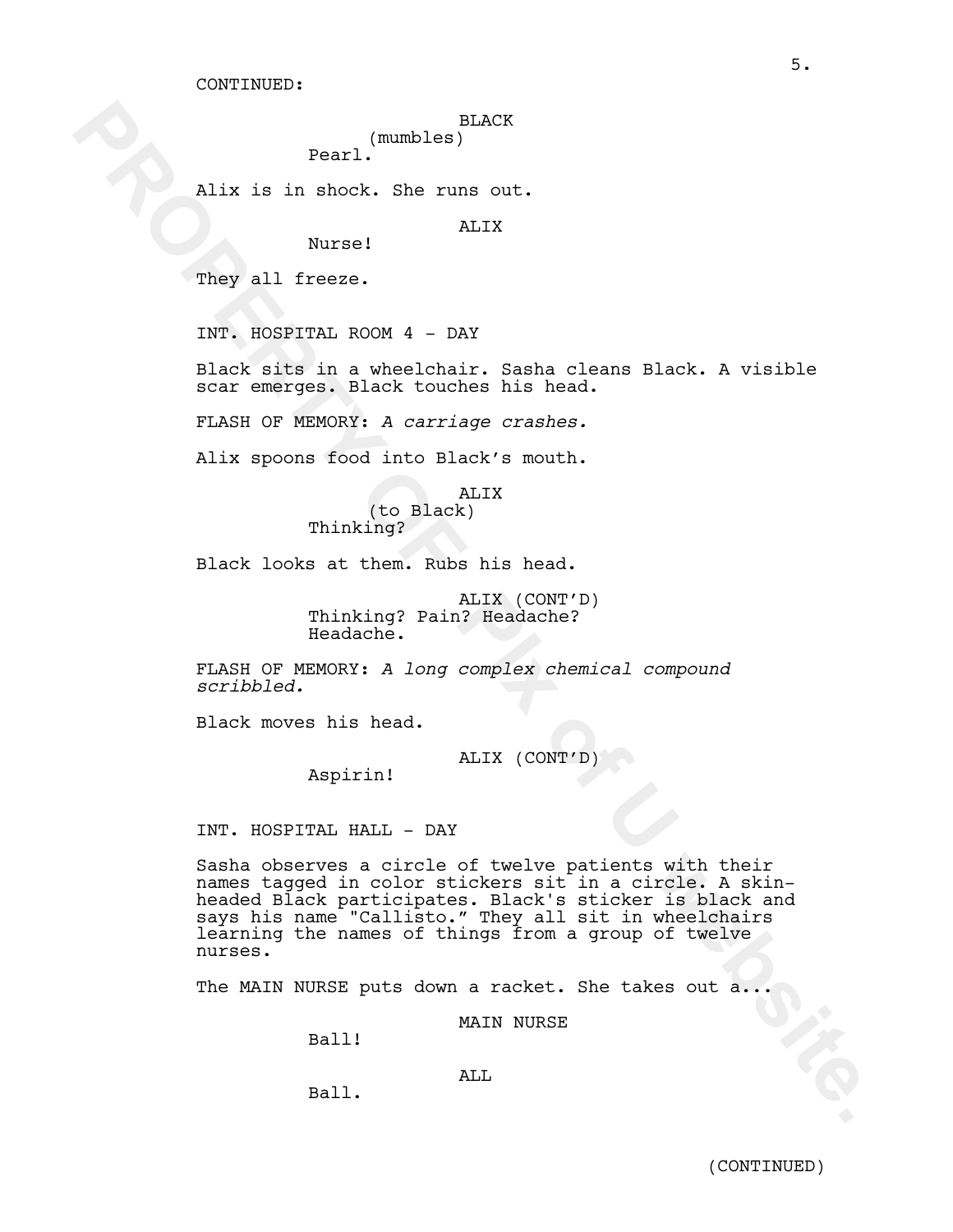### MAIN NURSE

Callisto!

Main Nurse throws the ball towards Black's face.

FLASH OF MEMORY: *A cellphone flies among wood and lands on the dirt.*

The ball hits Black's face.

MAIN NURSE (CONT'D) Mr. Black, I'm so sorry!

She picks the ball up. She throws it again in his face's direction.

EXT. HOSPITAL GARDEN - DAY

Calliste! WAIN NURSE<br>
Main Nurse throws the ball towards Flack's face.<br>
Figure 2002 2002 2012<br>
Control of Distribution of Distribution of Distribution<br>
The ball hits Flack's face.<br>
Xr. Black, I website.<br>
Xr. Black, I websi Alix catches a ball while sitting on a wheelchair. The Main Nurse helps Black baby-stepping inside two therapeutic bars. He's trying to reach the end where Alix encourages him with the ball.

ALIX Come on! It's just a few steps, you can have it.

Alix gets off the wheelchair. She teases her father with the ball.

Far away, Sasha talks to DR. WINE (60s), wearing a white robe.

> DR. WINE He is ready. He can go home now.

> > SASHA

Not the kind of ready I want for him. I don't want "Rainman" ambling my house gardens.

DR. WINE

You can't hide the truth from him. He'll find out one way or another. You are going to have to tell him the truth some day!

SASHA

No I don't. Neither does anybody in the house.

### DR. WINE

He might be having flashbacks already as we speak. He'll find information anyhow. Internet. Anywhere!

(CONTINUED)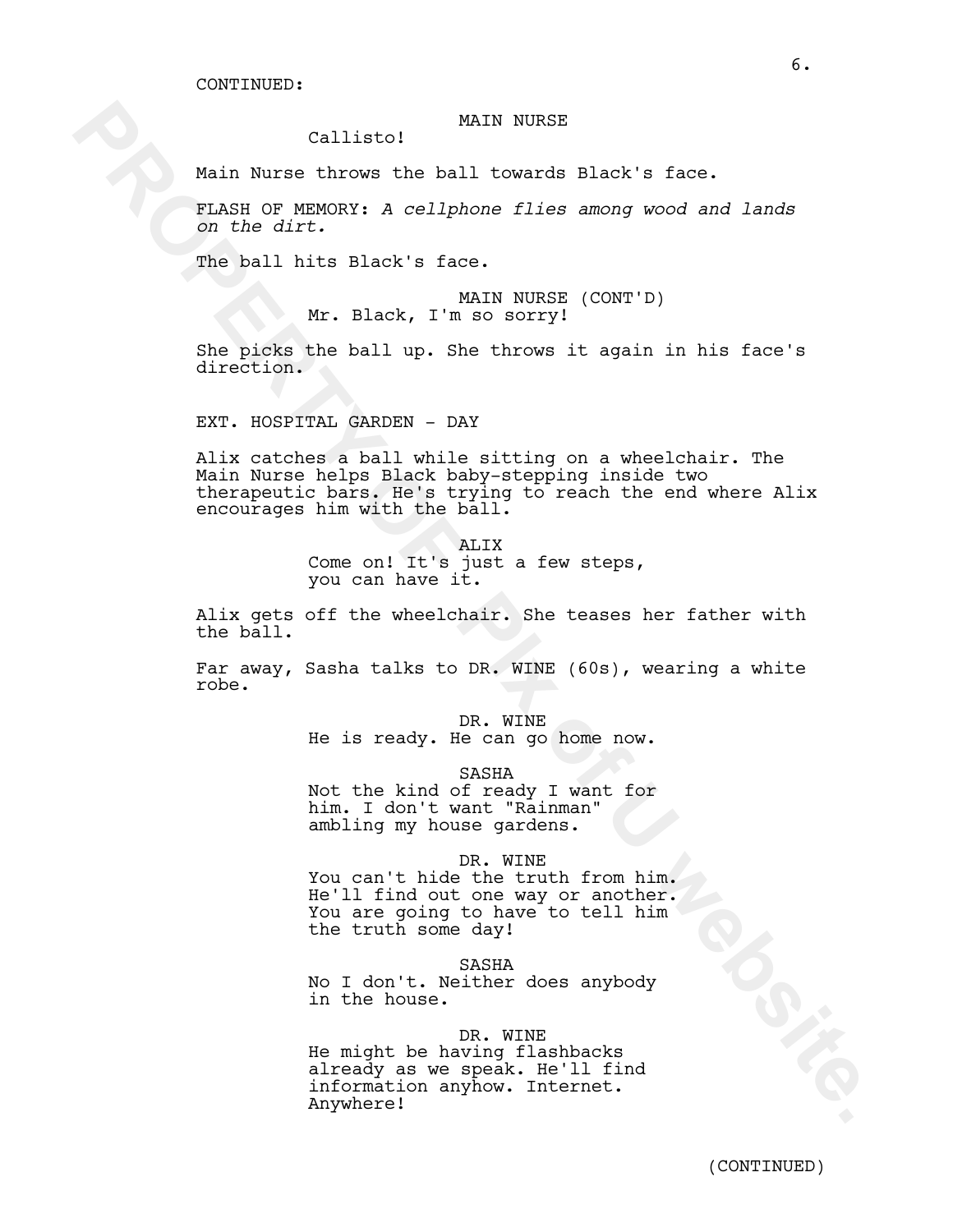### SASHA

I'll make sure he doesn't. His past is burried many meters under. Life is built upon second chances, and I'm giving my husband that chance.

**Fig.11 mats encode the property of PROPERTY CONTECTS (200)**<br> **PROPERTY OF PROPERTY OF PROPERTY OF PROPERTY OF PROPERTY OF PROPERTY OF PROPERTY OF PROPERTY OF PROPERTY OF PROPERTY OF PROPERTY OF PROPERTY OF PROPERTY OF PRO** DR. WINE He might not remember anything around the accident now, but he'll start from his childhood and then on. It's all hidden in his subconscious.

### SASHA

I don't care.

DR. WINE

Well, you should care. He will not release the subconscious pain until he confronts the negative experience again.

**SASHA** 

We'll find a way.

JOAQUIN(50s) a big, tall man dressed as an English butler arrives.

> SASHA (CONT'D) Thank you, Doctor.

Dr. Wine leaves.

SASHA (CONT'D) (to Joaquin) I'm glad you came.

Joaquin looks at her. He takes out an iPad. He writes in it: "I'm glad he is okay now."

> SASHA (CONT'D) Adriana told me you wanted to quit.

Joaquin writes: "I'm aware of my limitations."

SASHA (CONT'D) I know deeply how you feel. But we need you. He needs you. I need you too. Remember your promise, and stick to it.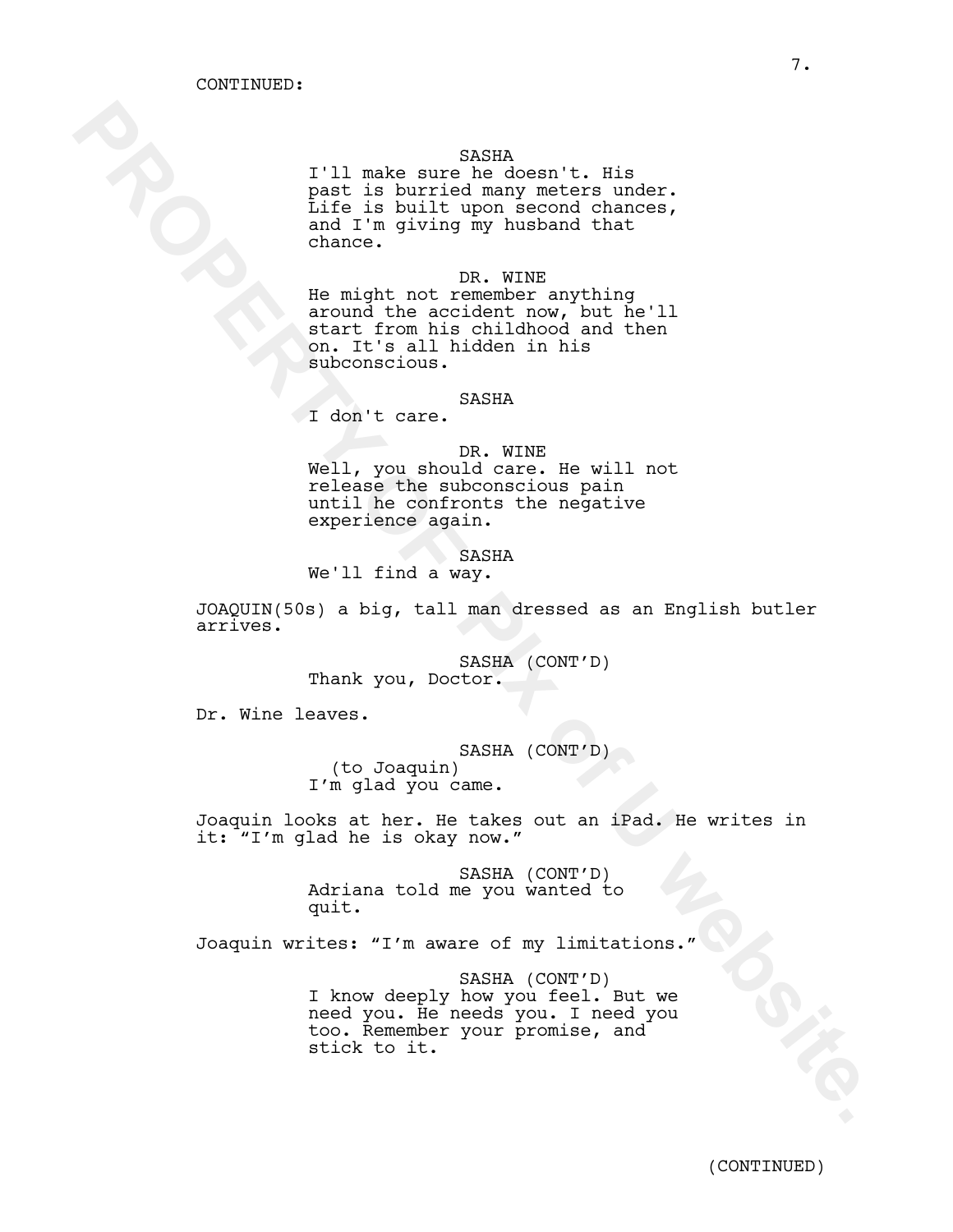#### CONTINUED: (2)

Dasayin stares at a far sear plack. Black stares at a far sear plack in<br>the his shell haden for the control of the controls his heat. A<br>Joaquin wirther orving.<br>
Your wife already squeed to stay.<br>
Your wife already squeed t Joaquin stares at a far away Black. Black stops, tries to tie his she laces. He can't. He touches his head. A vulnerable Black starts crying.

Joaquin writes: "I'll think about it."

SASHA (CONT'D) Your wife already agreed to stay.

Sasha walks to Black.

SASHA (CONT'D) Your compassion will be rewarded. (to Alix) He must have a headache. Give him an aspirin.

Alix does. She takes out a bottle and pulls an aspirin from there, putting it towards Black's mouth.

FLASH OF MEMORY: *Black's hand puts a pair of color capsules on his tongue. He swallows them. He is about to put another one in his mouth.* 

INT. HOSPITAL ROOM 5 - DAY

An aspirin pop's inside Black's mouth. Black's hair has grown. Sasha gives a laid Black a glass of water. He sips some water. Sasha kisses Black on the forehead.

Alix shows him an apple.

# ALIX

Apple.

Alix shows him a small banana.

ALIX (CONT'D)

Banana.

BLACK (mumbles) Small banana.

They all smirk.

## ALIX

INT. HOSPITAL ROOM 6 - NIGHT

Nice.

In the bed, Sasha shows Black the family album.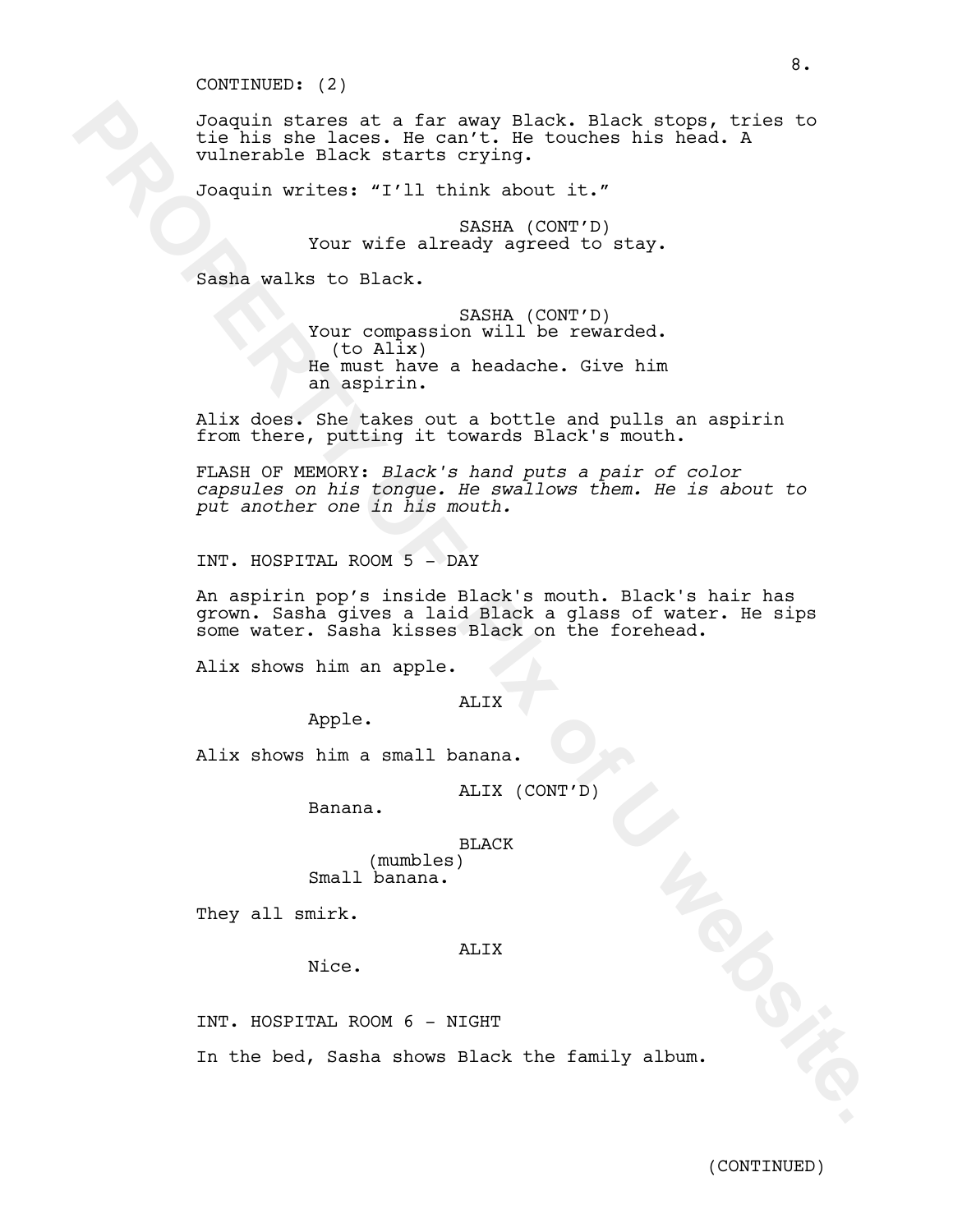BLACK

In the coma I had a very strange recurrent dream. I was a young man... I was a graffiti street artist. And I lived with a soap opera star...

#### SASHA

That's weird.

BLACK

It was. My father?

SASHA

Your father... Your mother. They're both gone. You just went to your fathers's.

Sasha turns a page.

### BLACK

What happened?

Sasha goes on without stopping. She shows album photos as she talks.

In the commutions I had a very strange<br>
resultions. I website.<br> **PROPERTY OF PIX ONES**<br> **PROPERTY OF PIX OF PIX OF PIX OF PIX OF PIX OF PIX OF PIX OF PIX OF PIX OF PIX OF PIX<br>
That is welft. ANDREY.<br>
That is welft.<br>
The we** SASHA Leukemia and lung cancer. Joaquin and Adriana. She was your nanny since you were born. Joaquin is way more than the butler. They both helped you grow up. He lost his voice. He won't be able to

BLACK I mean how did this happen? How did I get here?

Black looks at her. She stares at him.

talk to you.

SASHA Baby! We'll get there. There's a lot you have to know. Baby steps!

Sasha caresses Black. She goes back to the album.

SASHA (CONT'D) They have a daughter, Pearl. You'll meet her. She's very nice. Re-meet her, I mean.

She shows him in the album a picture of a younger Morrissey.

9.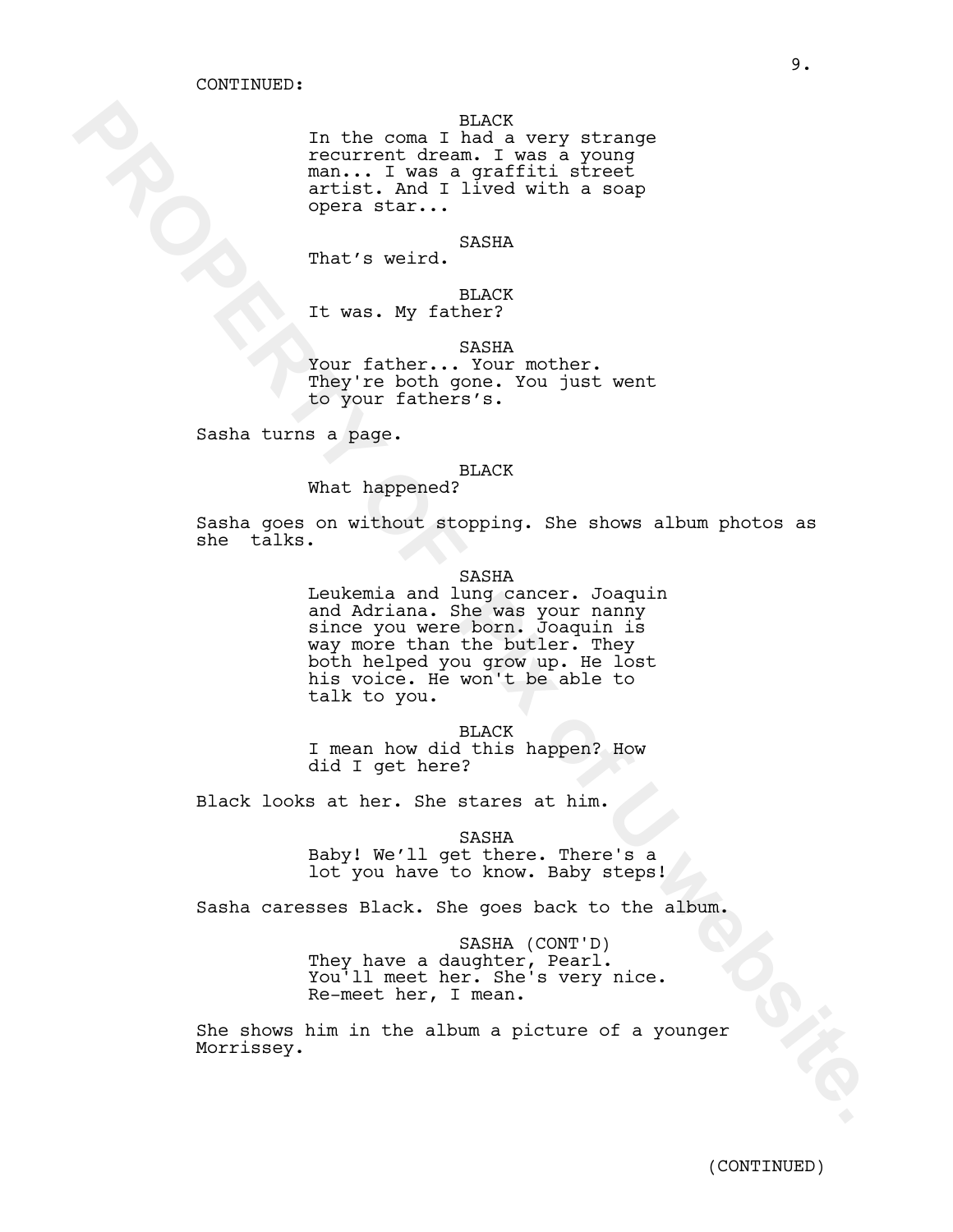SASHA (CONT'D) This is your older son Morrissey. He hasn't been able to come here since you woke up.

BLACK

She cuts him off.

SASHA He doesn't like hospitals.

She puts the album away.

Wh... ?

SASHA (CONT'D) And... I... there's something more you have to know.

She takes a deep breath.

SASHA (CONT'D) I gave birth while you were in a coma.

Alix enters with Kim. Sasha gets both Kim and Black together.

> SASHA (CONT'D) This is Kim. Your youngest son.

Black touches him. He hugs Kim. Kim cries. Black looks at all. Kim hugs him hard.

> BLACK How was my life back then?

FLASH OF MEMORY: *A lab. Black holds a cellphone on his shoulder. While he talks he mixes substances from a beaker.*

INT. HOSPITAL ROOM 7 - DAY

This is your color of the near the size of the near the near the near the near the size of the size of the size of the size of the size of the size of the size of the size of the size of the size of the size of the size of We see a photo of Kim's face. The room is full of photographs of people with their names below. Pearl's photo is next to Kim's, Morrissey's, etc. Important objects from Black's life are labeled the same way, such as house keys, his laptop, cellphone, horse, car, etc.

Black sits in a wheelchair. He reads a chemistry internet page on a Mac Book Pro. His shoelaces are untied.

Sasha enters with Kim who is holding as many books as he can carry.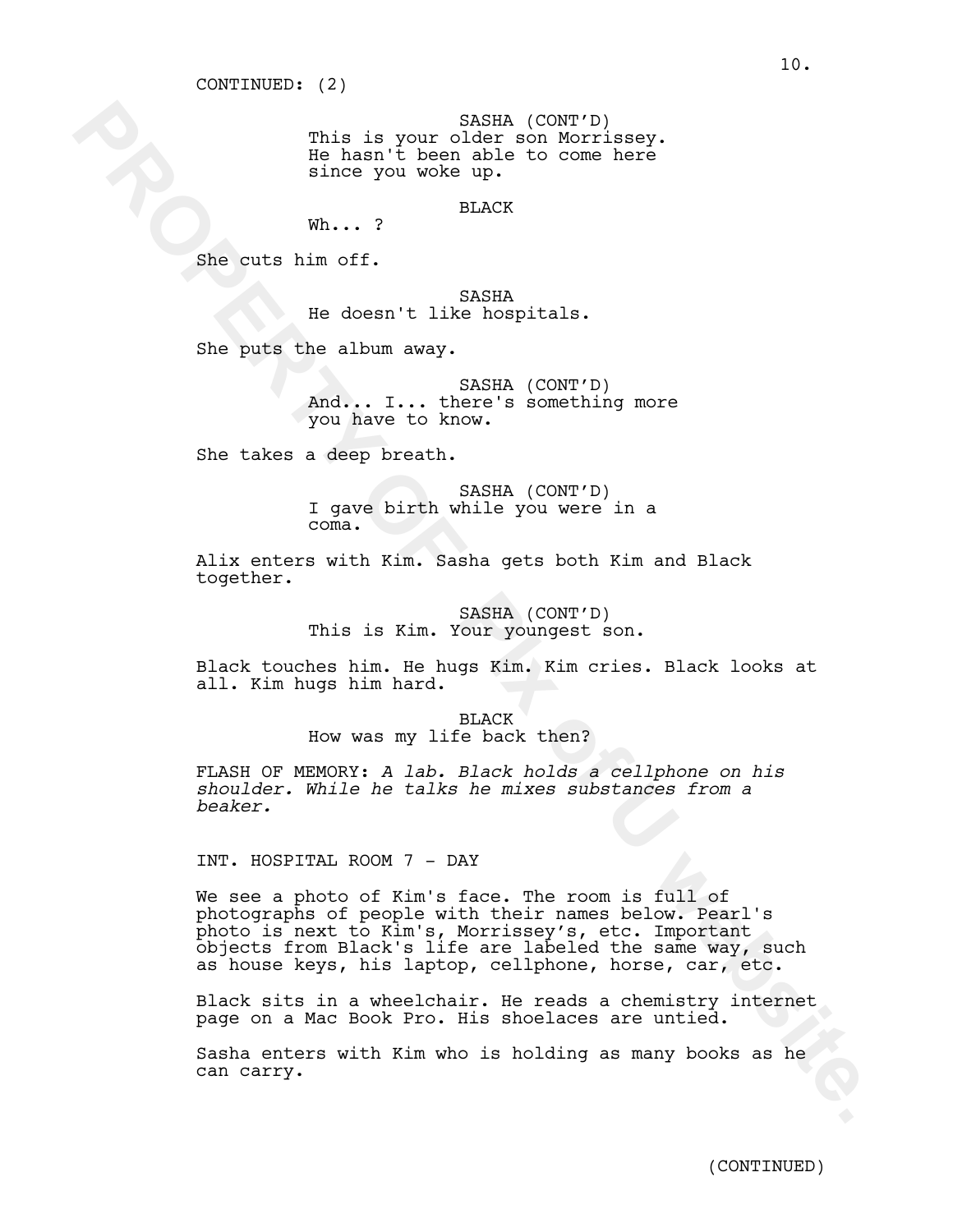# BLACK

This is amazing!

Kim places the books on top of a column of chemistry books. Black pets Kim's hair.

> BLACK (CONT'D) Books? This thing is amazing!

Sasha teaches him how to use the fork and the knife. Alix enters.

Sasha notices the shoelaces. She ties them up.

Black cuts the food, places it in his mouth. Alix and Sasha celebrate and kiss Black.

> SASHA (to Alix)

Wait.

Sasha turns the wheelchair opposite the wall.

SASHA (CONT'D) (to Alix) You got to see this. Go on.

Black turns his back to the wall.

This is annuality!<br> **Examples the hooks on top of a column of chemistry**<br>
Homoks, Blanck Kim <sup>1</sup> MAOK (CONT'B)<br> **Books 7** This import<br> **Books** 7 This import (CONT'B)<br> **Books** 7 This import (CONT'B)<br> **Books** continues the p BLACK Pearl, Kim, Joaquin, Adriana, Carlos the pool cleaner, Pedro, Morrissey, Dr. Wine, the horse is Chester.

ALIX

Very well.

BLACK Mary, Germane, Molly and Ruben.

Alix claps. She hand signs "impressive" to Black. Black hand signs back "thank you." He winks.

Alix is in awe.

ALIX (laughing) You learned that too. Twice! Impressive!

Alix takes the Mac Book Pro.

ALIX (CONT'D) Let's see this.

Images appear as Black mentions them.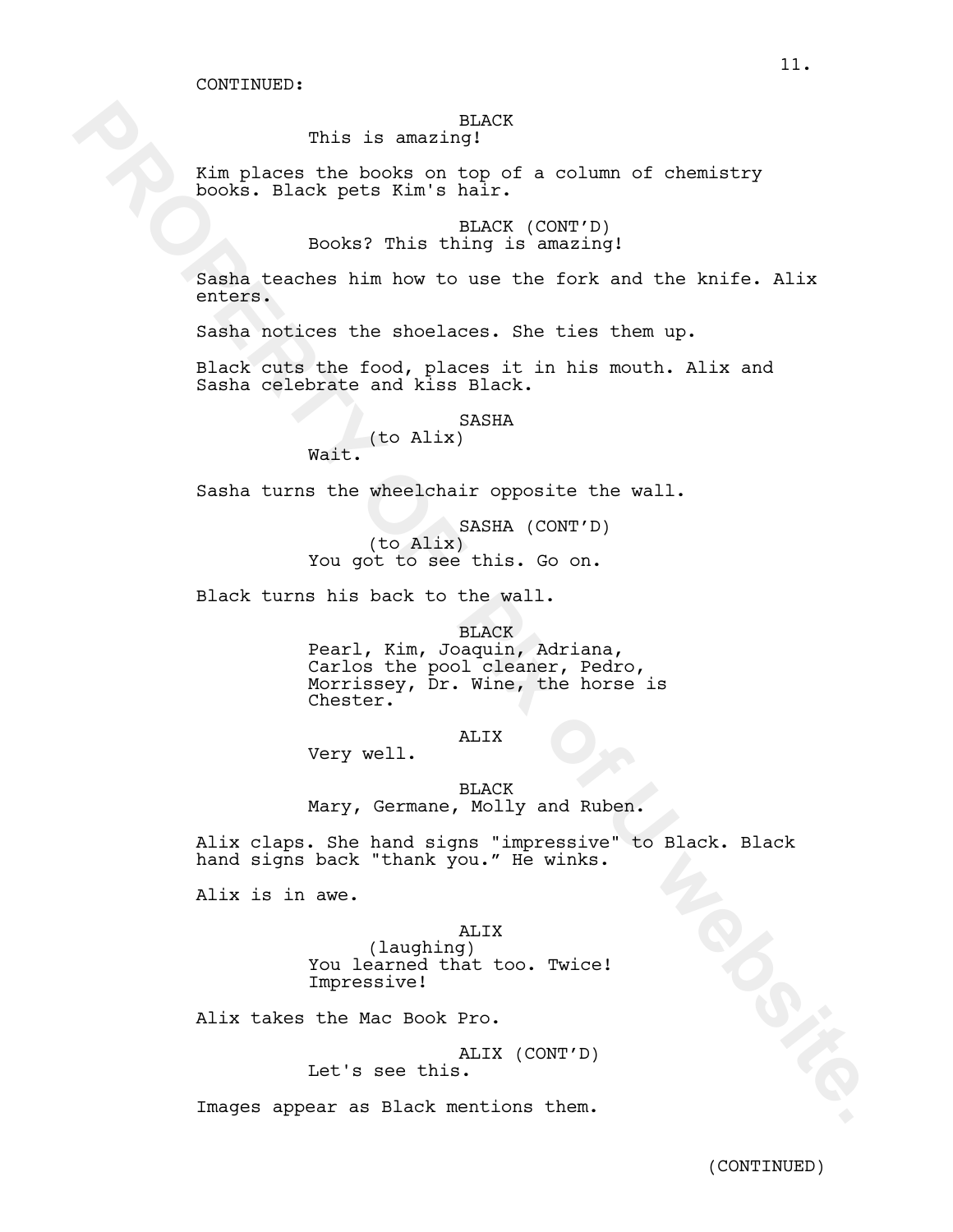BLACK Pearls, apple, black pearl, banana, diamond, pineapple...

A fig appears in the boards.

BLACK (CONT'D) Testicle.

Silence.

SASHA Okay. Who did that?

A hiding Kim raises his hand.

They laugh.

KIM Well. It looks like a testicle to me.

ALL

Fig!

BLACK Fig? I'm sorry!

Images of paintings appear.

BLACK (CONT'D) Frida Kahlo, Picasso, Dali, and...

SASHA You'll remember more when we get home.

A wrapped present appears in the computer screen.

BLACK

Box.

## ALIX

Present!

### BLACK

Present!

SASHA Come on. Let's get ready.

#### BLACK

Pearls, apple, black pearl,<br>
black pearl,<br>
historical dimension of interactions<br>
The form of the black pearls of the black (CONT'D)<br>
Silence.<br>
Since Control of the black of CONT'D)<br>
Silence.<br>
Since Control of the black<br>
Th Present. Presents. Gifts. Donations! I want to arrive home with gifts. Do we have any money for gifts and donations?

12.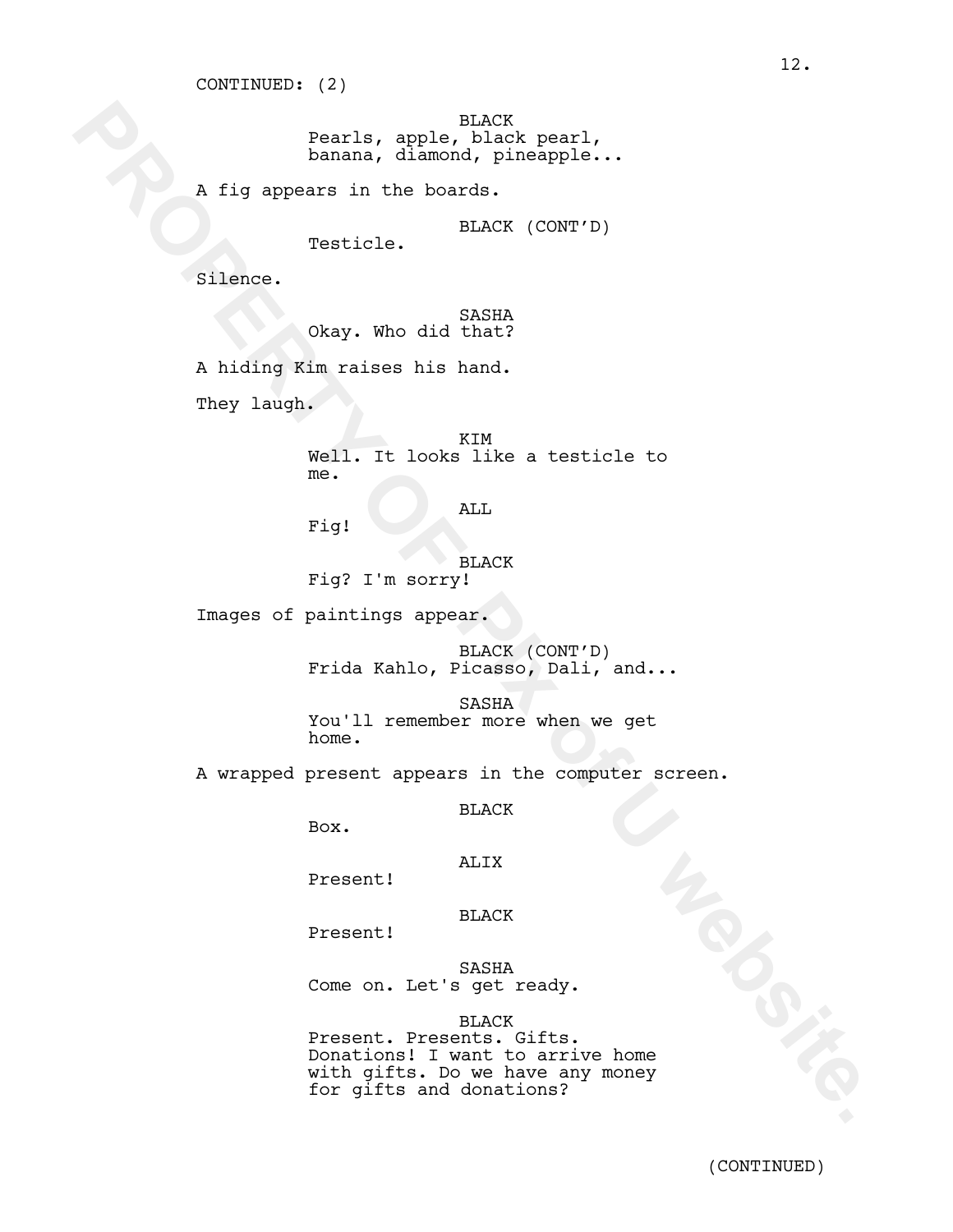CONTINUED: (3)

Sasha helps Black get up. Black gets up from the wheelchair and goes to the bathroom.

> SASHA It's Morrissey's birthday the day we arrive home. We might, yes.

BLACK How much money do we have?

INT/EXT. HELICOPTER - DAY

Seable hip a lack get up. Diack getter up from the<br>wholehair and goes to the bathroon. The day<br>we arrive home. We also the day<br>we arrive home. We also the day<br>we arrive home. We have it<br>is the much money do we have?<br>INY/EX Panoramic view from the chopper: A golf course, two ponds, a lake, a green field, pine woods, and a huge twostory hacienda.

INT. HACIENDA - KITCHEN - DAY

Female cooks(25) and maids prepare very special Mexican food.

INT/EXT. HELICOPTER - DAY

This majestic fifteenth century colonial hacienda has everything Mexican pesos can buy, including a private chapel, swimming pool, and three horse paddocks.

INT. HACIENDA - STUDIO - DAY

Joaquin prepares Black's studio. Puts all the gadgets in the desk's drawers. Turns on Black's laptop. Dusts off for pristine perfection.

INT/EXT. HELICOPTER - DAY

From the hacienda's central plaza, an entourage cheers. All the hacienda staff.

INT. HACIENDA - STABLE - DAY

A man brushes a beautiful stallion among twenty four more.

EXT. HACIENDA - CENTRAL PLAZA

The entourage cheers and waves as the large black helicopter lands.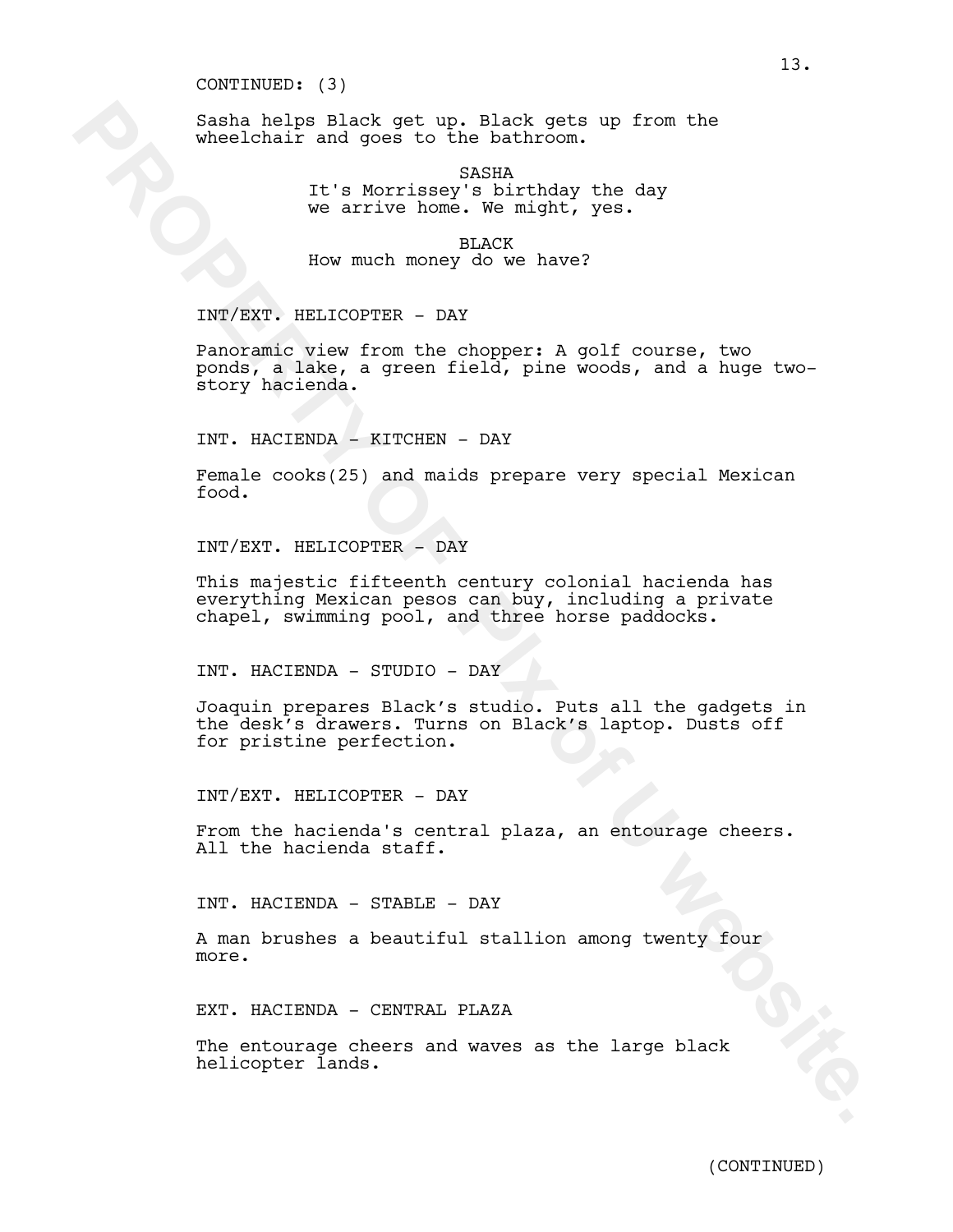Alix holds a handmade sign that reads: "Welcome back, Papa."

The chopper lands ten yards away from a fountain. Its glossy black logo reads "Black Inc."

The reception committee consists of thirty servants in uniform and most of Black's family waving joyfully.

ADRIANA (50s), a cute Mexican nanny, waddles as she holds Kim's hand.

From inside a window the face of Morrissey watches the arrival.

Five people in dark business suits descend from the helicopter.

Xir holde a bandmade sign that reade: "Welcome back,<br>
The oborger lands ten wede, website a fountain, its<br>
when we have been a small of thirty servents in<br>
the vecention committee consists of thirty servents in<br>
this order From the other side of the helicopter, GERMANE (20s) steps down, loaded with shopping bags, luggage, and a briefcase. He struggles to keep a huge purple stuffed monster under his armpit.

INT. HELICOPTER - CONTINUOUS

Sasha unbuckles her safety belt. Black sees the crowd. Black doesn't move.

> **SASHA** Come on. What's going on?

Black's hands sweat.

SASHA (CONT'D) Don't be scared! We have to get down.

### BLACK

I can't.

SASHA You can do it. You'll be fine. Trust me.

#### BLACK

This is too much.

Sasha hugs Black. She gets the safety belt loose. She gives him her hand. Tight! She helps him down.

> SASHA Go. Let yourself go.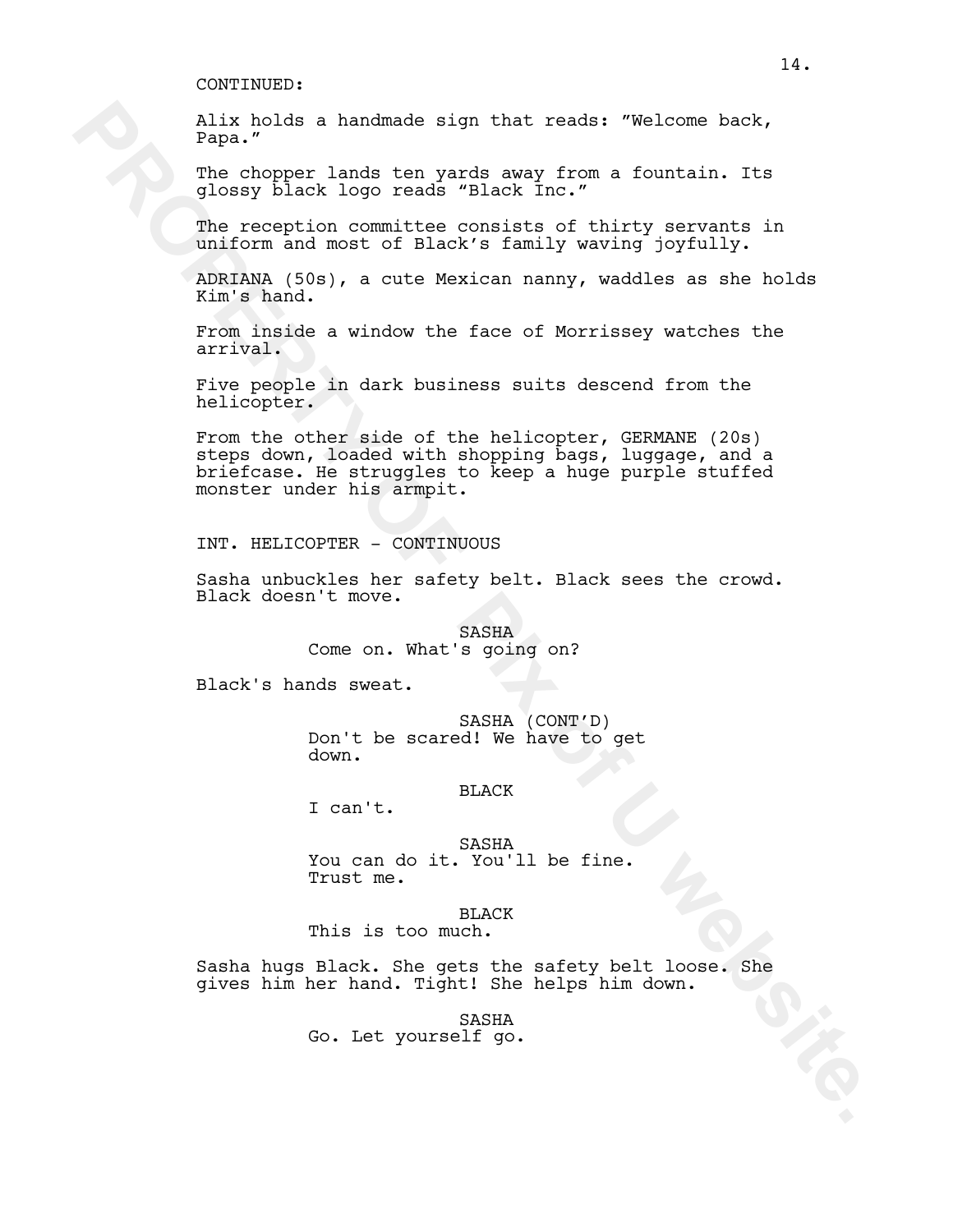EXT. NACIENDA CENTRAL PLAZA - CONTINUOUS<br>
Scale steps doom from the chopper. She kelps doom an<br>
scale belonger over 100 the chopper. She kelps doom an<br>
designer surglasses. The internet<br>
designer surglasses. The result of Sasha steps down from the chopper. She helps down an unflappable, handsome Mr. Black wearing a three-piece Dior black suit, white shirt, tie and a pair of black designer sunglasses.

He stops. He is stunned.

Mr. Black walks towards the entourage. Kim runs to him. Black holds him, paternally kisses him. Kim kisses Black next to the scar.

## KIM

Welcome home!

Black carries Kim towards the receiving committee. They are all in line. They all wear name tags. First in line is Joaquin.

### BLACK

## You are Joaquin.

Joaquin has an iPad mini hanging from his neck. He takes it and writes: "Yes. I am. Welcome home."

> BLACK (CONT'D) Thank you. What a great tool, isn't it?

#### SASHA

This way.

Black walks to the people. Carlos the pool cleaner is in front. Black greats as he walks.

CARLOS

I'm Carlos.

BLACK You keep the pool nice and tidy.

CARLOS

Yes, Sir.

### MARY

Mary, Sir.

MOLLY

I'm sorry, Sir.

She hugs him and cries.

BLACK It's okay. Thank you. Thank you all for such a warm welcome. (MORE)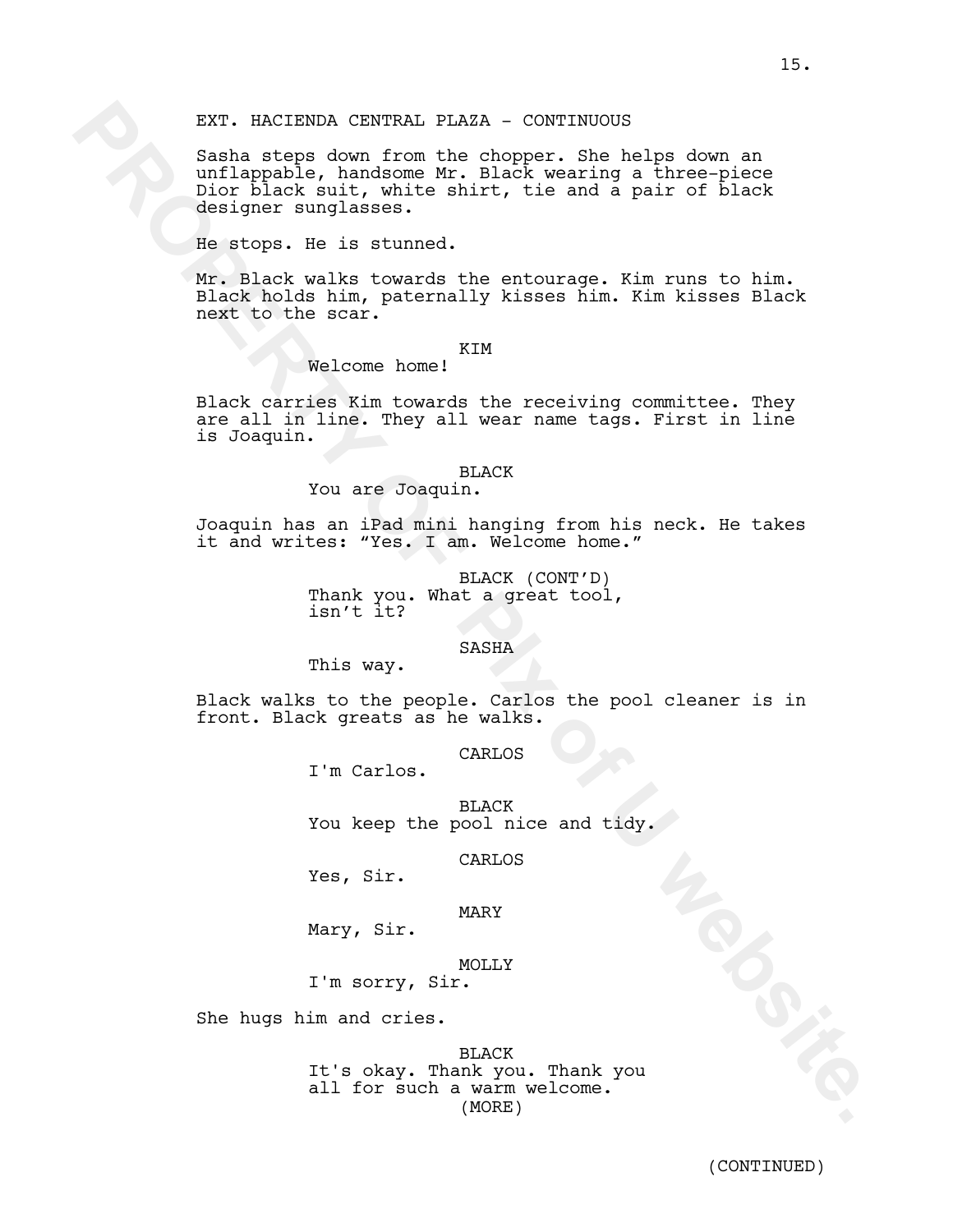And you all can get rid of the name tags. BLACK (CONT'D)

They all do.

RUBEN

Sir.

BLACK Good day, Ruben.

Black kisses Sasha.

Germane struggles forward and gives Kim the stuffed monster. Kim happily snuggles it.

> SASHA (to Kim)

What's the magic word?

KIM

Please?

The other...

SASHA

KIM Please don't hit me?

Everyone laughs.

SASHA The other magic word.

Kim twirls his head to Black.

**KTM** 

Thank you!

They all smile.

Adriana waddles towards Mr. Black.

ADRIANA

Welcome.

Everyone walks toward the hacienda's main building.

Majou all elact (court p)<br>
name bags.<br>
They all do.<br> **River and the set of the start of the start of the start of the start of the start<br>
PROPERTY SERVERTY OF THE SERVER CONTROL CONTROL CONTROL CONTROL CONTROL CONTROL CONT** Joaquin receives bags and luggage from the men in black suits. He bows to Germane.

Germane and men in suits turn and walk back to chopper.

Black and his entourage pass near PEDRO(30)who is polishing a a carriage that adorns the plaza.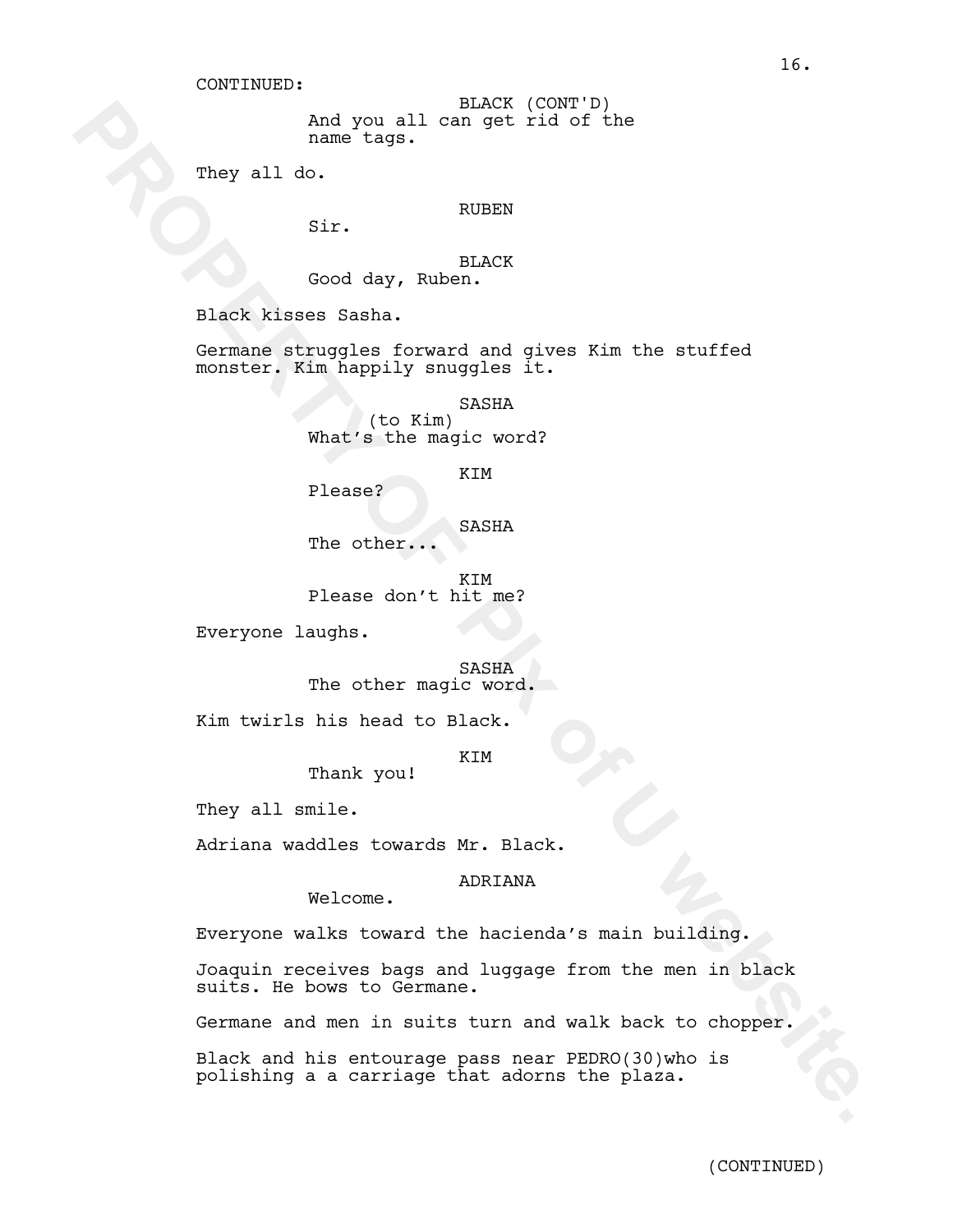#### CONTINUED: (2)

Black stops and looks at the carriage. Sasha's hands sweat; she looks at Joaquin and Adriana. They all look at each other. Adriana holds her breath.

> BLACK How are you Pedro?

Pedro rubs his head.

PEDRO Not very well, Sir. This headache is really killing me.

Black throws him an aspirin. Walks again.

BLACK

Extra strength!

PEDRO Thank you, Sir. Welcome back! We missed you.

Adriana lets her breath go.

Black walks again.

Riach stops and looks at the carrier<br>specifier. Administration, They all look at the looks at Joequin and Administration. They all look at<br>non-ther. Administration in the breath.<br>We were you Pedro?<br>The mass of the specific A golden plaque on the carriage reads: "LA GAVIA." Beneath the plaque a quotation reads: "Actions of the past have become our present. Actions of the present will become our future." ~ Siddhartha Gautama

As Sasha escorts the crowd through the main door, the chopper lifts off, flies away.

Morrissey closes a curtain in front of him.

Black looks up at the hacienda's front facade. He takes a deep breath. Goes in.

INT. HACIENDA DINING ROOM - CONTINUOUS

This opulent renascent "Renaissance" decorated room is filled with gorgeous antiques (as the entire hacienda is).

At the table, the Black family (minus Mr. Black) dines.

Black enters. He holds a gift wrapped box. He sees the family.

Black goes straight to Morrissey (nerdy, Polo preppy), gives him the gift and hugs him.

BLACK

Happy birthday.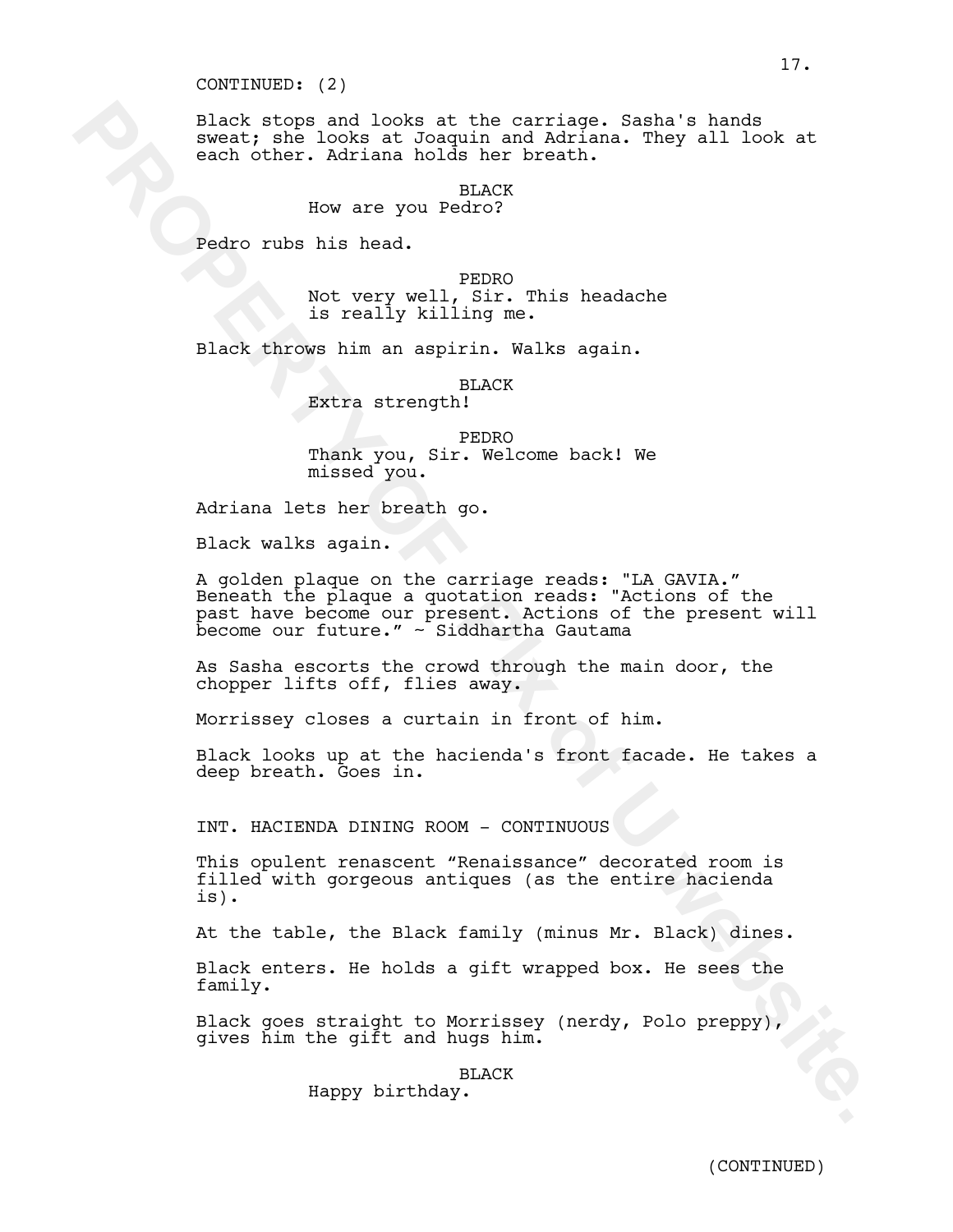Morrissey puts his gift aside and ignores his father. Black stops, observes his son, looks at Sasha.

SASHA

Sit down.

Black sits opposite Morrissey. He looks at Sasha again. Sasha gets near Morrissey.

> SASHA (CONT'D) Don't be rude. Open it.

Morrissey eats.

BLACK

It's okay.

Adriana waddles in, leaves a fancy dessert in the middle of the table.

ADRIANA

 (to all) Was the food alright?

THE BLACK FAMILY Yes Nana! Thank you!

 **PACK SCALE 12:16** and ignores his son, looks at Sasha.<br> **Since his son, looks at Sasha.**<br> **Since scape and some starts and solution**.<br> **Since at Sasha (CONTTP)**<br> **PROPERTY OF PIX OF PIX OF PIX OF PIX OF PIX OF PIX OF PIX** Pearl (20s), hot brunette, Adriana and Joaquin's beautiful daughter, serves coffee in a very traditional manner.

PEARL (to Black) Would you like some coffee, Sir?

Black considers it, sniffs the aroma.

PEARL (CONT'D) It's homegrown. As you like it.

Black approves. Pearl pours the coffee into his cup.

BLACK Thank you! Smells great.

Pearl exits.

From the hallway, Joaquin enters. He walks down a wooden handicap ramp that covers the entry stairs. He holds a candled cake. He puts it in front of Morrissey.

ALL

(sing) Happy birthday to you...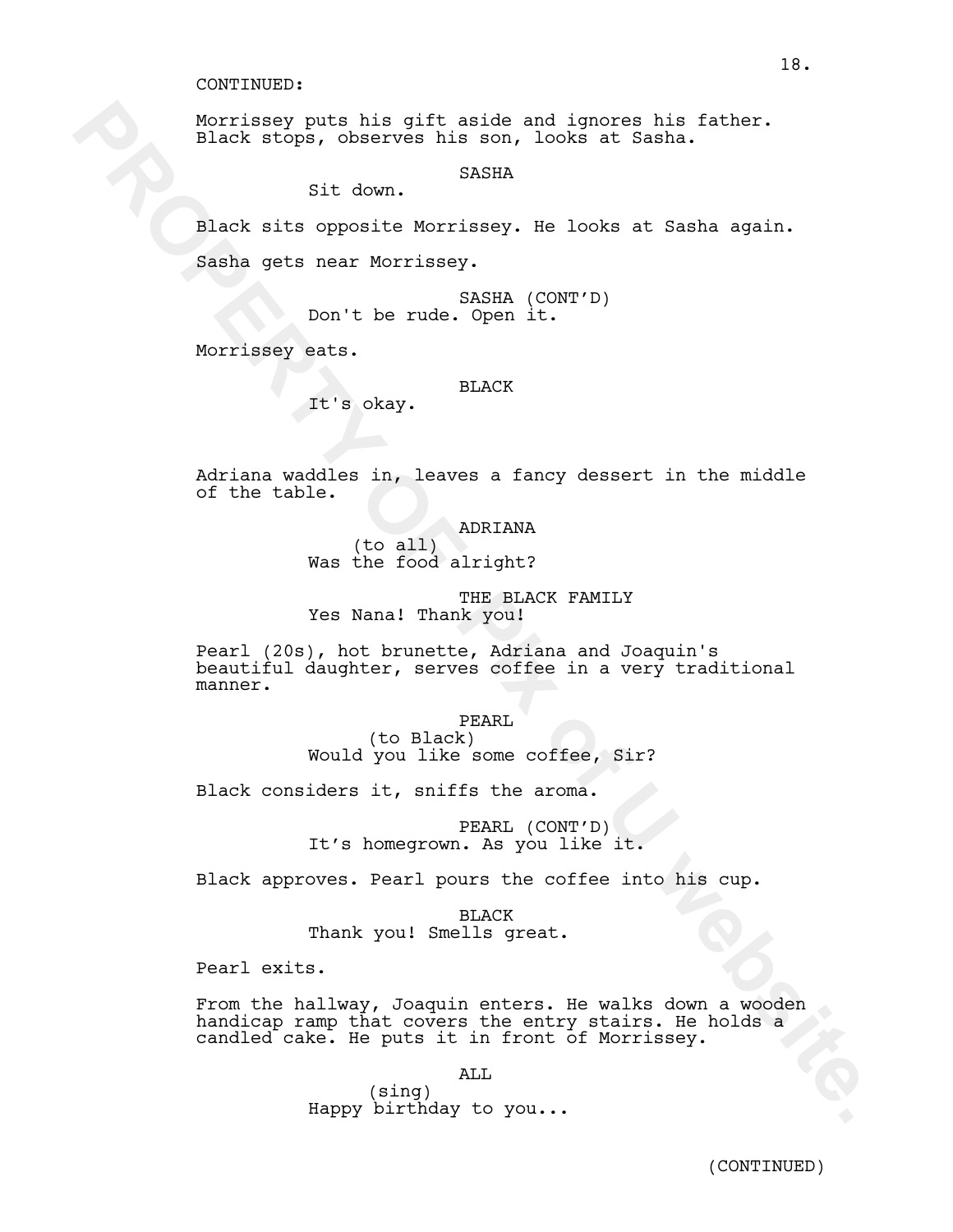CONTINUED: (2)

The cake has an airplane design. Its frosting reads: "Why walk if you can fly? Happy B-day!" Black sees the cake.

FLASH OF MEMORY: *Students pay attention in a full university physics auditorium.*

*Black explains a huge compound behind him.*

*BLACK PAST And if Einstein is right, this is how chemistry blends into physics...*

*An EXOTIC MODEL sits in front of him. She whispers "Happy Birthday" then she blows him a kiss. He gets antsy.* 

The case an airline and if we have a simple case of the case of the same of the same of the same of the same of the same of the same of the same of the same of the same of the same of the same of the same of the same of th *The family (minus Kim) walk in the auditorium with a cake. They sing "Happy Birthday." The crowd follows. All the students take out presents from below their seats. Black smiles.*

Back in the dining room, everyone celebrates as Morrissey unenthusiastically blows out his candles.

> BLACK Please open the box.

SASHA Don't be rude. Open it.

Morrissey opens it. It's a gold Rolex. Morrissey puts it aside.

> MORRISSEY I don't want a gold watch. (to Sasha) You know what I want!

A moment of discomfort.

SASHA (to Morrissey) We are trying our best, okay? And...

MORRISSEY Can I be excused now? I want to go to the garden.

SASHA

Yes, you may.

She turns to Alix, who stares at her.

SASHA (CONT'D) Pearl! Morrissey is ready!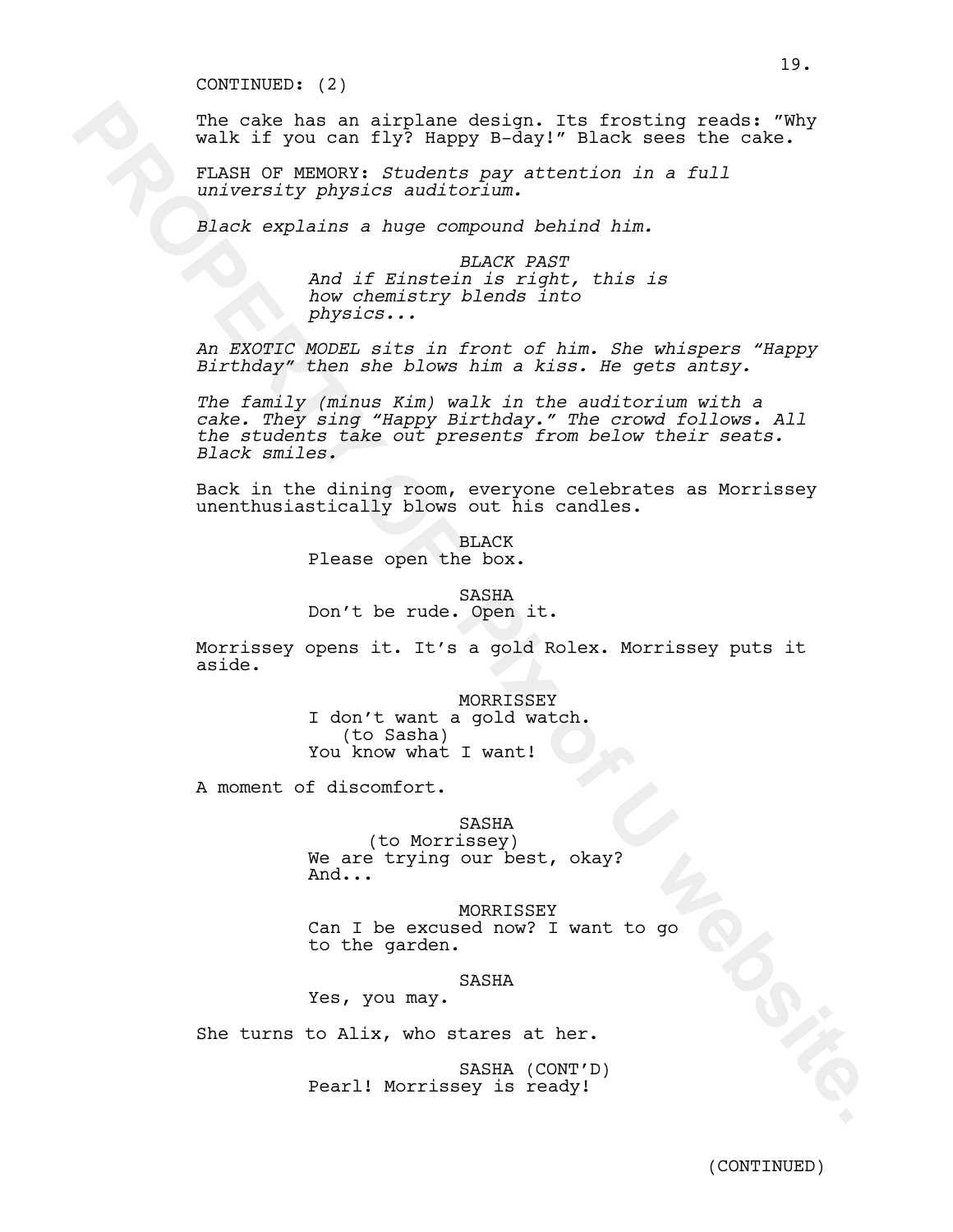CONTINUED: (3)

Pearl comes in with a carbon fiber high-tech wheelchair.

**Pearl comes in with a carbon fiber high-tech wheelchair.**<br>Alux stands up, goes behind Morrissey, They best behind in the state of the model of the model of the state of the state of the state of the state of the state of Alix stands up, goes behind Morrissey. They both position Morrissey on the wheelchair and Alix pushes him out of the room. The rest of the family and Joaquin follow them down the wooden ramp towards the terrace and garden.

Black is shocked.

#### BLACK

(to Sasha) When did that happen?

FLASH OF MEMORY: *Black pulls the reins of a carriage. Horses fall. The carriage crashes in pieces. A huge oak branch falls toward Morrissey's legs.*

Black stares at Morrissey as he leaves.

BLACK (CONT'D) (to Sasha) Oh! My God!

SASHA We'll talk about it later. One thing at the time. You have a lot to catch up on.

Joaquin comes in.

SASHA (CONT'D) Joaquin, would you show him around? Then guide Mr. Black to his studio, please.

Joaquin nods. They both get out. Black sees a clock on the wall.

FLASH OF MEMORY: *A lab. The clock on the wall. Black holds Exotic Model's waist while he mixes substances from a beaker. She kisses him.*

EXT. PLAZA - DAY

Black and Joaquin walk through as Black watches every detail of the construction.

> BLACK Will he ever forgive me?

Joaquin takes out his iPad, writes "I don't know."

BLACK (CONT'D) I won't blame him.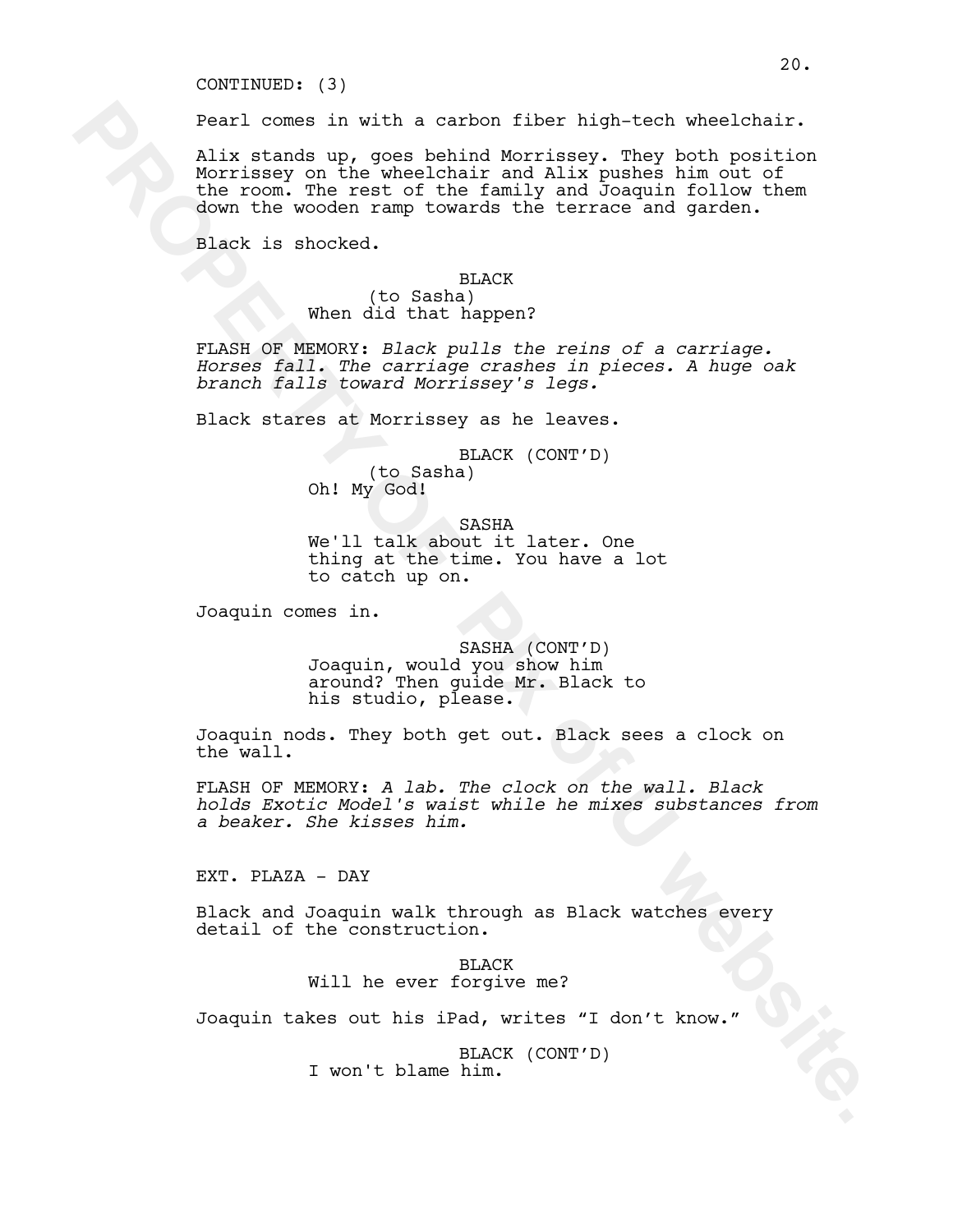EXT. HACIENDA STABLE - DAY

Black sees the horses.

BLACK Wow! Do I know how to ride one of these?

Joaquin nods.

EXT. GOLF COURSE - DAY

Black looks in every direction.

BLACK This is enormous!

Joaquin nods.

EXT. CATACOMB - DAY

They pass through the catacomb. Black stops.

FLASH OF MEMORY: *A wild party goes on in there.*

BLACK Was there some kind of party in here?

Joaquin has a poker face. Black walks. Joaquin follows him.

EXT. GARDEN - DAY

They walk through. Joaquin speeds his walk.

Black sees the basement door. He stops.

BLACK What's in there?

FLASH OF MEMORY: The *same door.*

Joaquin sweats, shrugs his shoulders.

INT. LIVING ROOM - DAY

EXT. NACIENDA STANCE - DAY<br>
NACIEN<br>
Well Do I know how to ride one of<br>
Well Done<br>
Designin node.<br> **EXT. GOIF COURSE - DAY**<br>
Designin node.<br> **EXT. GOIF COURSE - DAY**<br>
This is encrmous!<br> **PROPERTY OF PROPERTY OF PROPERTY**<br>
T Joaquin and Black walk through the living room. Black stops, stares at objects. He grabs one, sees it, leaves it, walks out.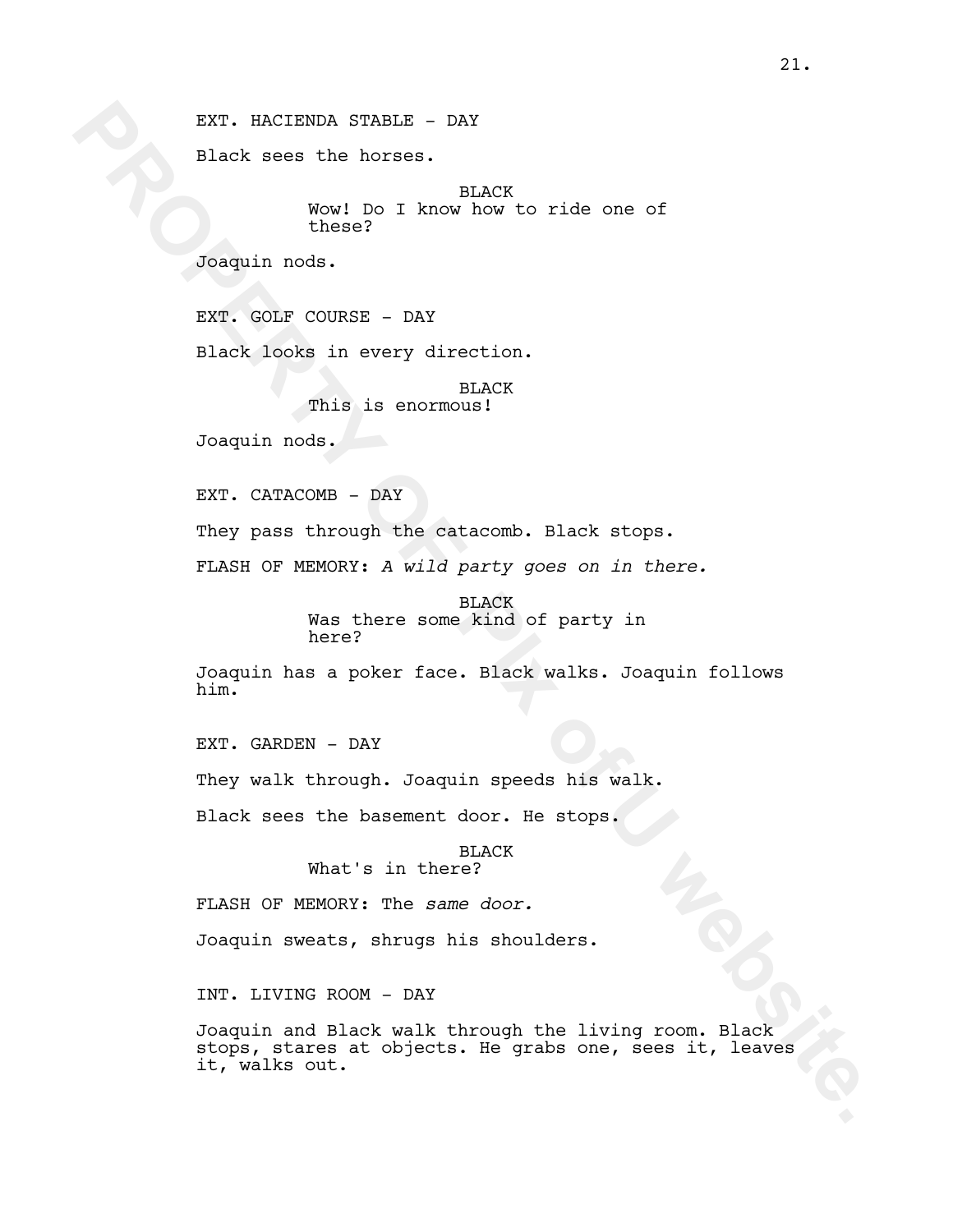INT. HALLWAY - DAY

These Baroque golden walls are filled with paintings from famous artists such as Salvador Dali and Frida Kahlo. (The paintings he saw in the computer screen at the hospital.)

The floor is littered with Kim's toys. Black and Joaquin try not to step on anything.

Black passes in front of a Picasso painting decorating the hallway. He stops and sees it.

BLACK

Are these real?

Joaquin nods.

It's a bit tilted. Black places it horizontally perfect.

Black walks. He sees the inside of his kids' rooms. Alix's room is nice and tidy. Morrissey's has handicap facilities.

Black passes Kim's room. It's a mess of toys. He sees other doors. Joaquin opens one. They go through it.

INT. STUDIO - DAY

A stuffed studio contains thousands of books from the 1600s to present day. It's a bit dark. The antiques and sculptures (including a curious one of a African man smoking a cigarette) generate a lot of shadows. An old convex mirror is on a wall.

Black steps in. Stops.

INT. HALEWAY - DAY<br>These Barcone golden wells are filled with paintings from<br>tempora arriete such as Salvador Bali and Frida Kahlo.<br>Newborn in the momentum in the momentum in the momentum of<br>the second of the momentum of t FLASH OF MEMORY: *Same room decorated different. (Rock n' roll posters.) At his desk the sculpture of the African man smoking a cigarette rests next to Black, who stares at the window. He writes a compound in a napkin. He runs to the blackboard and starts writing the compound there.*

There's a vintage table and a vintage leather sofa.

On the walls are a periodic table, scribbled boards, a huge corkboard with notes. Handwritten chemistry compounds hang everywhere.

FLASH OF MEMORY: *Same room. Black writes a large chemistry compound the blackboard.* 

Black enters followed by Joaquin. He goes straight to the compounds. He scans them all.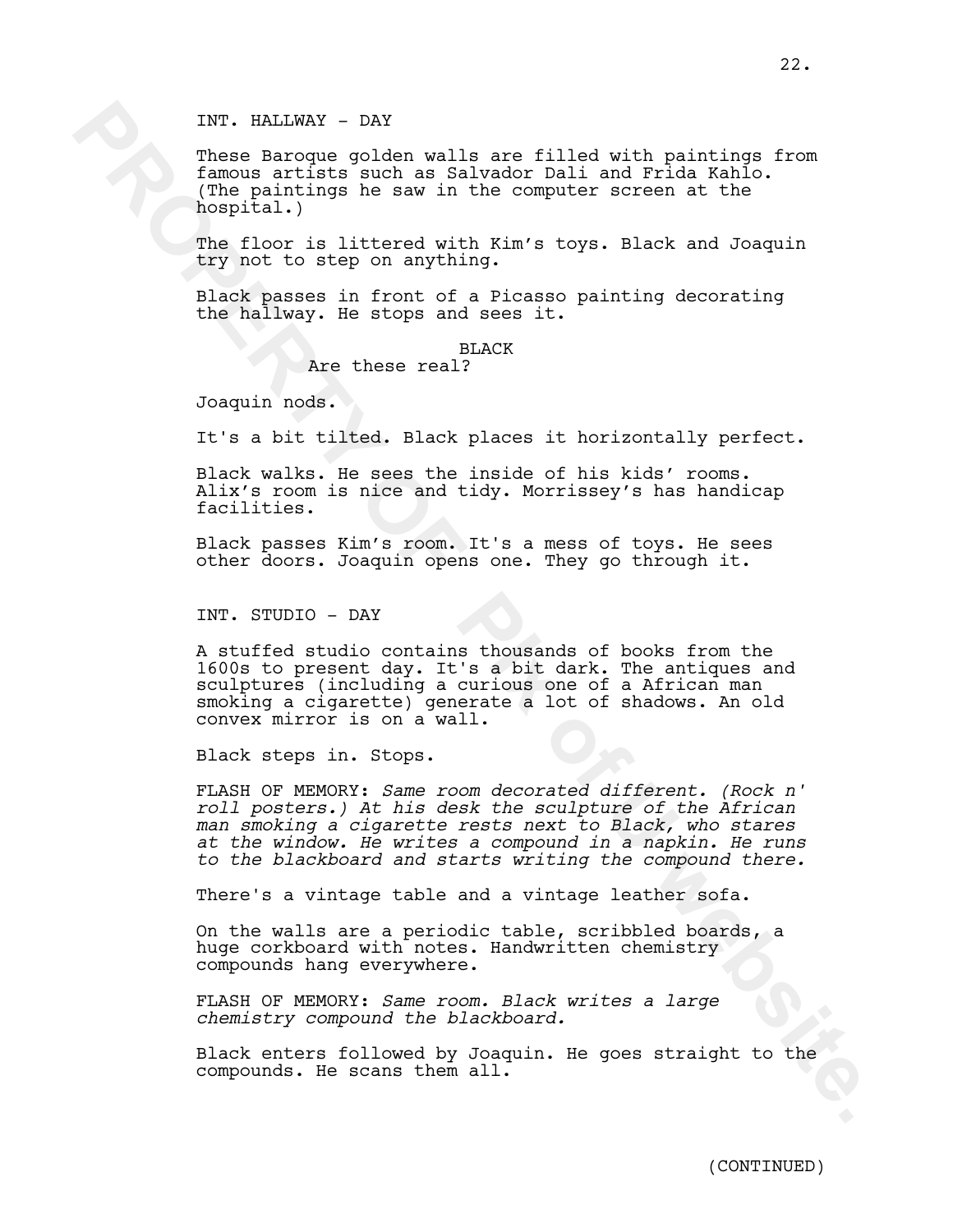Black rushes to a blackboard with the large chemistry compound in process.

FLASH OF MEMORY: *Black pours beakers of solution at his lab. He writes in a notebook.*

Joaquin walks to a lustrous heavy wood desk were tons of high-tech gadgets contrast with the rest of the room. Joaquin opens the Mac Book Pro.

Joaquin Types: "Good Internet. You can research all you want.  $:$   $)$ "

Joaquin leaves. Black goes straight to his desk, sits.

On the desktop Black's personal objects rest: wallet, keys, a brass Zippo lighter.

The tidy desk has a designer chair and two wood chairs on the other end of the desk.

A PHONE RINGS( RING TONE FROM 5 YEARS BEFORE).

Riary to expect to a blackboard with the large chemistry<br> **PROPERTY OF XENDING ISLACK POWER DEARERTS** of solution at *his*<br> **PROPERTY PROPERTY** and the method may would denk were tona of<br> **PROPERTY PROPERTY** of the interna Black looks all over the desk. He opens and closes drawers until he finds among many charging devices a cell phone. He looks at the display. It reads: "Blocked." He answers it.

BLACK

(to phone) Hello!

A very low pitch scratchy voice is on the other side of the line. It sounds like his own, but wasted and robotic.

> MALE VOICE (O.S.) (over phone) Welcome back, Callisto!

> > BLACK

Who is this?

INT. EXECUTIVE OFFICE - DAY

From behind an office sofa facing a window, smoke from a cigar rises. There's an amazing view of trees.

> MALE VOICE I can make your son walk again. In fact we are already working on it.

INT. STUDIO - DAY

A still Mr. Black.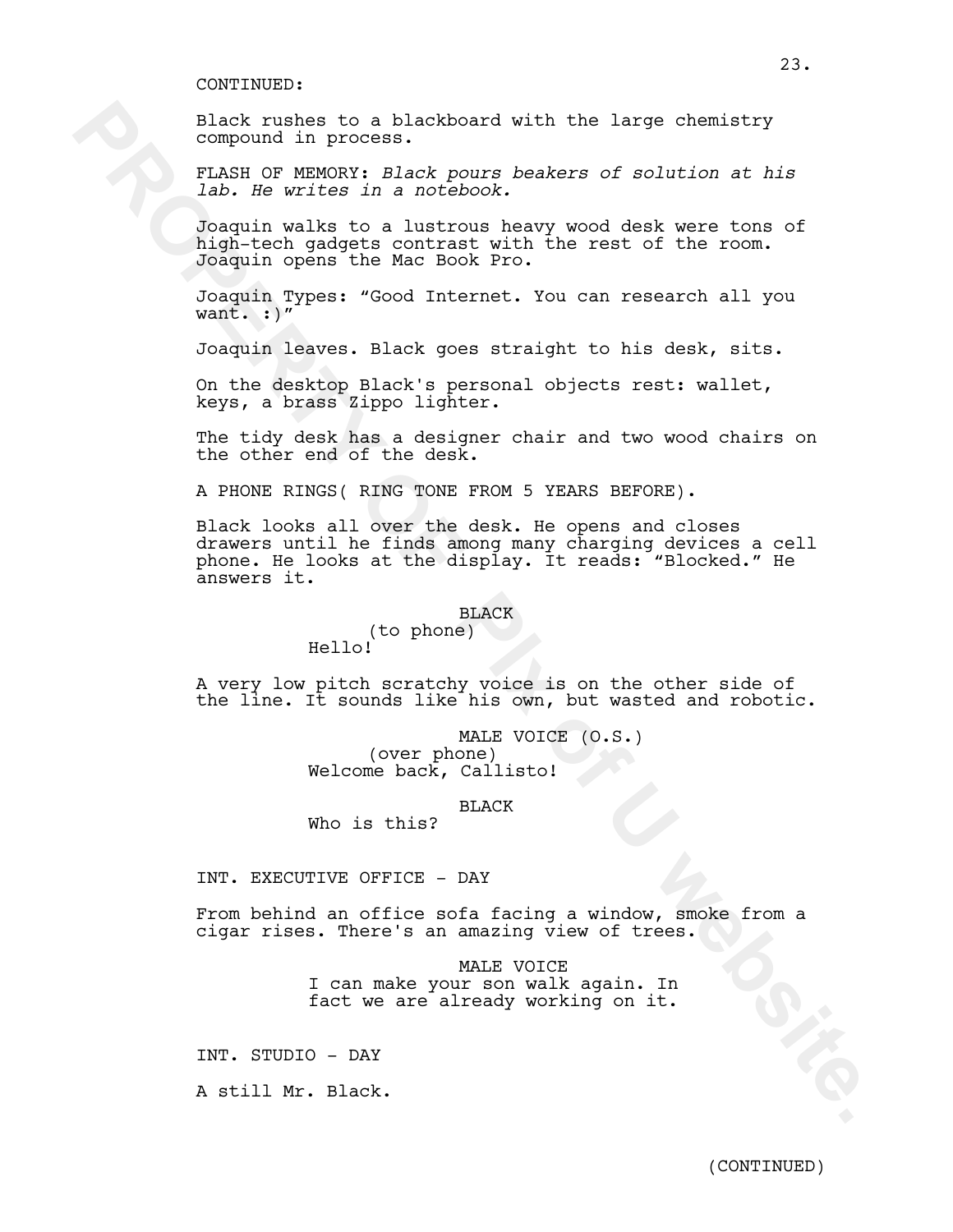## BLACK

Who is this?

Who is this? HARIX<br>
of the destinant in prime in particular on the far left<br>
pictor of the destinant in their that are the arrotonic on the far<br>
photo of him and samble. Their tails is measy and dry<br>
leaves will hang from A stack of documents lay in perfect order on the far left of the desktop. In a frame is a professional wedding photo of him and Sasha. Their hair is messy and dry leaves still hang from their outfits.

BLACK (CONT'D) What do you want?

INT. EXECUTIVE OFFICE - DAY

An old man's hand ignites a cigar.

MALE VOICE

Silence.

Male voice Malicious laughter.

Your head.

MALE VOICE (CONT'D) Jajaj. I want the compound.

INT. STUDIO - NIGHT

Right next to the photo on the left sits a thick brown Zen Buddhist book. Black places his Mac Book Pro desk center, starts it. Software loads.

THE APPLE START COMPUTER CHIMES.

MALE VOICE (O.S.) No! It is not on your computer.

Black scans the walls and ceiling.

BLACK

(to phone) Which compound?

INT. EXECUTIVE OFFICE - DAY

MALE VOICE You had it before the accident.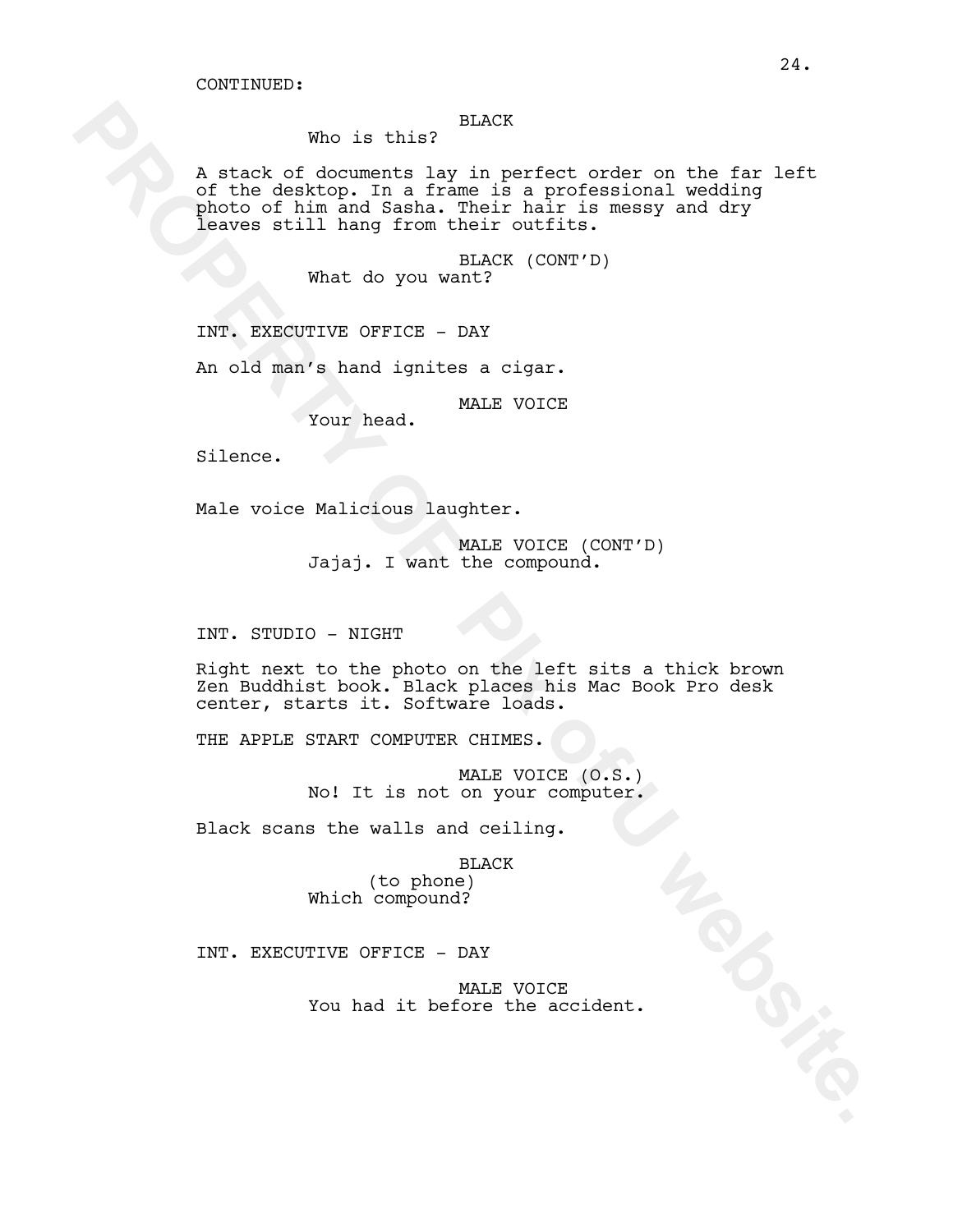INT. STUDIO - NIGHT

Black's hand approaches a cup full of pens and pencils on the far right corner of the desk. All the pencil points are broken.

### BLACK

## What's the compound for?

Black opens a "junk" drawer. He takes a black pen. He puts the framed photograph and black pen back inside the drawer.

INT. EXECUTIVE OFFICE - DAY

On the other side of the couch, an old hand feeds a goldfish on the end table.

> MALE VOICE You will. Right now. It is somewhere in your head. I can't talk much. Find it!

He hangs up.

INT. STUDIO - NIGHT

#### BLACK

(to phone) Hold on, let me write down your...

INT. STUDIO - NIGHT<br>
slack ghand approaches a cup full of pens and pencils on<br>
the fax ingit corner of the deex. All the pencil points<br>
rm bychan a "junk" drawer. He takes a black pan. He<br>
puts the computer of the deex. Al Black puts the phone down. He looks at the window, stares for a moment. He opens a smaller drawer on the desk. He takes out a smaller photo. It's a snapshot taken by Black on their wedding day:

FLASH OF MEMORY: *A happy Black and a younger Sasha run in a forest in their wedding clothes. They kiss lasciviously. He sets a camera on a stone. A photo is taken...*

*The photo: Their wedding clothes are disheveled. Black's pants are down around his ankles as he and younger Sasha are having sex and laughing.*

Black looks through more objects on the drawer and finds a old mobile phone with a yellow happy face sticker on the back. He puts it on top of desk, next to the Zen book, turns it on.

He turns behind desk to a Zen Buddhist altar full of relics.

Black walks around the room, notes the items on his desk, the books on the shelf.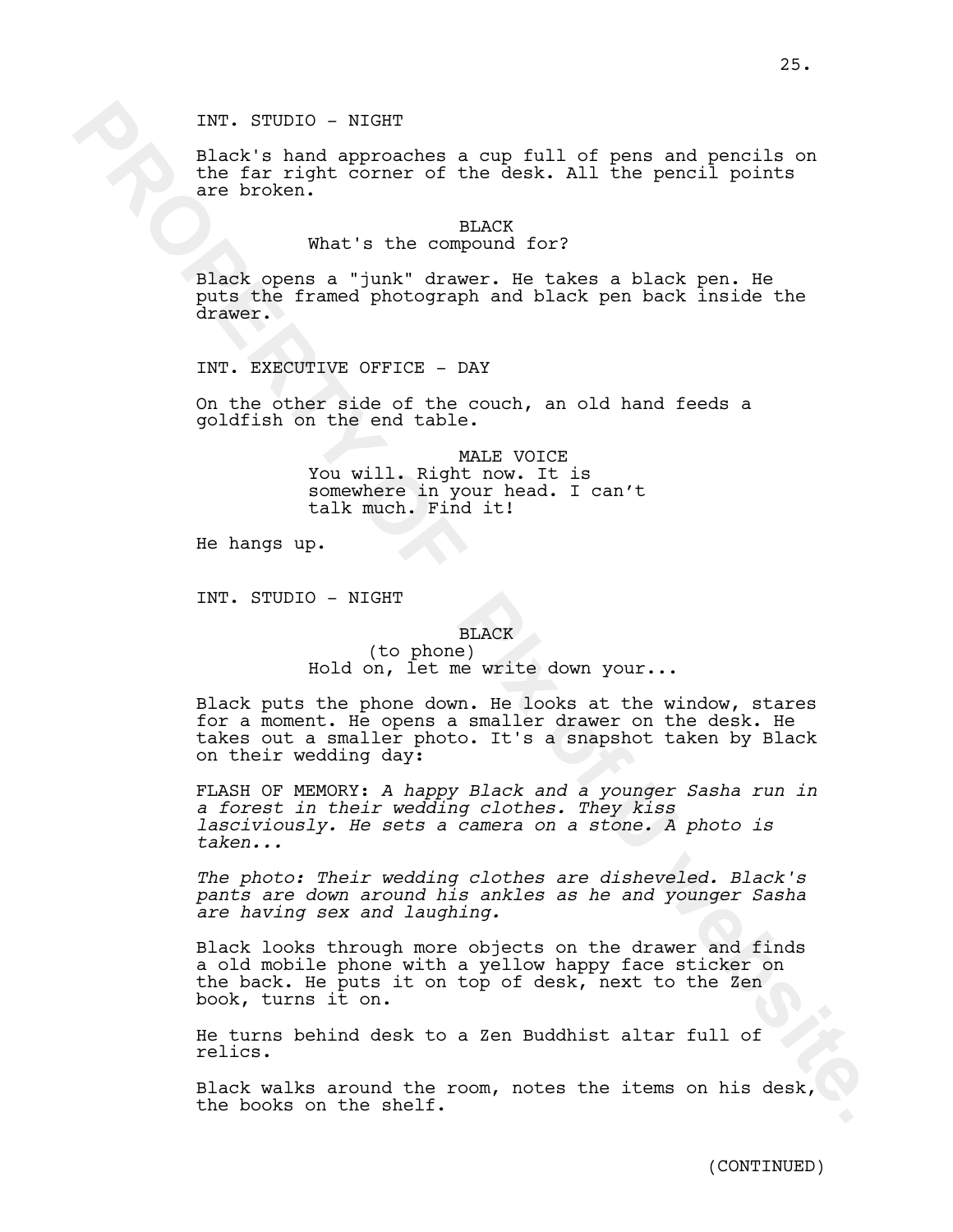He sits behind a heavy wooden desk. He makes an online donation to "Comacare.org" in his Mac Book Pro.

He donates \$1,000,000 USD.

On the screen of the computer, at the "online" names of the "Messenger," a phone number: "NEGRO 19-92-51-82." Among others. Black eyes it with curiosity.

Fe site behind a heavy wooden deak. He makes an online<br> **Exchange of the deak of the Sook Form**<br> **Exchange 1,000,000 USD.**<br> **On be streen of the computer, at the form in the streen of the deak of the fitness of the "Mename** He picks up the phone and dials. The phone is answered. ROAD NOISE IN THE BACKGROUND.

BLACK (CONT'D) (to phone) Hello?

BLACK'S VOICE (V.O.) (over phone)

Yes?

BLACK (to phone) Excuse me, Sir. Whose number is it?

BLACK'S VOICE (V.O.) (over phone) Mine! Who's this?

FLASH OF MEMORY: *Black drives his convertible with younger Alix.*

BLACK

(to phone) Who is this?

BLACK'S VOICE (V.O.) (over phone) Black. Who's there?

Black is flabbergasted! He drops his phone on the right side of the wedding photo.

> BLACK'S VOICE (V.O.) (over phone) Hello! Hello! Who's there?

INT. HACIENDA STUDIO - DAY

Black picks the phone from the left side of the wedding photo. On the right side of the wedding photo the thick brown Buddhist Zen book rests.

Black hangs up the phone. He runs toward the door. Stops. Goes back to the desk. Opens the junk drawer.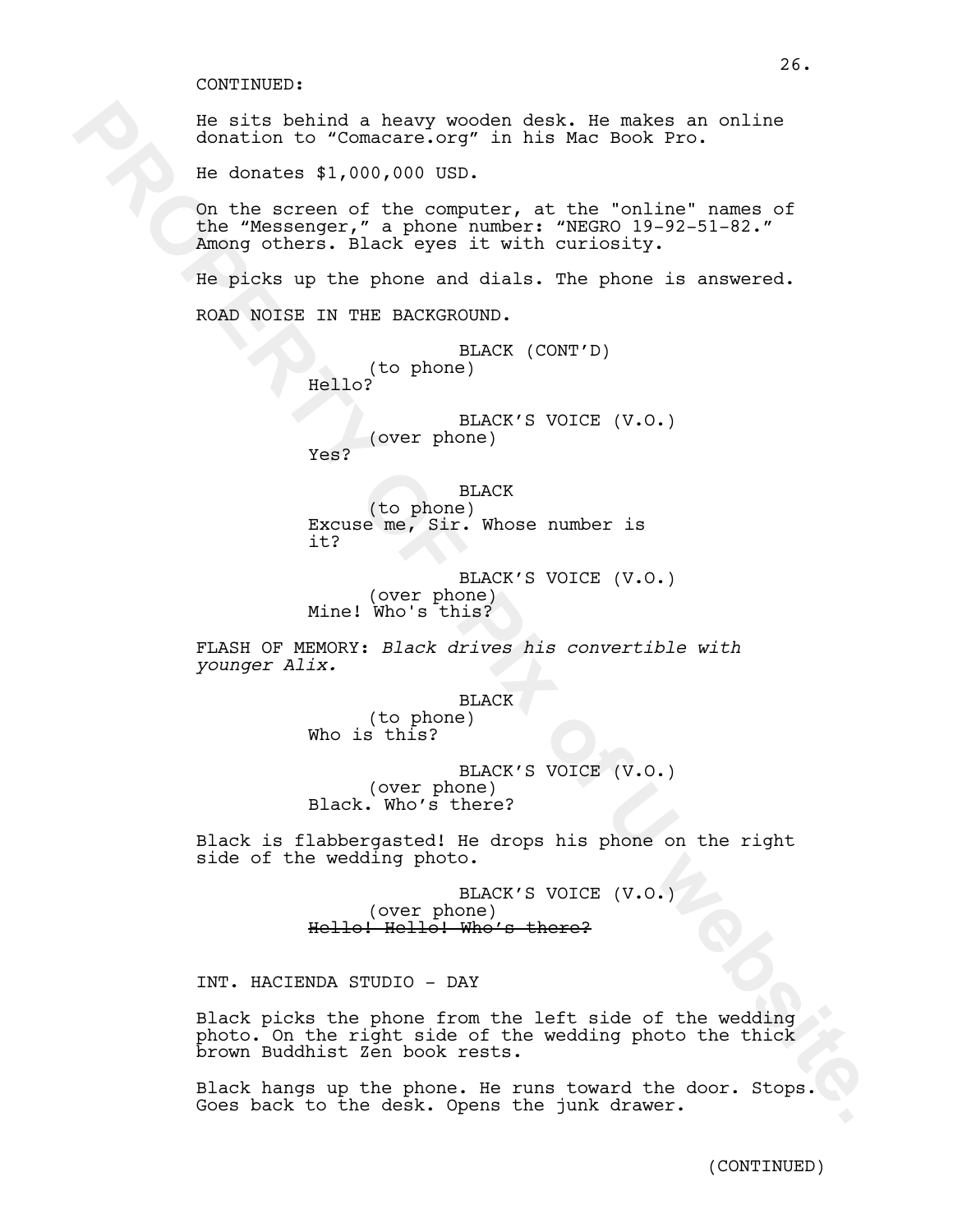Rummages through it. Slams it. Sees the black pen in the pencil cup, takes it.

He writes down "Negro 19-92-51-82." He puts the black pen back inside the junk drawer, closes it. He grabs the note and leaves.

INT. HALLWAY - MOMENTS LATER

Sasha! Hon!

Black rushes past the kids' rooms. He jumps over toys.

## BLACK

On the hallway wall, the Picasso has been replaced by a cheap painting. Black doesn't notice; we do.

EXT. HACIENDA GARDEN - DAY

A TEACHER teaches them hand language and lip reading. She explains with charts.

**Examples through it. Slams it. Sees the black pan in the proties down "Negro 19-92-51-82." He puts the black pan in the virtual deaver.** We will make over the lines of the puts of the black pan in the same of the puts of The joyful family sits with Joaquin and Adriana. The kids play with Joaquin. Kim exaggerates his words and body movement when he talks to Joaquin.

KIM How do you say elephant?

### ALIX

(to Kim) He's mute, not stupid.

Joaquin hands-signs "elephant."

KIM Can she teach us how to read lips too?

## ADRIANA

Joaquin knows.

Black, looking shaken, enters.

ALIX (to Joaquin) How do you say I love you?

Joaquin passes his fingers over Alix's face.

### **KTM**

How?

Adriana passes her fingers over Kim's face. Morrissey sees this, turns his head.

27.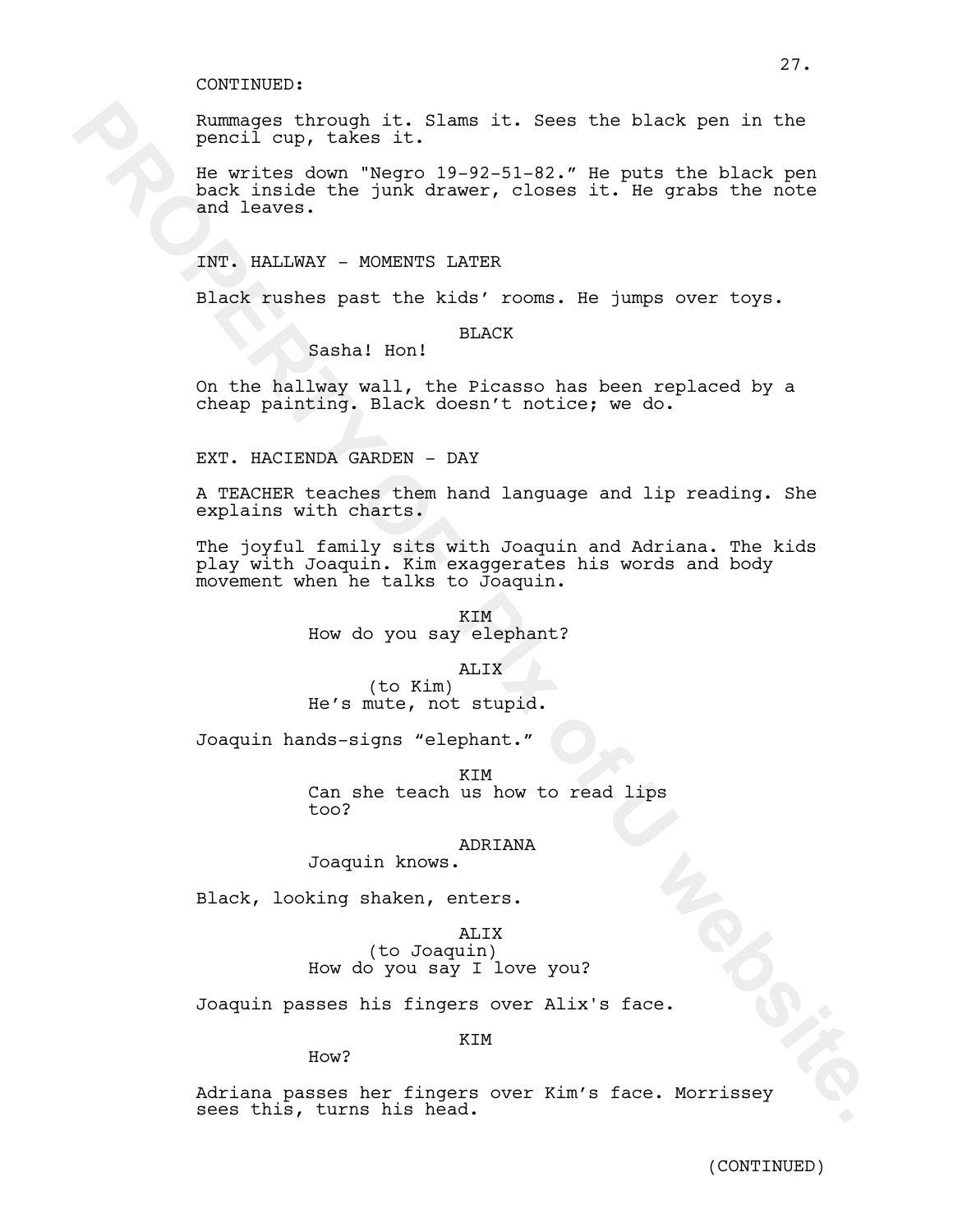Black holds his thoughts. He's about to say something.

ALIX (to Black) Are you alright?

Black holds his thoughts. He's about to say something.<br>
You black!<br>
New your airlight?<br>
New Your airlight?<br>
Rich stands, frozen. He hides the motio with the<br>
factor stands function: He hides det them. Morrissey stands<br>
Hon Black stands, frozen. He hides the note with the telephone number. Black stares at them. Morrissey stares at Black.

### SASHA

Honey!

Silence.

## MORRISSEY Fantastic! Now we have three mutes! Not one! Three!

SASHA

(to Alix) Honey, bring your dad a candy bar. (to Black) What happened?

Alix starts to walk.

#### BLACK

(delayed) Yes. I'm fine.

SASHA Are you sure you're all right?

Alix stops.

Black walks out.

EXT. HACIENDA KITCHEN - MOMENTS LATER

Far off in the kitchen window Pearl cleans. She glances at him. Black goes toward the kitchen.

INT. HACIENDA KITCHEN - CONTINUOUS

Black steps inside.

BLACK Pearl. Can I ask you a question?

## PEARL

Yes, Sir?

He gives her the note.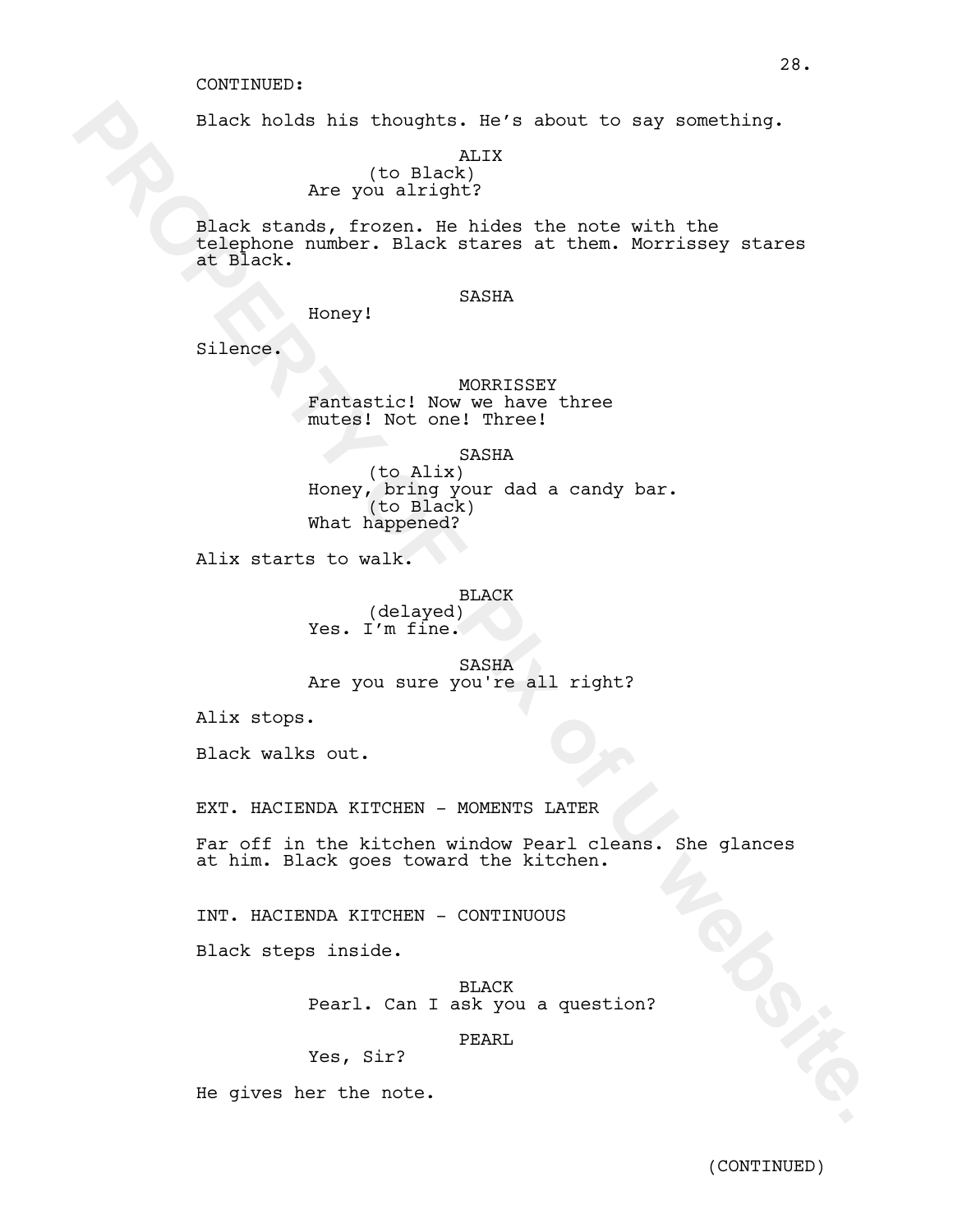Pearl reads "19-92-51-82."

PEARL (CONT'D) It was your old telephone number, Sir. Why?

Black is stunned. He leaves. Pearl stares at the family through the window. Gets antsy. Goes to the door. Stops. Gets a hold on herself. Goes back to cleaning.

INT. STUDIO - DAY

Black enters and takes the phone. He stares at the number on the laptop screen. He dials again.

THE PHONE RINGS.

He snatches a pencil from the cup, bites its eraser.

THE PHONE RINGS.

On the phone his voice answers.

BLACK'S VOICE (V.O.) (over phone)

Yes?

## BLACK

**Pearl reade** "19-92-51-52."<br>
In the your plant (commit).<br>
In the your plant of the phonon sharp at the family distinged. He has<br>van . Bearl distinged minimize the family declined in the sharp of the<br>sharp of the state of (to phone) Oh! I... I'm very sorry... I just found my old telephone number, and... I just wanted to know for no other reason than curiosity who owns this number now.

*EXT. HACIENDA BACK ROAD - DAY*

*Behind the steering wheel of a classic red convertible, is a younger Black. Black Past (five years earlier. 20s) laughs as he holds his cell phone with his shoulder.* 

*Black Past's pupils are in full eye dilatation. He looks wasted. A hair strap holds his long dirty hair. He has no scar on his face.*

> *BLACK PAST (to phone) I do! Who's this?*

*Black Past is as happy as an ecstasy pill can make him.*

*YOUNGER ALIX(8) sits in the passenger's seat. She takes care of a balloon wrapped present with a big ribbon. She puts it on the back seat.*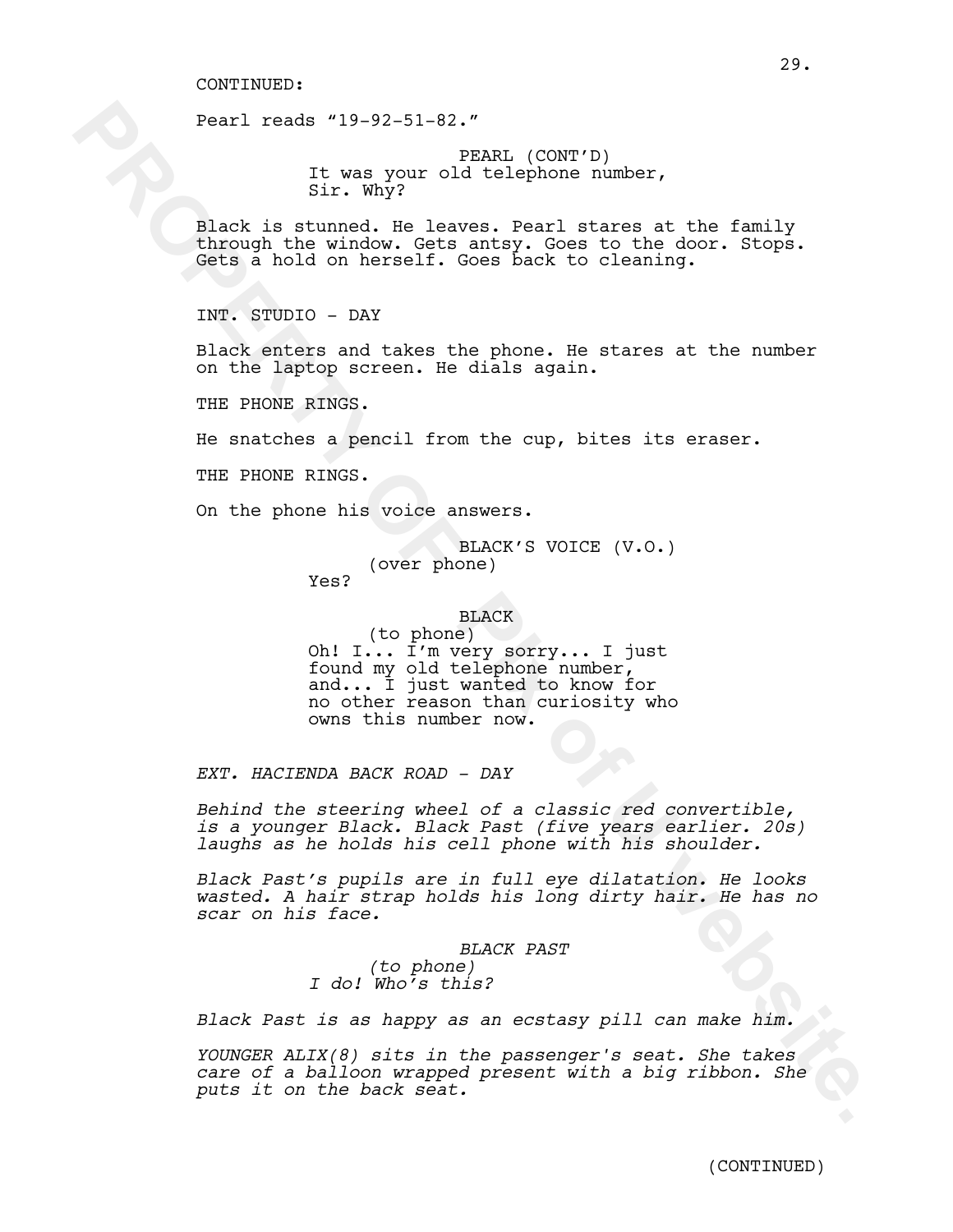*The cellphone signal noise lessens as the convertible rides the bumpy road.*

> *BLACK PAST (CONT'D) (to phone) I own this number! Who is this?*

INT. HACIENDA STUDIO - DAY

Black chews the eraser of the pencil.

BLACK (to phone) This is Mr. Black.

BLACK PAST (V.O.) (over phone) Black what? What Black? Black who? Who Black?

BLACK

(to phone) Callisto Black.

The cellphone signal noise leasens as the convertible<br>rides the bumpy road.<br> **Eldes the Dength CK PAST (CONT'D)**<br> **1** com this numberi who is this?<br> **IRT.** HACIENDA STUDIO - BAY<br> **PROPERTY OF PIX CONTEXT (CONT'D)**<br> **IRT.** He puts the pencil inside the cup full of pens/pencils. The black pen lays inside the cup. Black sees the Black pen, takes it. He examines the black pen.

*EXT. HACIENDA BACK ROAD - DAY*

*Black Past drives recklessly. He lights up a cigarette with his Zippo lighter. There's a pothole in the road ahead.*

*YOUNGER ALIX*

*Watch out!*

*Black Past hits the hole. Alix flies off the seat.*

*YOUNGER ALIX (CONT'D)*

*Whew!*

*BLACK PAST (to phone) Really? Callisto Black?*

*BLACK (V.O.) (over phone) Well... Yes.*

*BLACK PAST (to phone) Is that so? When were you born Callisto Black?*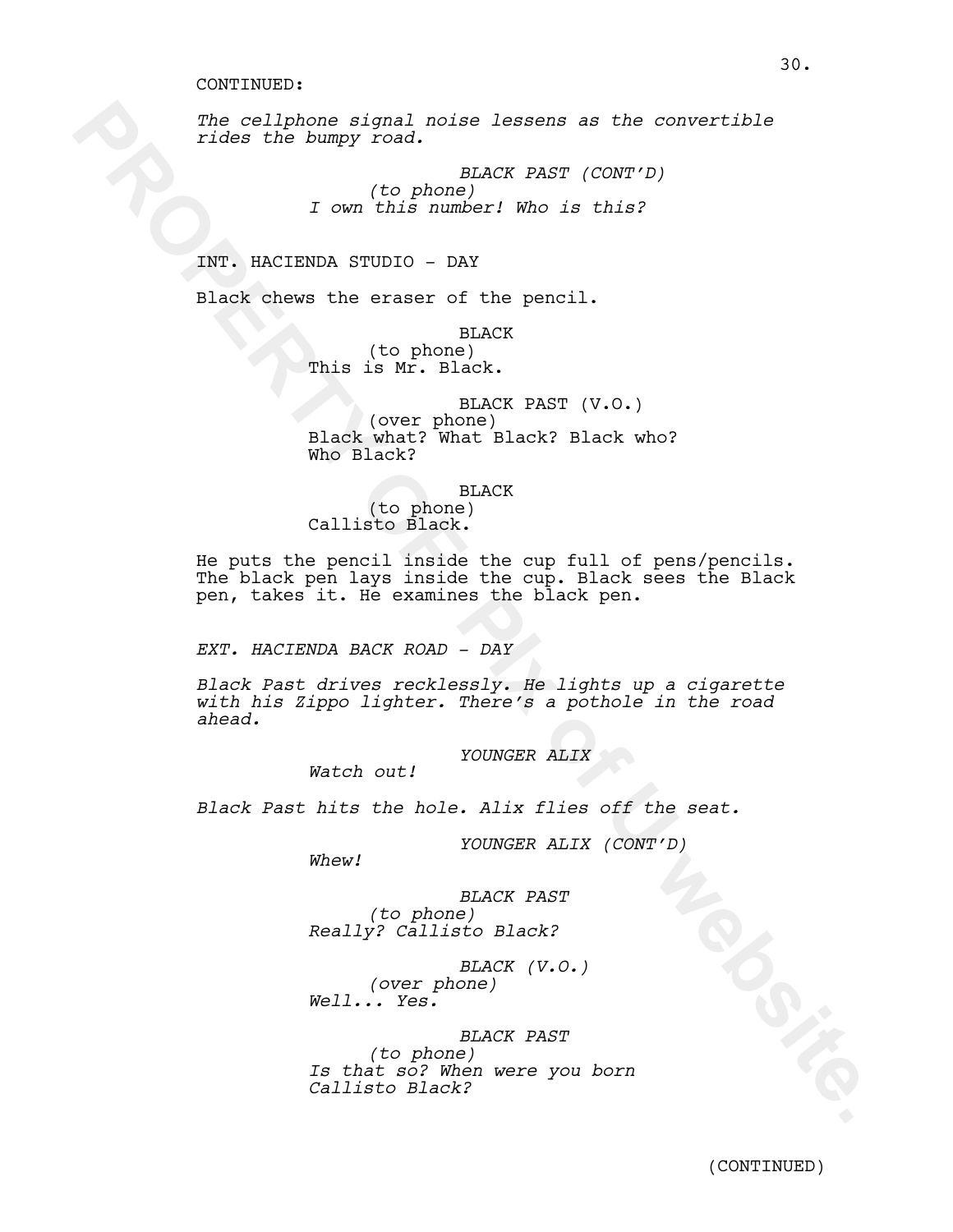*A bigger pothole appears in the road.* 

*YOUNGER ALIX*

*Black Past drives around it. Then another. Alix jumps.*

INT. HACIENDA STUDIO - DAY

*Watch out!*

A bigger pothols appears in the road.<br>
Watch out!<br> **Elack Past drives around it. Then another. Alix jumps.**<br> **RRT.** RACTENDA STUDIO DAY<br>
(to phone 14.4%)<br>  $\frac{1}{2}$  and  $\frac{1}{2}$  and  $\frac{1}{2}$  and  $\frac{1}{2}$  and  $\frac{1}{2}$  a BLACK (to phone) January twenty-fifth, 1974. In the hacienda.

*EXT. HACIENDA BACK ROAD - DAY*

*Black Past spits out a wad of tobacco outside the convertible.*

> *BLACK PAST (to phone) Awesome. And my puppy's name was... ?*

INT. HACIENDA STUDIO - DAY

Black cuts him off.

BLACK

(to phone) You didn't have a puppy. You had a tiger cub.

*EXT. HACIENDA BACK ROAD - DAY*

*Black Past laughs.*

*BLACK PAST (to phone) That was a good one! See ya, man!*

*BLACK (V.O.) (over phone) Hey! Wait!* 

INT. HACIENDA STUDIO - DAY

Black gets up and knocks the stack of documents on the floor.

31.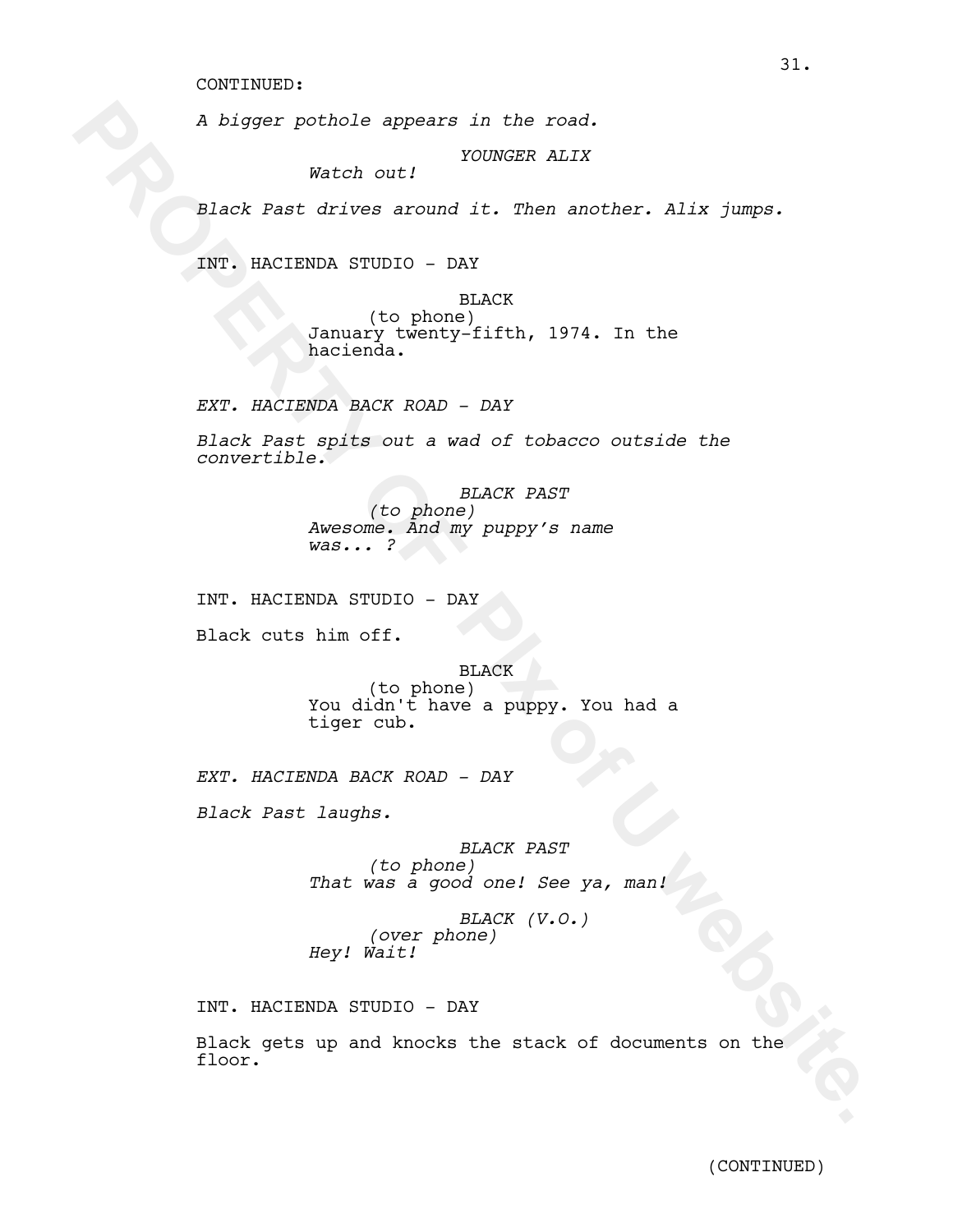BLACK

(to phone) The blond girl's name that rejected you in kindergarten was Montserrat.

*EXT. HACIENDA BACK ROAD - DAY*

*Black Past stomps on the brakes. Young Alix shouts. The red convertible stops.*

> *BLACK PAST (to phone) Fuck you! Who are you?*

INT. HACIENDA STUDIO - DAY

BLACK

(to phone) Callisto Black!

*EXT. HACIENDA BACK ROAD - FORK IN THE ROAD* - DAY

*Black Past rests in shock behind the steering wheel.*

*BLACK PAST (to phone) Goodbye!*

*The convertible takes off.*

*YOUNGER ALIX You're pale. Who was it?* 

*BLACK PAST Never mind. I was just... Talking to myself!* 

*He grins. They both laugh.* 

*Younger Alix grabs the phone and puts it to her ear. Silence. She stares at him. He snatches the phone from her, turns it off, throws it at her feet.* 

The bindigiting in the binds<br>
The Hender of the stress of the time that<br> **Expected you in kindergarten was**<br> **EXP.** EACIENDA BACK RADIO DAY<br> **EXP. EACIENDA BOX** CODE on the binding are positive formulations of the property *Black Past teases her. He pinches her ribs. Younger Alix giggles. They come to a fork in the road. A wasted wooden sign at split pole reads "Back Road" from the one they came from. A "Main Road" sign on the other one.*

*YOUNGER ALIX*

*Watch out!*

*BLACK PAST*

*Shit!*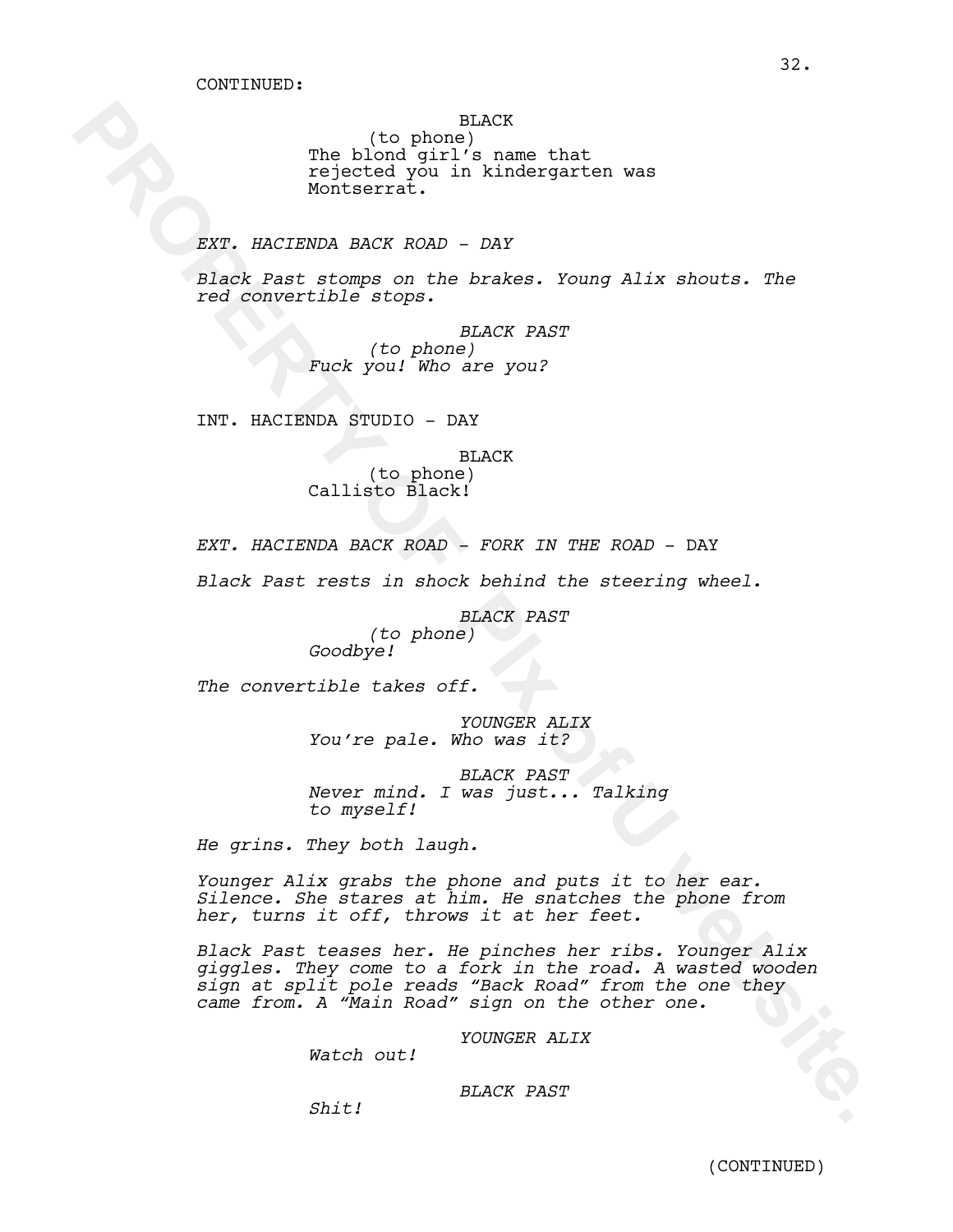*Six minivans filled with people pass by the main road.*

*BLACK PAST (CONT'D) Shit! Shit!*

*The convertible turns left and accelerates down the dusty main road.*

*EXT. HACIENDA CENTRAL PLAZA* - DAY

*The plaza looks dilapidated. It's barely recognizable. The red convertible arrives. Black Past parks and gets out.* 

*Younger Alix gets out. She takes carefully the balloon wrapped present with the big ribbon and walks towards the stable.* 

*Black Past opens the trunk and takes out a pair of red small hydrophobic sand bags. He puts them inside his pockets.* 

Six minivans filled with people pass by the main road.<br>
Shitl Shitl BLACK PAST (CONT'D)<br>
The convertible turns left and accelerates down the dusty<br>
The convertible turns left and accelerates down the dusty<br>
method converti *Two dozen employees relay each other a pair of Louis Vuitton luggage trunks wrapped in transparent shipping tape. They are taken around the Hacienda's building to the basement door.* 

### *BLACK PAST*

*Joaquin!*

*Younger Joaquin supervises the employees. Younger Joaquin stops.* 

*YOUNGER JOAQUIN*

*Yes, Sir!*

*Black Past walks Younger Joaquin toward the direction the trunks are taken.*

> *BLACK PAST Someone jacked my phone.*

*Black Past gives Younger Joaquin the phone.* 

*The ringtone powers on.* 

*Younger Joaquin looks at the phone.* 

*Black Past sees the trunks. Joaquin finishes examining the phone.* 

> *YOUNGER JOAQUIN Looks okay. You have forty messages on your voicemail. I'll find out what happened, Sir.*

33.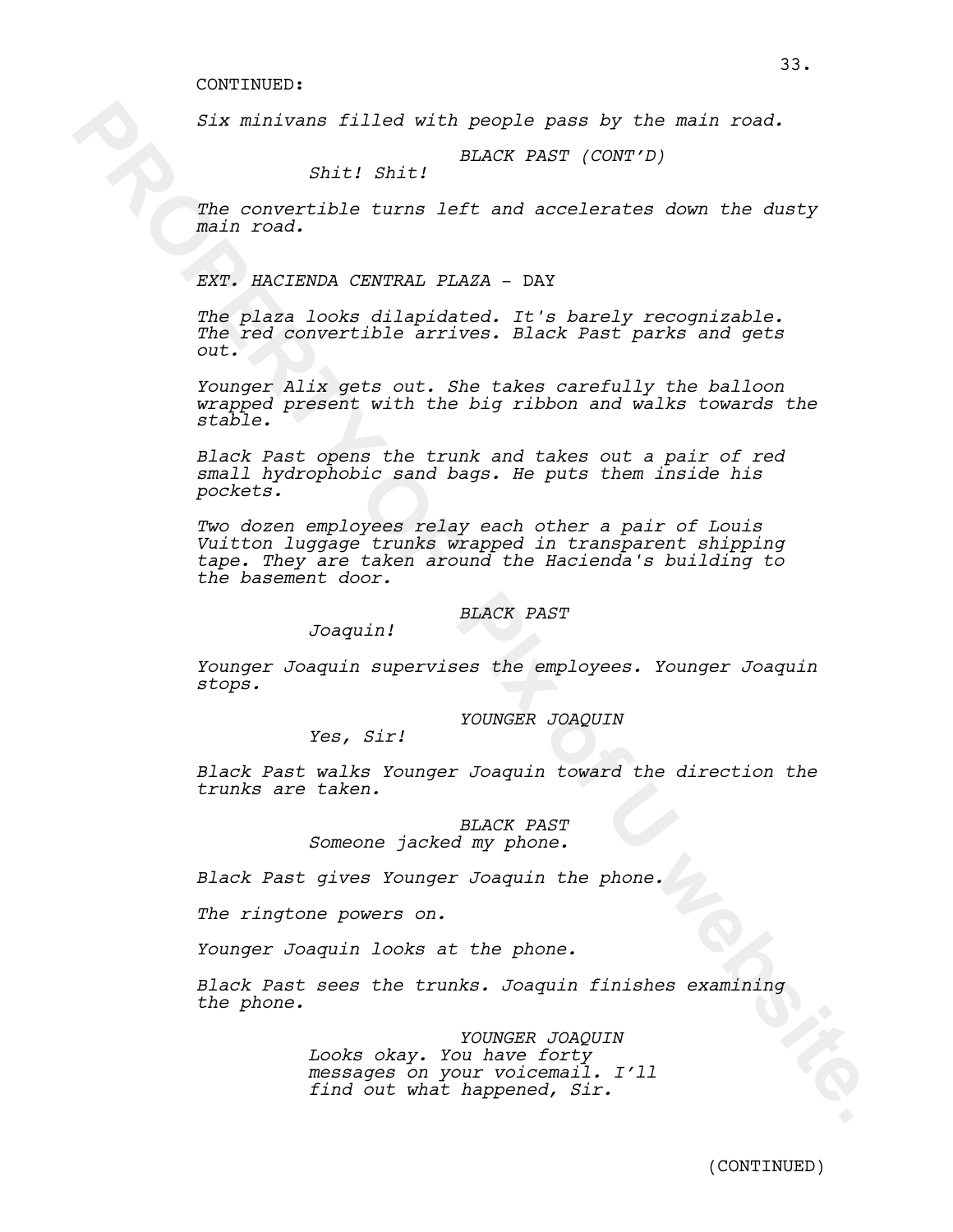*BLACK PAST There's a cardboard box in the trunk. Make sure it's not a bomb or something.*

*Younger Joaquin laughs.*

*BLACK PAST (CONT'D) Put it up in my studio.*

*Younger Alix rides a horse toward Black Past while leading another saddled horse. She still holds carefully the balloon wrapped present with the big ribbon.* 

> *YOUNGER ALIX Are they putting the trunks in the dungeon?*

*BLACK PAST (laughing) Yes! Boohoo!*

*Black Past jumps on the saddled horse, hums a "house music" song. Alix rides alongside.*

*YOUNGER ALIX*

*Mom's upset.*

*Black Past rides off.*

*Joaquin takes a cardboard box from the car's trunk.* 

*Black Past rides next to the basement door.*

EXT. GARDEN - DAY

Black stares at the basement door, phone in hand.

FLASH OF MEMORY: *Same door.*

Black stares at the door. He tries unsuccessfully to open it.

*EXT. HACIENDA GARDEN* - *DAY*

*Younger Alix and Black Past get off their horses.* 

**PROPERTY IS CONDUCT AND INTERFRAL IN the form of exceptionary it sends a bomb**<br>or sceneching.<br> **PROPERTY OF PIX only a PROPERTY (CONT'D)**<br>
PROPERTY CONTEXTS (CONT'D)<br>
PROPERTY OF PIX or a bomb is a matrix of the interpr *A child's birthday party recently happened there. The remains of the birthday cake read "Morrissey." Younger Alix gives the present to YOUNGER MORRISSEY(8) who sits there.* 

*YOUNGER ADRIANA cleans the table with a piece of cloth. She sees Black Past. YOUNGER SASHA approaches Black Past.*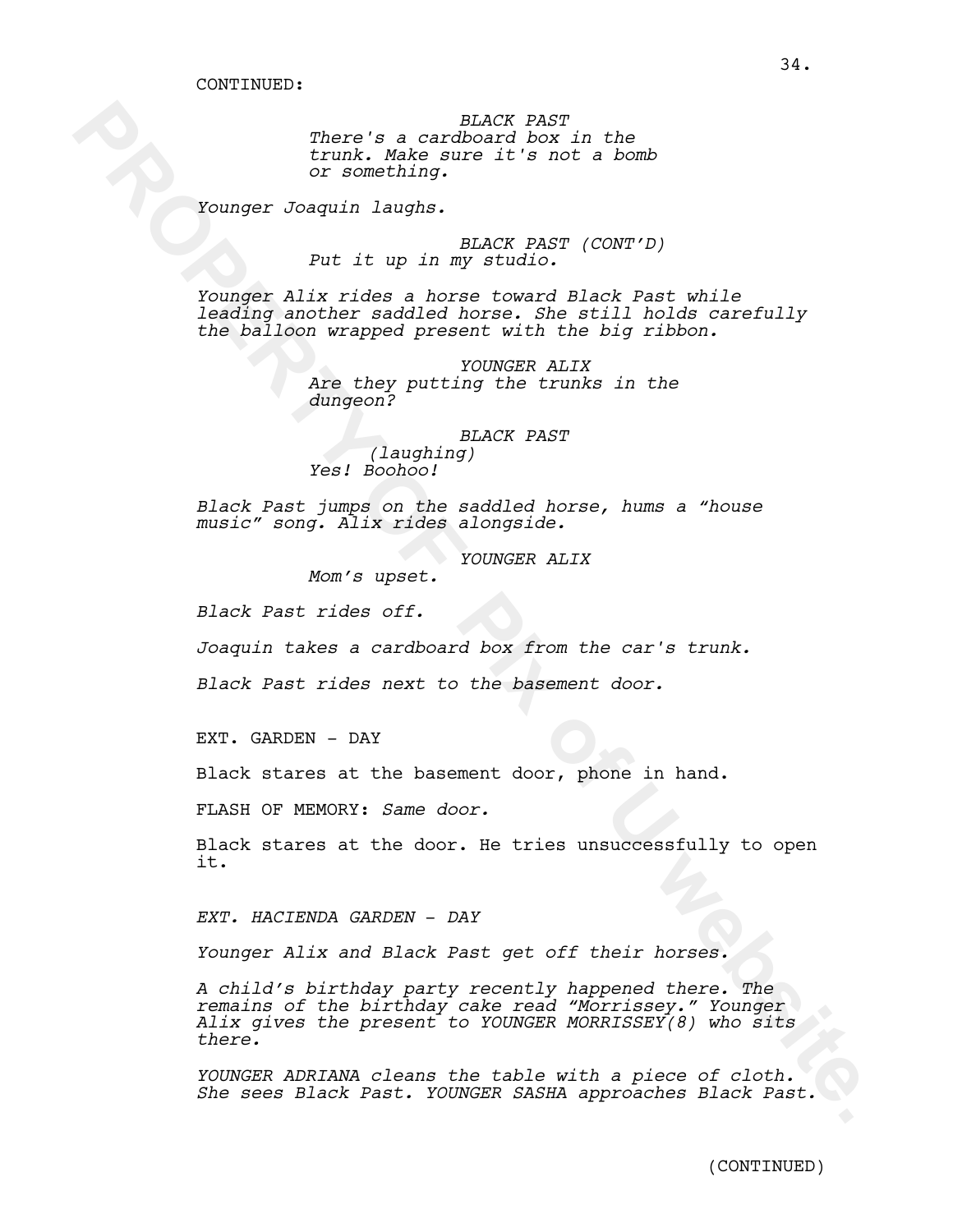*YOUNGER SASHA You are unbelievable! I called your cellphone more than thirty times.* 

*BLACK PAST I had to turn it off. Someone was making prank calls!*

*He tries to touch her. She backs off.*

*BLACK PAST (CONT'D) I'm sorry. What do you want me to do?* 

*YOUNGER SASHA I want you to start pulling your shit together! You are a disaster!* 

*She takes a breath.*

*YOUNGER SASHA (CONT'D) Adriana, bring the kid to my room please.*

*She leaves.*

*Younger Adriana walks perfectly (no waddling) to Black Past.*

*YOUNGER ADRIANA*

*Yes ma'am.*

*Younger Joaquin enters, picks things up. Younger Adriana grabs Younger Morrissey.* 

> *BLACK PAST Hold on, Nana! Please.*

INT. HACIENDA STUDIO - DAY

**PROPERTY AND ACCONSER SARE AND ACCONSER AND ACCORDINATION** (1997)<br> **EXECUTE ACCORD ACCORD ACCORD ACCORD ACCORD CONSERVATION**<br> **EXECUTE ACCORD ACCORD ACCORD ACCORD**<br> **EXECUTE ACCORD ACCORD ACCORD ACCORD ACCORD ACCORD ACCOR** The phone rests on the desktop. Black stares at the phone. Sweats. He stares at himself in the convex mirror, his face is distorted. He avoids his own sight. He looks at the phone.

BLACK

One...

Deep breath.

BLACK (CONT'D)

Two...

Deep breath.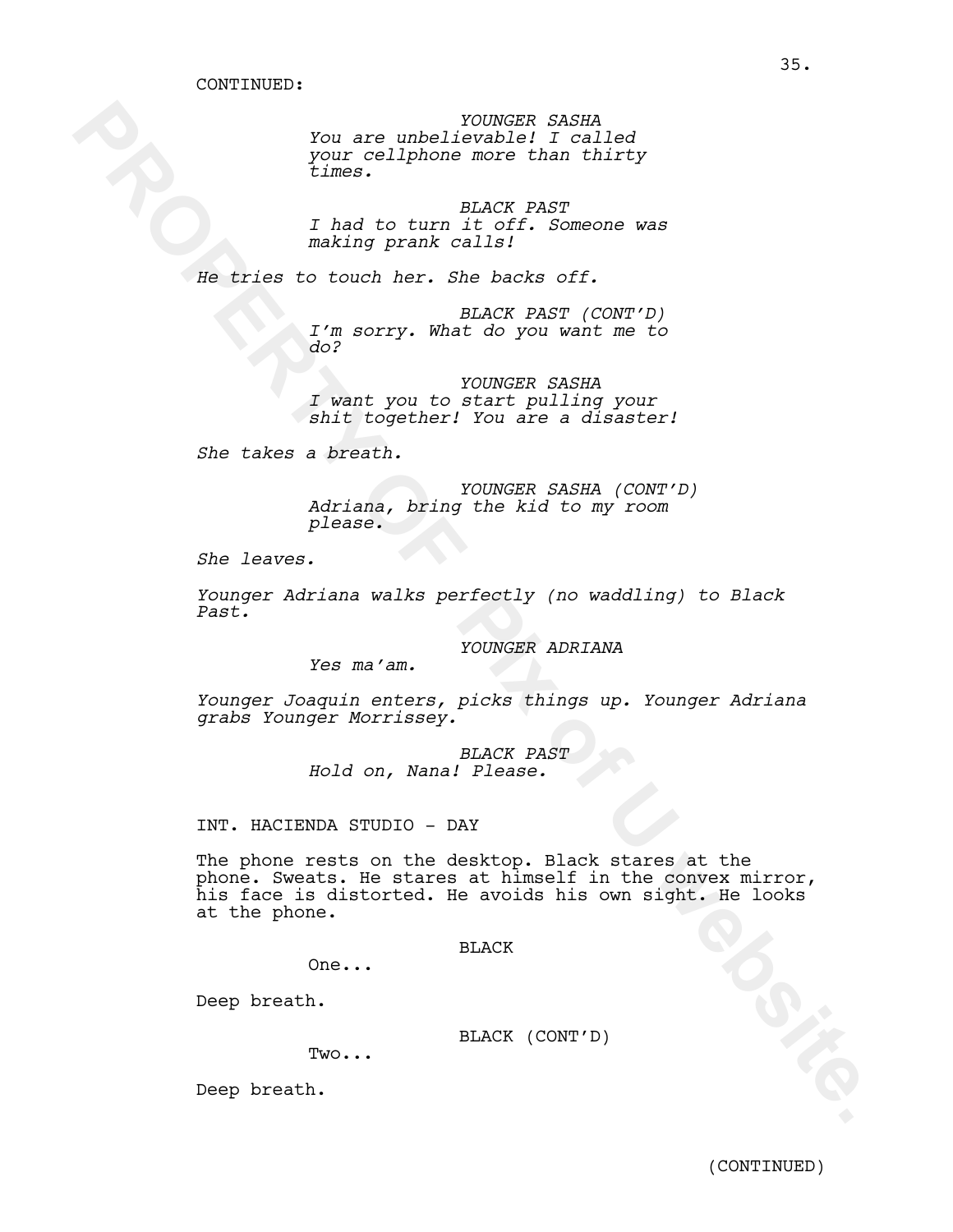BLACK (CONT'D)

Three...

He takes the phone, dials the number, hangs up.

*EXT. HACIENDA GARDEN* - *DAY*

Three... The set a label the number, hange up.<br>
Rev. MACTESTAN CANDENT DAY<br>
Rev. MACTESTAN CANDENT DAY<br>
Rev. MACTESTAN CANDENT DAY<br>
Playe with a new roor. It's a miniature to scale black<br>
contrade pulse of the set of User, *Black Past stares at a very happy Younger Morrissey who plays with a new toy. It's a miniature to scale black carriage pulled by horses. It has a small "EL Zorro" action figure on top driving it. The remains of the balloon, as the wrapping paper, sit next to him.*

*BLACK PAST Did you liked your sister's gift?*

*Younger Morrissey nods his head.*

*BLACK PAST (CONT'D) I have a little something for you! But before... (to Younger Alix) Give me a hand here.*

*Black Past puts a little table in front of Younger Morrissey. He sets a glass and a bottle of water down. Black Past takes the pair of red small plastic sandbags from his pockets.* 

*Making a show of it...*

*BLACK PAST (CONT'D) (to Younger Alix) Lady... Water please!*

*Younger Alix hands him the water.*

*BLACK PAST (CONT'D) Pour it in the glass please, madam.*

*Younger Alix does. Black Past breaks the plastic bags and holds the red sand.*

> *BLACK PAST (CONT'D) Sand. Red, dry, sand.*

*Black Past hands it to Younger Alix. She pours it from hand to hand.*

*YOUNGER ALIX*

*Dry!*

*BLACK PAST Put it inside the water please.*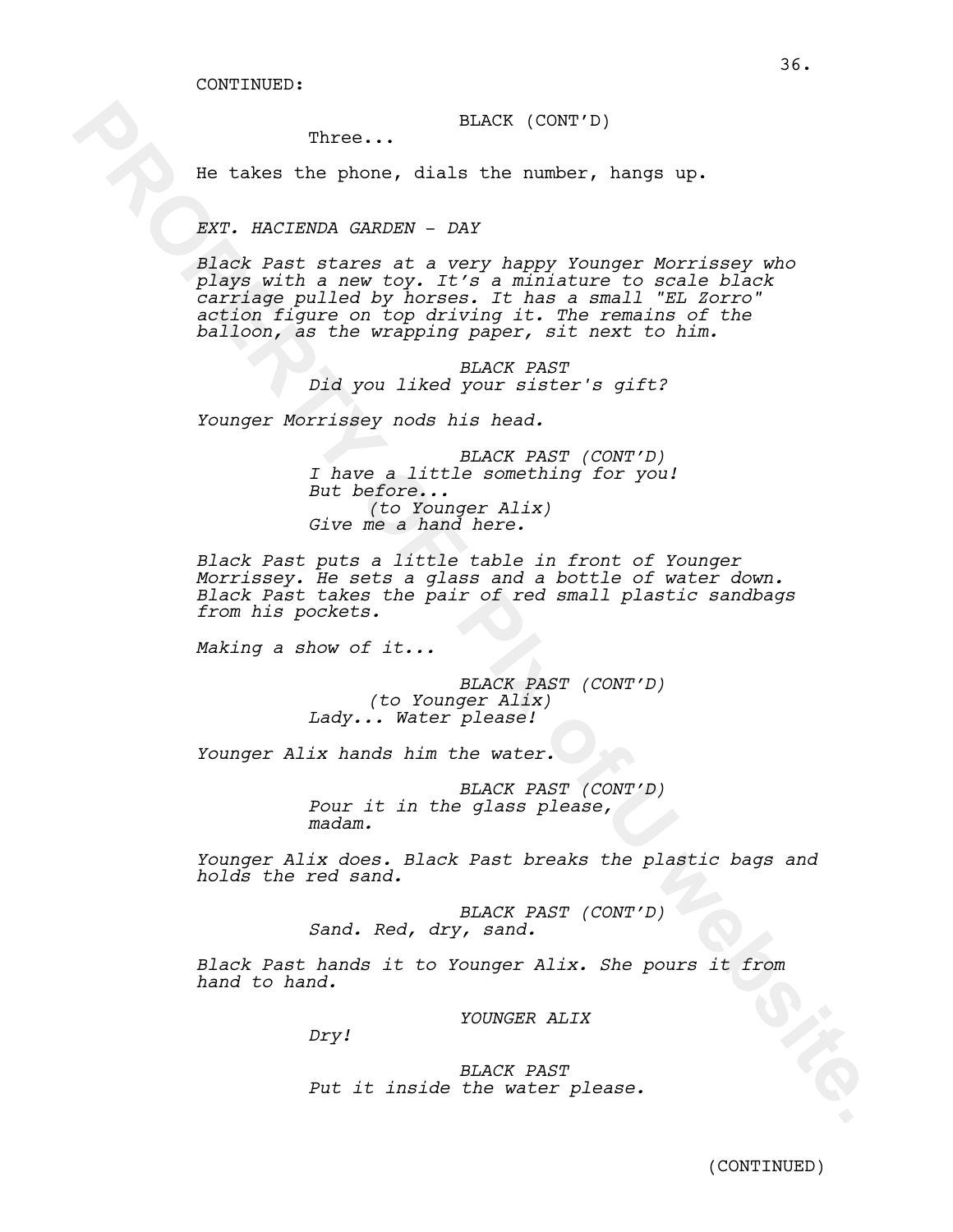*Younger Alix does. Black Past grabs a straw and stirs it. He takes the water out of the glass and voilà. He pours the sand out to his hand, dry again. It's hydrophobic sand. He plays around with it for awhile.*

*ALL*

*YOUNGER ALIX How you do that?*

*YOUNGER ADRIANA*

*Magic!*

*Wow!*

*BLACK PAST Chemistry! There's no magic in this house Nana, just chemistry! Chemistry is the magic.*

**Fourier Alix does, Black Fast grabe a strait since it and still it.**<br>Be takes the water out of the glass and volin. He had the same out as the plays around with it for mathle.<br>
Final is proposed and it for mathle.<br> **PROPE** *Black Past finishes the act showing the sand to Younger Morrissey and quickly throws the sand behind him. Then, he shows his hands to Younger Morrissey. In his hands is a gold necklace with an electric guitar hanging from it. He puts it around Younger Morrissey's neck, kisses Younger Morrissey.*

*BLACK PAST (CONT'D) You'll be a rock star when you grow up!*

*Morrissey hugs him and kisses him.*

*YOUNGER MORRISSEY*

*I love you.*

*Younger Adriana holds Younger Morrissey's hands; they both walk away, perfectly.* 

*Black Past follow them. Younger Adriana stops him. She takes a letter from her apron, gives it to Black Past.*

> *YOUNGER ADRIANA Kids, let's go!*

*Younger Joaquin plays with the hydrophobic sand. Younger Adriana throws something to get his attention.*

> *YOUNGER ADRIANA (CONT'D) (to Younger Joaquin) Hey you! Kid!*

*Younger Joaquin passes the phone back to Black Past. Black Past holds the envelope.*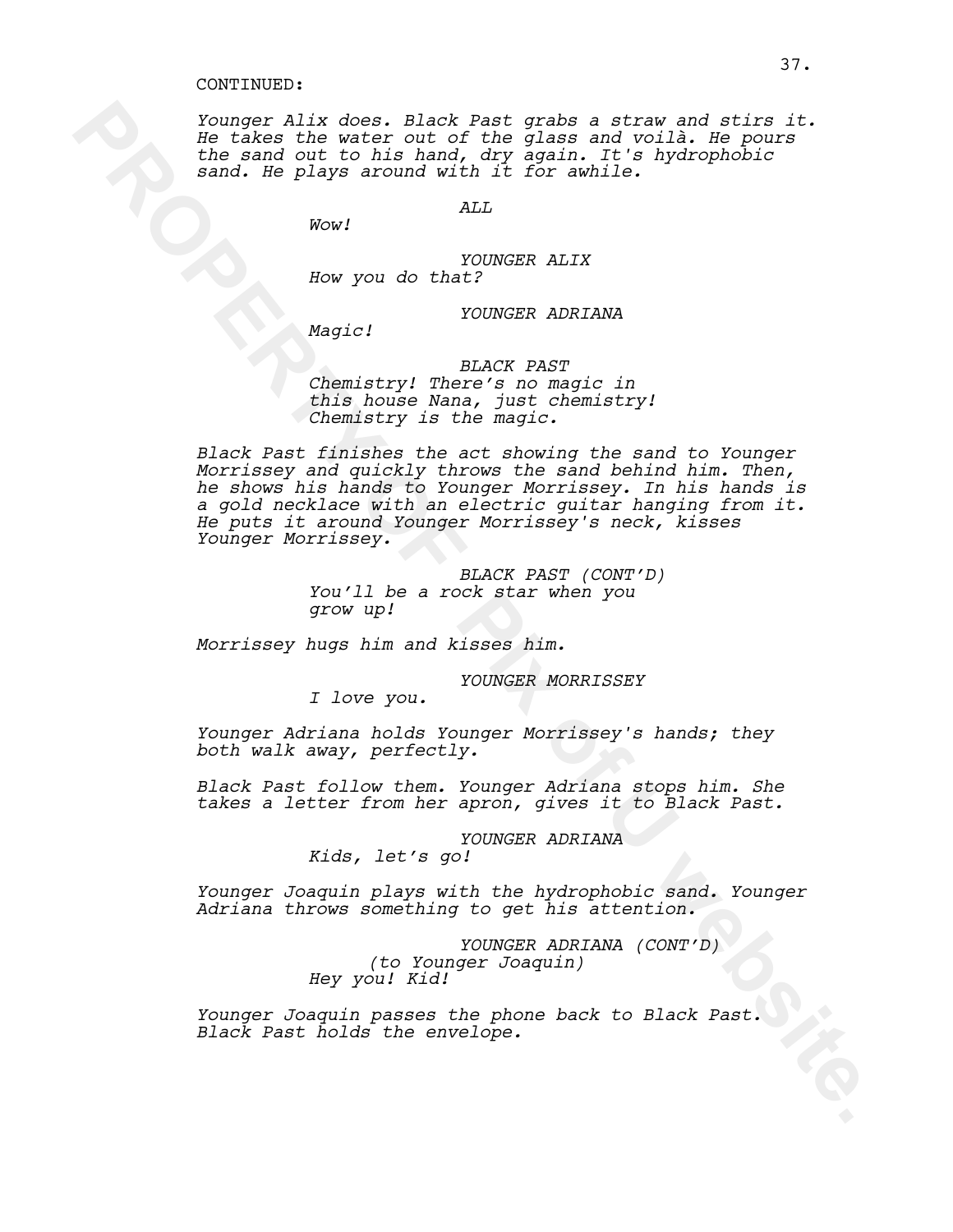INT. HACIENDA STUDIO - DAY

Black slowly dials the phone.

INT. NACIENDA STUDIO - DAY<br>
Black showld dist the phone.<br>
It rings, Black's showld display the bine disk. His formboad<br>
Voir prop. His hands shake. He tries to grab a peculi<br>
Trom the burnt, knocke them all over. He puts t It rings. Black's sweat drips to the desk. His forehead vein pops. His hands shake. He tries to grab a pencil from the bunch, knocks them all over. He puts them back in place.

*EXT. HACIENDA GARDEN* - *DAY*

*Black Past sits on a bench. He opens the envelope. It's from the bank. He takes a deep breath and gazes across his dilapidated property.* 

*Black Past takes out a small bag with white powder in it. He dips his finger in, puts some powder in his mouth, sips some water.* 

*He takes out a dropper and drops a drop in his mouth. He turns his cellphone back on.*

*It rings. He answers.*

INT. HACIENDA STUDIO - DAY

A shaky Black holds the phone and projects his voice to it.

> BLACK (to phone) Morrissey? Does he walk?

BLACK PAST (V.O.) (over phone) What?

*EXT. HACIENDA GARDEN* - *DAY*

*Black Past looks devastated.*

*BLACK PAST (to phone) Look! This is an awful time for a joke!*

INT. HACIENDA STUDIO - DAY

Black springs from chair.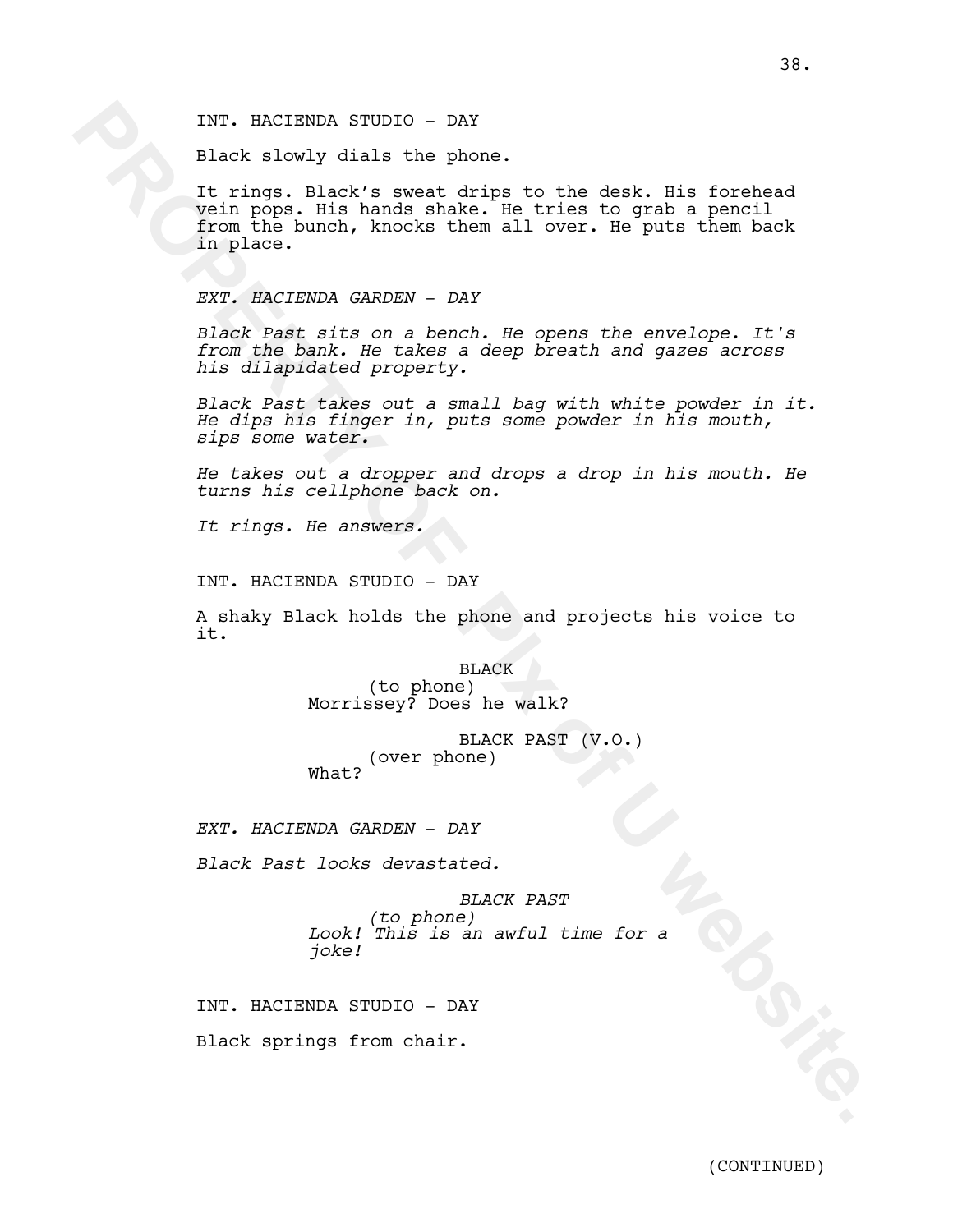BLACK

(to phone) This is no joke. Where are you right now?

Black arranges all the objects on the desktop from center to left.

*EXT. HACIENDA GARDEN* - *DAY*

*Black Past stands, walks the garden.*

*BLACK PAST (to phone) It's my son's birthday. If you are who you say you are, you should know...*

*BLACK (V.O.) (over phone) September fourth?*

*Black Past freaks out!*

*BLACK PAST (to phone) Two thousand...*

INT. HACIENDA STUDIO - DAY

Black carefully listens.

BLACK PAST (V.O.) (over phone) Seven.

Black shivers.

FLASH OF MEMORY: *Black Past makes the quick sand magic trick.*

**PROPERTY IS THE SUBARU SET AND PARTY CONDUCTS**<br> **PROPERTY OF PIX OF PIX OF PIX ONES**<br> **EXC. NACTESTED SUBARUM** - DAY<br> **EXC. NACTESTED SUBARUM** - DAY<br> **EXC. NACTESTED SUBARUM** - DAY<br> **PROPERTY OF OREAL SUBARUM** FOR THE SUB BLACK (to himself) The party! Morrissey walked. (to phone) If you are at Morrissey's party I'm five years ahead of you. Where are you right now?

BLACK PAST (V.O.) (over phone) I'm at the garden.

Black looks out the window, sees no one in the garden.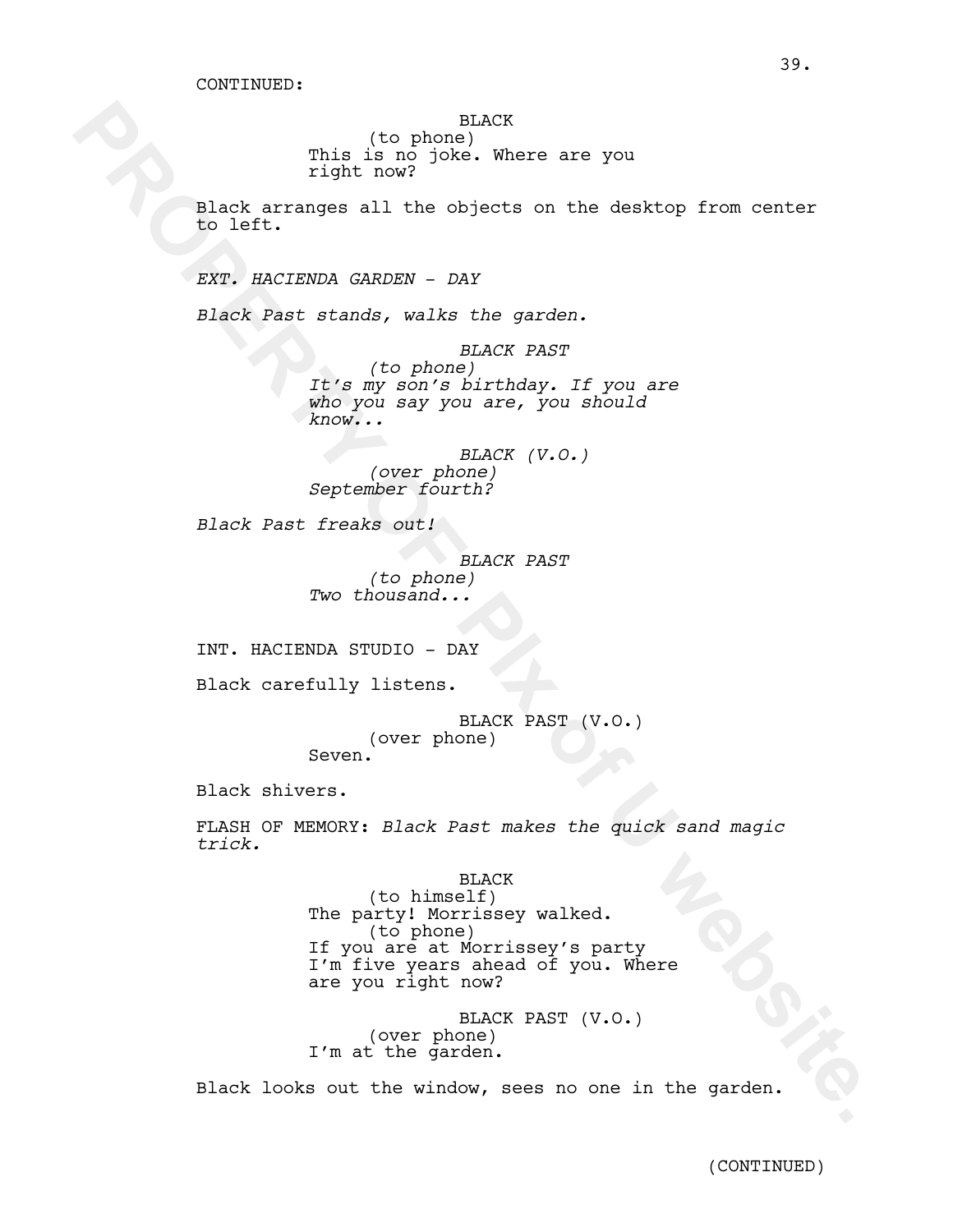BLACK (to phone)

Day or night?

*EXT. HACIENDA GARDEN* - *DAY*

*Black Past gets up from the bench.* 

BLACK PAST (to phone)

Day.

*BLACK PAST (CONT'D)*

*(to phone) Where are you?*

*BLACK (V.O.) (over phone) In the studio.*

*Black Past turns to the studio's dirty window surrounded by its dirty wall. He doesn't see anyone inside.*

> *BLACK PAST (to phone) For fuck's sake! No, you're not!*

*They hang up at the same time.*

INT. HACIENDA STUDIO - DAY

Black turns from the window, surveys the desktop. A lot of changes in the position of objects on the desktop have happened. He breaks them down.

**PROPERTY:** The state of the state of the state of the state of the state of the phone of the state of the state of the state of the state of the state of the state of the state of the state of the state of the state of th The pencils are back inside the cup, and the pen cup has entirely new pen styles. The papers that were in the floor are now stacked in order standing on the desktop again. The Mac book is at the desk center as in the beginning. The rest remains the same.

BLACK

Holy... !

Black stares at his cell phone, astonished.

As he dials the phone, he focuses on the objects on the desktop, and slowly walks backward out of the room.

# INT. HALLWAY - DAY

Black turns and runs. He jumps over Kim's mess. The cheap painting (The Picasso substitution) grabs his attention as he passes by. He stops. Goes back.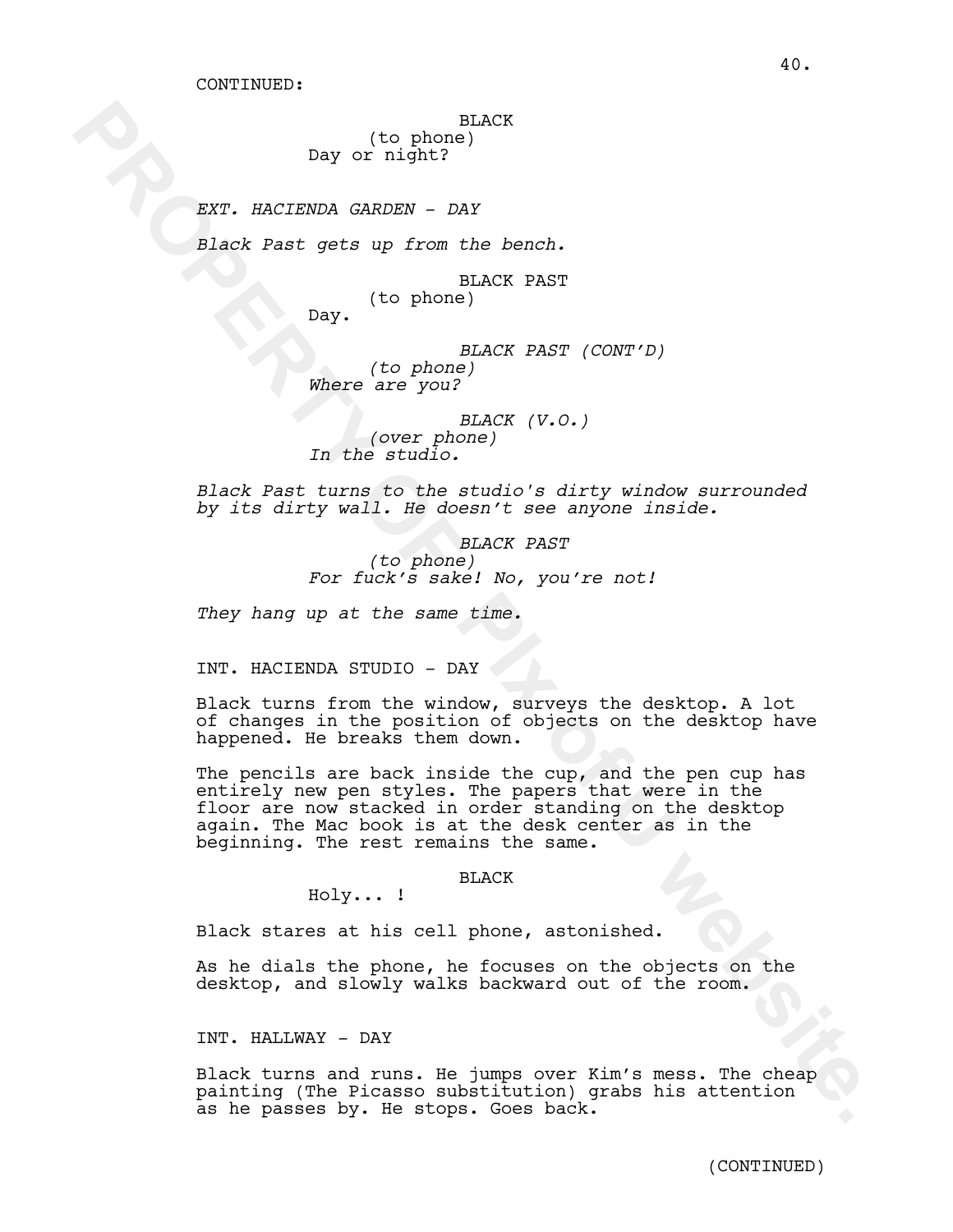### BLACK

Oh my God!

He swallows hard and runs out.

EXT. HACIENDA GARDEN - DAY

Garden table. The Black Family plays Hasbro's Memory game. Black runs up to them, panting, breathless.

MORRISSEY

Wanna play?

Pause.

BLACK No. Did anyone touch the paintings in the hallway?

His shoelaces are untied.

SASHA Which paintings in the hallway?

Alix points at the shoelaces.

## BLACK

The Picasso!

MORRISSEY

What Picasso?

**BLACK** Guys! I'm not joking! It was there twenty minutes ago.

Oh my God:<br> **Exertions and any out**<br> **BACK**<br> **BACK**<br> **BACK**<br> **Candar Each Pix only by Exertional Pix of Each Pix of Pix of Pix of Pix of Pix of Pix of Pix of Pix of Pix of Pix of Pix of Pix of Pix of Pix of the Back Pix of** Black bends to tie the shoelaces. He can't get that far down.

SASHA We've been here. Are you all right?

BLACK Has anything changed here?

Sasha ties Black's shoelaces.

THE FAMILY

No!

Sasha freezes, stares at Black.

SASHA

Are you okay?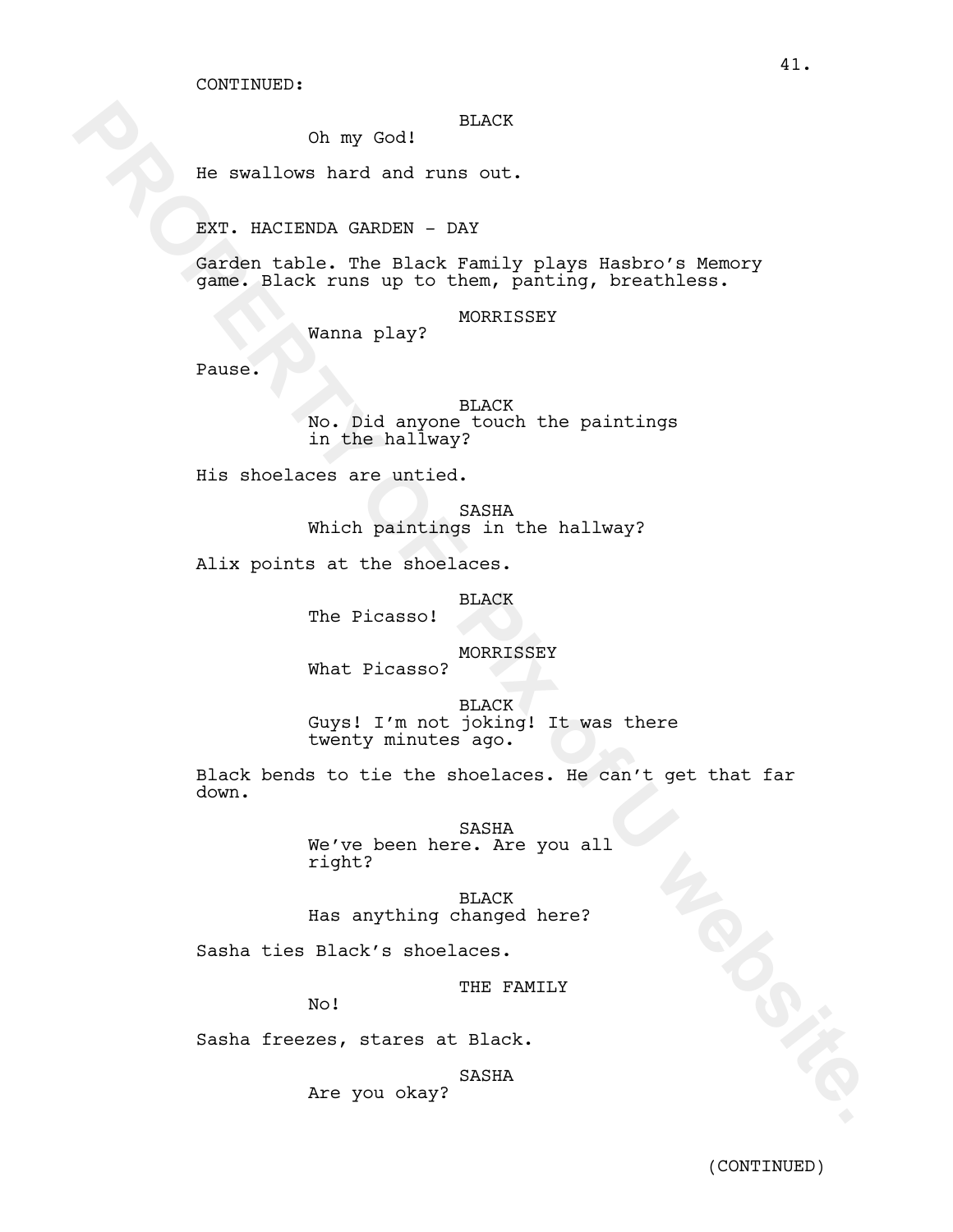#### BLACK

Come here.

Black takes Sasha by her hand and leaves.

EXT. HACIENDA GARDEN CORNER - DAY

Black invites her to sit. She does. Black grabs her hands, stares at her, his eyes wet.

> BLACK You have no idea how hard this all is. My mind is raving.

> > SASHA

Well...

BLACK I'm scared to death. Who am I?

SASHA Well... You are a very gentle person...

BLACK I can't even look at myself in the mirror. I can't retain eye contact

with myself. I hate this clothing. I hate everything.

# SASHA

Patience.

#### BLACK

Come here. BLACK<br>
Black takes Sasha by her hand and leaves.<br>
RNC HOCKSTRON CONTRE<br>
RNC invitame her is eit, she does. Black grabs her<br>
hands, stare at her, is eyes wet.<br>
You have no idea hew hard this sll<br>
is. My wind is r Who was I? I need to know! I don't know if it's a good idea to be here. I feel that I was better off in the hospital. Sleeping.

### SASHA

Don't say that!

She hugs him.

BLACK I need you so much. It's so exasperating.

SASHA We all know how difficult this is for you. Come here.

She hugs him hard. He kisses her long enough. She smirks.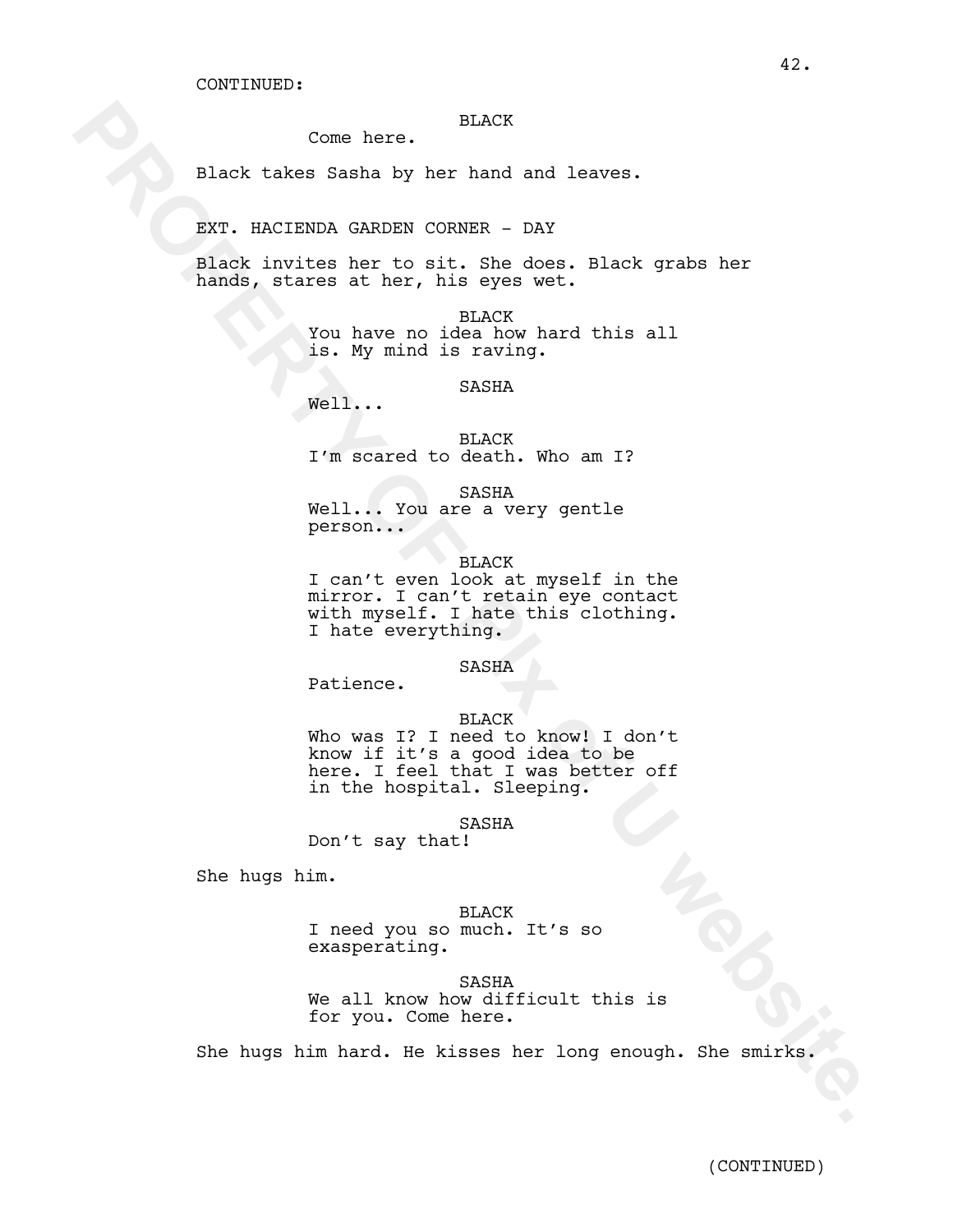BLACK You have no idea how much I love you.

Sasha gives her hand to him.

# SASHA

Me too.

BLACK

You have no idea have much I love<br>
You have no idea<br>
we be shown in the bulk of the state of the state of the state of the state of the state of the state of the state of the state of the state of the state of the state of I have no words to express my gratitude by all that you've done. Thank you... By just being with me.

Sasha passes her hand over his face as Joaquin and Adriana taught the kids.

> SASHA You don't need words. Come on. Let's go back.

A very long pause. Black gets himself together.

BLACK But... Who was I?

SASHA Honey. If your past calls... Don't answer... It has nothing new to say.

She hugs him.

EXT. HACIENDA GARDEN - DAY

The Black Family continues with the game.

SASHA How's the game going? I'm taking your father to change his clothes.

They all look at him.

#### BLACK

I'm fine now.

SASHA

Sure?

BLACK

Yes.

Sasha gets close to him.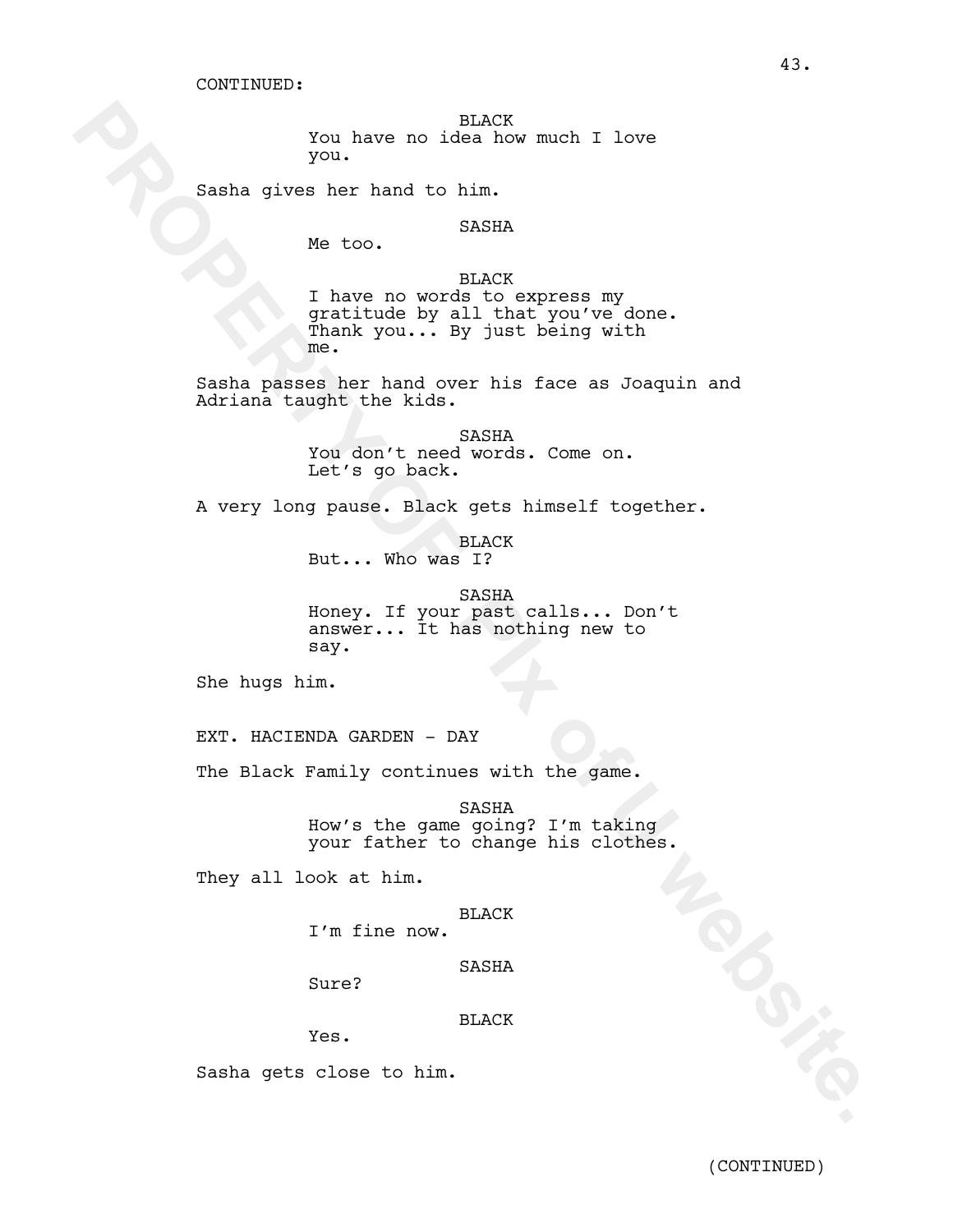(whispers) You'll be fine. Trust yourself.

INT. HACIENDA HALLWAY - DAY

Black stops at the cheap painting, staring at it.

His cellphone rings.

Black looks at the display. It reads: "Blocked." He thinks about it a lot. He takes the call.

> BLACK PAST (V.O.) (over phone) Hey!

> > BLACK

(to phone) I can't talk right now.

He hangs up.

The phone rings.

Black is petrified. His hands sweat. He mutes the phone.

Black takes the phone. He eyes it with a mix of indecision and terror.

*INT. HALLWAY* - *DAY*

**PROPERTY (Whispers)**<br> **PROPERTY AND SET AND ANOTEST TERM (THE SET AND SET AND SET AND SET AND ANOTEST AND ANOTHOLOGY. The scheme of the scheme of the scheme of the scheme of the scheme of the scheme of the scheme of the s** *The uncared-for hallway is stripped of most of the paintings, art pieces and the luxury items that the hallway holds in the present. Fade marks show that paintings once were there.* 

*Black Past walks cautiously in front of the Picasso painting that still remains hanged.* 

> *BLACK PAST (to phone) Answer... You fuck!*

*Black Past hangs up, searches through the hallway.*

*BLACK PAST (CONT'D)*

*Shit!*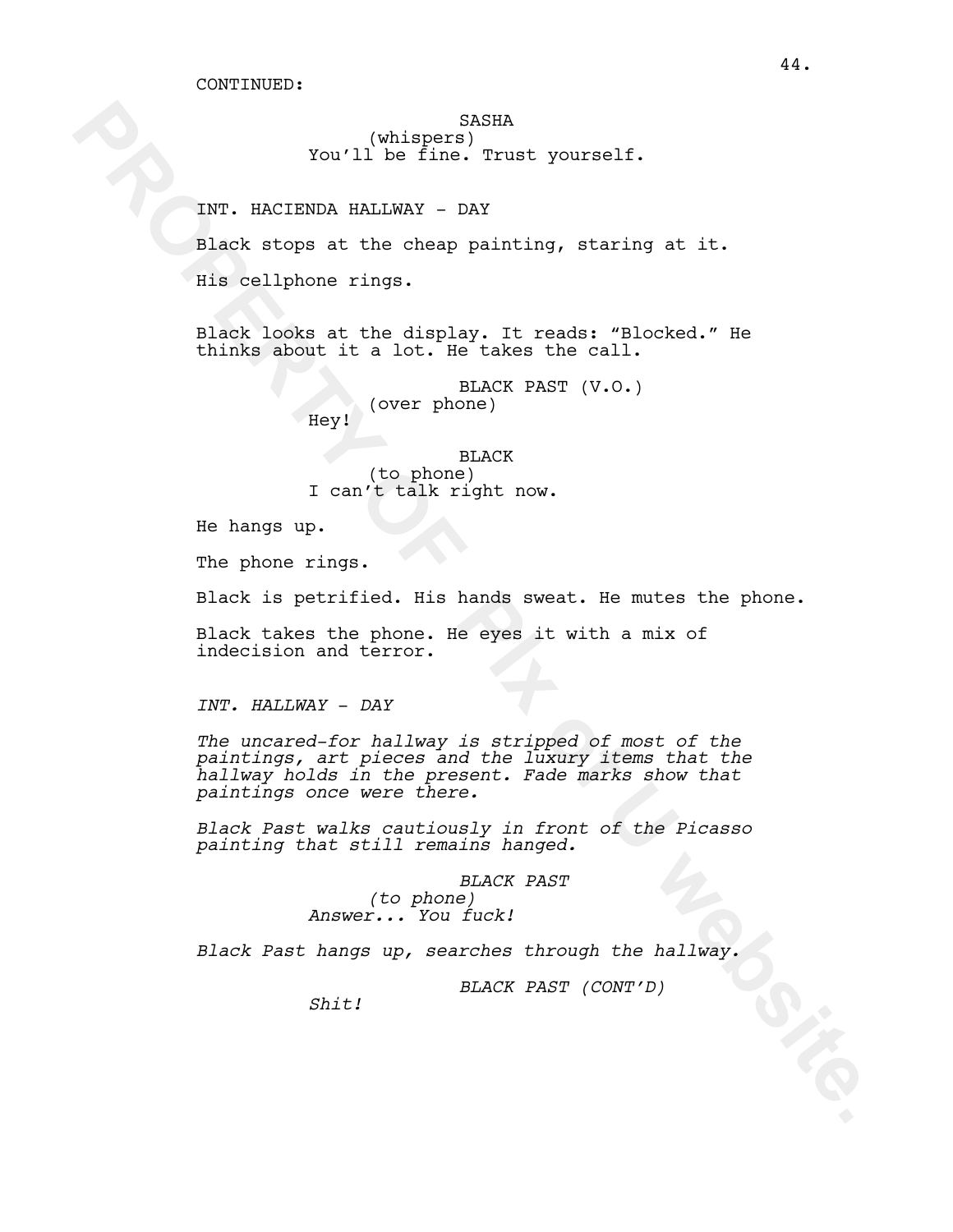INT. STUDIO - DAY

INT. STUDIO - DAY<br>
Interting has been rearranged. The keavy wood deak is<br>
is complete heavy from where it was and is turned<br>
it complete the last position. This, that abjuate an the density at<br>
the last position. The compl The furniture has been rearranged. The heavy wood desk is a couple feet away from where it was and is turned towards the door. Yet, the objects on the desktop stay in the last position.

Black enters.

### BLACK

Wow!

He arranges the furniture back to the old order.

His cellphone rings. Reads: "Blocked". Thinks still. Takes the call.

> BLACK PAST (V.O.) (over phone) Pick up the fucking phone! Why do you hang up?

> > BLACK

(to phone) You are altering my present. Things are changing around.

BLACK PAST (V.O.) (over phone) According causality, that makes sense.

Black hesitates.

*INT. HALLWAY* - *DAY*

*A confident Black Past walks down the hallway trying to make some sense. He holds the bank letter in one hand.*

#### *BLACK PAST*

*(to phone) Don't hang up. All I want to know is... Where are you right now?*

*He lights a joint.*

# *BLACK (V.O.)*

*(over phone) I'm at the studio.*

*Black Past opens the door in the middle sees no one, closes it and walks out to the garden.*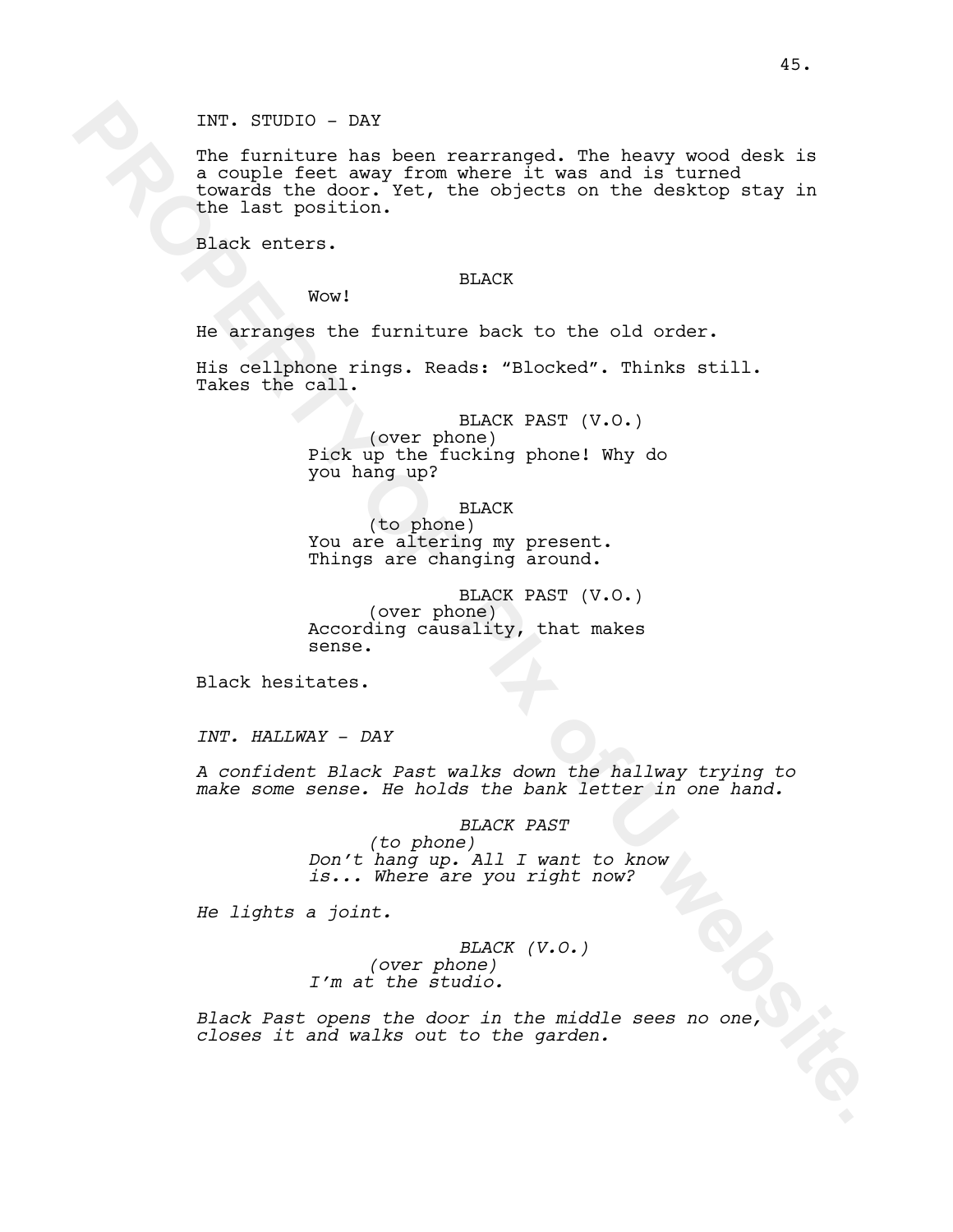Black struggles between hanging up and keeping the conversation.

> BLACK PAST (over phone) Calm down. Don't freak out. Okay?

*EXT. HACIENDA GARDEN* - *DAY*

*Black Past walks out from the house, listens carefully.*

INT. NACIENDA STUDIO - DAY<br>
places arrowed between hanging up and keeping the<br>
convergation.<br>
Calm down, Don't frank out. Okay?<br>
EXT. RACIENDA GRADES - DAY<br>
EXT. RACIENDA GRADES - DAY<br>
FROPERTY - INCORES<br>
FROPERTY - INCORE *BLACK PAST (to phone) Is my life okay at your present time?*

INT. HACIENDA STUDIO - DAY

Black sweats.

BLACK (to phone) What do you mean it's okay? You tell...

The line goes dead.

BLACK (CONT'D)

Shit!

Hello!

He takes a breath, spins fast and checks the desktop. Objects moved again.

BLACK (CONT'D)

FUCK! FUCK!

Black rearranges things both in the room and on the desktop as they were in the very beginning.

Phone rings.

"Blocked" displays. He lets it ring for awhile. He pushes the green button.

> BLACK (CONT'D) (to phone)

MALE VOICE (V.O.) (over phone) Do you want to see your son walking?

(CONTINUED)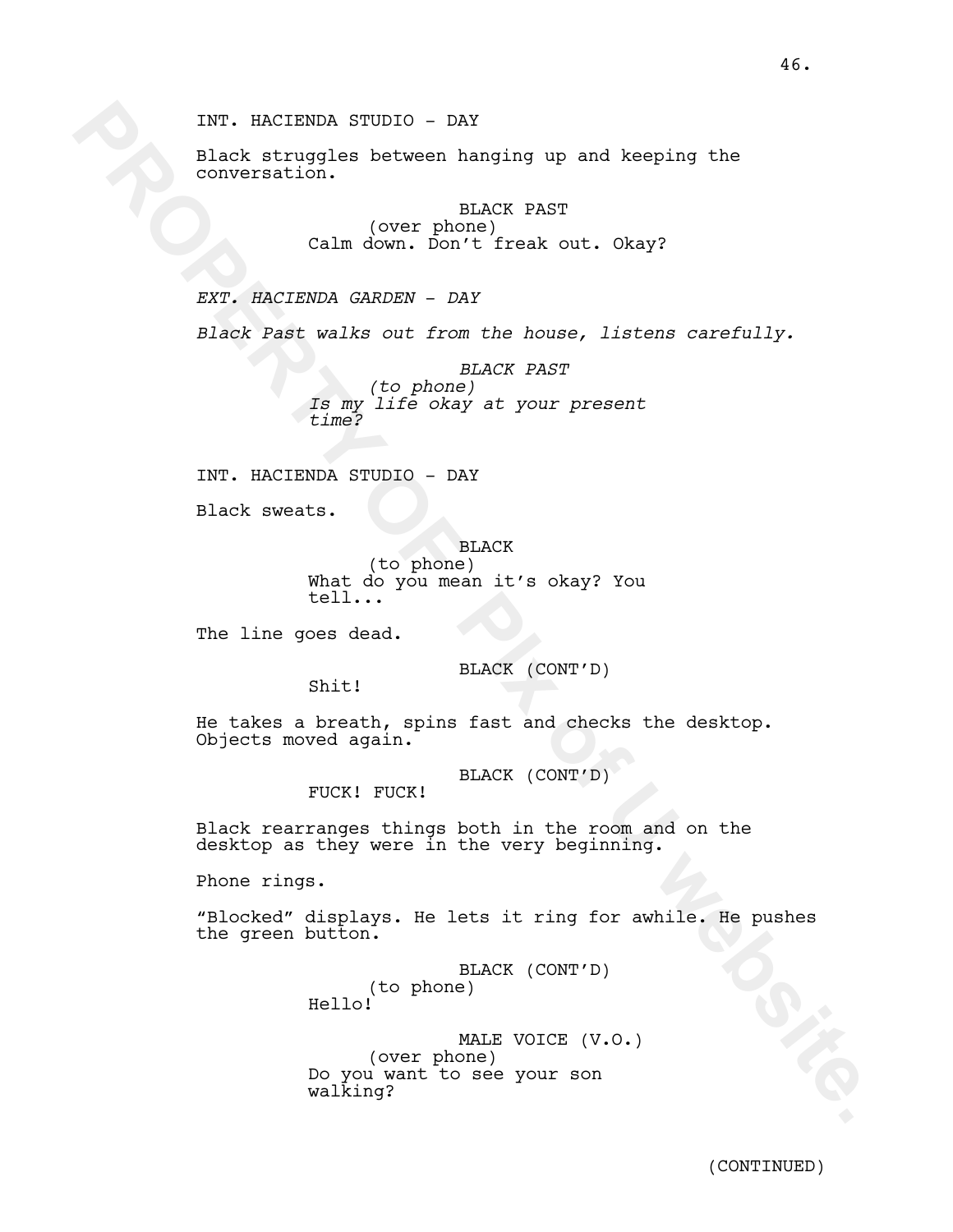(to phone) Sorry. I was talking to...

INT. EXECUTIVE OFFICE - DAY

The back of a head wearing a fedora emerges from the sofa. Cigar smoke puffs out.

> MALE VOICE (O.S.) Do you have the compound?

INT. HACIENDA STUDIO - DAY

Lab?

Black looks at the chemical compound in process written in white chalk on the blackboard.

BLACK

Who are you?

**EXECUTE:** Twenting to...<br> **BUT:** EXECUTIVE OFFICE DAM A MANIFORM CONDITIONS (THE BOOK of EXPLAIN THE POINT OF THE SOCK OF THE SOCK OF THE SOCK CONDUCTS (C.S.)<br> **DETERTY INCOTENTS STATE OF THE COMPONENT** (TO SEE AND LOTED MALE VOICE (V.O.) (over phone) Invoke Marie Curie or Albert Einstein down in your lab. You had it! You just have to remember it.

Black looks at all the compounds in the room. He fixes his sight on the blackboard. Black stops.

BLACK

(to phone)

FLASH OF MEMORY: *Black Past works at his lab, sees the clock in the wall.*

> BLACK (CONT'D) (to phone) Help me out! What's the compound for?

MALE VOICE (V.O.) (over phone) For the future. Callisto. For the future... Goodbye.

"Call lost" displays. Black stares at the compounds, walks towards them. He goes out.

INT. HALLWAY - DAY

The phone rings. Black walks.

A "Blocked" displays. Black hesitates, then takes it.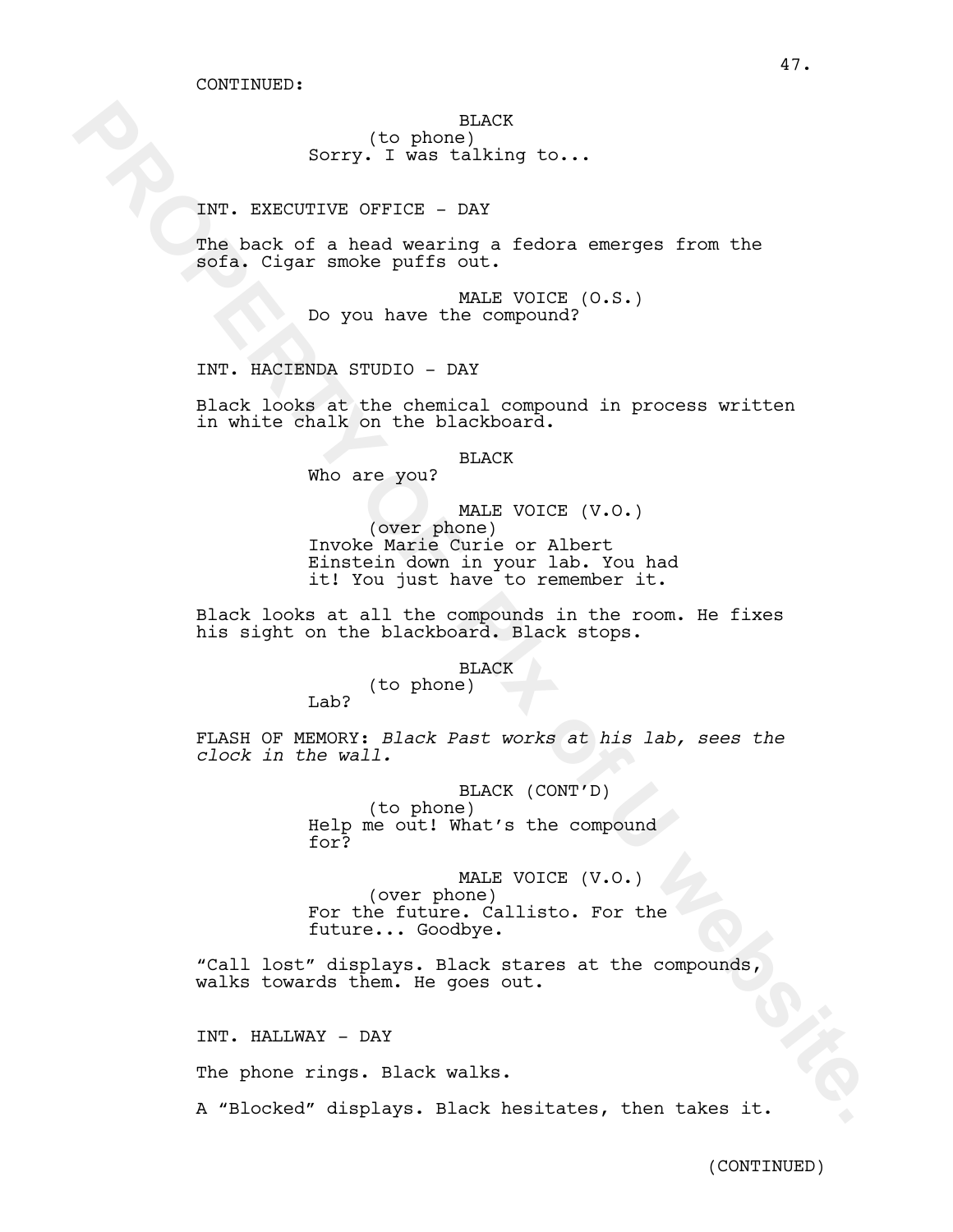BLACK (softly, to phone)

He waits, listens.

Sir!

Re welts, listing.<br> **PROPERTY THE CONSULTER CONSULTS** (V.O.)<br> **PROPERTY OF CONSULTS** (V.O.)<br>
Don't you were hard a given you include that you were hard a given you include that you<br>
with the flow and the property of the c BLACK PAST (V.O.) (over phone) Don't you ever hang up the phone on me again, you fuck! Can't you see how fascinating this whole thing is?

BLACK (to phone) I didn't hang up. The call got lost.

He sees a door. Goes through.

*EXT. HACIENDA GARDEN - DAY*

*Black Past walks, holding the bank letter.*

*BLACK (V.O.) (over phone) Listen.*

*BLACK PAST (to phone) No! You listen. And just answer fast. This won't change shit!*

*He enters the basement door.*

INT. HACIENDA - ARCHIVE ROOM - DAY

Black scans the place.

BLACK (to phone) It's already changing.

*INT. HACIENDA - BASEMENT - DAY*

*Black Past enters a super lab. He lights a cigarette.* 

*BLACK PAST (to phone) I need the compound. You must have it.*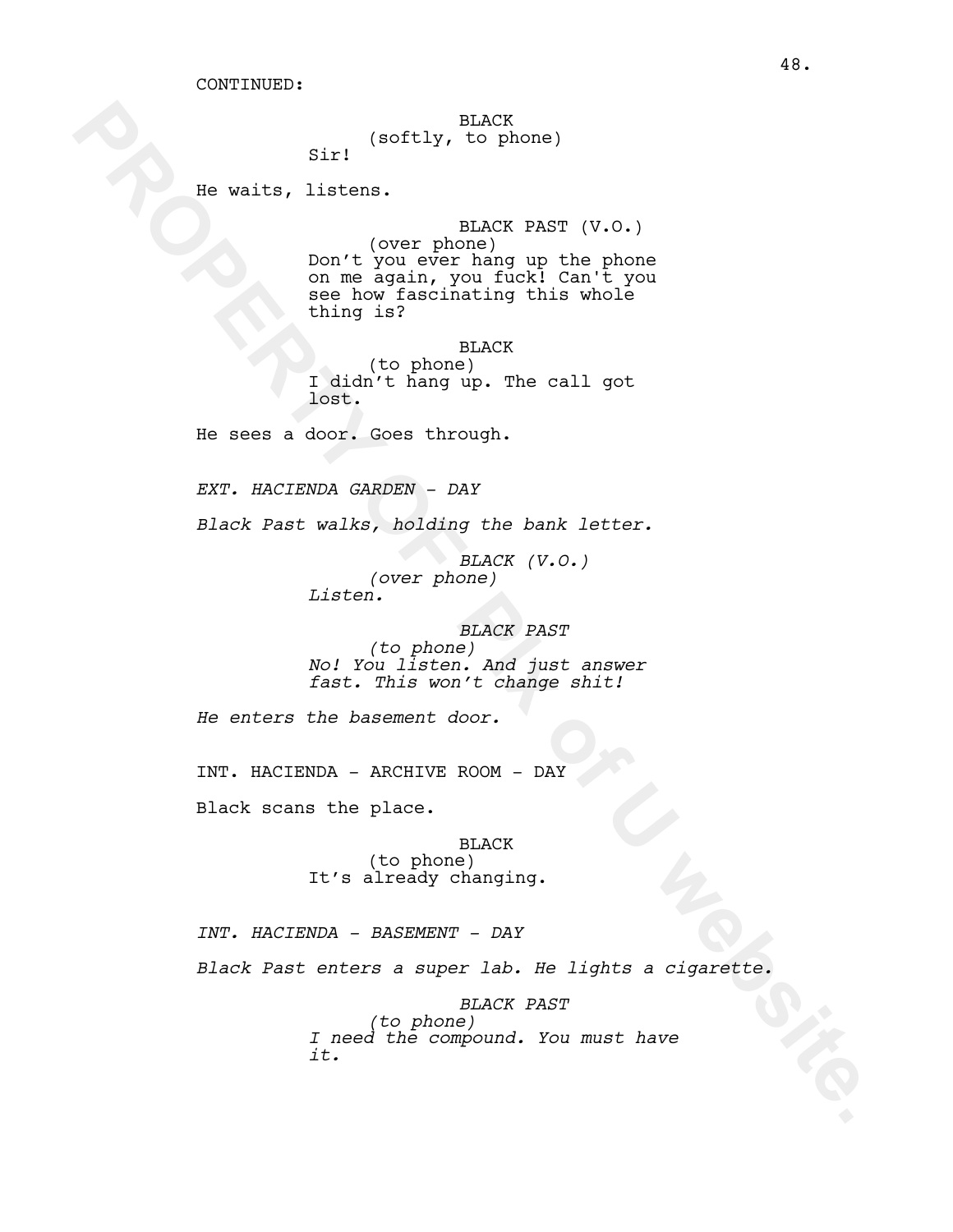He takes an old brown photo album off a shelf, blows the dust away. He sees sepia photos of:

- Adriana (30s) carries a baby in her arms.

- An 8mm Camera Operator hypnotizes a baby with an old gold pocket watch.

> BLACK What god damn compound?

BLACK PAST (over phone) Oh give me a fuckin' break! The compound we are living for.

BLACK

I don't know!

*INT. HACIENDA - BASEMENT - DAY*

*Black Past turns on the Bunsen burners. He unwraps the Louis Vuitton trunks.*

INT. HACIENDA - ARCHIVE ROOM - DAY<br>
the takes an old brown photo alternative a shell, blows the<br>
dust away, the sees sepia photos of:<br>
- African (30s) carries a baby in her arms.<br>
- African (30s) carries a baby in her arms *BLACK PAST (to phone) Okay. Are you in the hacienda right now?*

*BLACK (V.O.) (over phone) Yes.*

*BLACK PAST (to phone) Do you own it? Are you in debt with it?*

INT. HACIENDA - ARCHIVE ROOM - DAY

Black closes the album, dunks it to a garbage can.

BLACK (to phone) I don't think so.

He takes out all the albums, searches through the pages.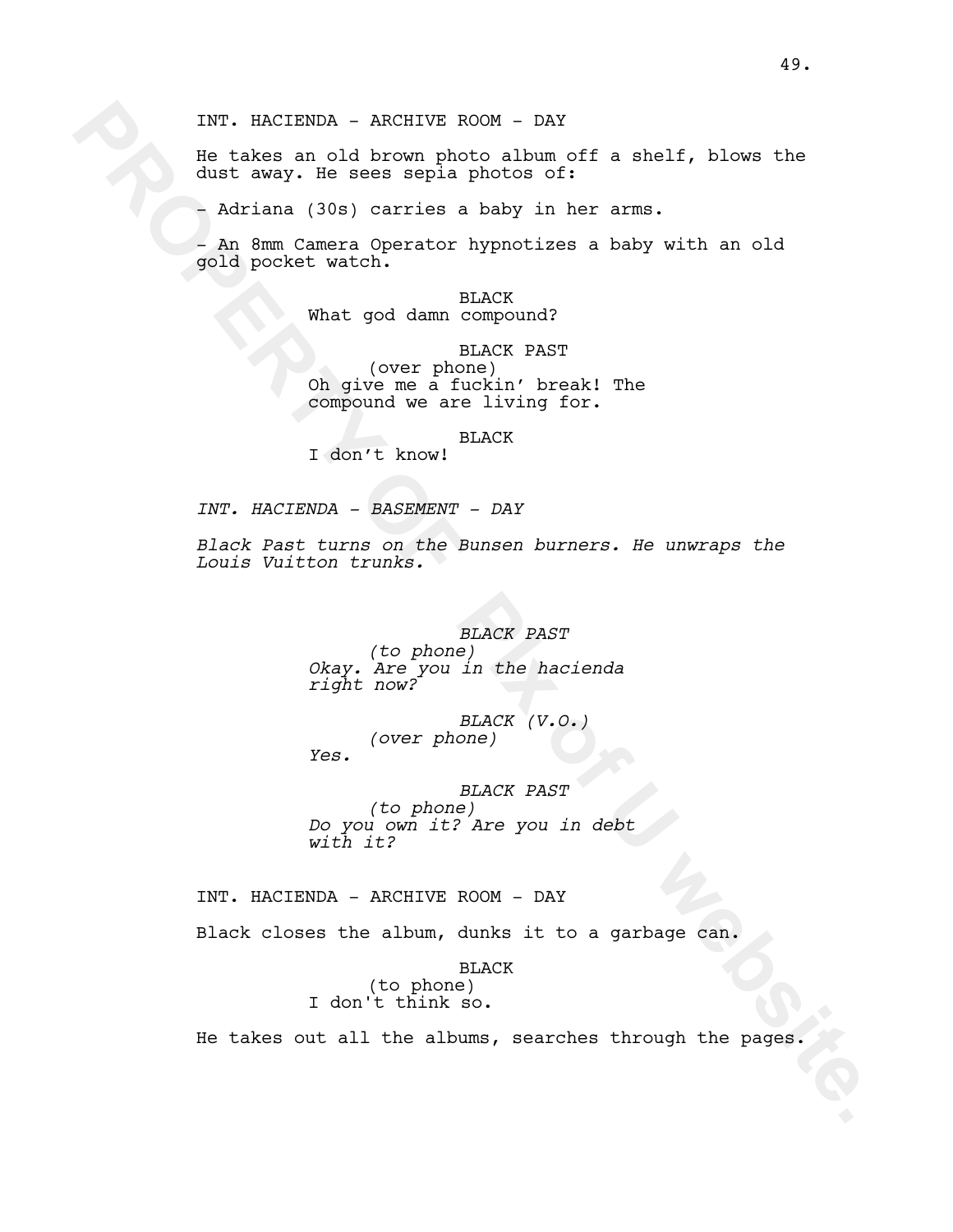*INT. HACIENDA - BASEMENT - DAY*

*Black Past puts his hands on the gas valve.*

*BLACK PAST (to phone)*

*Hum.*

*Black Past twists the gas valve.*

*BLACK PAST (CONT'D) (to phone) Answer the fuckin' question.* 

 *Flames burst.*

*BLACK PAST (CONT'D) Are you in debt with it?*

*BLACK (V.O.) (over phone) I'm afraid.*

*BLACK PAST (to phone) Look! I'm in deep shit here. As you should remember!*

*BLACK (V.O.) (over phone) No. I don't*

*BLACK PAST (to phone) What do you mean you don't?*

*BLACK (V.O.) (over phone) I don't remember.*

*BLACK PAST (to phone) Are we still married to Sasha?*

INT. HACIENDA - ARCHIVE ROOM - DAY

**PROPERTY:** BACEBONA - BASEWENT - DAY<br> **Black Past putch is an ending on the gas valve.**<br> **PROPERTY OF PROPERTY OF PIX OF PIX OF PIX OF PIX OF PIX OF PIX OF PIX OF PIX OF PIX OF PIX OF PIX OF PIX OF PIX OF PIX OF PIX OF PI** He finds a photo of his wedding. He turns it over. In sharpie it says: "Callisto Black & Sasha Black wedding." He takes the picture with him.

BLACK

(to phone) Yes! She's a great woman. She's down in the garden.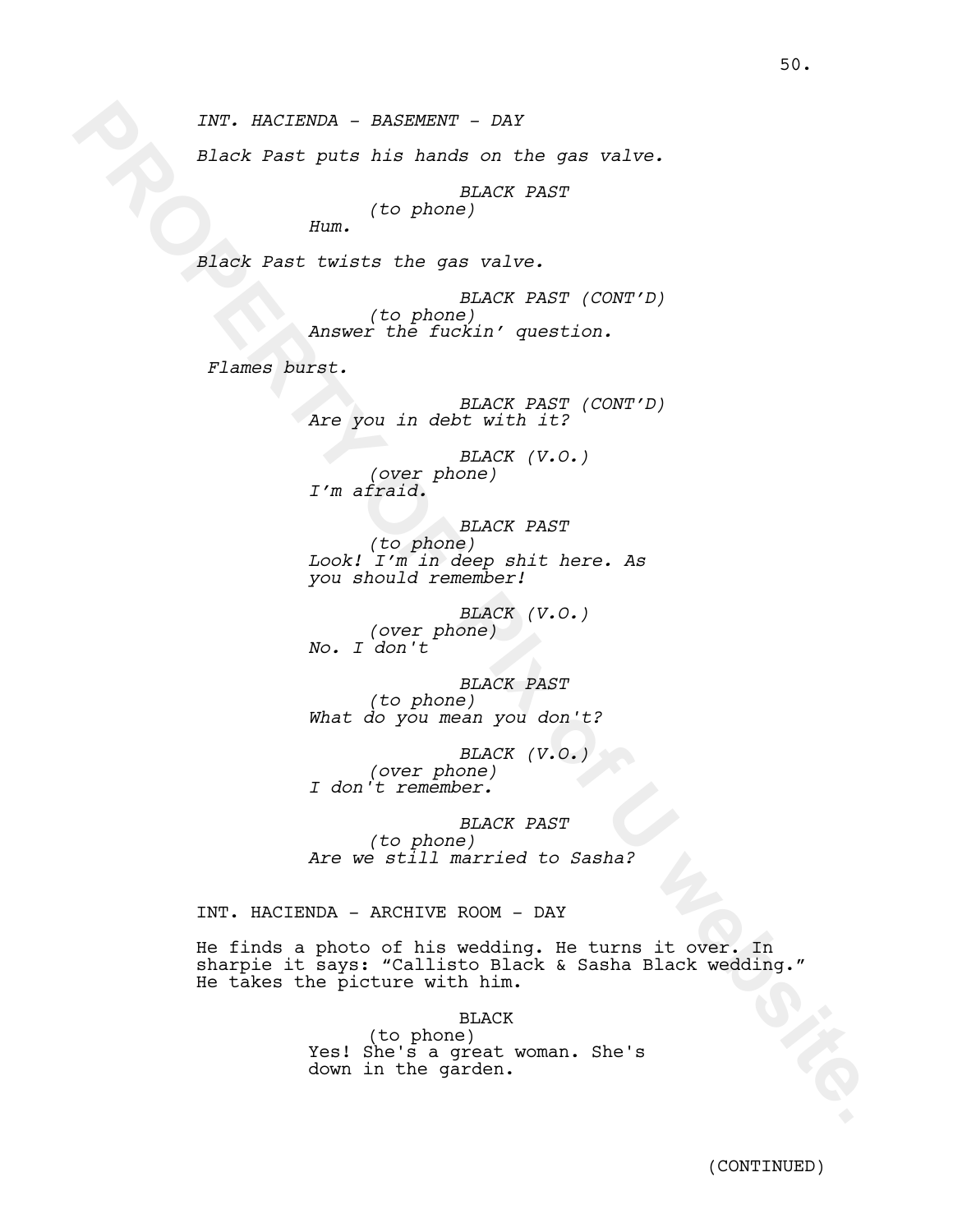An upset Black drops all the albums to the floor. He looks at the place and leaves.

*INT. HACIENDA - BASEMENT - DAY*

*Black Past walks like a caged tiger. He takes a deep breath.*

> *BLACK PAST (to phone) How did you get out of this phase.*

*Black Past pulls his hair.*

INT. HACIENDA - HALLWAY - DAY

Black pulls his hair.

BLACK (to phone) I can't tell you.

He kicks the studio door in.

*INT. HACIENDA - BASEMENT - DAY*

*Black Past throws away his old cigarette and lights another one.*

> *BLACK PAST (to phone) Look man we need to work together.*

INT. HACIENDA - STUDIO - DAY

**PROPERTY DESCRIPED AIR ANDERS THE ALLOWS TO THE ALLOWS AT THE ART PROPERTY.** PROPERTY THE SURFACE A CONSULTED AND  $d/dt$  you get our of this phase.<br> **FROPERTY OF PIX OF PIX OF PIX OF PIX OF PIX OF PIX OF PIX OF PIX OF PIX** At the laptop, wedding picture in hand, Black Googles: "Callisto Black wedding." Result: "We did not find results for: Callisto Black wedding."

BLACK (to phone) I don't remember anything.

Black Googles: "Callisto Black"

Result: "We did not find results for: Callisto Black"

Black Googles: "Sasha Black"

Result: "We did not find results for: Sasha Black"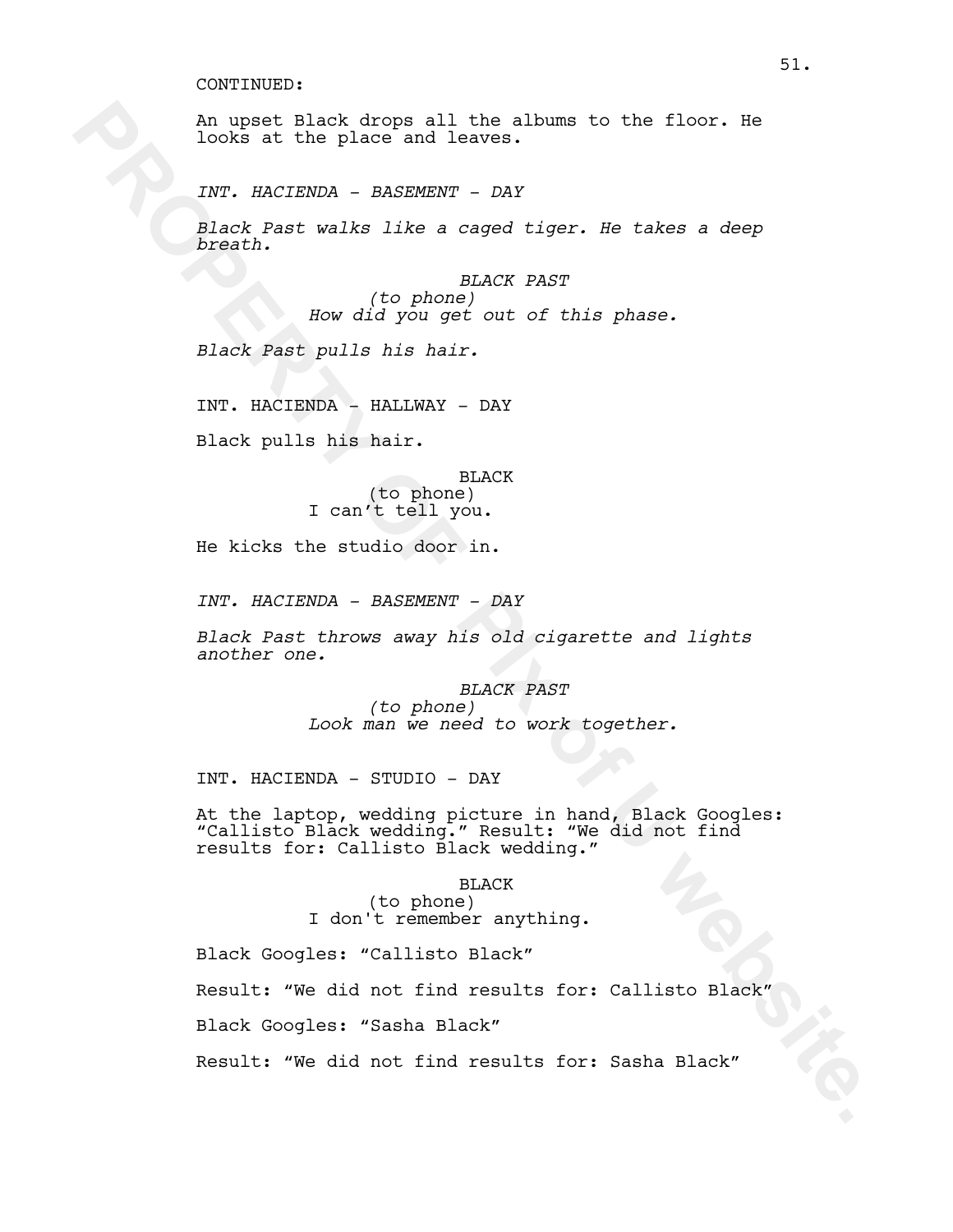*EXT. HACIENDA - GARDEN - DAY*

*Black Past comes out through the basement door. He sits on chopped tree.*

*BLACK PAST*

(calms) *Why? What happened?*

INT. HACIENDA - STUDIO - DAY

BLACK

(to phone) I was in a deep coma for five years. I don't remember anything from my previous life.

*EXT. HACIENDA - GARDEN - DAY*

*Black Past quivers.* 

*BLACK PAST*

*(to phone) But you did remember Montserrat and all those things from our childhood?*

INT. HACIENDA - STUDIO - DAY

Black sits.

BLACK

**EXAMPLE 2020**<br> **PROPERTY AND DESCRIPTION AND CONSULTER CONSULTER CONSULTER CONSULTER (VALUE)**<br> **PROPERTY**<br> **EXAMPLE 2020**<br> **PROPERTY**<br> **PROPERTY**<br> **PROPERTY**<br> **PROPERTY**<br> **PROPERTY**<br> **PROPERTY**<br> **PROPERTY**<br> **PROPERTY**<br> **P** (to phone) I do remember stuff, moments, flashbacks, beats and pieces of the accident. But nothing concrete.

*EXT. HACIENDA - GARDEN - DAY*

*BLACK PAST (to phone) Accident?*

*The line goes dead.* 

*BLACK PAST (CONT'D) Shit! Shit! Shit! Fucking network!*

*He Wants to throw the phone. He holds back.*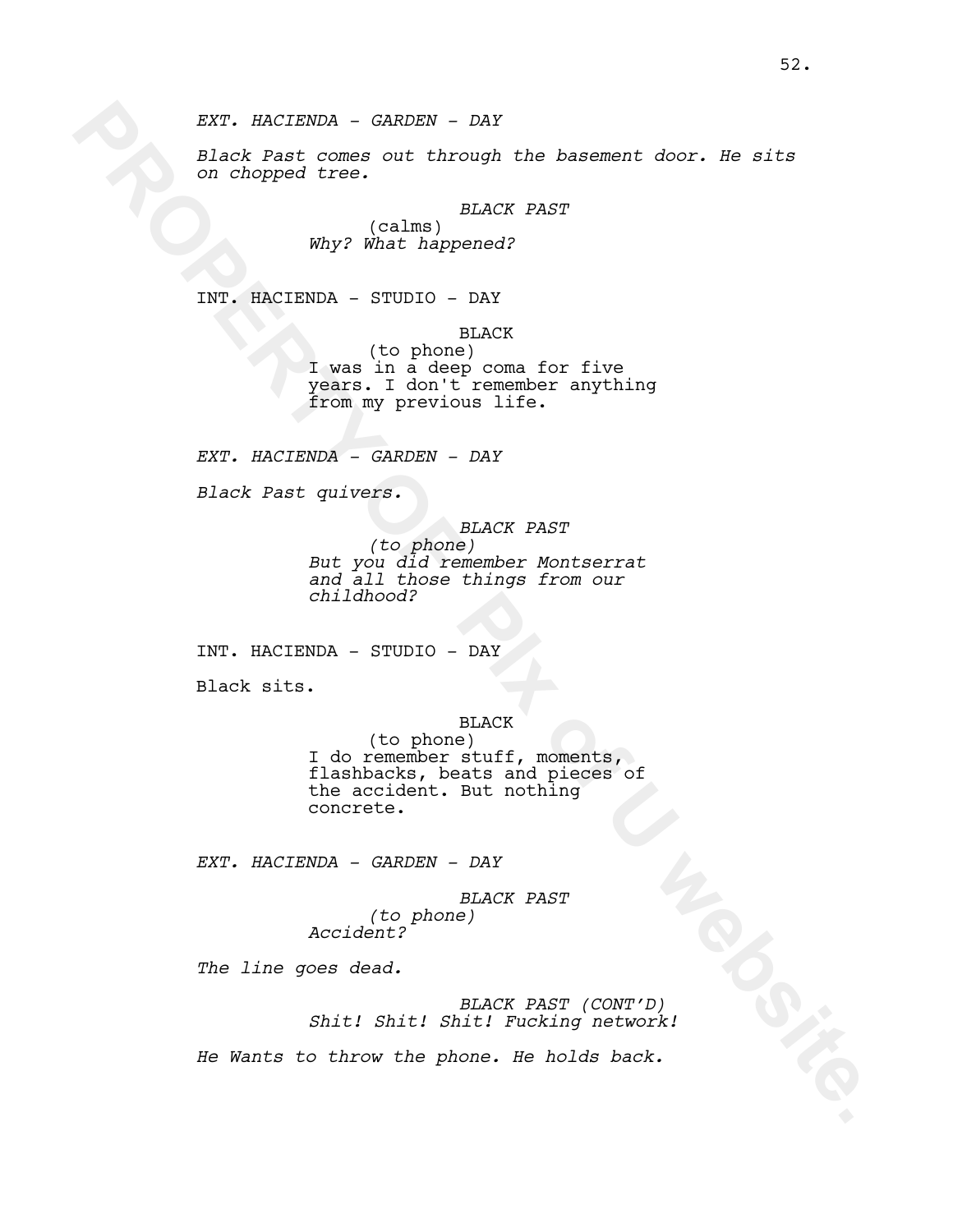INT. HACIENDA - STUDIO - DAY

Phone rings. Displays "Blocked."

BLACK

# (to phone)

Yes!

*EXT. HACIENDA - GARDEN*

*Black Past stands up. In the background Younger Joaquin cuts the bushes.*

INT. NACIENDA - STUDIO - DAY<br>
Phone ringe. Displaye "Blocks."<br>
Yosh HACK<br>
Yosh HACK<br>
Yosh HACK<br>
Yosh HACK<br>
PROPERTY OF PIX OF PIX ONCE YOSH CONGER JOURNAL<br>
CONGERTY OF PIX OF PIX OF PIX OF PIX OF PIX OF PIX OF PIX OF PIX O *BLACK PAST (to phone) You are trying to mind fuck me? Don't you? I do that all the time. Mind fucking myself.*

*BLACK (V.O.) (over phone) Are you threatening me?*

*BLACK PAST (to phone) Just in case you don't remember how time works.* 

*Younger Joaquin hears this, becomes curious.*

*BLACK PAST (CONT'D) Anything you do won't change my life, but everything I do changes yours. I can kill myself.*

INT. HACIENDA - STUDIO - DAY

Black decompresses in the desk.

BLACK (to phone) Okay. Calm down. It's your way.

*EXT. HACIENDA - GARDEN - DAY*

*BLACK PAST (to phone) Tell me about the accident.*

*He sees an explosion through the basement window. Joaquin runs to it. Black Past gets up. He walks toward a pond in the distance.*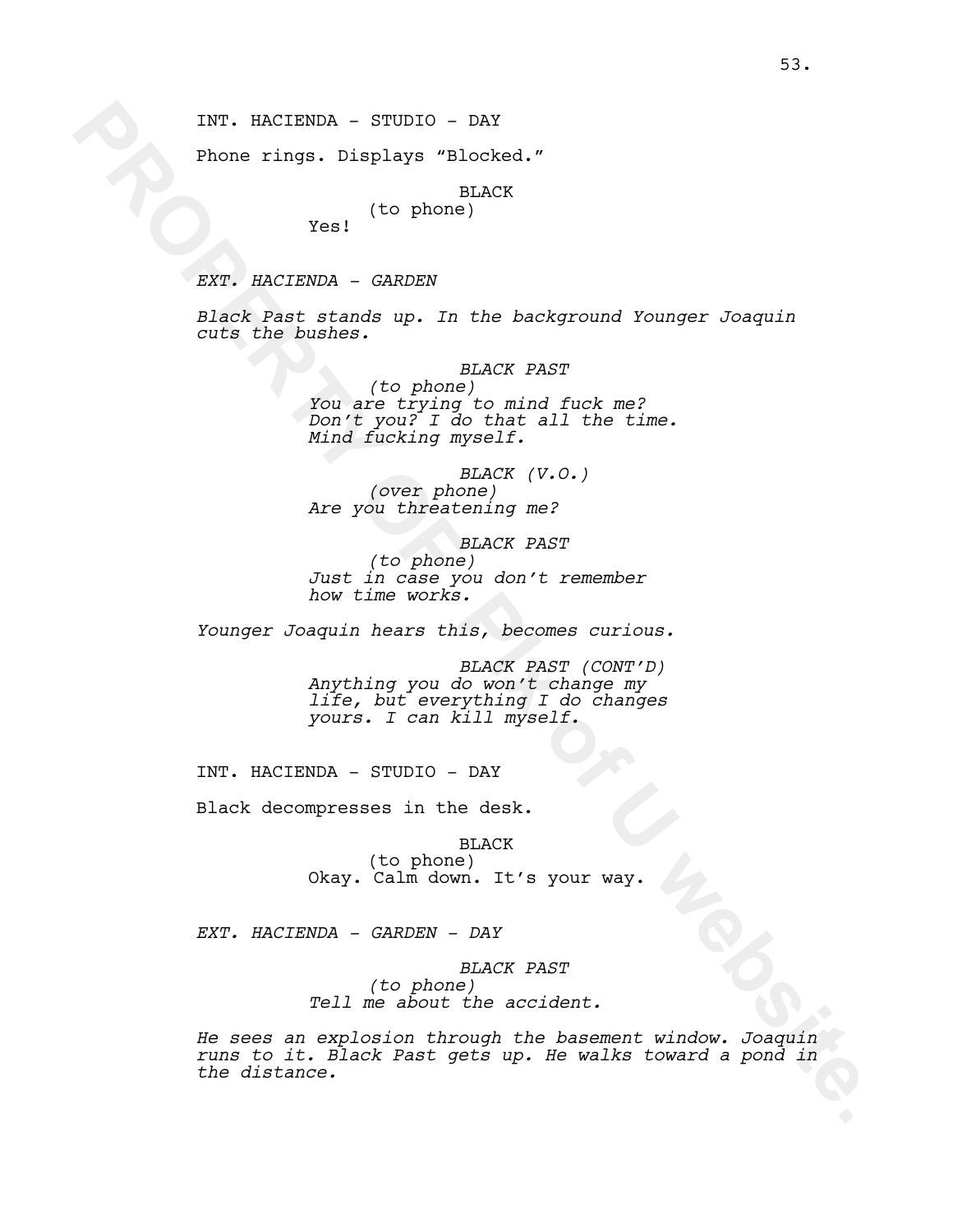INT. NACIENDA - STUDIO - DAY<br>
block takes a video commers from a drawer, settles it on<br>
the degk and points it to the objects; be leaves a commern<br>
monting the unit of the objects; be leaves a commern<br>
removed in the same Black takes a video camera from a drawer, settles it on the desk and points it to the objects. He leaves a camera recording the objects and a compound in the background.

BLACK (to phone) I had a blackout. Where are you? Exactly?

He walks backwards to the door.

*EXT. HACIENDA POND - DAY*

*Black Past stops.* 

*BLACK PAST (to phone) I'm at the pond. Come here. Didn't anyone tell you what happened?*

*He moves to a tree, takes out a knife. He carves on its bark.*

EXT. HACIENDA PATH - DAY

Black walks along. Finally he arrives at the pond with his phone to his ear.

He looks around sees no one.

BLACK

(to phone) I'm still recovering. They were very vague.

BLACK PAST (V.O.) (over phone) Are you at the pond yet?

BLACK

(to phone) Yes.

BLACK PAST (V.O.) (over phone) Go to the last tree... Tell me what it says.

Black walks to the last tree. The carving on the bark reads: "Whoever reads this eats dick."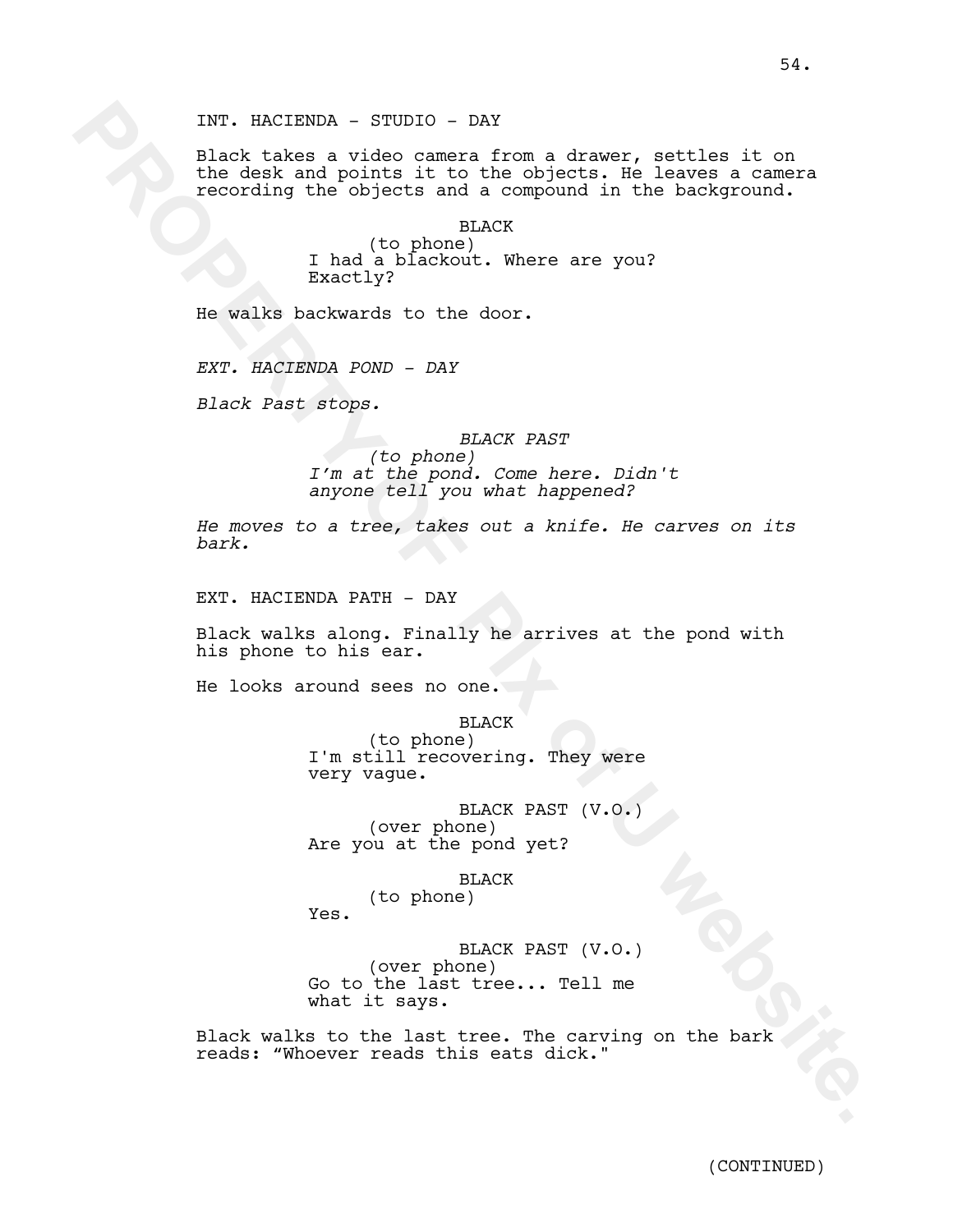BLACK PAST (V.O.) (laughs over phone) Isn't this fun? I love it!

The line goes dead.

# BLACK

Black dials again. The call can't get through. Black goes back toward the hacienda.

EXT. HACIENDA GARDEN - MAGIC

Shit!

Black meets his playful family.

SASHA Where were you? We were worried.

Silence.

# ALIX

Black reaches Sasha, puts his arm around her, walks with her, and whispers in her ear.

**PROPERTY (Recept A)**<br> **PROPERTY OF PROPERTY OF PROPERTY OF PROPERTY OF PROPERTY OF PROPERTY OF PROPERTY OF PROPERTY OF PROPERTY PROPERTY.<br>
<b>PROPERTY OF PROPERTY OF PROPERTY OF PROPERTY OF PROPERTY OF PROPERTY OF PROPERTY** BLACK (quietly) Baby! Something really strange is going on.

### SASHA

Yes?

Dad?

BLACK I know this will sound out of this world, yet it's happening.

SASHA What is happening?

BLACK I'm... I'm talking to myself in the past... On the phone.

SASHA Oh, like that same time you talked to yourself in the future?

Black is in shock.

BLACK Did that happen?

Sasha laughs hard!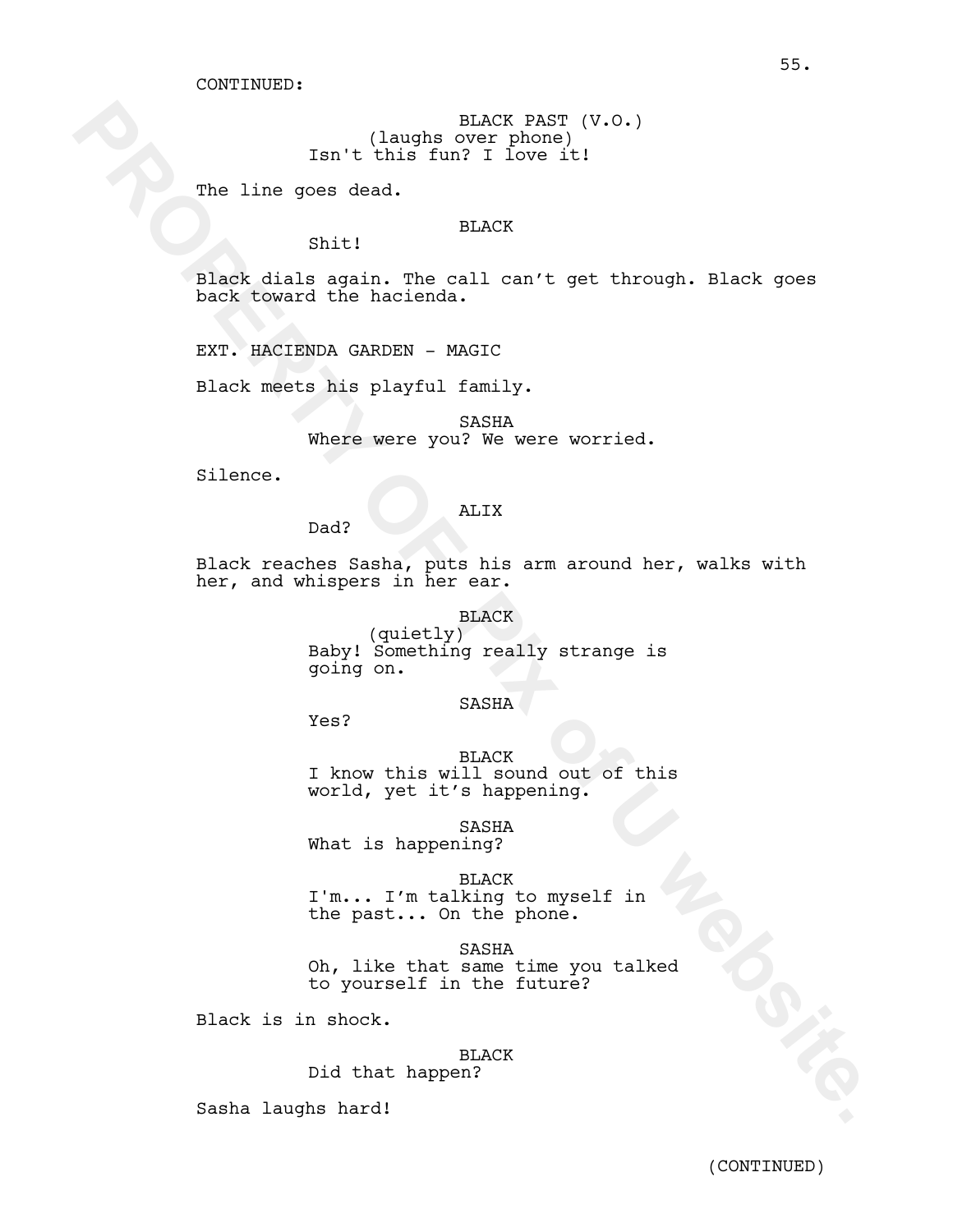### SASHA

No!

BLACK It has happened before?

SASHA You dummy! I'm just kidding!

BLACK I'm not kidding!

SASHA Okay. Tell me. Sorry.

BLACK Things are changing. I can't even explain.

SASHA What do you mean things are changing? Things are always changing.

BLACK This is different. They change when I call myself. On the...

SASHA You can call yourself? How?

BLACK Through my cellphone.

SASHA You can? I can't even talk to my mother over that shitty network.

BLACK

I know! But, Look.

Black dials. Rings. Puts the phone to her ear.

Sasha listens to the phone ringing on the other end of the line. Nobody answers.

*INT. HACIENDA - BATHROOM*

**PROPERTY OF SAMIRAL SAMIRAL SAMIRAL SAMIRAL SERVICION CONSULTING SAMIRAL SAMIRAL SAMIRAL SAMIRAL SAMIRAL SAMIRAL SAMIRAL SAMIRAL SAMIRAL SAMIRAL SAMIRAL SAMIRAL SAMIRAL SAMIRAL SAMIRAL SAMIRAL SAMIRAL SAMIRAL SAMIRAL SAMI** *Black Past sits on the toilet with his pants down reading a magazine. The phone rings. He lets it ring.*

EXT. HACIENDA GARDEN

Sasha takes the phone off her ear.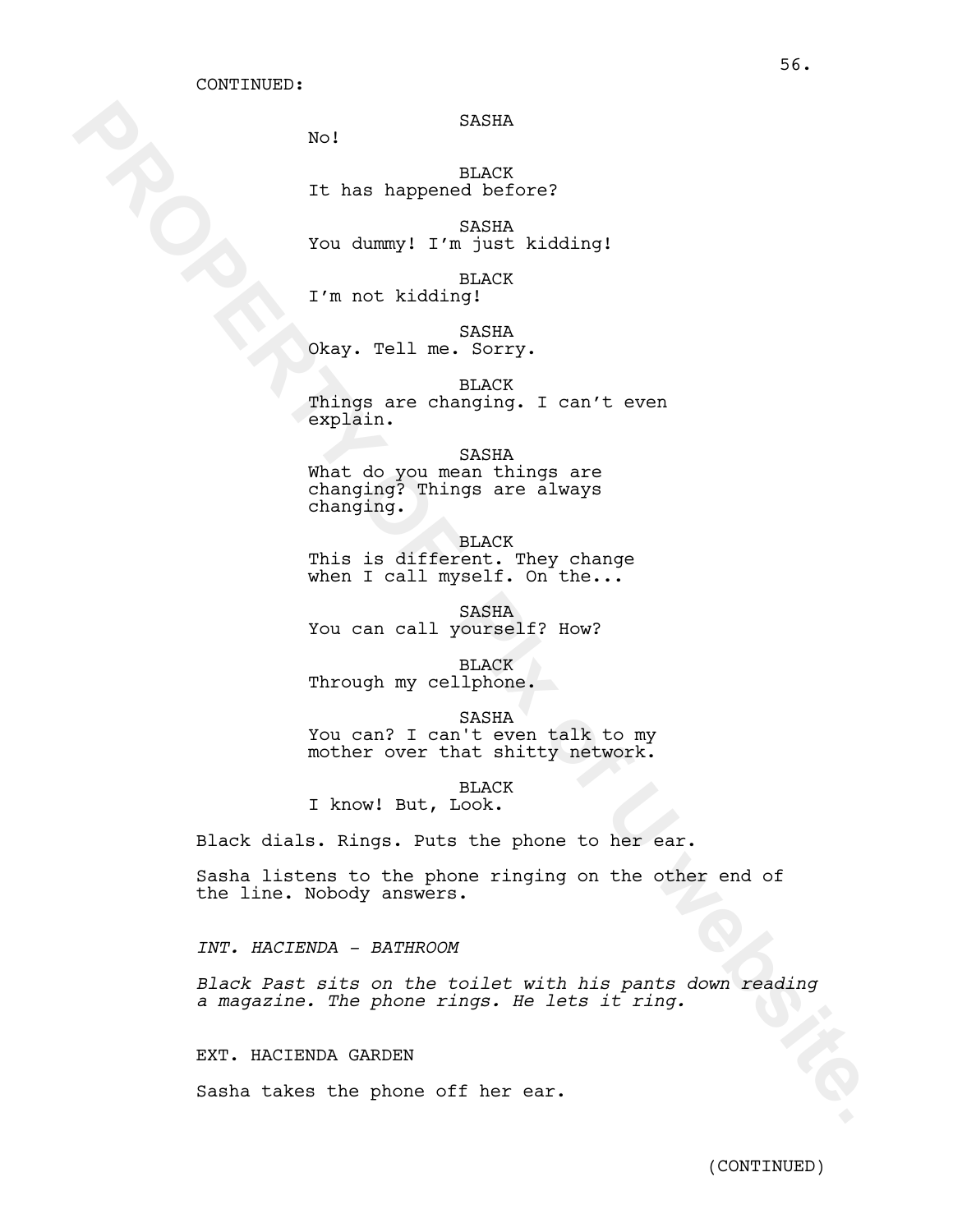SASHA I don't hear anything!

BLACK You have to believe me.

Sasha laughs.

I don't hear capital<br>
You have to believe any<br>
Sensha lengths.<br>
Sensha lengths.<br>
The obsay. If its cameador something<br>  $\frac{1}{2}$  in the count you before...<br>
Sensha smiles and turns oround you before...<br>
Sensha smiles and t SASHA It's okay. If I remember something I should've told you before... I'll let you know.

Sasha smiles and turns around.

BLACK You have to believe me!

Black walks away.

#### SASHA

(nice) I believe you!

Sasha turns around again. She can't hold the happy mask any more.

> SASHA (CONT'D) (to herself) Not again.

Joaquin, Adriana and Pearl approach her.

ADRIANA Is every thing all ri.

SASHA

(to Adriana) Call the doctor!

Sasha walks towards the hacienda's main building.

ADRIANA

What happened?

SASHA He's doing it again!

INT. HACIENDA - STUDIO - NIGHT

Black enters. The decoration has completely changed.

Black dials his cellphone. He observes the room.

One compound remains in the room, the one in the black blackboard being recorded by the camera.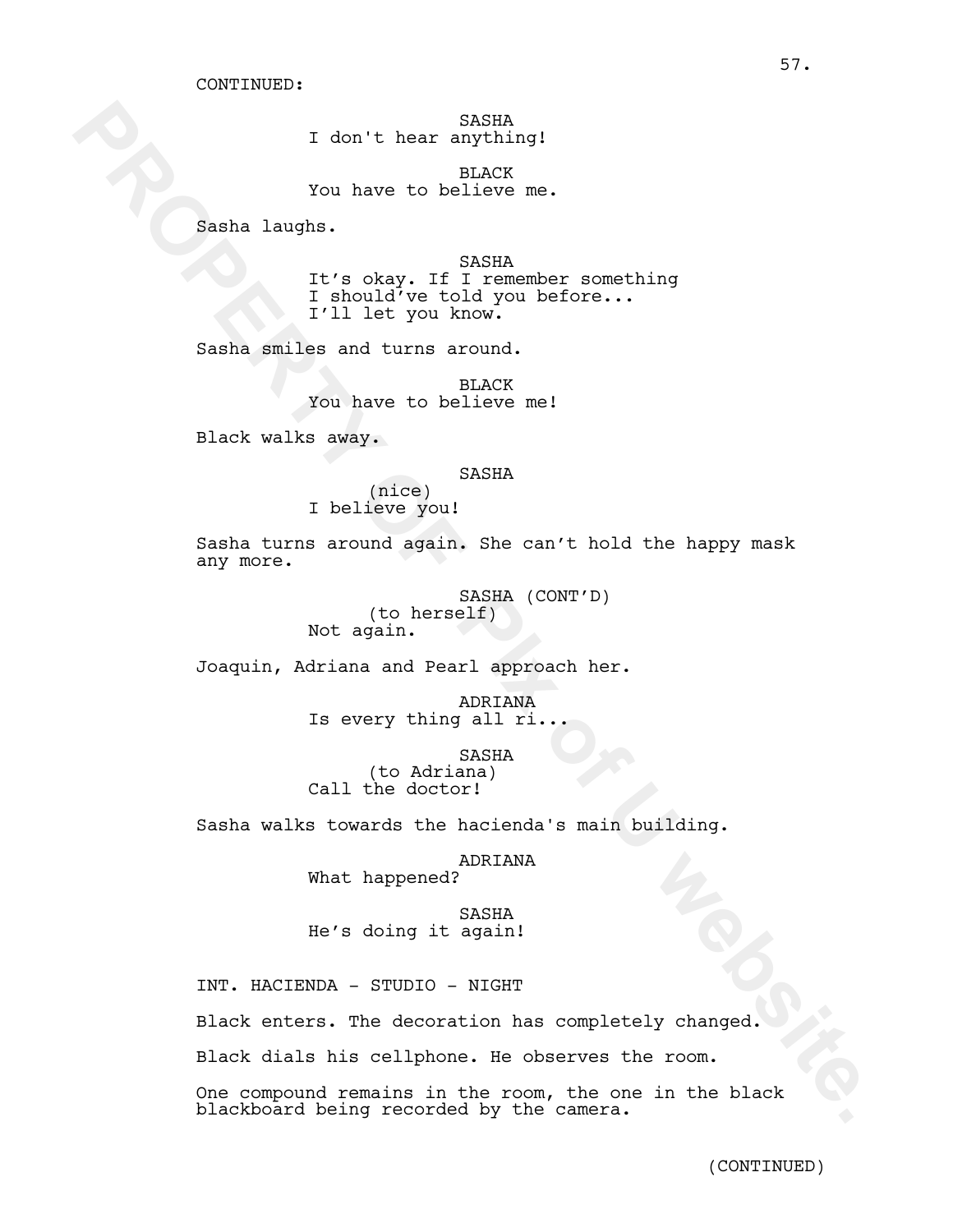His cellphone rings.

Black answers.

#### BLACK

(to phone) What have you done?

Fiscallphone rings.<br> **PROPERTY AND ANOTEST AND MANU** (to phone) in  $NMC$ <br> **PROPERTY (10 DEFINE THE 1 CONSTRUE THE CONSTRUE CONSTRUE CONSTRUE CONSTRUE CONSTRUE CONSTRUE (THE CONSTRUENT)<br>
TOLD (THE PROPERTY OF DEFINE THE CON** He rewinds the camera. Images in camera have remained the same, even the compound. He confirms fast forwarding until the tape ends. He sets the camera to record again.

*BLACK PAST (V.O.) (over phone) Told ya.*

#### BLACK

(to phone) Stop doing whatever you are doing.

He hears a horse whinny over the phone. Black, holding his cellphone, runs out.

*INT. HACIENDA STABLE - NIGHT*

*Black Past, shirtless, rests on the straw. Pearl, naked, is next to him. She gets dressed.*

#### *BLACK PAST*

*(to phone) It seems to me like you don't want to help us.*

INT. HACIENDA STABLE - NIGHT

Black stomps in. A huge sledgehammer rests near the wall. He searches, sees Thoroughbred horses, finds nothing else. Black puts the phone on the ground.

> *BLACK PAST (V.O.) (over phone) I'll keep on altering your existence until...*

He takes the sledgehammer.

### BLACK

No. You don't.

He smashes the phone, drops the sledgehammer, leaves.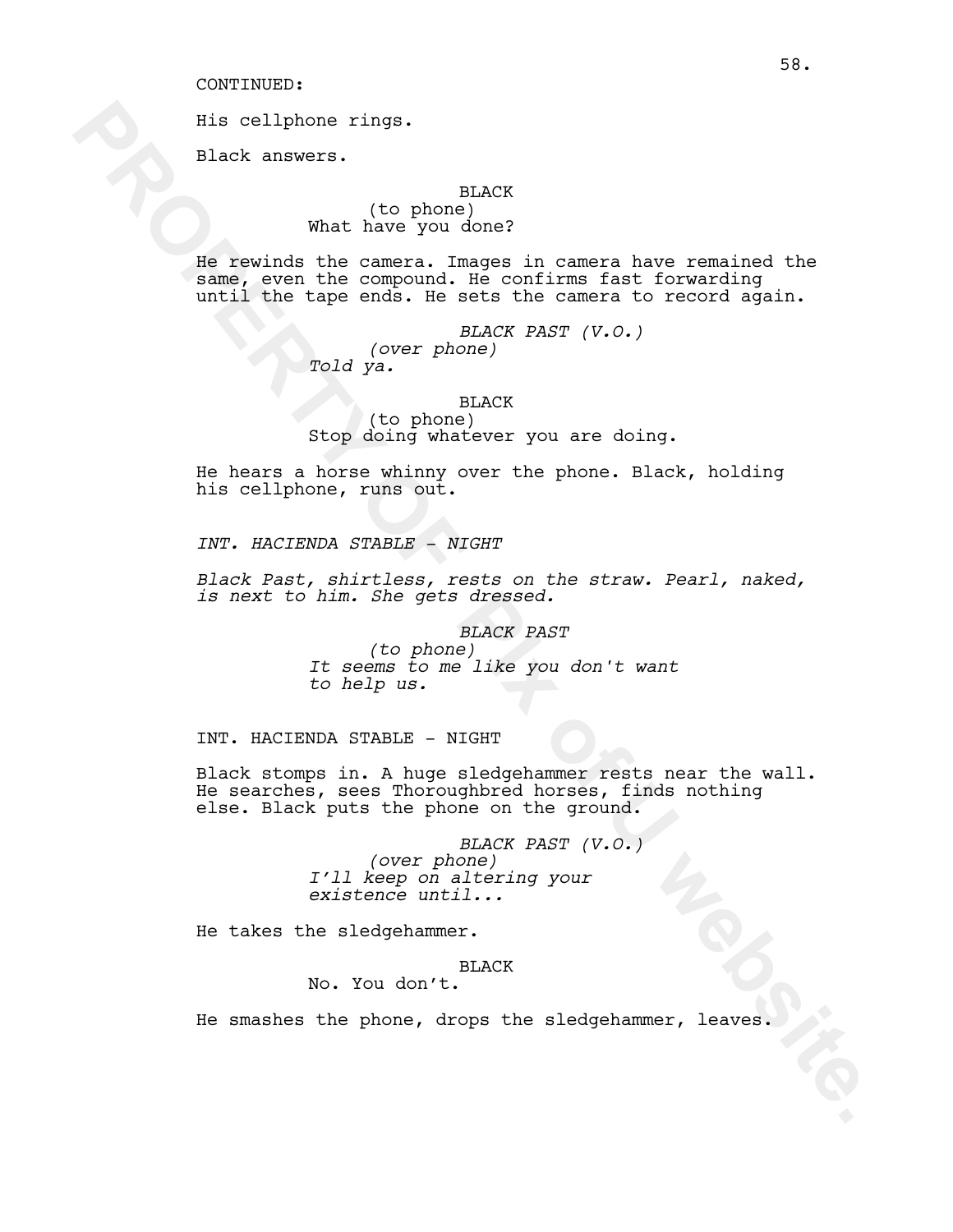INT. HACIENDA - STUDIO - NIGHT

Black, sweating, enters. Nothing has happened at all. The studio looks exactly as in the beginning.

### BLACK

# (sights) Finally!

The stack of documents on the top left is a stack of porn magazines instead.

INT. HACIENDA - STUDIO - NIGHT<br>
place, meaning, enter, Nothing has happened at all. The<br>
place, meaning internal place of the first of the stack of porne<br>
Final (rights)<br>
The stack of documents on the top left is a stack o He looks at the blackboard. The chemistry compound has filled the blackboard entirely. He stares at the compound in awe.

# BLACK (CONT'D) Oh my god! This is impossible!

He punches the intercom without taking his sight off of the blackboard.

He punches the intercom again.

### BLACK (CONT'D) (to intercom) Tell Joaquin to come up, please.

He hangs up. Without losing sight of the blackboard, he grabs the phone charger cord.

From the junk drawer, he removes scissors. He cuts the charger cord into small pieces.

He records the compound with the video camera.

There's a pounding on the door.

Joaquin rushes in. Black looks at Joaquin and shows him the compound at the blackboard.

> BLACK (CONT'D) You know what this means?

Black closes his eyes.

FLASH OF MEMORY: *The compound completed.*

BLACK (CONT'D) You have to help me! I'm talking to myself in the past.

Joaquin stares at Black. He takes out his iPad and writes: "Are you testing again?"

(CONTINUED)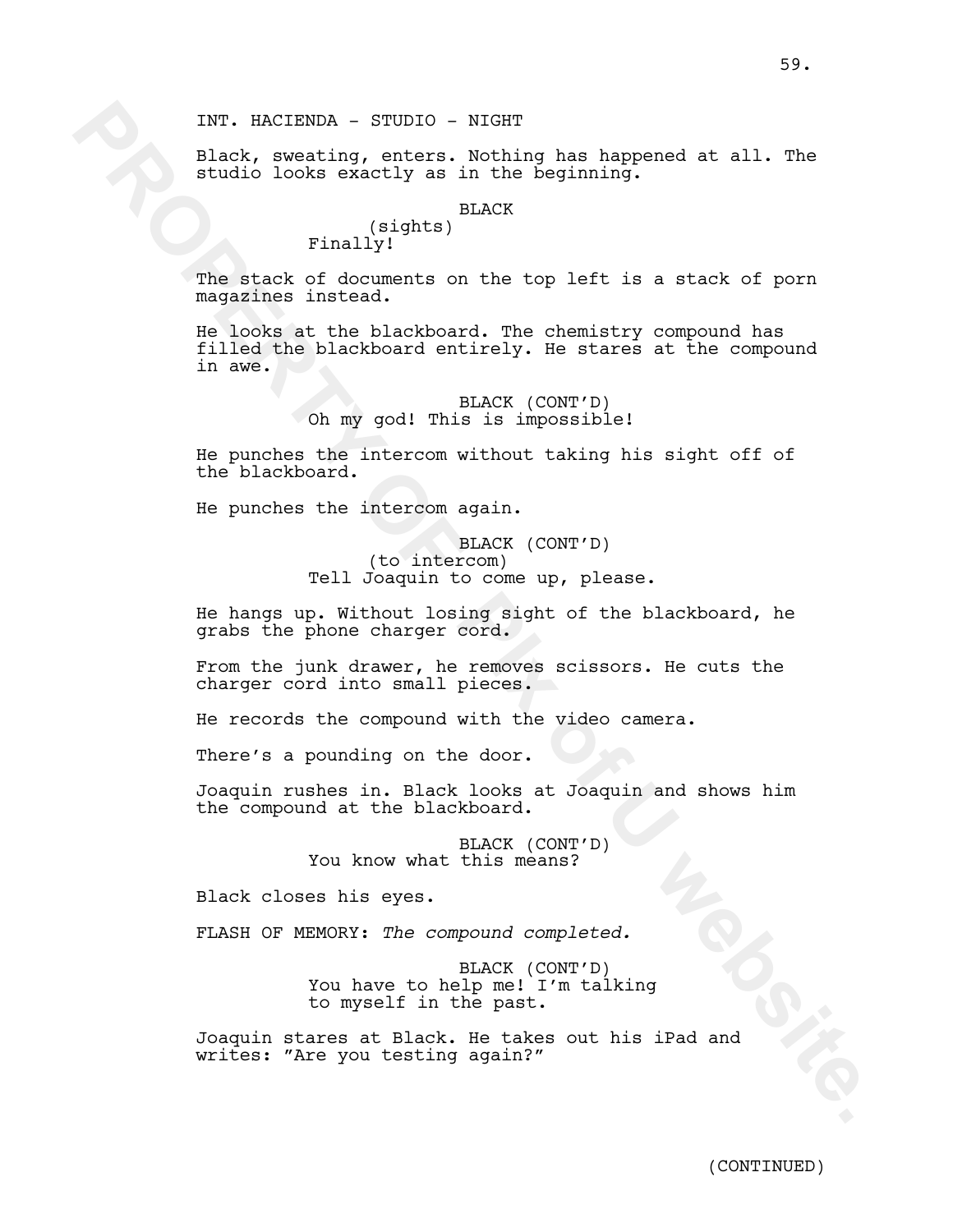BLACK (CONT'D) Testing what? You were here a moment ago. None of these things were here. Look!

Black points at the desktop's porn stack.

BLACK (CONT'D)

Give me a hand.

Black and Joaquin carry the heavy wooden desk. The objects fall on the desktop with the movement.

Joaquin grabs a chalk, hurries to the blackboard, illustrates as Black explains. He draws arrows and time diagrams.

The most property control in the space of the solution of the space of the space of the section of the section of the section of the section of the section of the section of the section of the section of the section of the BLACK (CONT'D) Time travels in one direction. You can alter the future but not the past. And you can recall the past but not the future.

Joaquin stops. He nods.

BLACK (CONT'D) Not exactly in this case! I'm changing my past and my present every time we communicate. That's re-trocausality!

Black sits down on the chair at his desk. Joaquin writes on the blackboard: "You look overloaded".

> BLACK (CONT'D) I am. Please leave me alone. I need to rest.

Joaquin exits.

Black stares at the fallen objects. He pushes them to the far end of the heavy wood desk. He looks at himself in the convex mirror. Punches it. The convex mirror crashes.

Alix enters.

#### ALIX

Dad...

BLACK

Yes...

#### ALIX

I just wanted to tell you that I'm very happy you are back! I love you.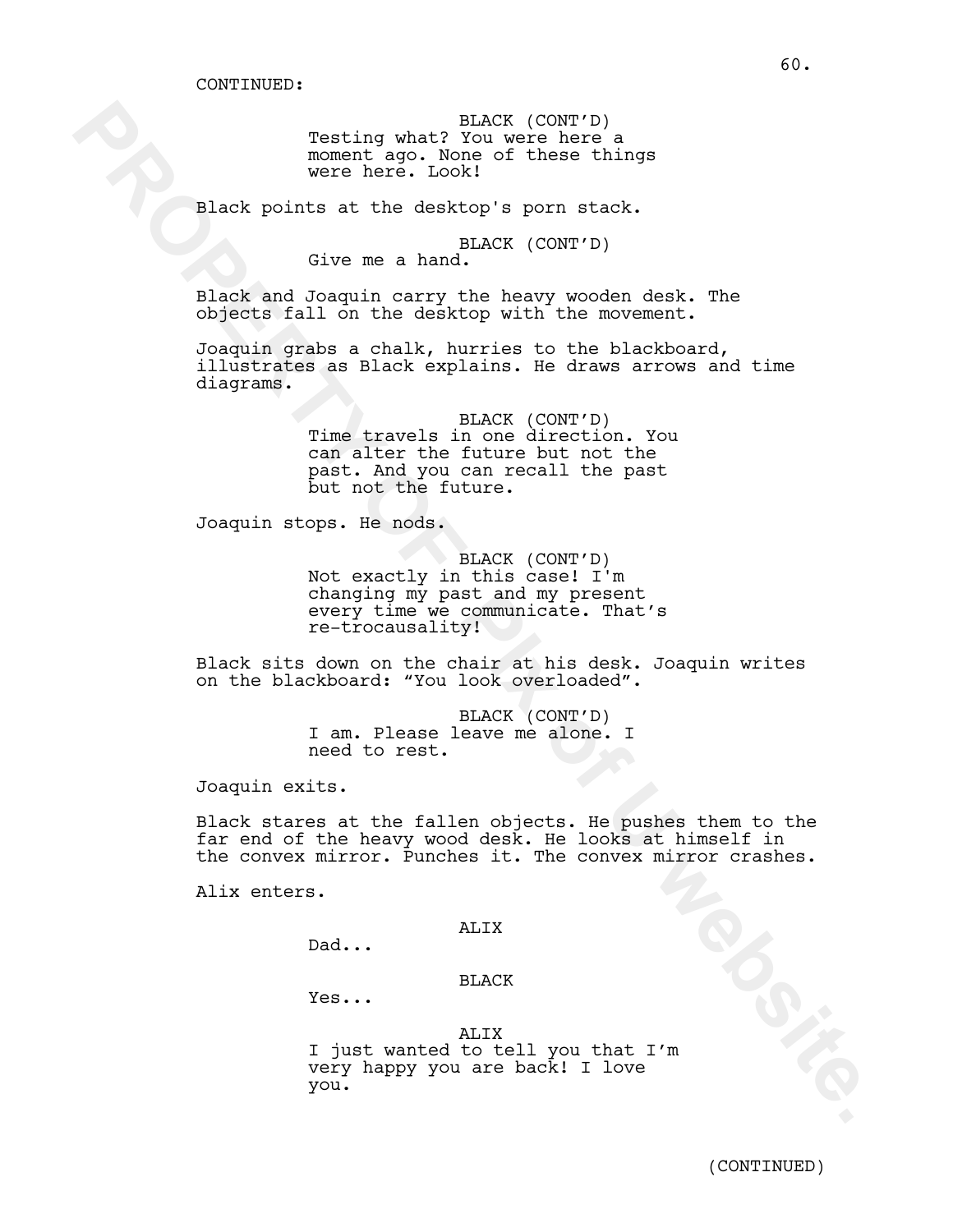CONTINUED: (2)

Alix leaves slowly.

Then he rests his head on the desktop. Black stares at the fallen objects again, closes his eyes and falls asleep.

FLASH OF MEMORY: *Objects in the room change.*

FLASH OF MEMORY: *Adriana talks to camera in 8mm film.*

FLASH OF MEMORY: *A tree falls.*

FLASH OF MEMORY: *A men drops from a tall tower.*

EXT. HACIENDA MAIN GATE - NIGHT

Alix leaves slowly.<br>
Then he rest his head on the desktop, Black states at<br>
the fallen Objects again, closes his eyes and falls<br>
rest his head on MPMONY: *Objects in the room change.*<br>
FIXES OF MEMONY: *Adriana talis to ca* The gate with the "LA GAVIA" crest opens. Dr. Wine enters accompanied by three male nurses (including RAUL the male Nurse) in white robes.

DR. WINE (to nurses) Wait here.

EXT. HACIENDA - CENTRAL PLAZA

He hurries towards the hacienda where Sasha, looking very worried, greets him. He gives her a paternal hug.

FLASH OF MEMORY: *Black on the phone.*

FLASH OF MEMORY: *The studio changes its furniture positions.*

FLASH OF MEMORY: *A retro causal diagram on the blackboard.*

FLASH OF MEMORY: *Black's first conversation with himself.*

The intercom buzzes.

INT. HACIENDA - STUDIO - NIGHT

Black jumps. He wakes up, scared.

He looks around. Things look exactly as they where back in scene one.

Sasha stands at the door. Dr. Wine sits in front of Black.

> DR. WINE Good evening, Callisto.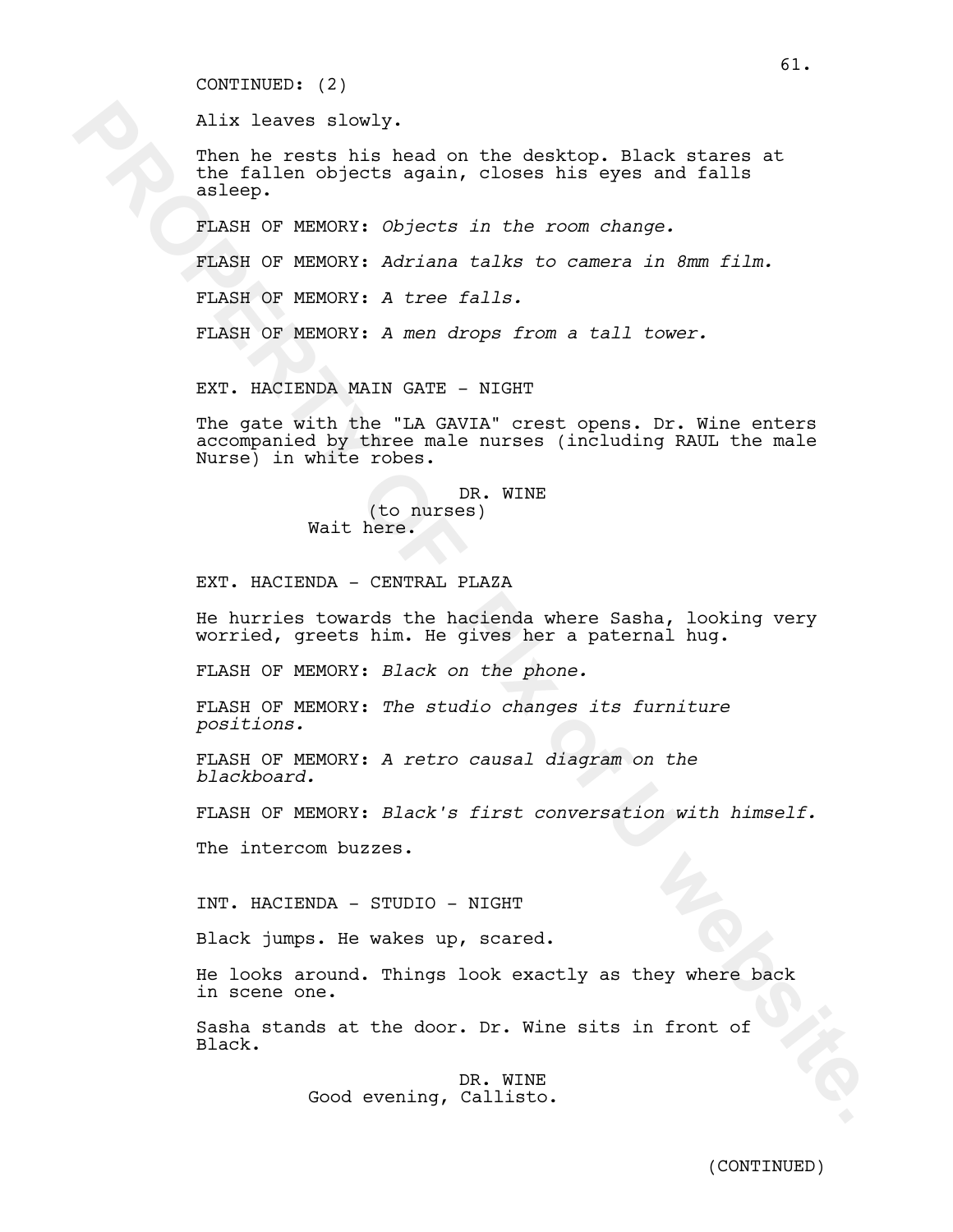BLACK Dr. Wine! What are you doing here?

DR. WINE

Sasha called me.

Sasha makes eye contact with Black.

DR. WINE (CONT'D) She told me you were feeling strange again.

Black grabs the wedding photo of him and Sasha that stands in the original spot.

BLACK

Umm...

DR. WINE Do you want to talk about it?

BLACK I'm okay. I just had this strange dream...

Dr. Winel What are you doing here?<br>
Samba called m2. XINE<br>
Samba called m2. XINE<br>
Samba called m2. Winel (CONTTD)<br>
She told ma you were feeling<br>
property of the content with Black.<br>
Property of the content photo of him and DR. WINE The one where your fiance turned to be a prostitute? Or the one where a man falls from a tall thin tower and then flies away?

BLACK Did I ever tell you that?

DR. WINE We talked about it. It was recurrent. Many times.

BLACK

Weirder. I was here. In the hacienda. Talking to myself from the past, on the phone. Things changed.

Sasha stares at the doctor.

BLACK (CONT'D) Was I in a coma?

DR. WINE

Five years.

BLACK I see. I just... had a nightmare.

Black gets up to escort the Doctor.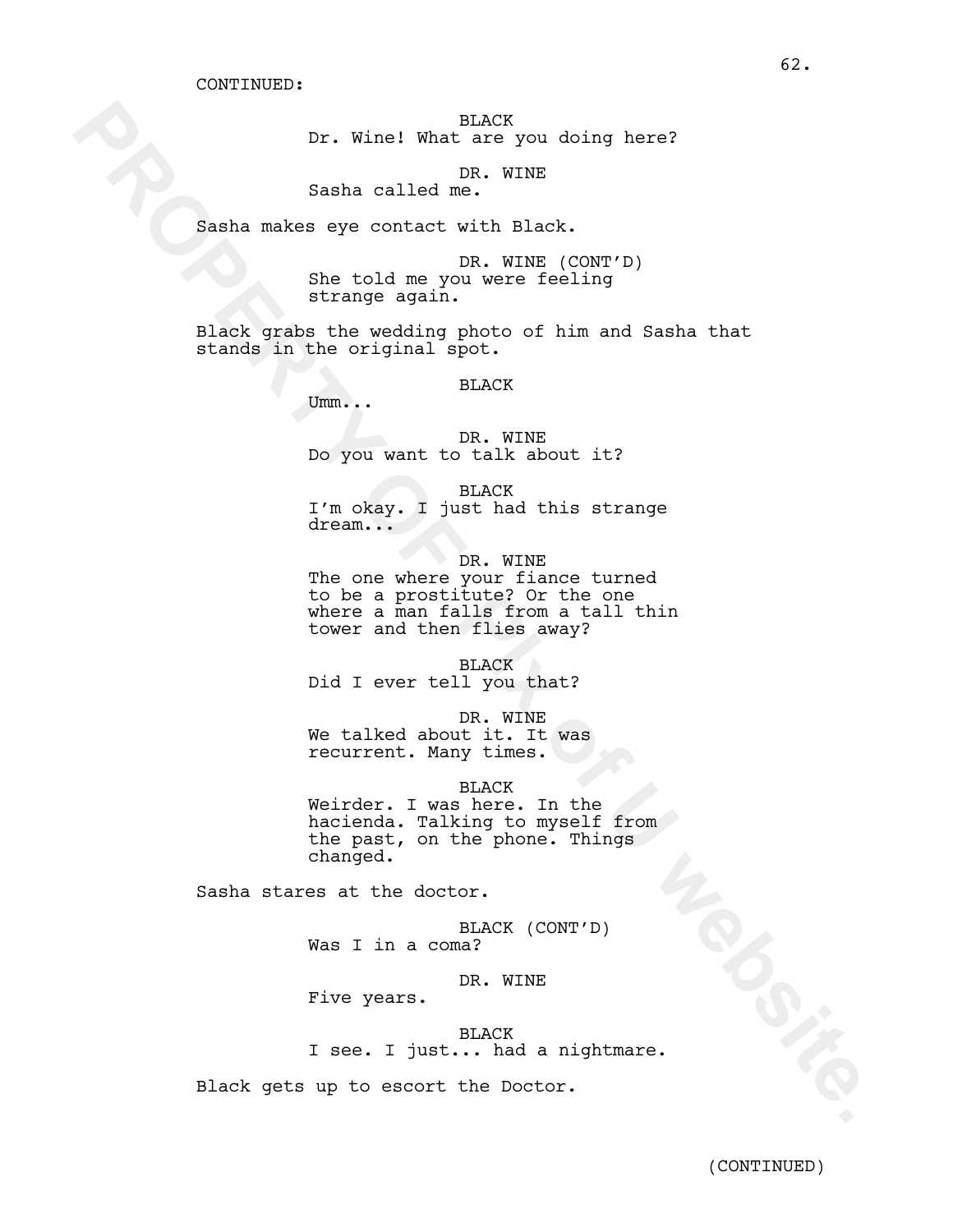BLACK (CONT'D) I'm okay now. Thanks for coming, doc.

I'm okay new. Thanks in. See is chubby and the various of the calculation of the base piercing all over her face, she's chubby and fully take based all in black cad has dark curreles around ber piec.<br>
Facebook Site has pie A transformed Alix dashes in. She's chubby and fully tattooed. She has piercings all over her face, she's dressed all in black and has dark circles around her eyes.

Black sits again.

ALIX Fuck you! I hate you...

BLACK (interrupting) Who's she?

ALIX (aggressive to Black) What? What did you say?

BLACK

Nothing?

SASHA

Alix.

Alix pounds on Black's desk.

BLACK

Oh. My God!

ALIX

Yes you did! (to Doctor and Sasha) Did you see his reaction? He's always belittling me.

Black sees the crashed convex mirror.

BLACK

(shocked) Honey! Sorry, I just haven't seen you dress like a... piñata, before.

ALIX You are repulsive!

Alix cries.

BLACK Hey! I didn't mean to say that. I...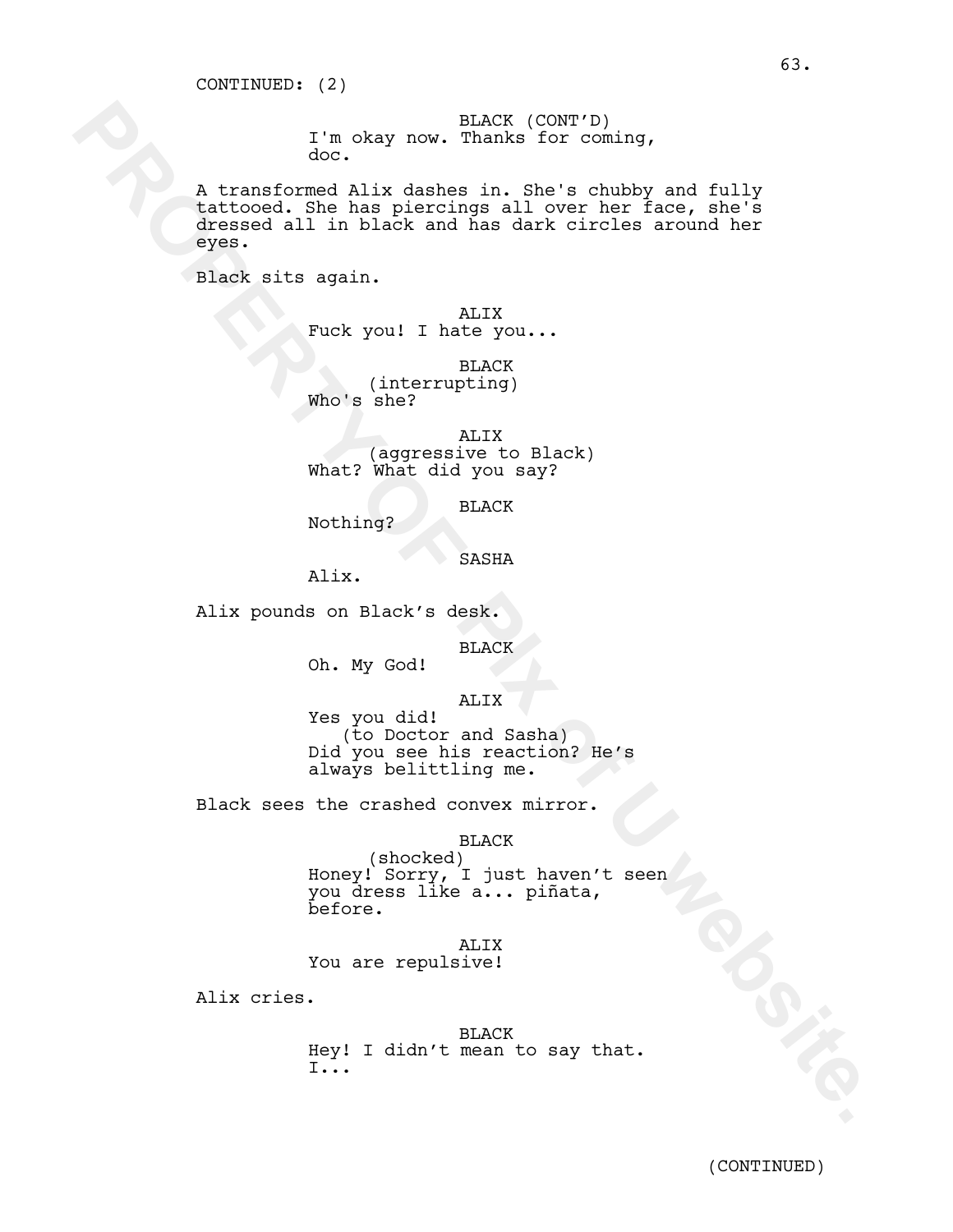#### CONTINUED: (3)

Alix slams the door on her way out. Black stands, starts to go after Alix.

> BLACK (CONT'D) (to Sasha) How long has she been like that?

Sasha holds back her tears.

#### DR. WINE

It's very important that you tell us the truth if something strange is going on. After effects are very common in these cases...

BLACK

I'm fine. Really.

DR. WINE It's understandable that all this adjustment to your new life...

BLACK

Nope!

DR. WINE Okay. Yet, I would love to do a few tests. Just a check up.

BLACK Sure. I can stop by the clinic tomorrow. First thing in the morning?

DR. WINE We have to go now.

Alix slame the door on her way out. Black stande, starts<br>to go after Alix.<br>(10 Sambale been like that?)<br> $\frac{100 \text{ MeV}}{100 \text{ MeV}}$  in Ref. (CONT'P)<br>100 How long has she been like that?<br> $\frac{100 \text{ MeV}}{100 \text{ MeV}}$  in the star.<br>Black shakes his head positively. He gets up and sprints past Dr. Wine on his way to the door. Dr. Wine gets up and tries to get Black by the waist.

Black breaks away and leaves.

Sasha goes after Black, she cries. Dr. Wine grabs her.

DR. WINE (CONT'D) I'm very sorry. You can't expose your family to another disaster.

He grabs his radio, dials.

DR. WINE (CONT'D) (to a walkie talkie) He just got out. Be gentle.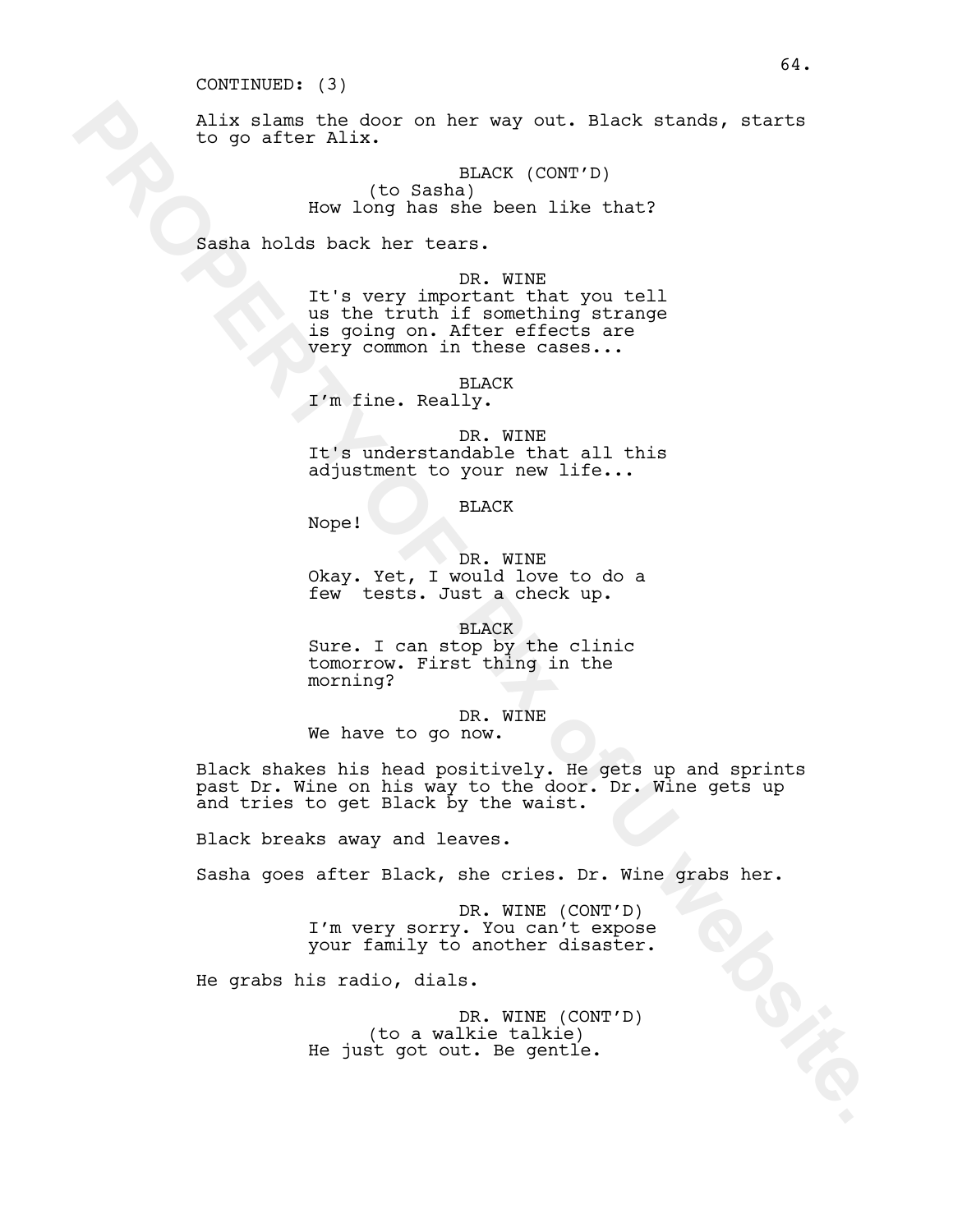### INT. HALLWAY - NIGHT

Black sprints towards Kim's toys, jumping the obstacles. He steps next to a 4x4 remote control car.

BLACK

Alix!

### ALIX (O.S.) Get lost, freak!

INT. NALEXANY - STGHT<br>
slack sprints towards Xim's tope, jumping the obstacles.<br>
the steps next to a ixi renote control car.<br>
NIX<br>
(Set lost, frankl<br>
making a step open door, it sees the inside of the<br>
room, it is differen Black passes her open door. He sees the inside of the room. It's dark, Goth, messy and dirty. He rushes to the other bedrooms. Those haven't changed. He calms down.

Black runs down the stairs. MALE NURSE 1 follows him.

INT. SLIM HALLWAY - NIGHT

Black runs to a door at the end.

JOAQUIN'S ROOM

Half of it looks like a workshop. The other half Adriana has taken care of.

Black races in. Joaquin jumps off the bed. Adriana jumps off her bed. She wears a sadomasochistic outfit.

> **BLACK** Oh! My God! I'm sorry.

Joaquin puts a robe on. Walks him out.

INT. SLIM HALLWAY - NIGHT

Black awaits. Joaquin comes out in tights and a bathrobe. He takes out his iPad.

BLACK

(whispers) What the hell happened to Alix? Yesterday she was a nice girl.

Joaquin stares at Black.

BLACK (CONT'D) (whispers) The day before today. Yesterday was Morrissey's birthday, wasn't it?

Joaquin nods.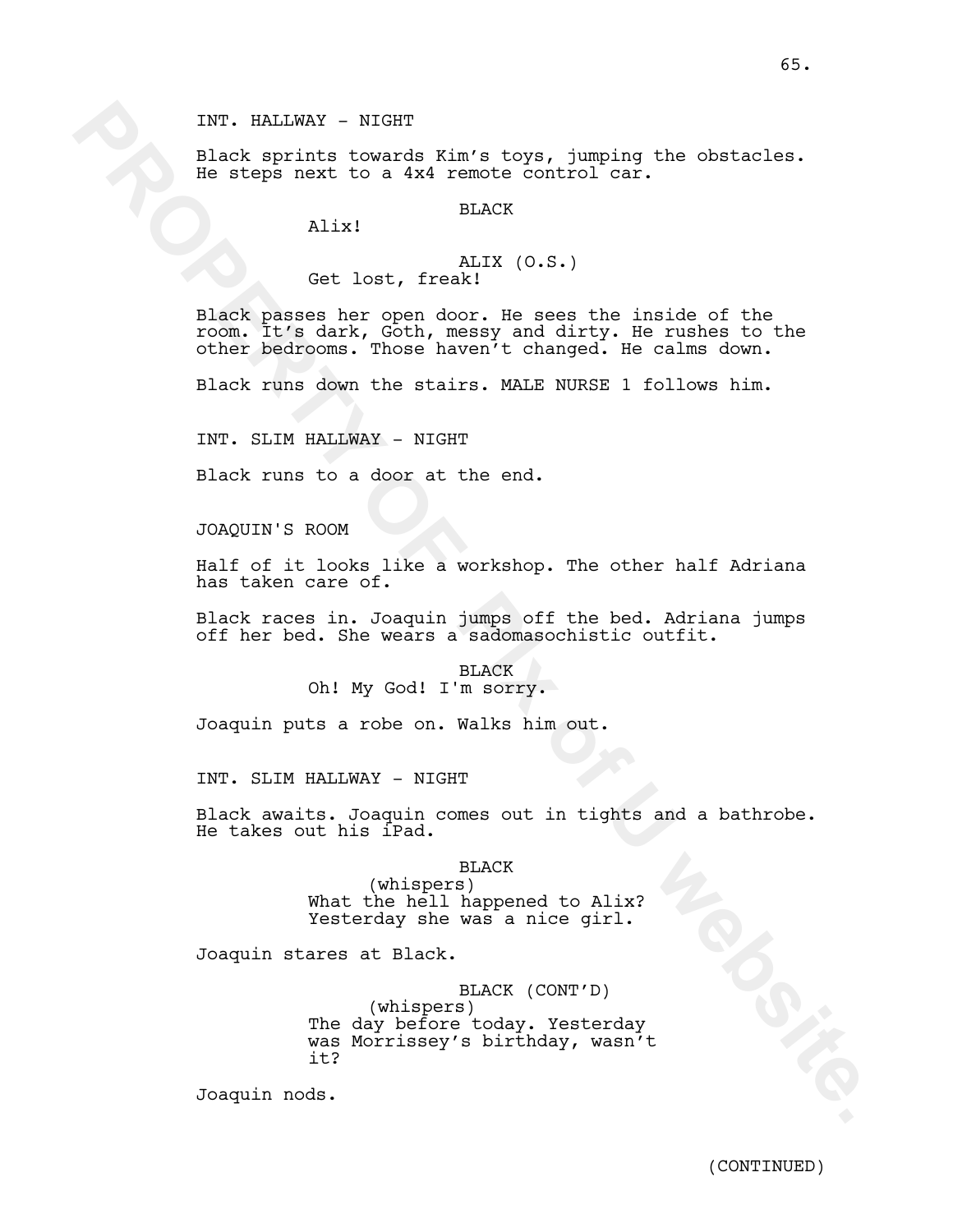BLACK (CONT'D) (whispers) Alix was normal.

Joaquin writes: "I don't remember Alix ever being 'normal.' She's always been what people at her school call **different**."

> BLACK (CONT'D) (whispers) Motherfucker! Meet me at the studio.

Black leaves. Joaquin goes back to the room.

INT. HALLWAY - NIGHT

 **PROPERTY OF PIx of U website.** Dr. Wine comforts Sasha. Joaquin quietly enters. Dr. Wine subtly caresses Sasha's ass. Joaquin notices. Sasha pushes him away. Sasha sees Joaquin.

SASHA

(to Joaquin) Where is he?

do. Thank you.

Joaquin writes on his iPad. "I think he went to the lake." "How can I help?"

> DR. WINE Just keep an eye on him. Stay alert. We will tell you what to

SASHA We are gonna have to take him back to the hospital.

Joaquin sighs.

DR. WINE Thank you, Joaquin.

They split. Joaquin heads toward the studio.

EXT. HACIENDA - CENTRAL PLAZA - SUNRISE

Black runs to the stable. Raul discretely follows him.

INT. HACIENDA STABLE - DAY

Black picks up phone pieces and pushes them back in place. The phone doesn't work.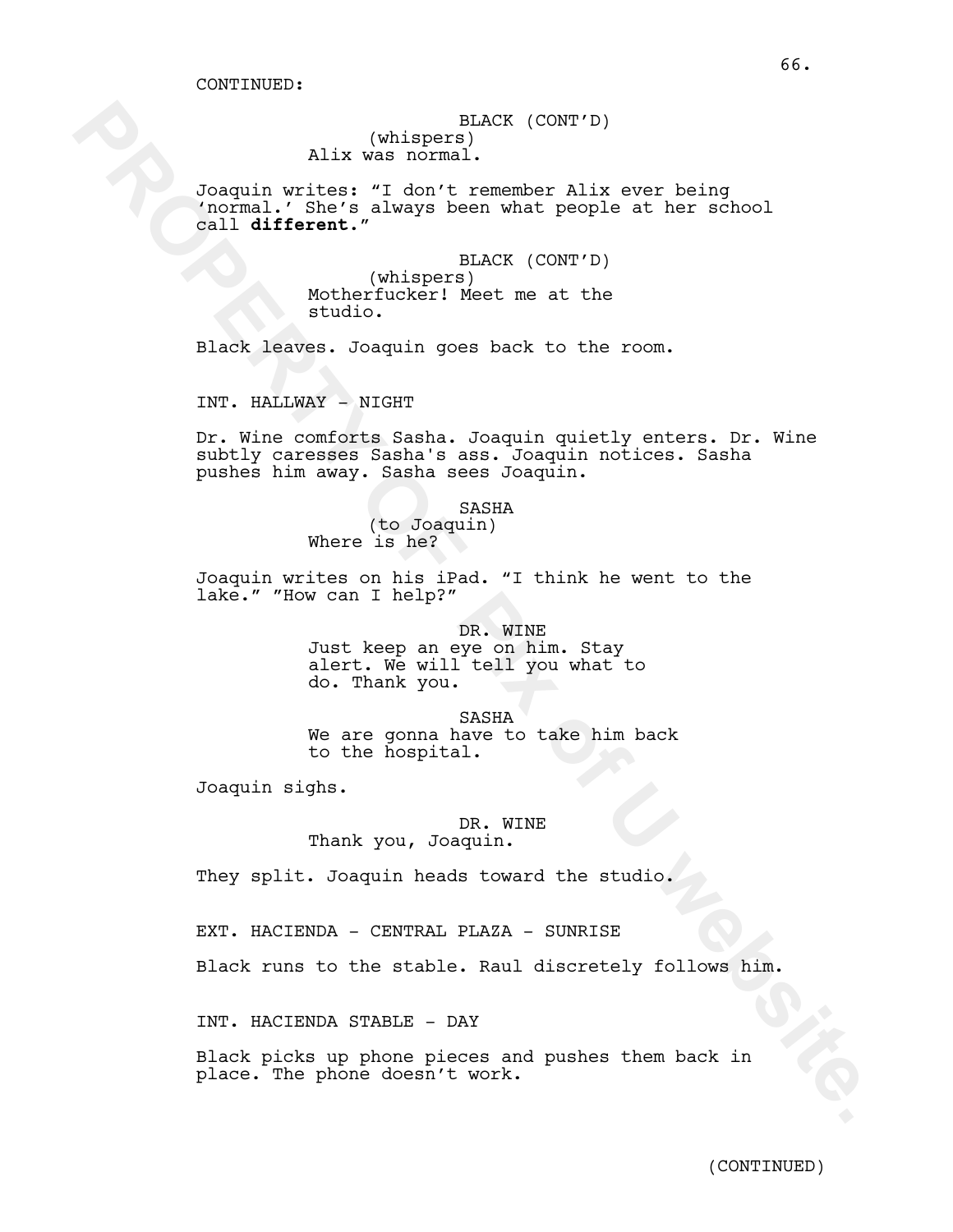BLACK Shit! Fuck you! Can you hear me? Fuck you!

Raul sees this.

Black is about to throw the phone but holds back.

BLACK (CONT'D) (to dead phone) What the fuck did you do to my daughter!? You fuck!

He runs back toward the hacienda. Raul follows him.

INT. HACIENDA - STUDIO - DAY

The door opens. Joaquin turns. Black runs in.

#### BLACK

Any changes?

Joaquin signs "No." Black steps up and looks at Joaquin's iPad.

> BLACK (CONT'D) How does this thing work?

Joaquin points the phone.

BLACK (CONT'D) No! This god damn black hole.

Black goes into the junk drawer, grabs a bottle of glue. He attempts to glue the phone together.

Joaquin studies the cracked glued cellphone.

BLACK (CONT'D) This telephonic wormhole! How does it work? Help me out!

Joaquin takes the phone and examines it. Black snatches it, works on it.

> BLACK (CONT'D) I don't feel anything when things change. I don't feel the change.

**PROPERTY INTERVALUATION CONTACT CONTINUES AND ASSESS (CONTIF)**<br> **PROPERTY OF A SET AND ASSESS (CONTIF)**<br> **PROPERTY OF A SET AND ASSESS (CONTIF)**<br> **PROPERTY OF PROPERTY OF A SET AND ASSESS (CONTIF)**<br> **PROPERTY OF THE CONTI** Joaquin writes on the blackboard: "Same happens to everyone. Cellularly speaking every seven years we are all 100% different human beings. You don't feel it."

Black finishes his work on the phone. Tests it. It doesn't work.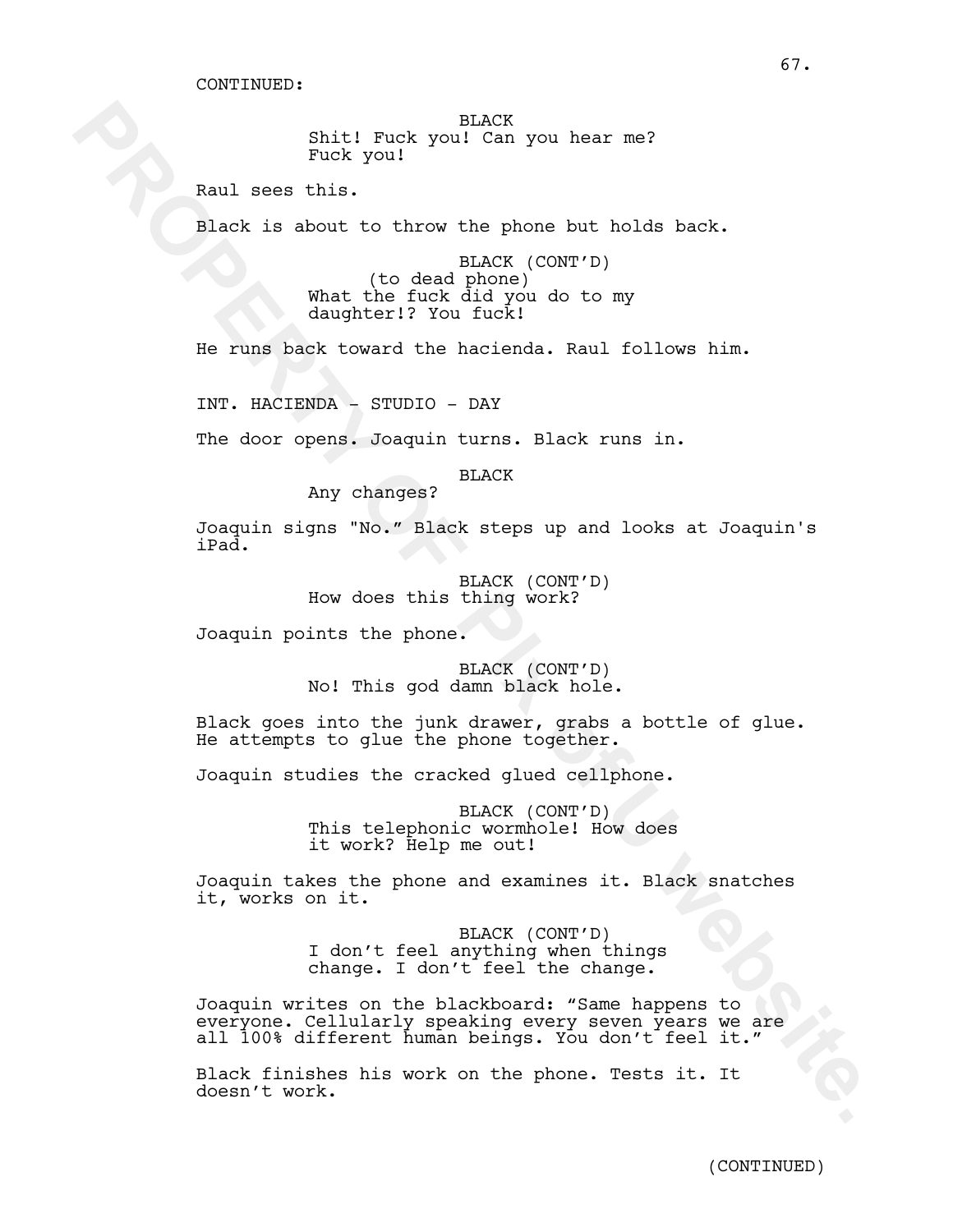BLACK (CONT'D)

Oh God!

He tries something else with the cellphone. The cellphone works. Its battery is almost full (5 bars).

Joaquin taps on the blackboard. He points at the words: "You were saying?"

Black marks the place on every object on desk with white tape and a white/silver Sharpie.

Black takes the phone, dials it. It rings. Joaquin walks away.

BLACK (CONT'D)

Here! Come here.

Black pulls Joaquin to window and places Joaquin's head towards desk.

BLACK (CONT'D)

Fix an image.

Joaquin shrugs his shoulders.

BLACK (CONT'D) Fix the image! Wait! Shh...

He turns Joaquin towards the window. Black dials the phone.

*INT. UNIVERSITY - AUDITORIUM - DAY*

On God!<br> **Extra something the with the collphone.** The collphone<br>
visit interactive in State full (2 herm).<br>
Inspires any independent in the blackboard. Reproduce a the blackboard interactive full<br>
problem as the place on *A full university physics auditorium. Nerdy students pay attention. Black Past explains a huge compound behind him.*

*BLACK PAST And if Einstein is right, this is how chemistry blends into physics...*

*Black Past phone rings. He sees the display.*

*BLACK PAST (CONT'D) (to the class) Excuse me. (to phone) Yes?*

INT. HACIENDA - STUDIO

Black stands.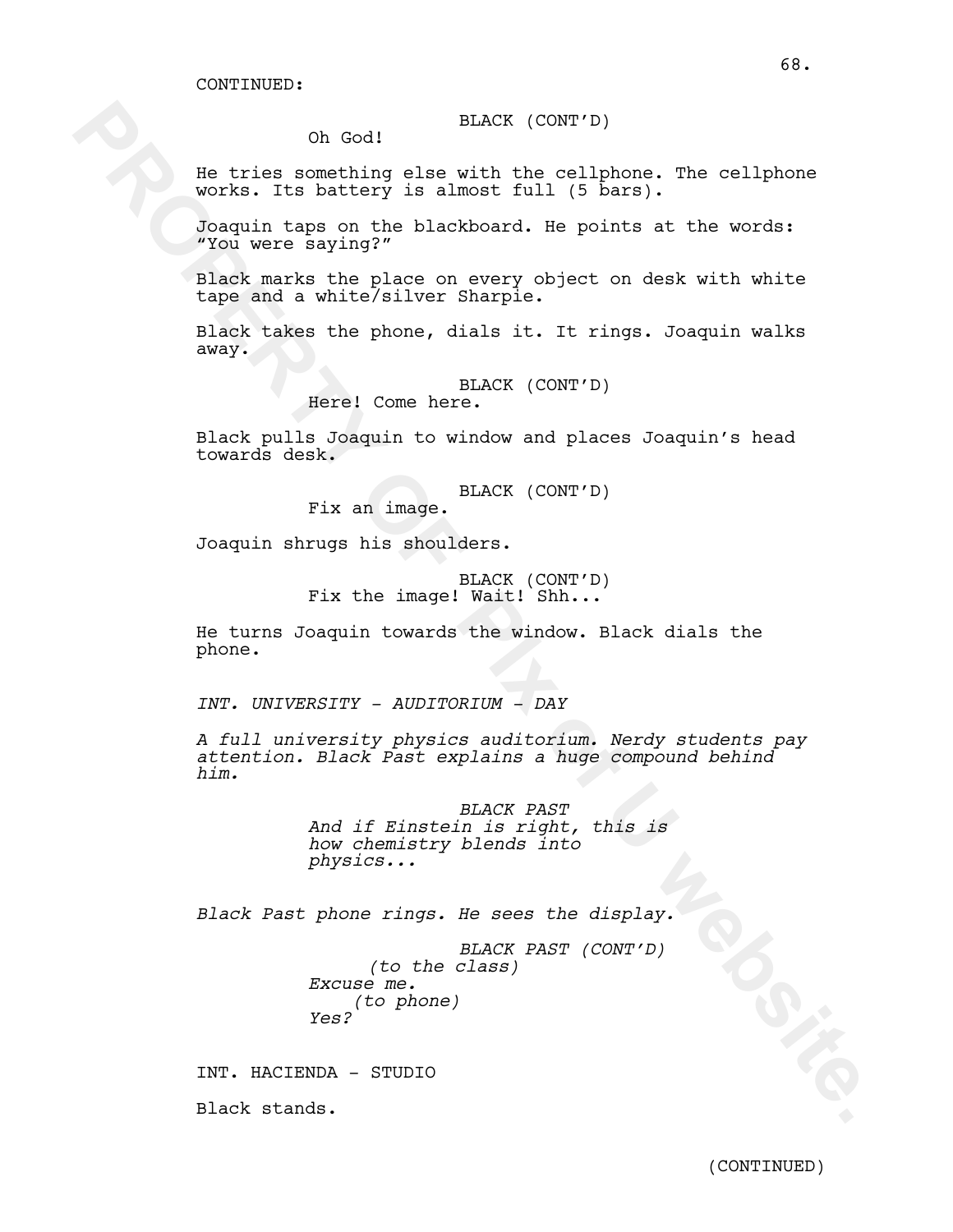### BLACK

(to phone) You turned my daughter into a dysfunctional emo. Bring my daughter back to normal, you fuck!

### *INT. UNIVERSITY - AUDITORIUM - DAY*

*Black Past listens to his cellphone. Black at the other end hangs up. Black Past stares at the phone. Black Past looks confused.*

*BLACK PAST*

*(to all) Sorry about that.*

*He continues the lecture. Explains with graphics.*

(to phone)<br>
You turned wy design<br>that into a System track and the subsite of the state of the state<br>
dynamics into normal, you ture!<br>
The state of the colliphone, Black at the other<br>
the state of the colliphone, Black at t *BLACK PAST (CONT'D) The Retrocausality experience is done by our own brain by itself when a Déjà vu happens. The brain warps time for seconds. That's how we know it's there. What we are talking about here is making the experience longer.* 

*STUDENTS*

*Wow!*

# *BLACK PAST For that we just have to find the chemical compound that triggers the brain. Then it has to be recreated artificially.*

*Several gorgeous female students (they look like models) mingle in the room. They flirt with Black Past as they sit. The Exotic Model, (20s) African American*, *sits in front of him.*

#### *EXOTIC MODEL*

*(whispers) Happy birthday.*

*She blows him a kiss.*

*STUDENT 1 How do you get it synthesized?*

*BLACK PAST Testing! There's no other way. Trial and error!*

*The family (minus Kim) walk in with a cake*. *They sing "Happy Birthday." The crowd follows.*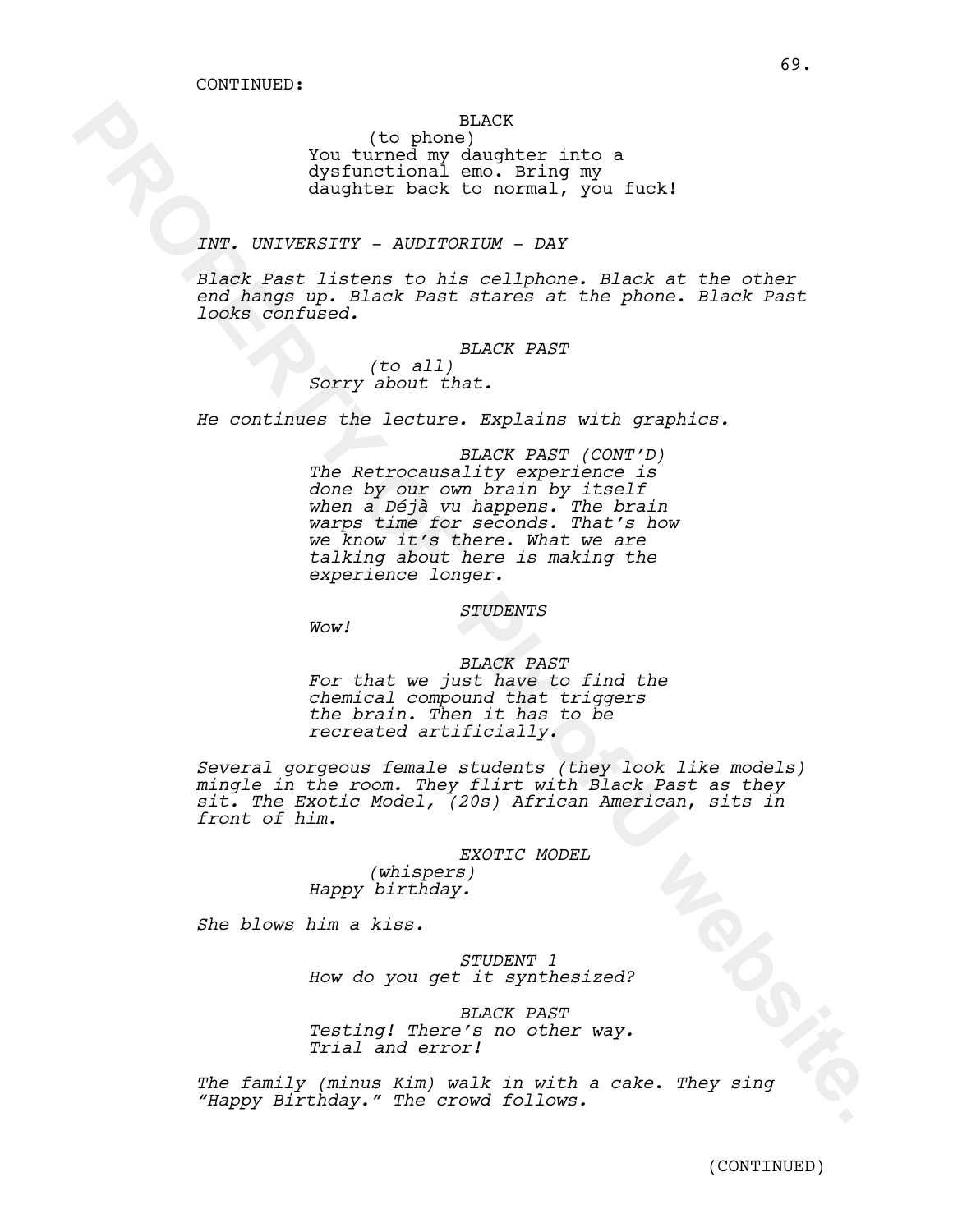*All the students take out presents from bellow their seats. Black Past smiles.*

INT. HACIENDA - STUDIO - DAY

All the student take out presents from believ their<br>sects. Since New Order of Pack to the dent of the students<br>Thr. RACTERDA, STUDIO - DAY<br>The band the head besite to the dent A Admonding to<br>the maximum computer and the ba Black turns Joaquin's head back to the desk. According to the white tape and the sharpie marks the objects have changed positions. All the objects are a few inches away from the marks.

Joaquin is stunned. He writes: "Telekinesis!"

Black goes to the blackboard.

*INT. UNIVERSITY - HALLWAY - NIGHT*

*Black Past and Sasha walk in.*

*YOUNGER SASHA*

*Who called?* 

BLACK PAST

*Nobody.*

*YOUNGER SASHA Don't lie. I saw you. Who was so important that you pick up your phone in the middle of a lecture?*

*BLACK PAST You really want to know?*

*YOUNGER SASHA Yes! Who were you talking to?*

*BLACK PAST*

*Myself.*

*Pause.*

*Younger Sasha stops. She stares at him. He laughs. She leaves in another direction.*

> *BLACK PAST (CONT'D) Hey! It's true.*

INT. HACIENDA - STUDIO - NIGHT

Black draws waves and arrows as he explains.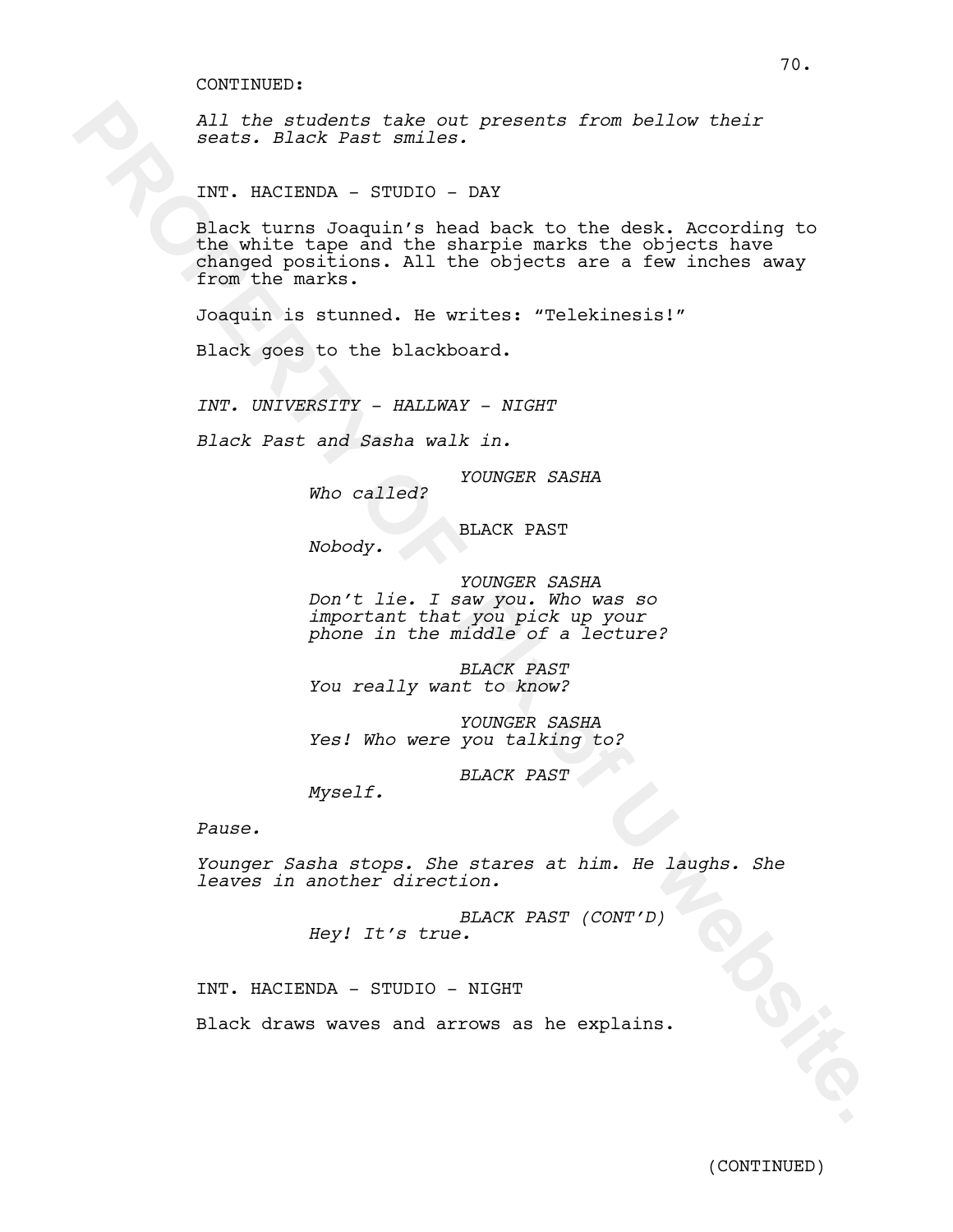BLACK

There should be waves lost in space that might take five years to get to the other phone, or something! Or a lost tower.

Joaquin writes on the iPad: "Things change when the observer is not watching. Very 'quantic.'"

Joaquin chuckles at his discovery.

BLACK (CONT'D) What exactly was I doing at that particular time to create this?

*INT. HACIENDA - CATACOMB - NIGHT*

*The catacomb looks like a disco. A rave party booms. The hacienda's catacomb vibrates with the music bass. The house music melody that Black hummed in other scenes climaxes on the dance floor.* 

*INT. BASEMENT - NIGHT*

*The lab works full throttle.*

*Party music is heard from afar.*

There should be where like further interests<br>operation that within the further application of the specifical to the specifical term<br>of the specifical state of the specifical state of the specifical state of<br>the U state of *Black Past wears security gloves, goggles and a "Lust for Life" T-shirt bellow a white robe. He turns a Bunsen burner off. He takes out pills from a mold. He puts them in a scale and writes on his journal.*

*Exotic Model comes from behind. She grabs his waist and chest.*

> *EXOTIC MODEL Are they ready?*

*Black Past takes one pill with his tongue and passes it tongue to tongue to the Exotic Model's.*

*INT. HACIENDA - CATACOMB - NIGHT*

*Younger Sasha watches, chews her nails. A PARTYGOER offers her a pill. Younger Sasha rejects it.*

> *PARTYGOER What? You don't test your husband's creations?*

*Younger Sasha moves away.*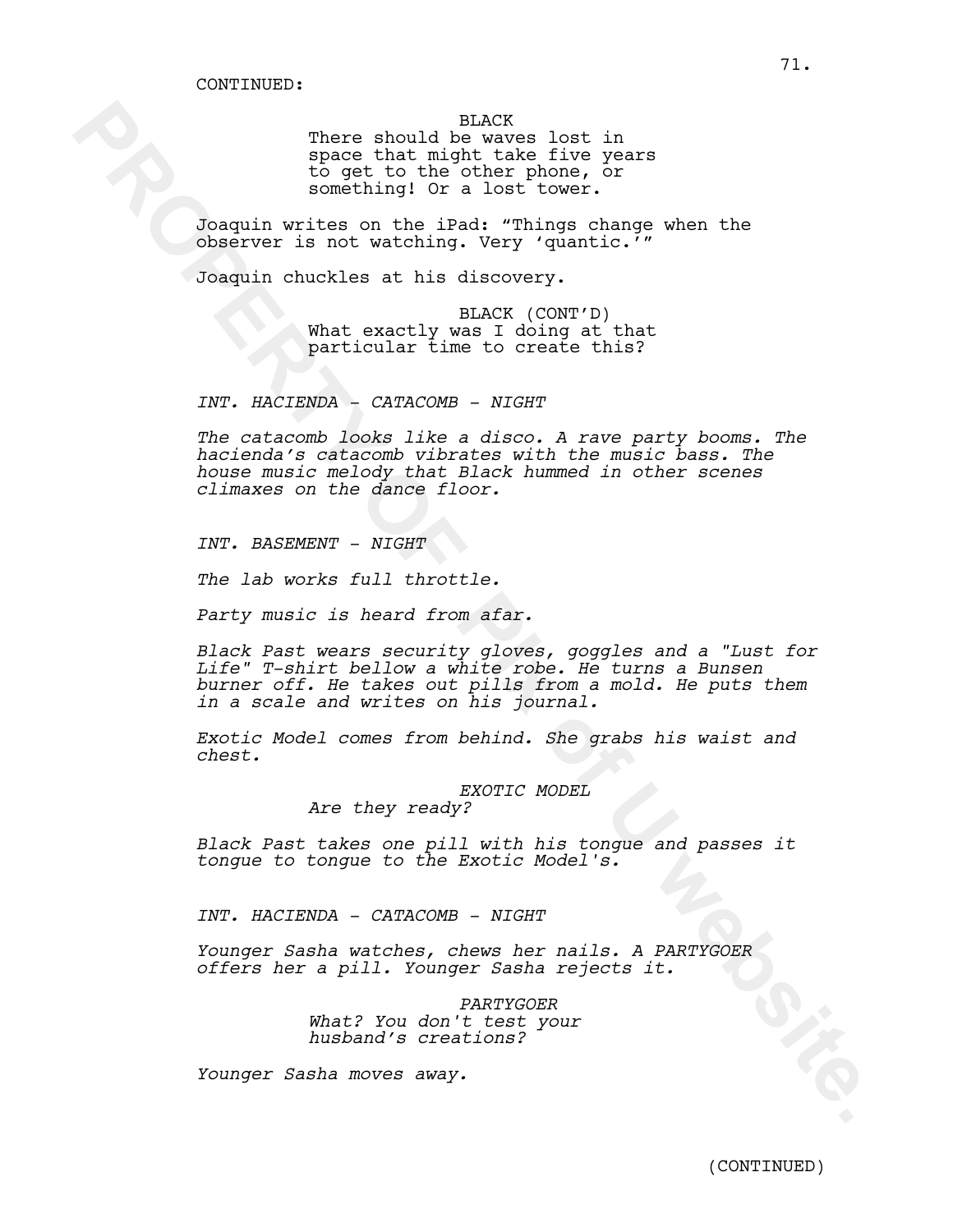*Black Past comes in. He smokes a huge joint. Younger Sasha gets close and kisses him on cheek.*

### *YOUNGER SASHA*

*Good night!* 

*Black Past sadly watches her move out of sight.* 

*THE DEALER (20s), colorful club kid escorted by a rave looking Younger Joaquin, approaches Black Past.* 

## *THE DEALER*

*Hey! Negro!*

*He and Black Past move to the bar.* 

Black Past comes in the smokes a hung joint. Younger<br>
Sasha gets close and kissee him on check.<br>
Good night!<br>
Younger Sasha<br>
Rimit Past andly website in the move out of night.<br>
The palist (2001), colorining margin and the *Exotic Model arrives and hits on Black Past. Fifteen feet away Younger Sasha gazes at the Exotic Model.*

# *EXOTIC MODEL*

*(to Black Past) Don't be attached. I'll attach to you forever, genius!*

*Younger Sasha returns. Exotic Model moves away. Younger Sasha gives Black Past a hug.*

> *BLACK PAST Why don't you stay and watch the sunrise? It will be splendid!*

*YOUNGER SASHA I'd rather see it from our bedroom window. Come on.*

*From afar, Exotic Model winks at Black Past.* 

*BLACK PAST*

*Baby!*

*YOUNGER SASHA*

*I understand!*

*BLACK PAST I'm at the office.*

*YOUNGER SASHA*

*I know.*

*Younger Sasha leaves.* 

*Younger Joaquin gives pills to The Dealer.*

*THE DEALER Spread them out?*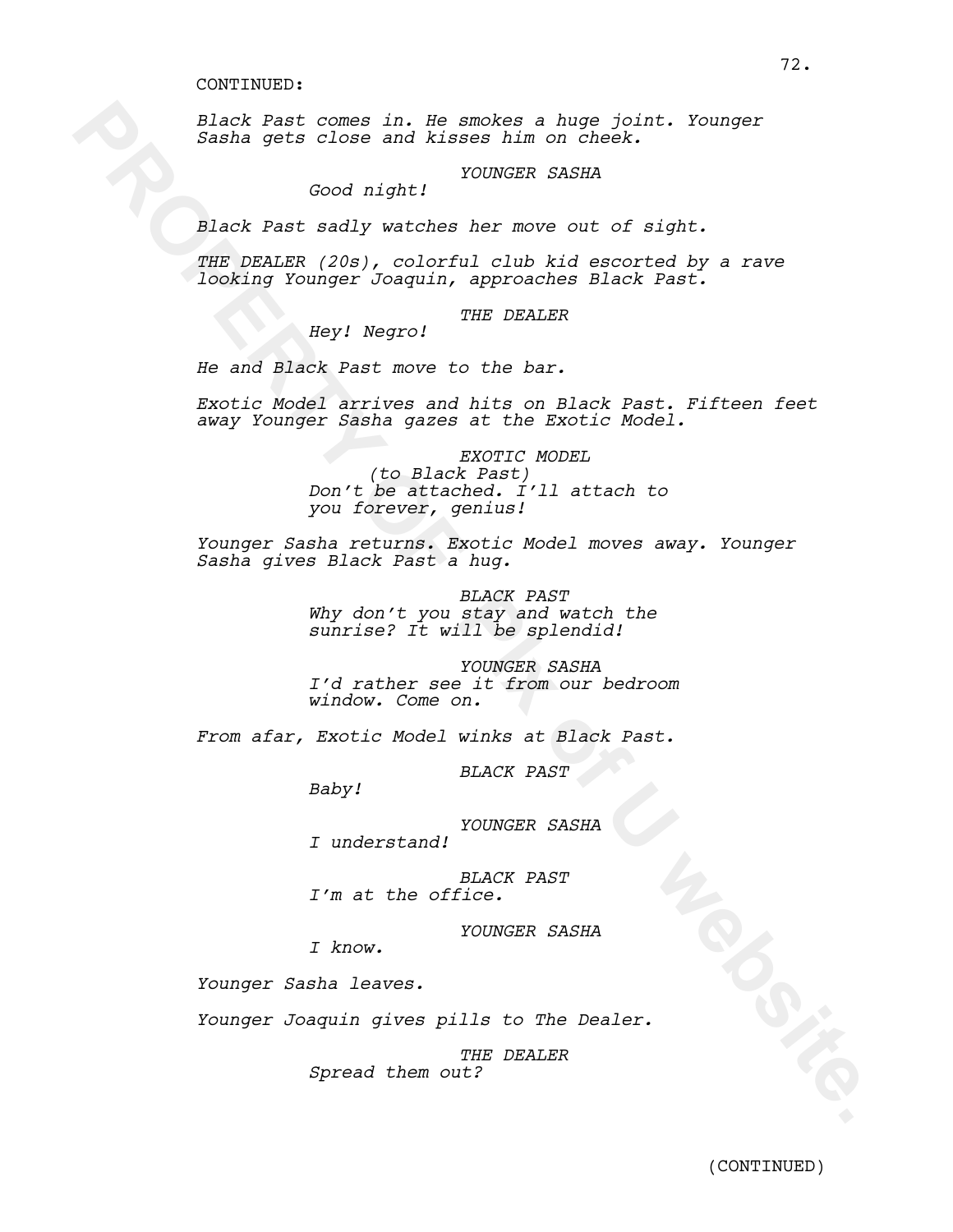# *YOUNGER JOAQUIN If you want to see them dancing.*

*The Dealer goes back to work, mingling with the crowd.* 

*Younger Alix approaches with a TEENAGE GIRLFRIEND.*

*YOUNGER ALIX*

*Dad!*

# *BLACK PAST*

*Dance with me!*

If you want to see them dangly<br>
The Dealer goes back to work, mingling with the crowd.<br>
Younger Alix approaches with a TEENAGE SIRUFRIEND.<br>
Dad! POWERR ALIX<br>
Dance with me PLACK VAST<br>
He hugger compare  $N(1)$  and dependent *He hugs Younger Alix and drunkenly dances with her. Kisses her. Teenage Girlfriend stares at them. Alix is uncomfortable, breaks away. Black Past lets her go.*

*Black Past pops another pill into his mouth.* 

*BLACK PAST (CONT'D) (to Joaquin) Let's see how this blends with an acid.*

*He takes a dropper from his pocket and squeezes a couple of drops into his mouth.* 

*Exotic Model approaches.*

# *EXOTIC MODEL*

*Can you give me a ride, cowboy?*

*He drips a few drops on her tongue. A BLOND MODEL joins them.* 

*BLOND MODEL*

*Can I?*

*Black Past interchanges the dropper for a hand-size coffin. He opens it. Five pills rest inside.* 

*BLOND MODEL (CONT'D)*

*Wow!*

*BLACK PAST (to Exotic Model) Ten years of lab work.*

*BLOND MODEL*

*Wow!*

*BLACK PAST (to Blond Model) You have no idea how many blackouts I had designing these pearls.*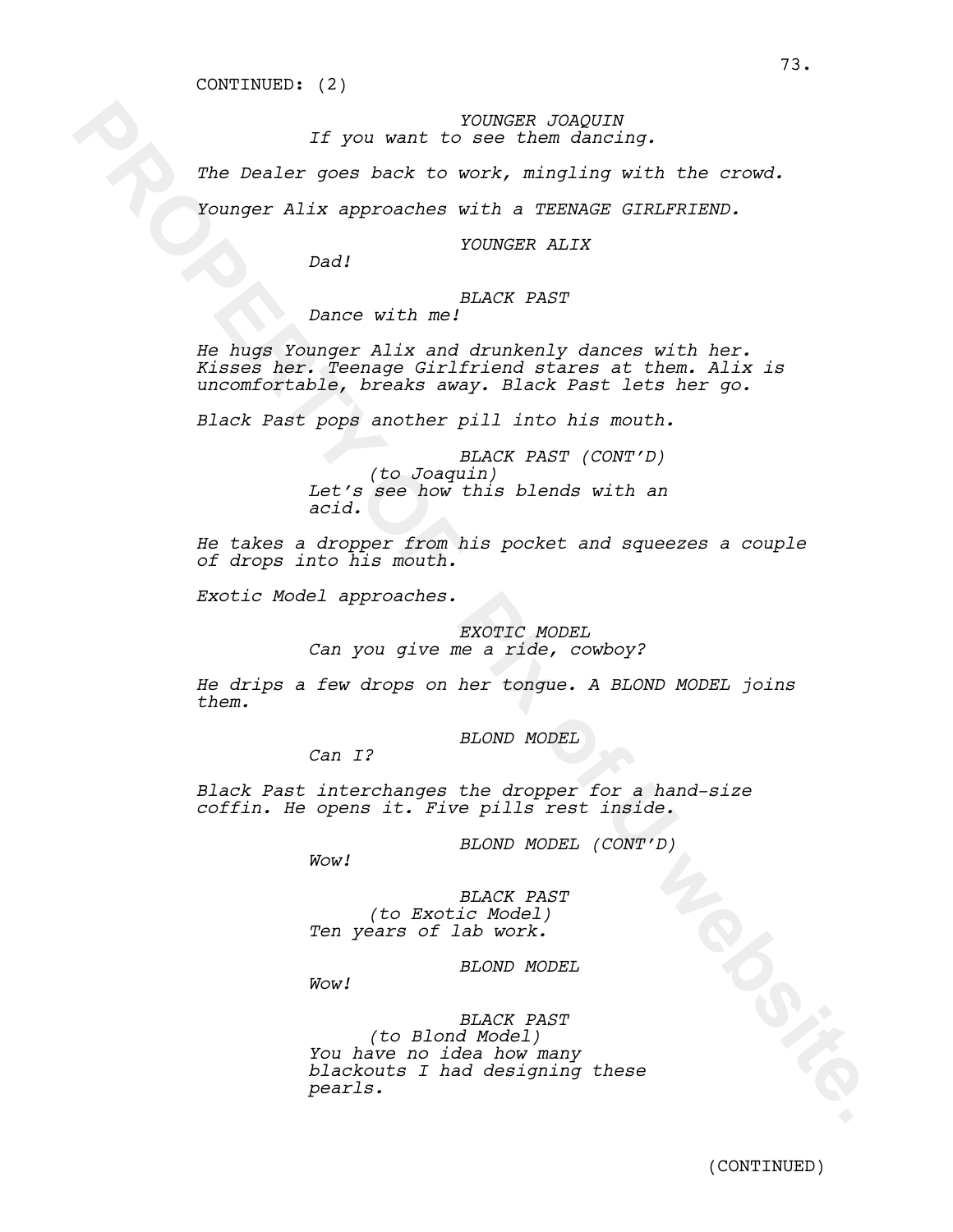## CONTINUED: (3)

*A few other models see the little coffin. They get close and look at the coffin.*

> *BLACK PAST (CONT'D) (to models) One hundred percent pure design!*

A few other models see the little coffin. They get close<br>and look at the coffin. (20 models of the coffin)<br>(20 models pass and places expansion of the models'<br>complete; two models can be code the models'<br>complete pass and *Black Past places a pearl (pill) on three of the models' tongues; two models pass and place the two pills remaining onto the Exotic Model's tongue.*

*From afar, Younger Alix sees that happen. She hurries out.* 

*Black Past's cellphone rings. He answers.*

*BLACK PAST (CONT'D) (to phone) I can't talk right now! I'm working at the office.* 

*Black Past hangs up.*

INT. STUDIO - NIGHT

Black hangs up and turns to Joaquin.

BLACK I sounded altered. How often did I drink?

Joaquin tries to fix the A/C cable that Black cut.

Joaquin writes: "You didn't."

The intercom buzzes.

BLACK (CONT'D) Get downstairs. You know what to do.

Joaquin nods; he can't fix the cord. He drops the pieces into the garbage can.

> BLACK (CONT'D) Not a word to any one, do you understand?

Joaquin frowns.

BLACK (CONT'D) Sorry. I didn't mean that.

Joaquin leaves.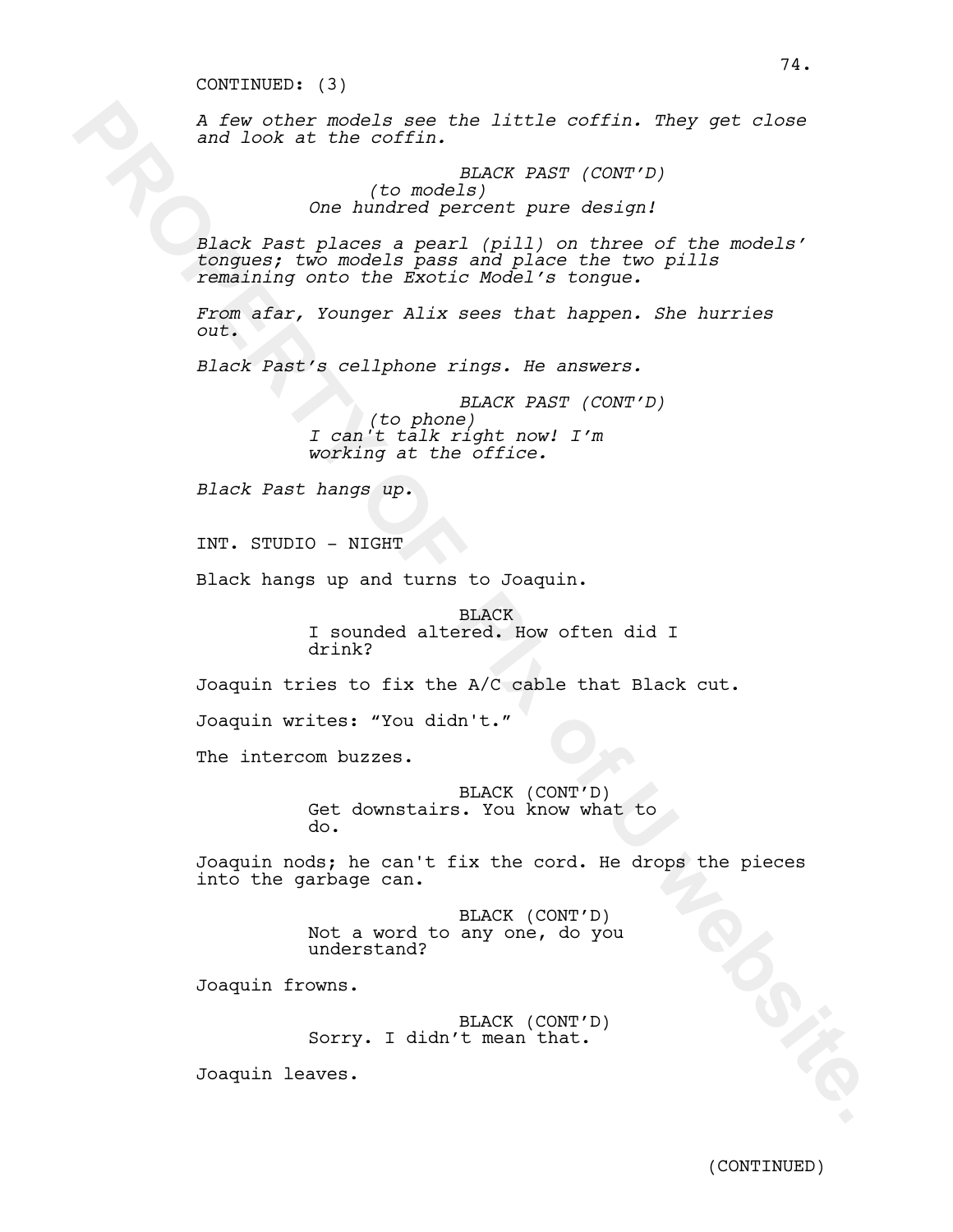BLACK (CONT'D) Joaquin, is there anything from my past I should know?

Joaquin shakes his head. He gently closes the door behind him.

**Passion** is the control when the state of the state of the state of the state of the state of the state of the state of the state of the state of the state of the state of the state of the state of the state of the state Black puts his elbows on the desk. The door opens again. Joaquin comes in, takes a chalk. He writes on the blackboard: "You didn't trust yourself."

INT. CHAPEL - NIGHT

In this golden room, the majestic shrine that holds a Virgin Mary and baby Jesus is covered with real gold sheet. This hacienda is that opulent.

Dr. Wine moves close to Sasha.

SASHA It's over! Don't you understand? I feel so bad. He can't know.

DR. WINE Since when is it over?

SASHA Since the minute my husband woke up.

DR. WINE I really loved you. You know.

Dr. Wine caresses her face. She moves away smoothly.

MALE NURSE 3 (V.O.) (over walkie talkie) He's at the studio.

DR. WINE (to a walkie talkie) I'm on my way.

He rubs her shoulders. She is very uncomfortable.

DR. WINE (CONT'D) Everything is going to be okay,<br>Sasha.

SASHA I know. Please, be gentle. He is a very sensitive man.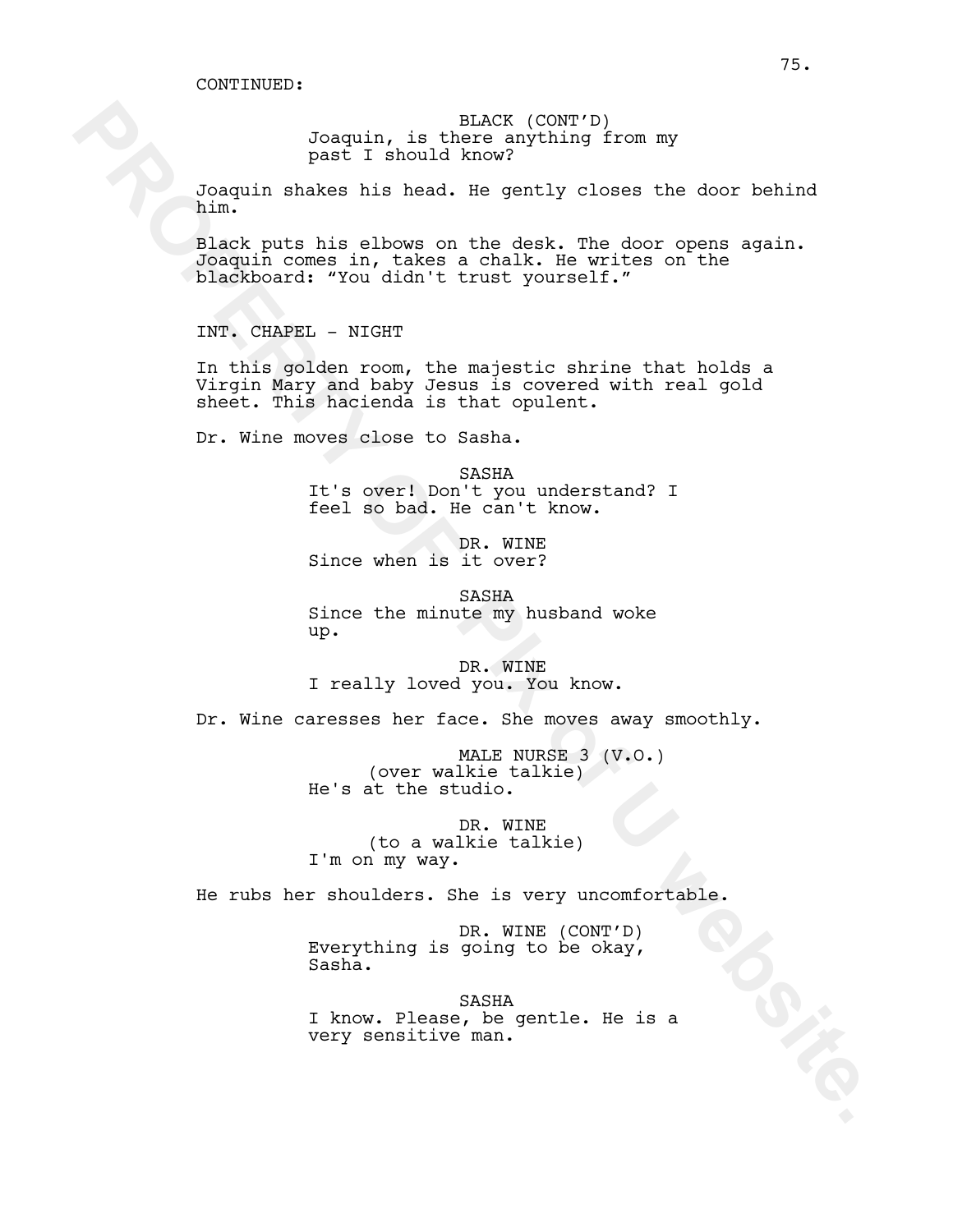*Black Past chills out, wasted, tries to seduce a HOT MODEL who pets him compassionately.*

EXT. NACISSON POND - XIGHT<br>
ROOF Fact chills out yearsed, tries to seduce a HOT<br>
ROOF Fact the context took the pails from the confining<br>
The where models that took the pails from the confining<br>
where models that the hold *The three models that took the pills from the coffin wear a huge smile. They caress each other, the plants, whatever they can get their hands on.* 

*The dealer leaves. A bunch of TRIPPY PARTY ANIMALS (3) hang out. Black Past takes his phone.*

> *BLACK PAST (to Hot Model) With this phone. When I candy flip, I talk to myself in the future, ya know.*

*He gives the Hot Model his phone.*

*HOT MODEL What's "candy flip"?*

*BLACK PAST MDMA plus LSD.*

*Hot Model recoils. Black Past takes the phone.*

*BLACK PAST (CONT'D) (to phone) Hello! Hello! aighnsburghtns!*

*He slurs words to phone.*

*BLACK PAST (CONT'D) (to her) Here. It's for you.*

*Hot Model takes phone. She hears nothing. She stares at Black Past.*

*Black past vomits.*

*BLACK PAST (CONT'D)*

*Sorry.*

*The Hot Model gives him water from a plastic water bottle. She takes a Kleenex from her purse and gives it to him.*

### *HOT MODEL*

*Gum?*

*She takes gum from her purse.*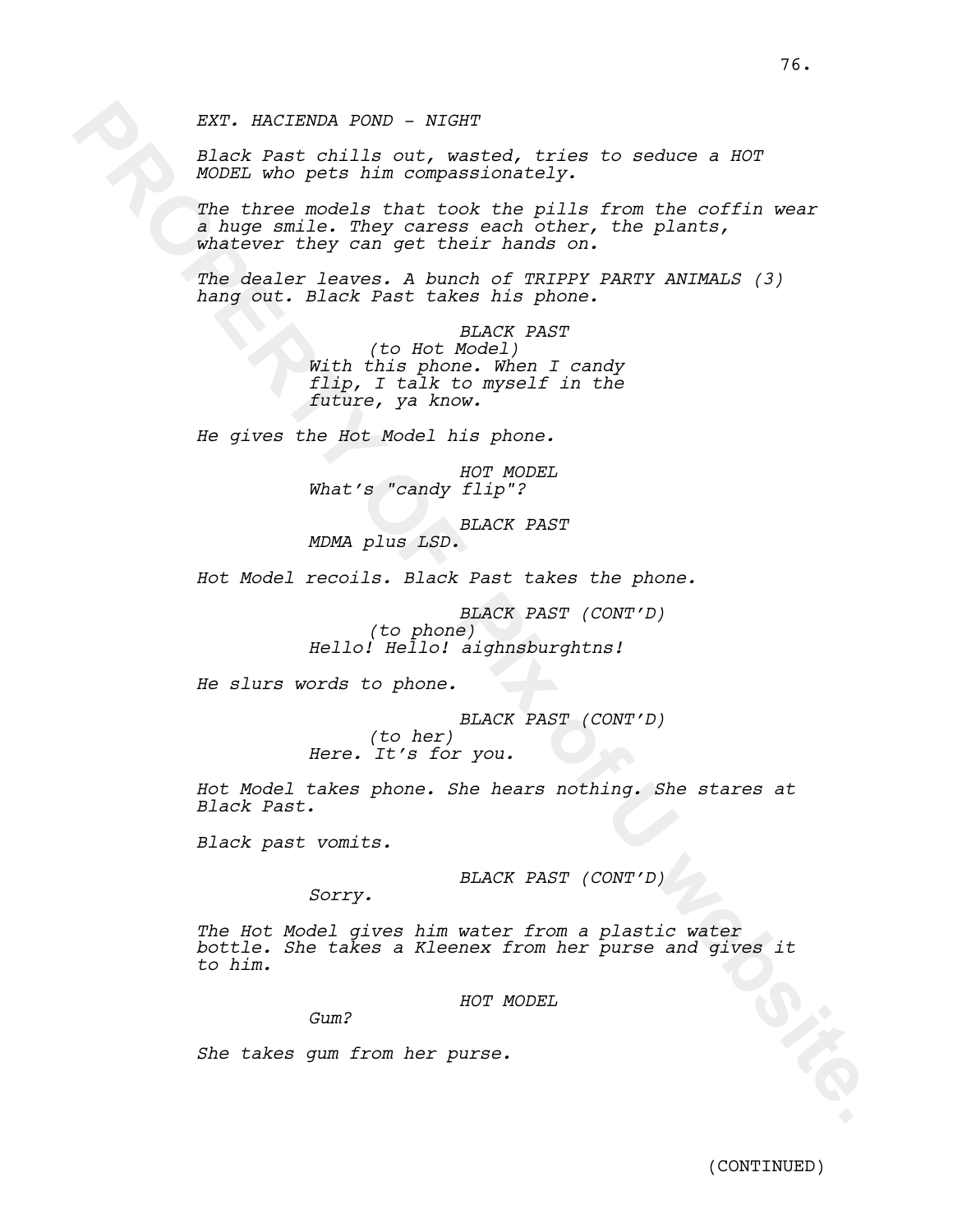*BLACK PAST Thank you! Yet, if I have to choose, I would talk to myself in the past, not in the future.*

*Exotic Model with a way more relaxed look approaches.*

*EXOTIC MODEL (to the Hot Model) Honey! I'll take care of him.*

*Hot Model leaves. Exotic Model sits next to Black Past.*

*EXOTIC MODEL (CONT'D) (to Black Past) Watch what you ask for 'cause you might get it!*

*Exotic Model gives Black Past half a white pill.* 

*EXOTIC MODEL (CONT'D) Here! This Klonopin will keep you partying all your life.*

*Black Past looks at the pill. He pops the pill. Exotic Model gives him more water. He swallows.*

*BLACK PAST*

*I like Xanax!*

*He takes a pill out of his pocket.* 

*Younger Adriana and Younger Sasha approach with Younger Joaquin pushing a wheelbarrow.*

*Black Past is about to pop the Xanax pill. He freezes.*

*The complete compound emerges on Black Past's head.* 

**PRONE TANCE PART AND SECURE TANK FOR TANK CONDUCTS.**<br>
The past, not in the fitter.<br> **ENOTIC ROGES** with a way move relaxed look approaches.<br> **ENOTIC ROGES** with a way move relaxed look approaches.<br> **Honey!** Till take care *He gets up, snatches one napkin from a Party Animal. He writes the compound on the napkin. Sasha takes the napkin.*

*YOUNGER SASHA He's had enough.*

*BLACK PAST*

*Wait.*

*Younger Adriana takes the Xanax pill and the water away from Black Past.*

*Younger Joaquin deposits Black Past in the wheelbarrow. They go toward the hacienda.*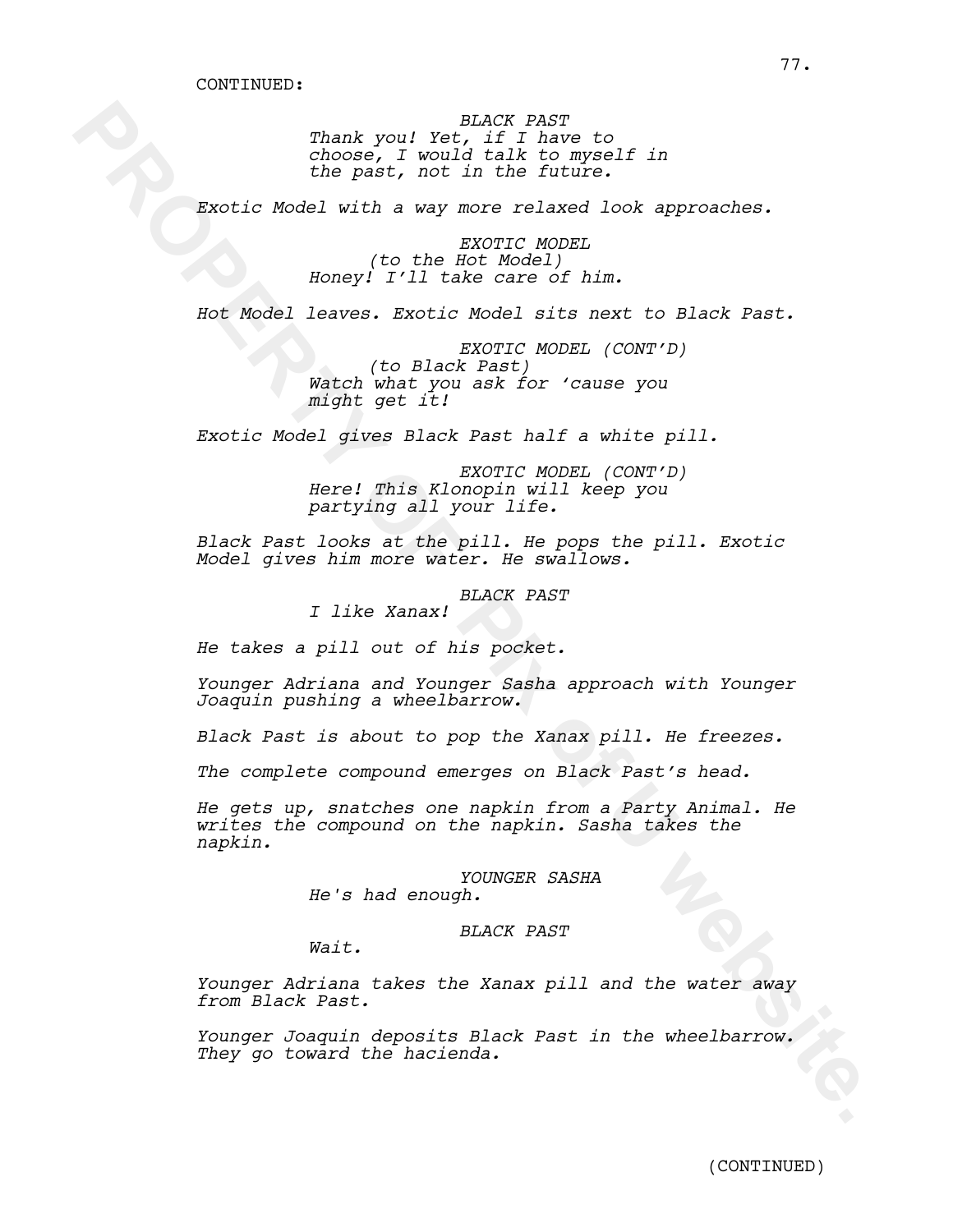## *EXOTIC MODEL (whispers) Party pooper!*

*Younger Sasha throws the napkin in the pond. The compound vanishes.*

*EXT. HACIENDA GARDEN*

*Younger Alix hides behind a bush with the Teenage Girlfriend.*

*Younger Joaquin pushes the wheelbarrow containing Black Past. Younger Sasha and Younger Adriana walk with him.*

*We hear party music from far away.* 

*YOUNGER SASHA (to Younger Adriana) Why does he hurt himself so much?*

*YOUNGER ADRIANA Overachievers take more time to accept themselves than normal people.* 

**PROPERTY ACCESS**<br> **PROPERTY (whispers)**<br> **PROPERTY (MODERTY)**<br> **PROPERTY ANOTESTS**<br> **CONSERT ALCONSING CARDENT**<br> **EXT. AACCESSER CARDENT**<br> **EXT. AACCESSER CARDENT**<br> **PROPERTY TOWERT OF THE ART AND MOTHEM WORKING FOR THE A** *Black Past's cellphone rings. And rings, and rings. Younger Sasha takes it out. She hangs up. They move forward.*

*Younger Alix lights a joint. She inhales and passes it to the Teenage Girlfriend.*

INT. HACIENDA - HALLWAY - NIGHT

Outside the studio, Dr. Wine and the male nurses have their ears on the door. One holds a straight jacket.

We hear Black dial his cellphone (O.S.).

INT. STUDIO - NIGHT

Black listens to his cellphone, hears ringing and ringing at the other end of the line.

INT. EXECUTIVE OFFICE - NIGHT

The back of a head wearing a fedora accommodates in the sofa. Cigar smoke puffs out.

> MALE VOICE Pick up the phone.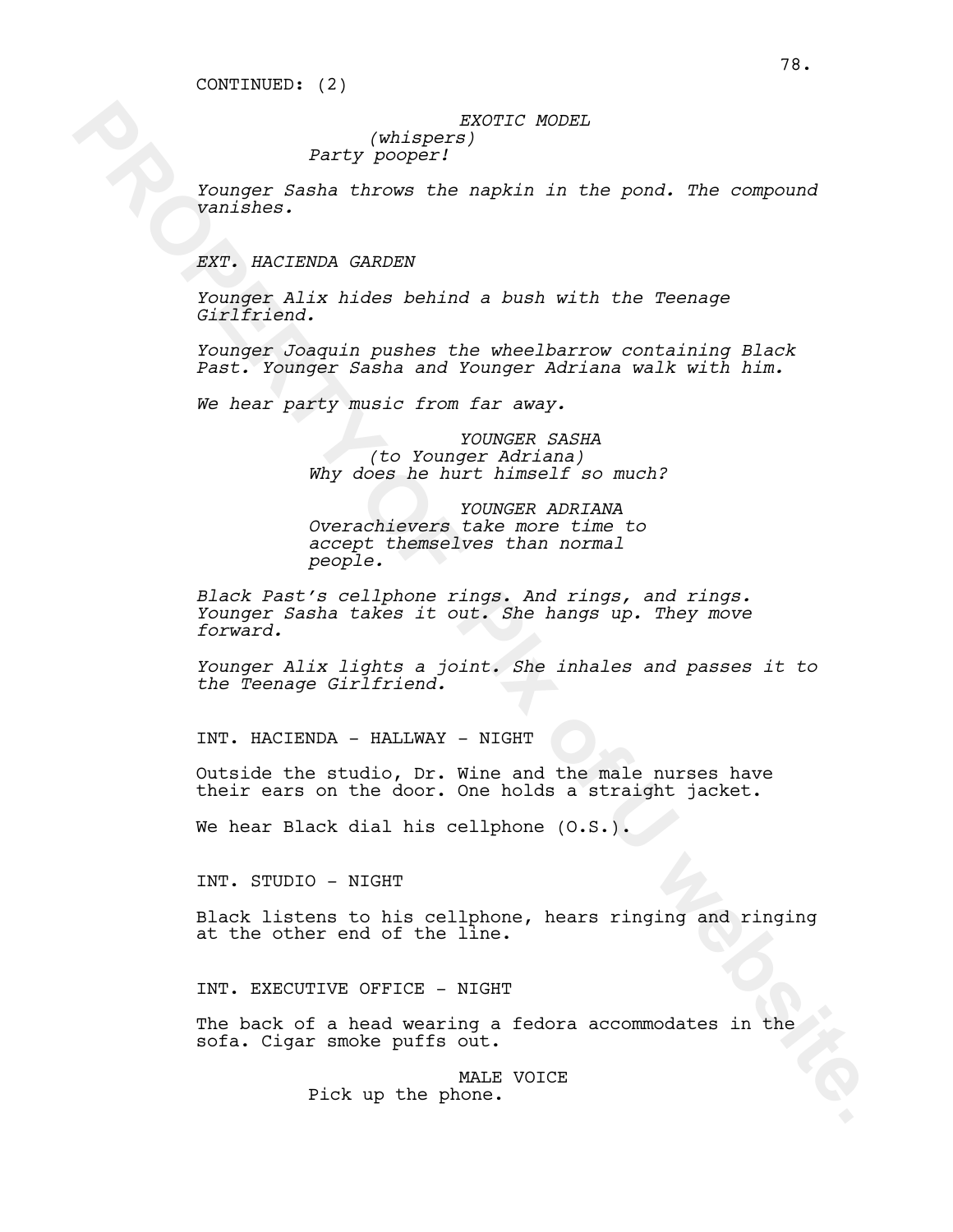INT. STUDIO - NIGHT

Meanwhile Black walks to the blackboard and scribbles the "retrocausality" diagram (a graphic reverse-causation explanation).

INT. STUDIO - NIGHT<br>
Nearthile Blackboard and scribbles the<br>
Prefrocausality' diagram (a graphic reverse-causation<br>
reproduces the results of the door, notices nomething on the<br>
deal moves tower tower of the door, notices Black moves towards the door, notices something on the desk. He looks back. The Zen Buddhist book is replaced by a King James Bible. The Zen altar is replaced by a Christian altar.

BLACK Oh! Sweet Jesus! I mean sweet Buddha!

Black takes the phone. He runs out.

INT. HALLWAY - NIGHT

Black runs into Dr. Wine and his nurses. Dr. Wine watches his nurses trying to dominate Black, to needle him. As he breaks away from them, his cellphone drops to the floor.

Black runs away. Dr. Wine and his crew trip over the toys.

The cheap painting is now a bloody/religious "El Greco" painting.

Dr. Wine dials his cellphone. He looks down and sees the phone. He picks it up and analyzes it. He puts it in his jacket's pocket.

> DR. WINE (to phone) Send more men.

INT. DINING ROOM - NIGHT

The Black family (minus Black and Sasha) prepare to eat dinner by saying grace. Adriana and another maid serve.

All dress conservatively (except Alix, who's still Goth). Black runs in.

> BLACK Where's your mother?

Silence.

ALIX Mother? Mom left a long time ago.

Black laughs. Stops.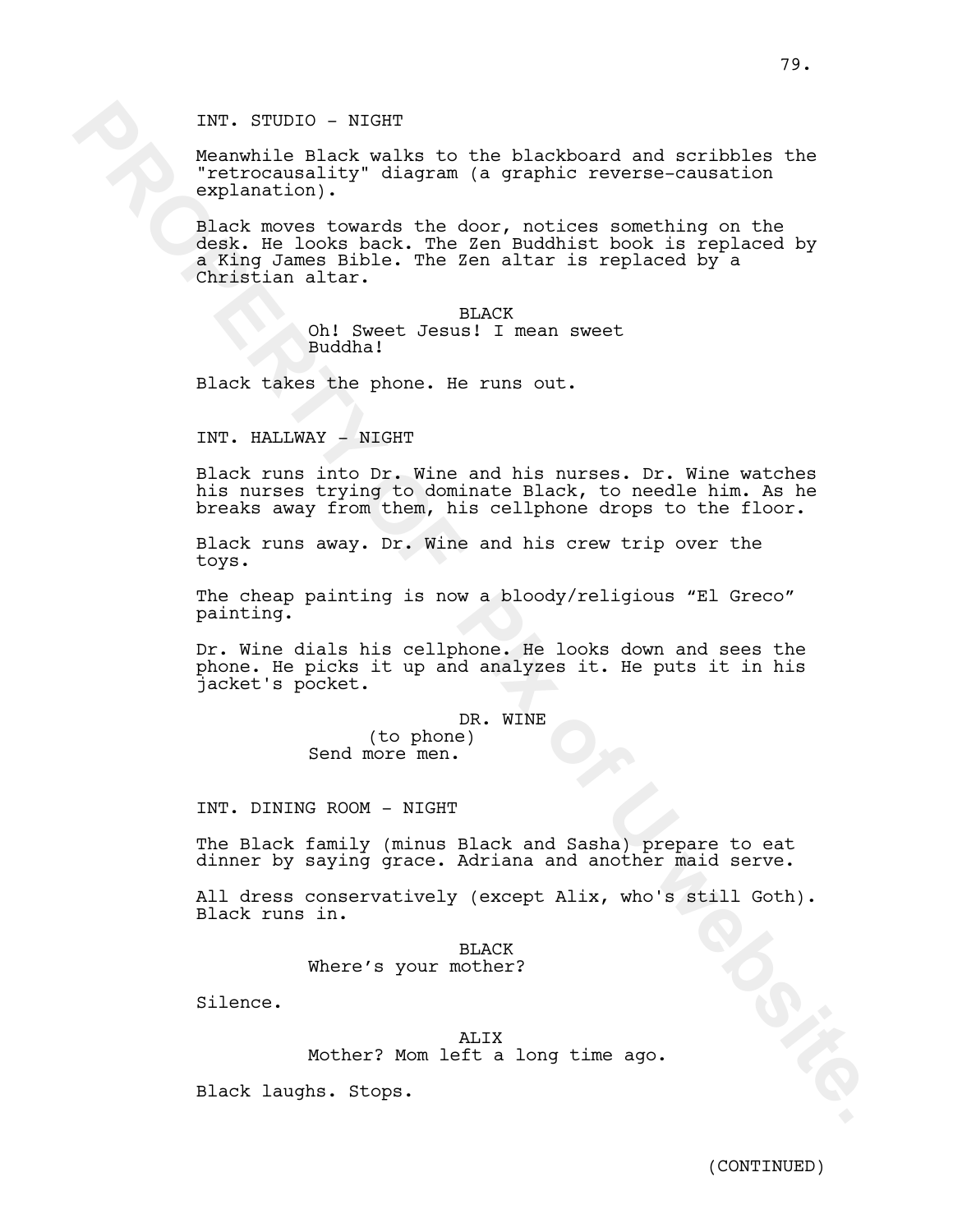Fuck!

ALL

Excuse me?

ALIX We don't curse, Daddy.

BLACK (to kids) I get it. Sorry. (to Morrissey) Can you walk?

MORRISSEY You're shitting me?

ALIX

Hey!

BLACK

I'm sorry.

Pearl walks in from the terrace door.

DR. WINE (O.S.) He's in the dining room.

Footsteps approach quickly.

PEARL

Black runs, he follows Pearl.

This way!

EXT. HACIENDA TERRACE/GARDEN - NIGHT

Puck!<br> **Excuse me?**<br> **Excuse me?**<br> **Redon't cure, baddy.**<br> **Redon't cure, baddy.**<br> **PROPERTY OF PIX OF PIX OF PIX OF PIX OF PIX OF PIX OF PIX OF PIX OF PIX OF PIX OF PIX OF PIX OF PIX OF PIX OF PIX OF PIX OF PIX OF PIX OF** Pearl leads Black around the hacienda. They climb up the rough stone facade to an open window.

INT. HACIENDA - MUSIC ROOM - NIGHT

Black and Pearl climb through the window, enter.

Footsteps approach.

PEARL Shh. They want to lock you up.

BLACK What happened to my wife?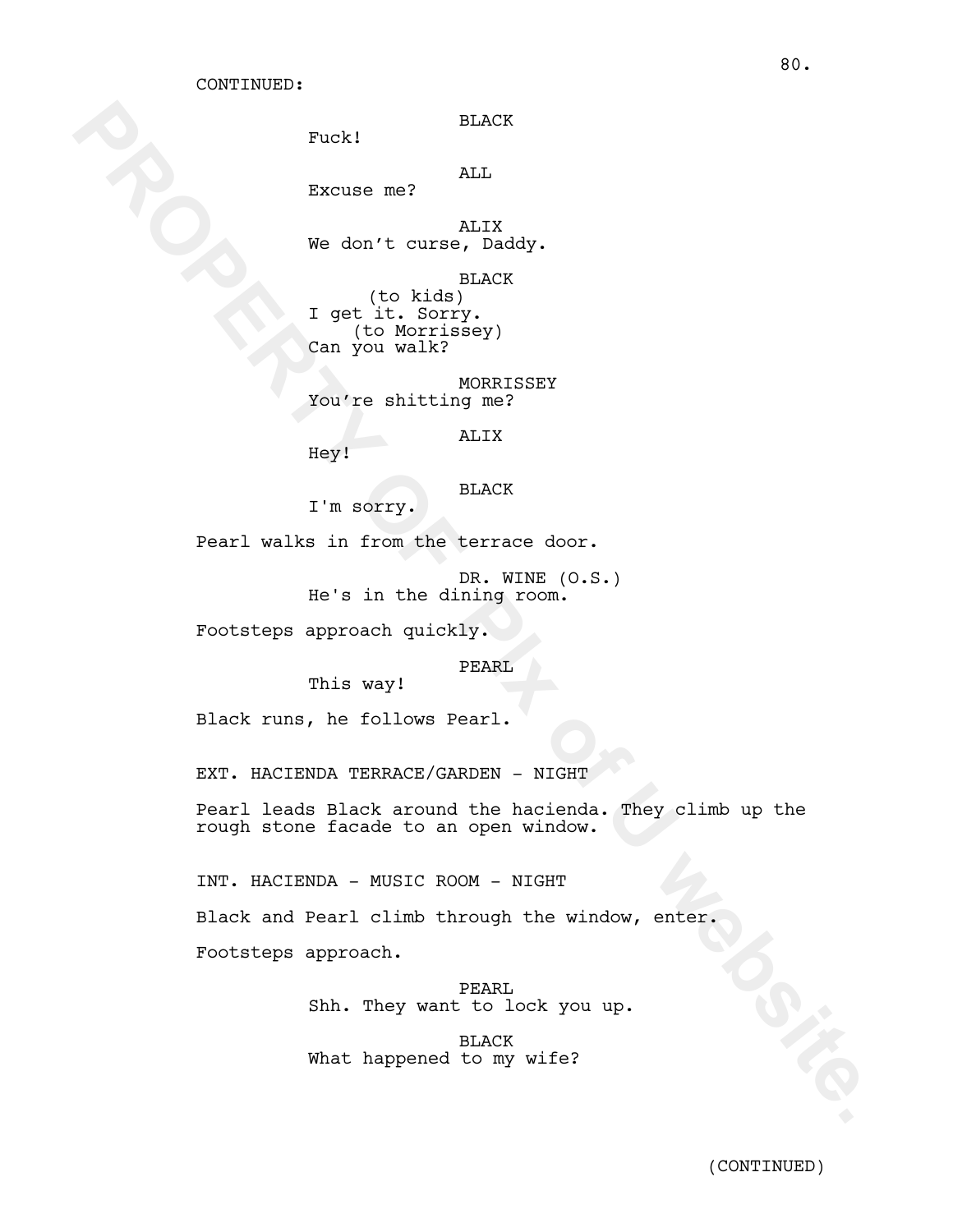PEARL

She left...

BLACK She left? Where?

Black looks confused, shocked.

BLACK (CONT'D) Did you and I have an affair?

Silence.

BLACK (CONT'D) Horny motherfucker!

PEARL You didn't seem to care back then. Shhh.

Pearl takes his hand. She takes him with her.

INT. HALLWAY - NIGHT

Pearl and Black sneak.

Noises come from the studio.

INT. ALIX'S ROOM - NIGHT

Sha left: PRANE<br>
Sha left: Website<br>
Rock looks confunna, shocked.<br>
Did you and I have an arisit?<br>
Silence.<br>
Lory pothericker: (CONT'D)<br>
PRACK (CONT'D)<br>
NACK (CONT'D)<br>
Share an arisit?<br>
Silence.<br>
Lory pothericker:<br>
You didn Gothic. Black's attention is drawn to a framed photo of Sasha with an Indiana Jones-looking guy. The Chichen Itza pyramid is the background.

PEARL Five years ago. She met that blond guy in Yucatan.

BLACK I'm so sorry! I didn't mean that to happen. The sex thing... I mean.

PEARL Oh yeah! You did.

The nurses' voices approach.

Black and Pearl hide behind the bed.

BLACK

(whispers) Did I break your heart?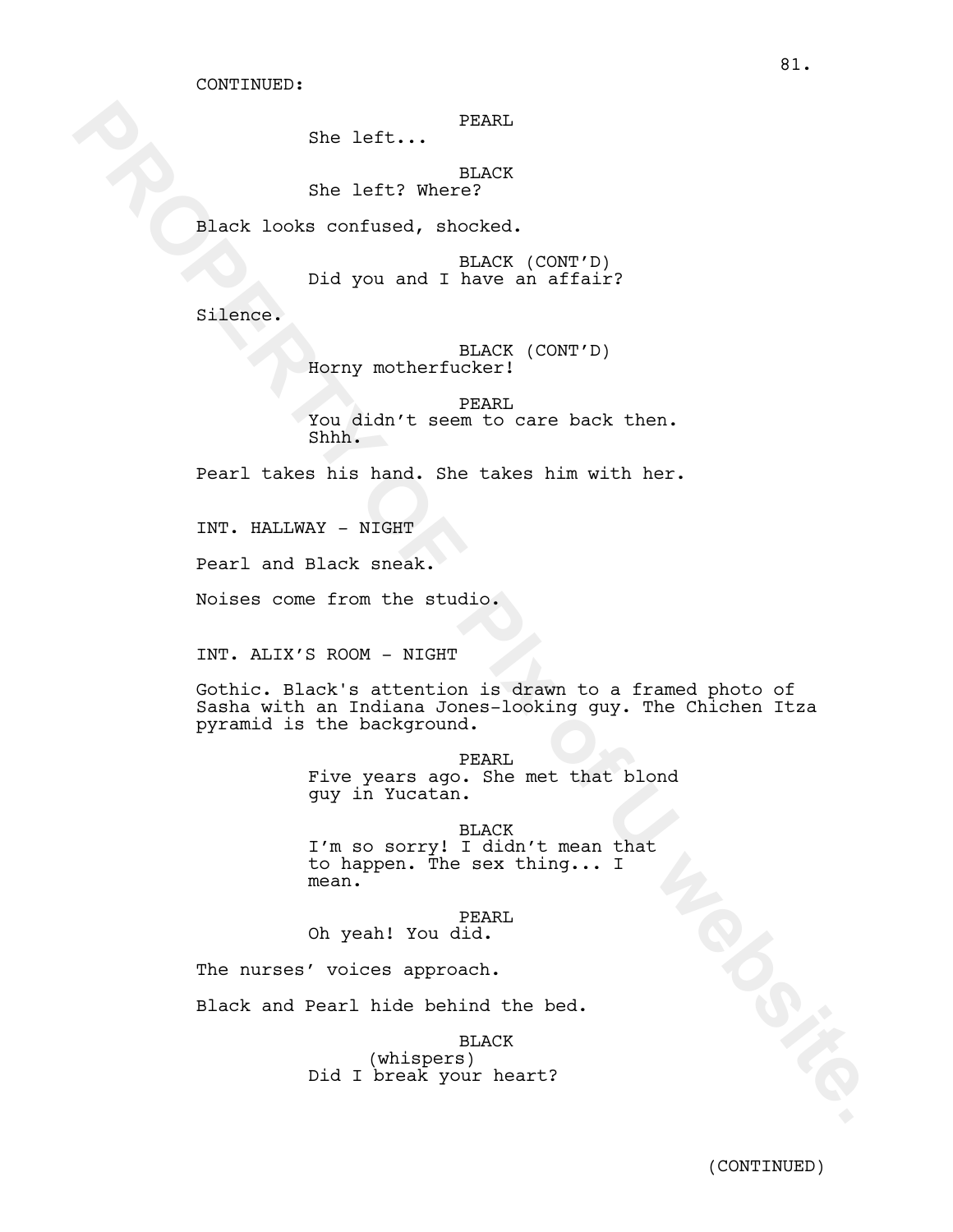CONTINUED:

Silence.

## PEARL

I'm okay now.

Raul enters and looks around. He moves close to the bed.

Pearl takes her shirt off, revealing her breast. Black stares at her. She gives him a quick kiss on his lips.

She goes to Raul, puts her arms around him, kisses him hard.

Black sneaks out the window.

EXT. LEDGE / CORNICE - NIGHT

Black ninja walks to...

INT. STUDIO - NIGHT

Dr. Wine closes the door and looks around.

Black's cellphone rings (O.S.).

Dr. Wine turns his back to the open window as Black appears from the outside and enters.

Dr. Wine answers Black's cellphone.

DR. WINE (to phone) Hello! Who's this?

BLACK PAST (V.O.) (over phone) What the fuck do you care? Who the fuck are you?

I'm okay now PRARI<br> **Raul entres and looks around.** He noves close to the bed,<br>
Raul entres and books around. He noves close to the bed,<br> **PROPERTY CONSECT ACTS** and equal with a spin bed,<br>
principal and equal with a spin Dr. Wine turns, sees Black in front of him. They confront each other. Dr. Wine's face pales as he pushes the red key.

DR. WINE This is impossible. You recorded this previously!

BLACK Give me the fucking phone. This isn't a joke!

Black punches him. Dr. Wine drops to the floor, unconscious.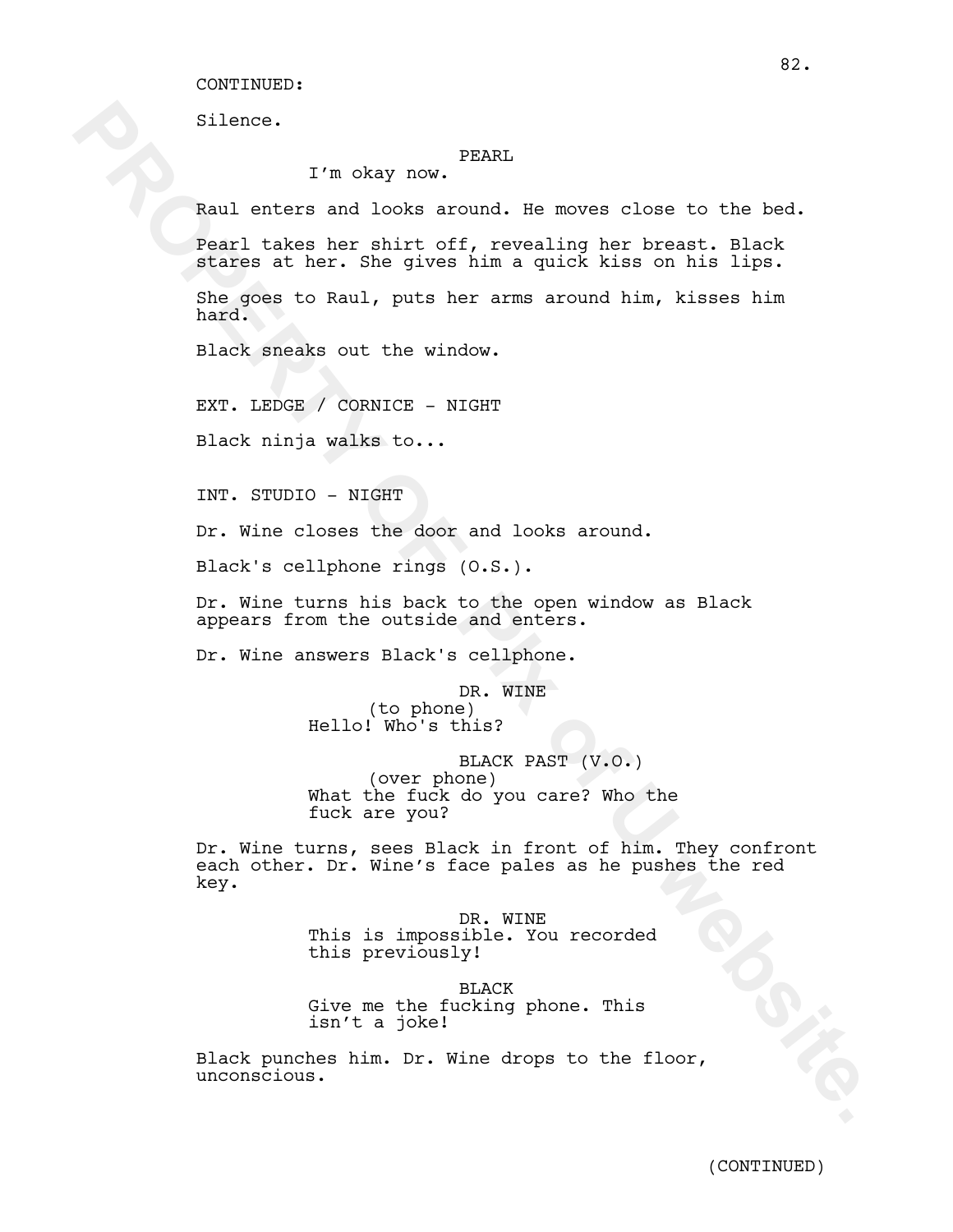#### CONTINUED:

Black takes his cellphone and exits.

EXT. HACIENDA GARDEN - NIGHT

Black walks. He dials his cellphone.

BLACK (to phone) Where's my wife? What did you do to her?

*EXT. HACIENDA GOLF COURSE - SUNRISE*

*Black Past and Younger Sasha sit on a bench near a ballwasher.*

Black takes his cellphone and exits.<br>
EXT. HACIENDA GARDEN - NIGHT<br>
Black walks. He dials his cellphone.<br>
the mean of Disc Pix of the Martin digree of Disc of the mean of the mean of the mean of the mean of the mean of the *BLACK PAST (to phone) Give me a second, okay? I'm in a very important moment.*

*Younger Sasha cries. He leaves the phone on the bench between himself and Younger Sasha.*

EXT. HACIENDA GARDEN - NIGHT

Black hears Younger Sasha crying over the phone.

EXT. GOLF COURSE - SUNRISE

*Black Past hugs Younger Sasha. She moves away.*

*YOUNGER SASHA (to Black Past) How long has this been going on?*

*BLACK PAST*

*A year.*

*YOUNGER SASHA Has it just been Pearl, or do you have somebody else?* 

*BLACK PAST Just her. I'm very sorry.*

*BLACK (V.O.) (over speaker phone) Don't listen to him!*

*Younger Sasha points to the phone.*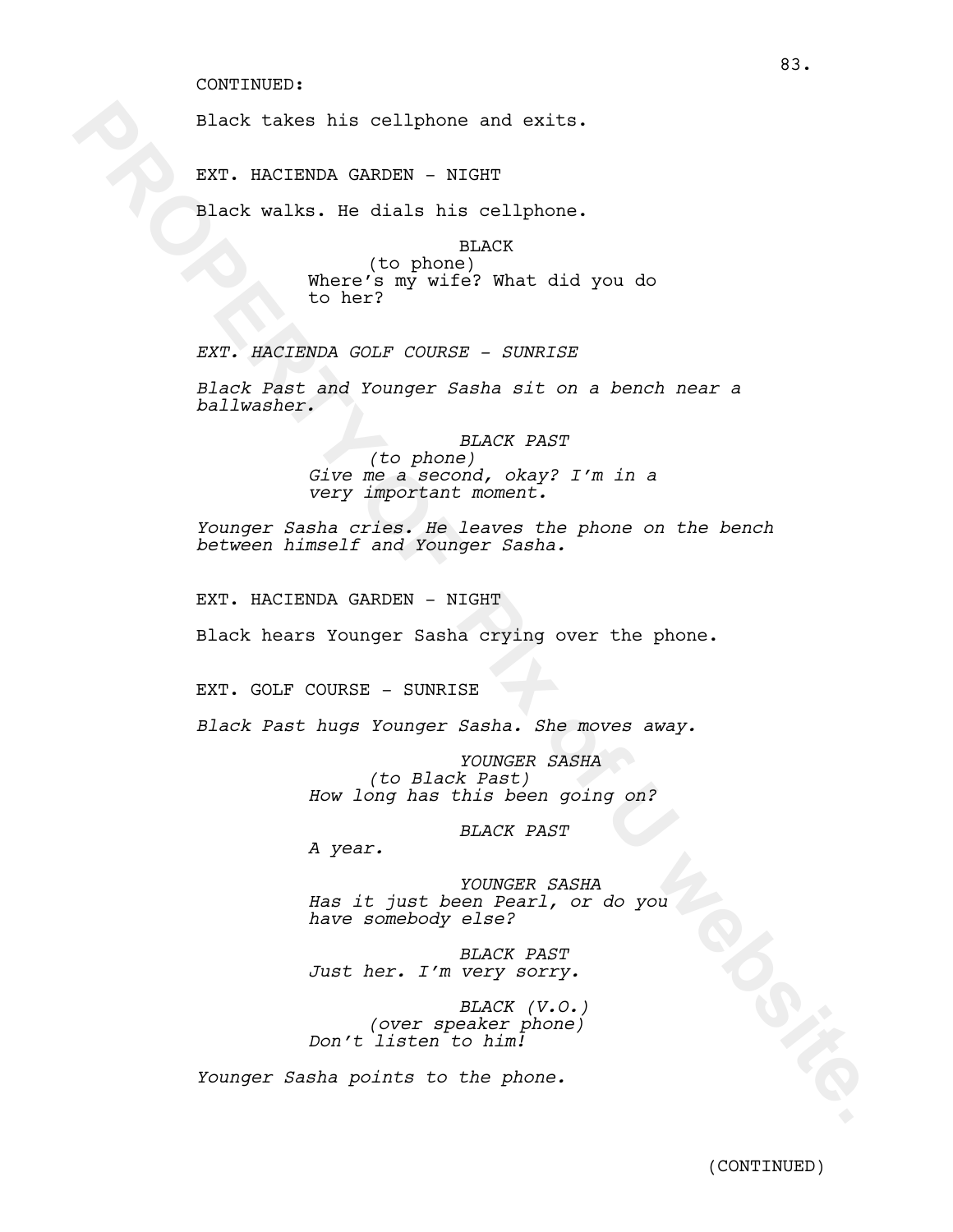*YOUNGER SASHA*

*Who's that?*

*BLACK PAST Me in the future.*

*Younger Sasha cries her heart out.*

*BLACK PAST (CONT'D) (to Younger Sasha) Baby, I got to go.*

*YOUNGER SASHA Whatever you need...*

*Black Past walks away, leaving a devastated Younger Sasha crying alone.*

> *BLACK PAST (to pho*ne) *So...*

EXT. HACIENDA GARDEN - NIGHT

Black holds back his tears.

BLACK

(to phone) Sick blind bastard! You have everything! You are selfsabotaging.

BLACK PAST (V.O.) (over phone) Yeah, yeah... Whatever.

Nurses approach. Black notices. He runs in the other direction.

*INT. HACIENDA - CATACOMB - SUNRISE*

*Black Past approaches the party! People rave. Paramedic 2 runs into him.*

Who's that? YOUNGER SASHA<br>
We in the followed PAST<br>
Younger Seshe of the heart cut.<br>
Younger Seshe of the heart cut.<br>
Saby, (10 Younger Seshes)<br>
Saby, 1 got to go.<br>
Younger Seshes<br>
PROPERTY (CONY'D)<br>
Saby in the same of th *PARAMEDIC 2 Mr. Black. Sorry to bother. It's such a pleasure to meet you. You are a genius. Can I ask you a question?*

*Black Past surrounds himself with supermodels. They kiss him profusely.*

*BLACK PAST*

*Sure.*

84.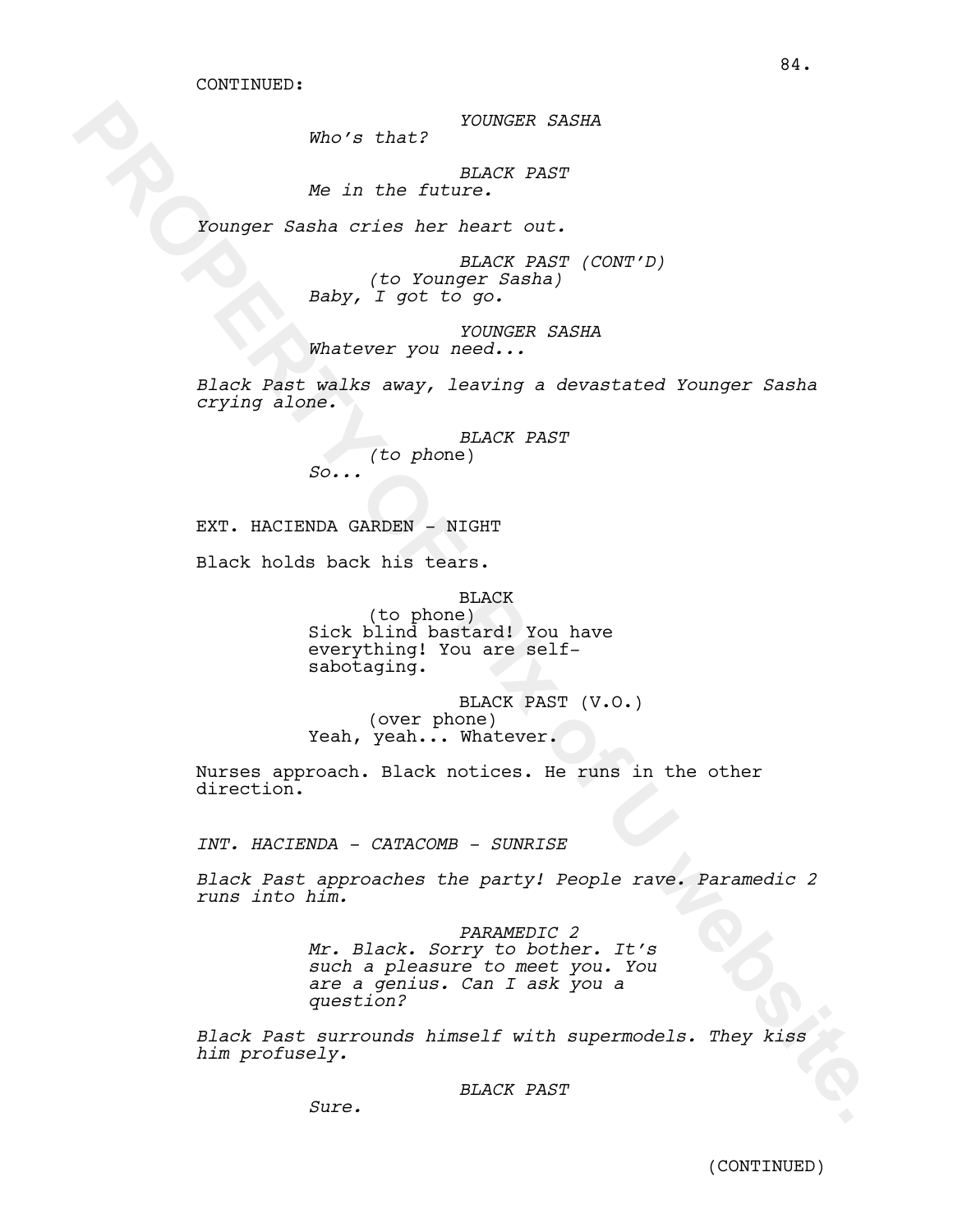*Supermodels take him away.*

*PARAMEDIC 2 Some other time. I guess.*

*He takes a black Moleskine journal from a pocket. He gives it to Exotic Model.*

> *BLACK PAST Here! You're gonna write.*

*EXOTIC MODEL What's gonna happen?*

*BLACK PAST Anything can happen.*

*His entourage cheers. Black Past grabs his dropper, shakes it, shows it proudly.*

Supermodels take him away.<br>
Some other time. I guess.<br> **He take a black Modelshim journal from a pocket. He**<br>
djium it is fixatis Nobelshim journal from a pocket.<br>
Here! You're going exact More!<br>
Nobel is going a happen?<br> *BLACK PAST (CONT'D) (to Supermodel 1) If this one works, no hangover, no addiction, no brain cells killed, no flashbacks. No imperfection!* 

*SUPERMODEL 1 Are you giving me some of that?*

*BLACK PAST I can't. This one is still on a trial period. Yummy! You can die.*

*Black Past places small drops on his tongue and swallows.* 

*Exotic Model writes.*

*EXOTIC MODEL (to herself) Four-thirty a.m. Drop ingestion.*

EXT. PADDOCK - NIGHT

It's empty and run down. The horses look malnourished. Black enters, hears the party over the phone.

*INT. HACIENDA - CATACOMB - SUNRISE*

*Black Past cries. The Exotic Model writes in the black journal close to Black Past.*

> *EXOTIC MODEL (to herself) Five-thirty-five a.m. Mood swing. Are you all right?*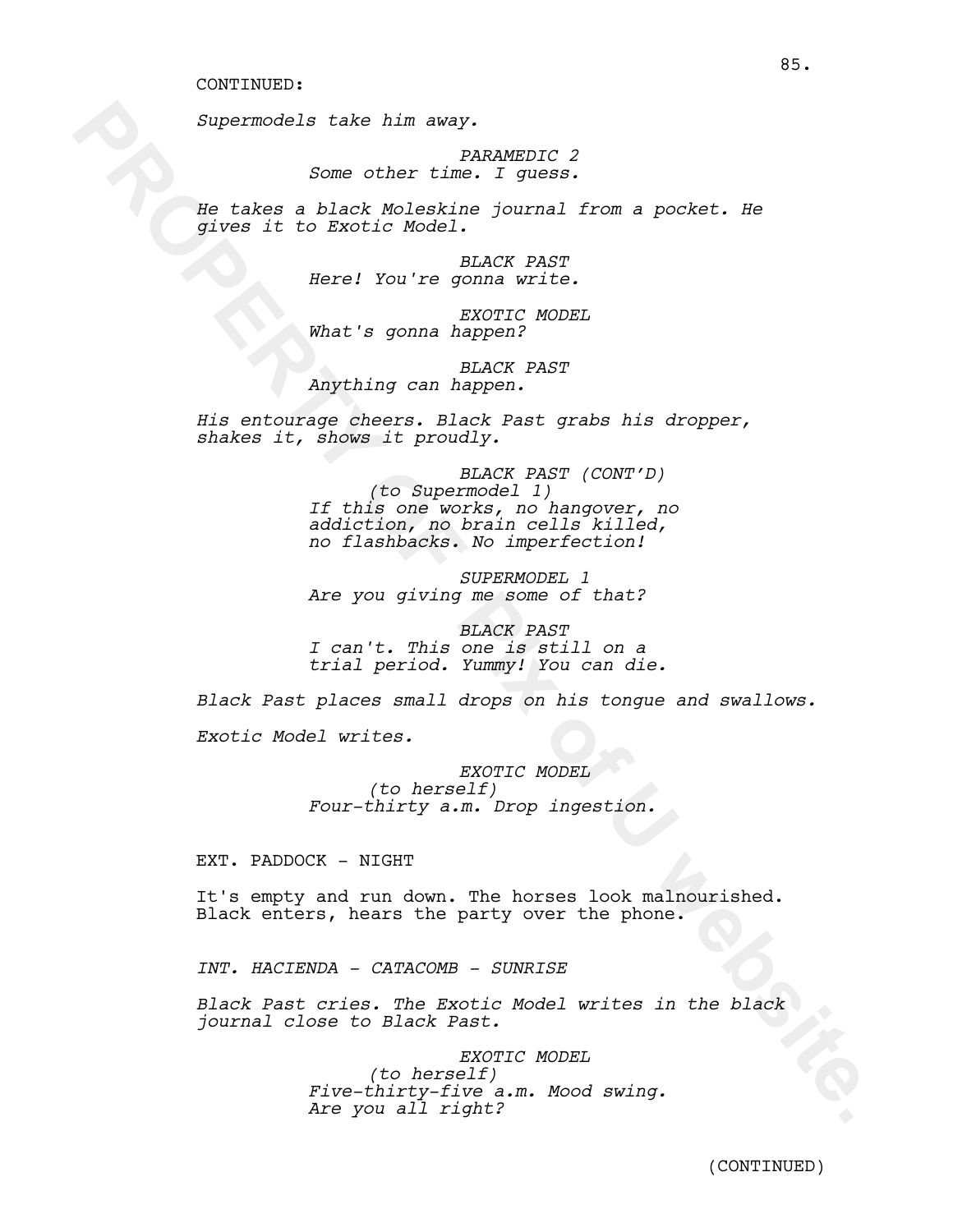*BLACK PAST*

*Yeah!*

*The Dealer gets close to them. He is uniformed as a police officer. Black Past jumps.*

> *BLACK PAST (CONT'D) Stay away!*

*The Dealer is dressed back in non-uniform normal clothes.*

*EXOTIC MODEL*

*Hey relax!*  (to herself)<br>Five thirty-seven a.m. *Five thirty-seven a.m. Paranoia! Are you all right?*

*BLACK PAST Get the cop out of here!*

*EXOTIC MODEL Relax! There's no police here.*

EXT. PADDOCK - NIGHT

We hear footsteps over dry leaves.

Black hangs up. Turns. Behind the trees, Pearl shows up.

**PROPERTY:** Note that the set of the set of the set of the set of the set of the set of the set of the set of the set of the set of the set of the set of the set of the set of the set of the set of the set of the set of th He sees Raul in the distance. He looks at a Star of David adorning the paddock. He grabs his cellphone, looks at her.

PEARL You are not lying. I heard you talking to yourself on the phone.<br>Go ahead, dial. I've seen you do weirder things before.

Pearl gives him a capele.

Black turns his back to Pearl.

BLACK (to phone) I'm Jewish?

*EXT. HACIENDA PLAZA - SUNRISE*

*Black Past casually walks, eats an apple, his pupils full black. He sweats, his eyes are thick gray.*

> *BLACK PAST (to phone) I'm reading Kabbalah! Yeah!*  (MORE)

(CONTINUED)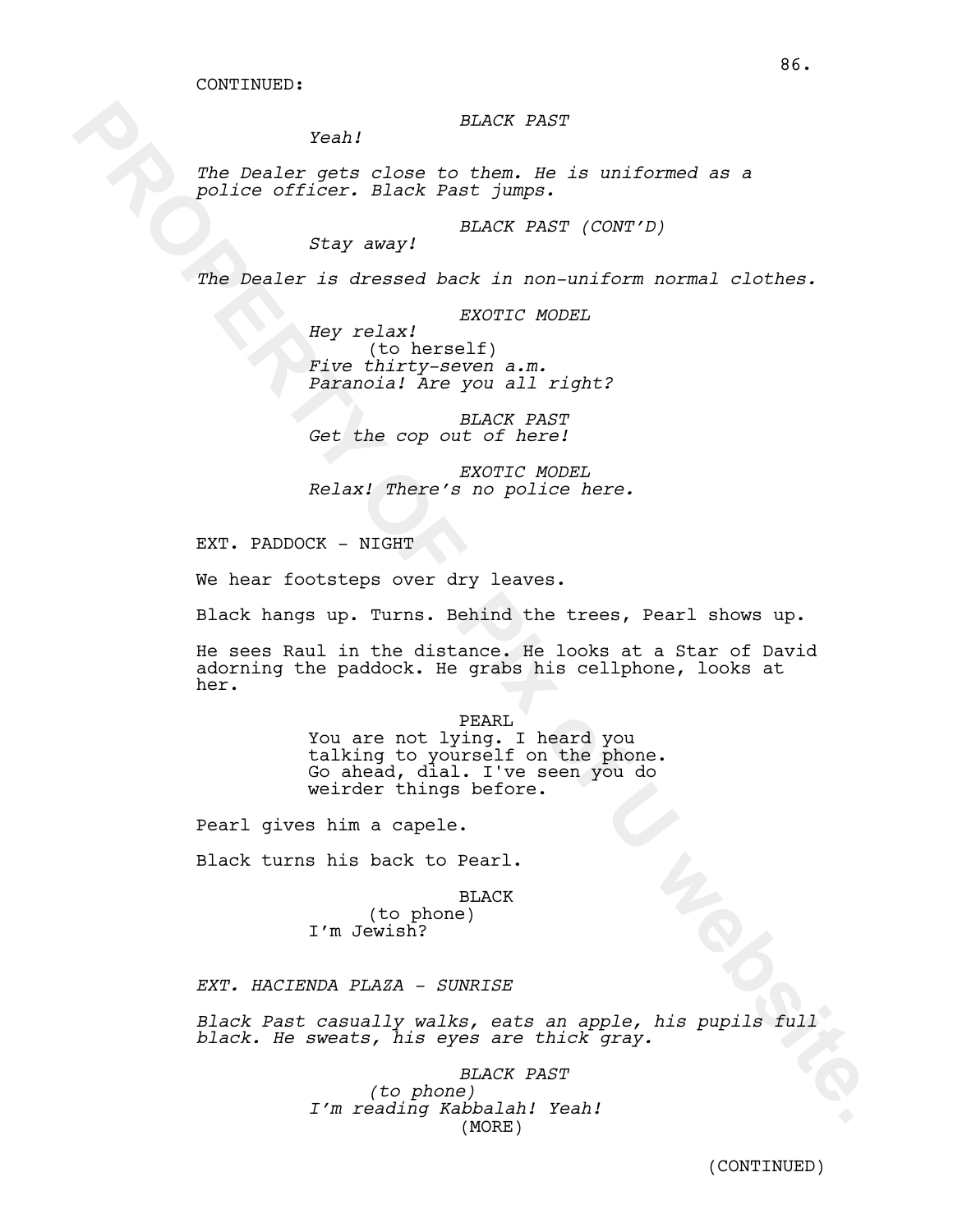*I got tired of that material Buddhist detachment bullshit. I need money!* BLACK PAST (CONT'D)

*BLACK (screaming from the phone)(v.o) You just fucked up!*

*BLACK PAST (to phone) Why's that?* 

EXT. PADDOCK - NIGHT

*Toot Limed Minker Website* (CONFT)<br> **Buddhist decorahoon is also to the state of the state of the state of the state of the state of the state of the state of the state of the state of the state of the state of the state** Black sees Raul come near. He turns his back to him. Raul passes behind Black; he morphs into PEDRO. Black calms down.

BLACK

(to phone) We could've solve this from the get go you self-destroying Now I don't know.

Black turns around. Pearl is gone. He looks around the paddock for her.

*EXT. HACIENDA PLAZA - DAY*

*Black Past sees the Black "La Gavia" carriage (that was an ornament in the present) crossing the gate pulled by horses. The carriage enters through the "La Gavia" gate.*

> *BLACK PAST (to phone) I can hear you're fine. Something must have led me there.*

*BLACK (V.O.) (over phone) I can't tell. You made a mess already.*

*An ORTHODOX JEWISH MAN descends from the carriage.*

*In the background, Black Past's kids burst with excitement. A "Zorro" disguised Younger Morrissey hops.* 

> *BLACK PAST (to Morrissey) Hey! Stay away from that thing! It's dangerous!*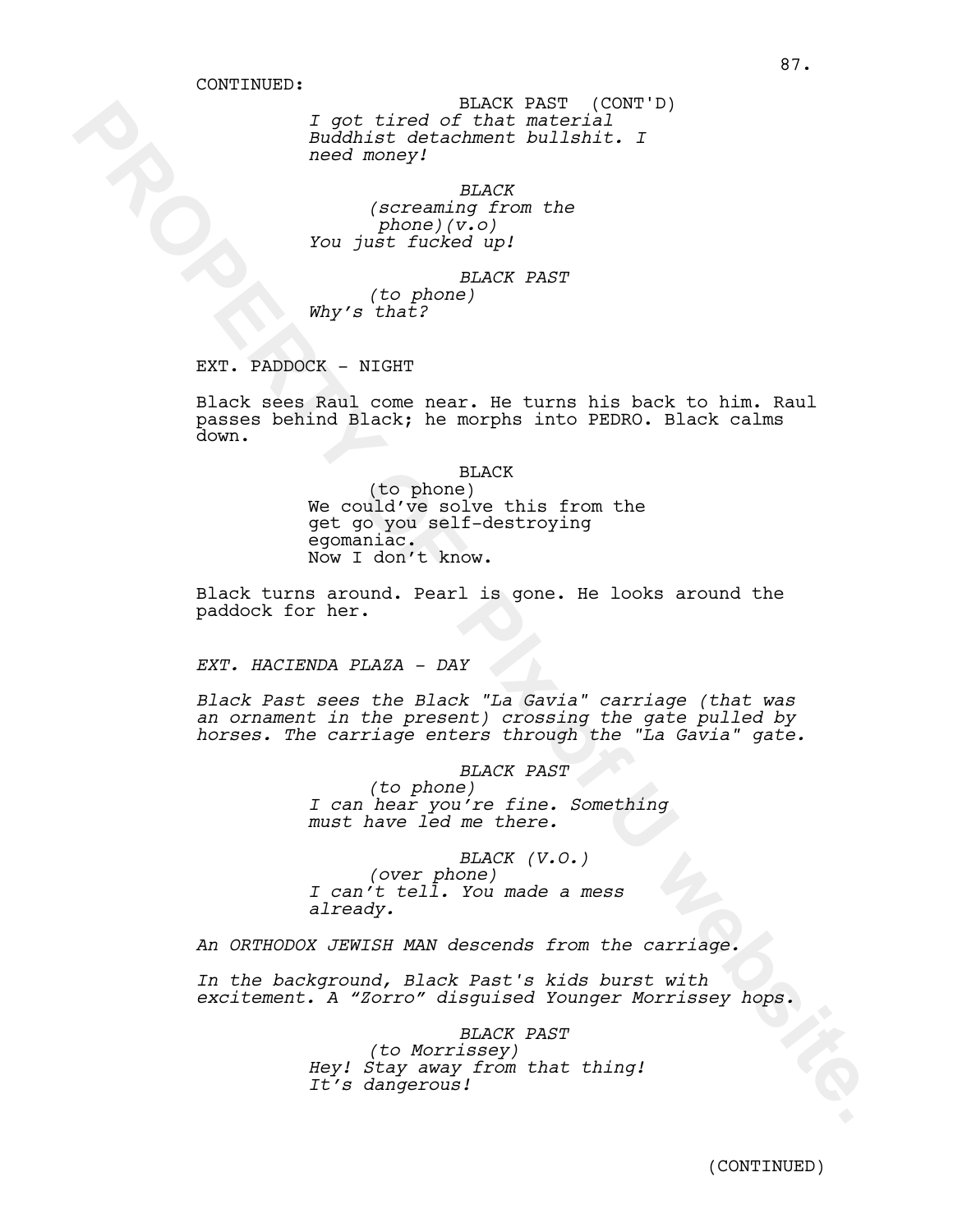#### CONTINUED:

*He turns to his phone. Younger Joaquin comes in with a briefcase.*

> YOUNGER JOAQUIN (whispers to Black) Sir. This is all the cash left.

*BLACK PAST (whispers to Younger Joaquin) I don't care. My kids will have it all.*

*Black Past hands the Orthodox Jewish Man a briefcase. He opens the briefcase revealing a huge pile of money.* 

EXT. PADDOCK - NIGHT

Objects around Black change color.

He hears horse sounds over the phone.

**BLACK** (to phone) What are those? Horses?

The line goes dead.

INT. HACIENDA - CENTRAL PLAZA

*Calisto Past Puts the phone down. Gets on the top of the carriage.*

*CALISTO PAST*

*Ok! Get in!*

*The kids do. They leave.*

INT. HACIENDA - HALLWAY - NIGHT

Black hesitates as he looks into Kim's room. He finds a high-tech gym instead.

EXT. HACIENDA GARDEN - NIGHT

**Excrete the state of the state of the state of the state of the state of the state of the state of the state of the state of the state of the state of the state of the state of the state of the state of the state of the s** Black approaches Alix. She's wearing a Jewish Orthodox dress. Morrissey comes from behind the bushes. He's siting in an old wooden wheelchair. Morrissey wears a yarmulke on his head.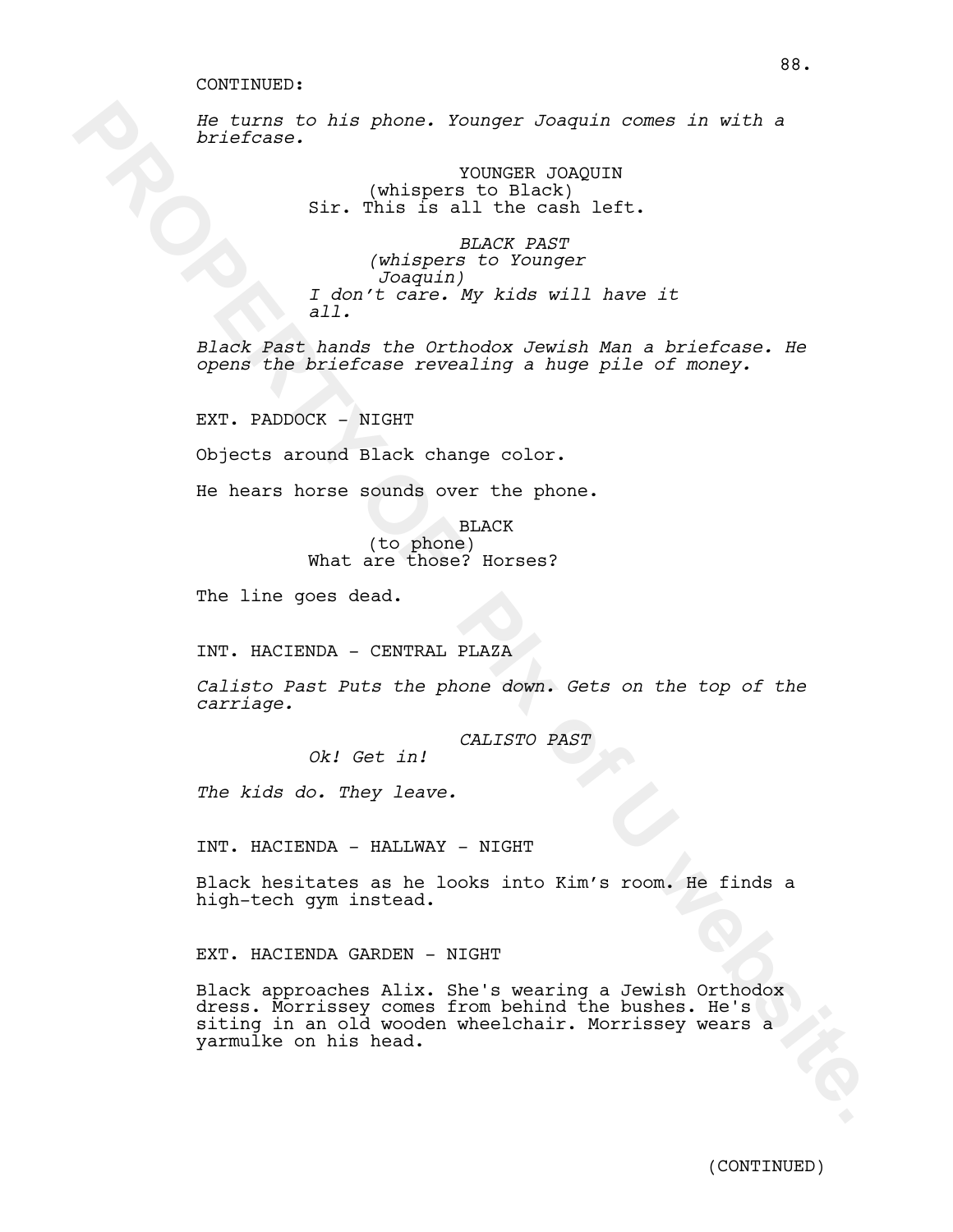BLACK You can't walk can you? Where's the doctor?

# ALIX

What doctor?

BLACK Okay. We're making progress! Never mind!

BLACK (CONT'D) (to Alix) Where's Kim?

ALIX

Where's whom?  $Who's$  Kim? MORRISSEY Who's Kim?

> BLACK Your younger brother.

MORRISSEY What younger brother? I'm the youngest one.

BLACK Shit! Fuck. Shit!

ALIX

Are you okay?

Black runs out.

EXT. HACIENDA - PATIO - NIGHT

A dressed Joaquin mops the floor.

BLACK Have you seen Wine and his crew?

You can't walk congress?<br>
the dector?<br> **Examples of the start of the start of the start of the start of the start of the start of the start of the start of the start of the start of the start of the start of the start of t** Joaquin shakes his head no. He writes on his iPad "Doctor Wine is here?"

BLACK (CONT'D) No! Keep mopping.

Black walks through, dials.

*B*LACK PAST (V.O.) (over phone) Yeah!

89.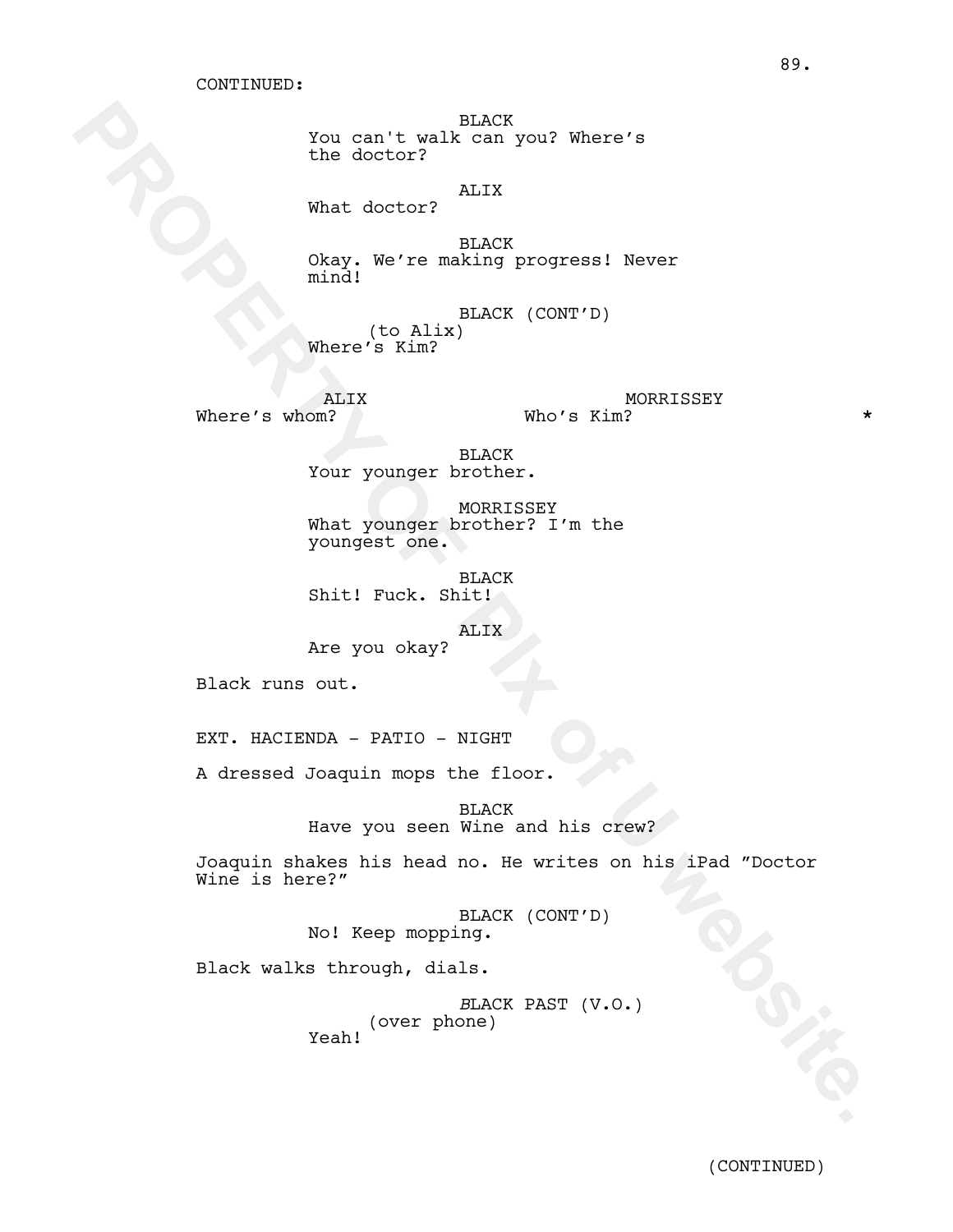# BLACK

(to phone) Where in the fuck is my youngest son?

*EXT. HACIENDA SWIMMING POOL - DAY*

*Near the pool is a garden table. A stack of art pieces lay on top of it.*

*BLING BLING JOEY (40s) wears a polo shirt (with a big polo horse). He analyzes the Picasso painting.*

**PROPERTY IN the fluct is my youngest.**<br> **EXP.** When In the fluct is my youngest.<br> **EXP.** RACTEDEA SURFACE POST. DAY<br>  $\begin{bmatrix}\n\log x & \log x \log x & \log x \log x & \log x \log x & \log x \log x & \log x \log x & \log x \log x & \log x \log x & \log x \log x & \log x \log x & \log x \log x & \log x \log x & \log x \log x & \log x \log x & \$ *Black Past sips a lemonade while lying on a floating raft in the water.*

*BLACK PAST (to phone) What youngest son?*

*Models lay topless in lounge chairs around the pool.*

EXT. HACIENDA - PATIO - NIGHT

Black walks through. His eyes are on fire.

BLACK (to phone)

*EXT. HACIENDA SWIMMING POOL - DAY*

*Black Past sips the lemonade.*

Kim!

*BLACK PAST (to phone) Who the fuck is Kim?*

*BLACK (V.O.) (over phone) Your other son!*

*BLACK PAST (to phone) Kim? Isn't Kim a girl's name?* 

*Black Past climbs out of the pool, puts on a bathrobe.* 

*BLACK (V.O.) (over phone) Fuck off!*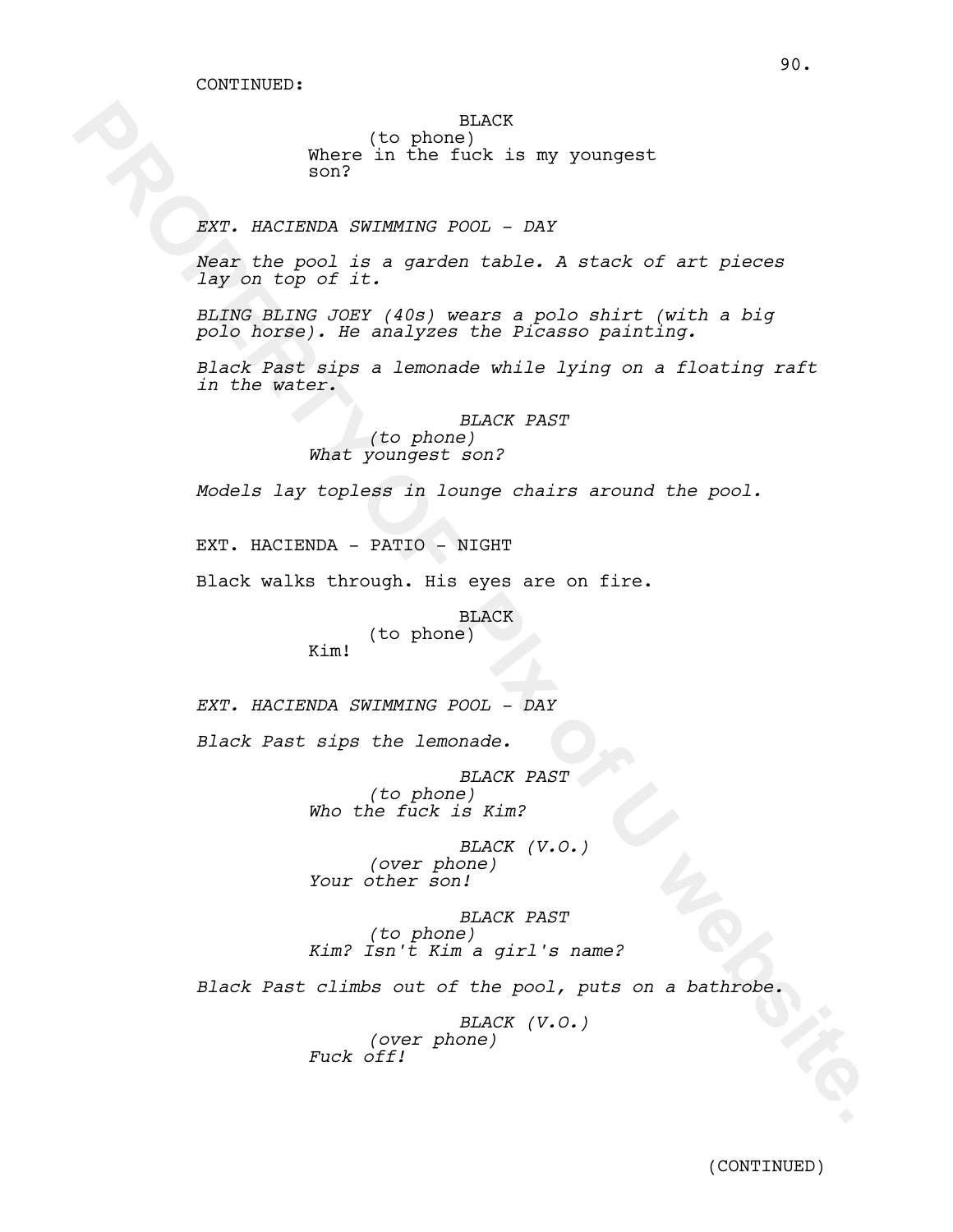*BLACK PAST (to phone) Why would I have a younger son if I don't have a wife? Sasha left!* 

*Black Past sits at the table. He lights a pot crystal pipe (a bong). Younger Joaquin walks in with Pedro.* 

> *BLACK PAST (CONT'D) (to phone) You fuck off! You...*

*The line goes dead.* 

*BLACK PAST (CONT'D) Shit! Can anybody please tell me if there's a network that works properly?*

EXT. BACK GARDEN - NIGHT

Electric phone is the same of the same of the same of the same of the same of the same of the same of the same of the same of the same of the same of the same of the same of the same of the same of the same of the same of Black sits down on a bench. He sees his shoelace untied. He tries to bend and tie his shoelaces. He surrenders. He cries.

Adriana waddles in, kneels, ties Black's shoelaces.

BLACK This is horrible.

# ADRIANA

You miss her, don't you?

BLACK

You have no idea how important she is in my life, Nana. How much I need her. I can't remember anything.

ADRIANA You know what's ticking in there?

Black sighs.

ADRIANA (CONT'D) Go get her. It's never too late.

*EXT. SWIMMING POOL - DAY*

*Black Past offers pot to Joey. Joey shakes his head, refusing.* 

*BLACK PAST*

*It's homegrown.*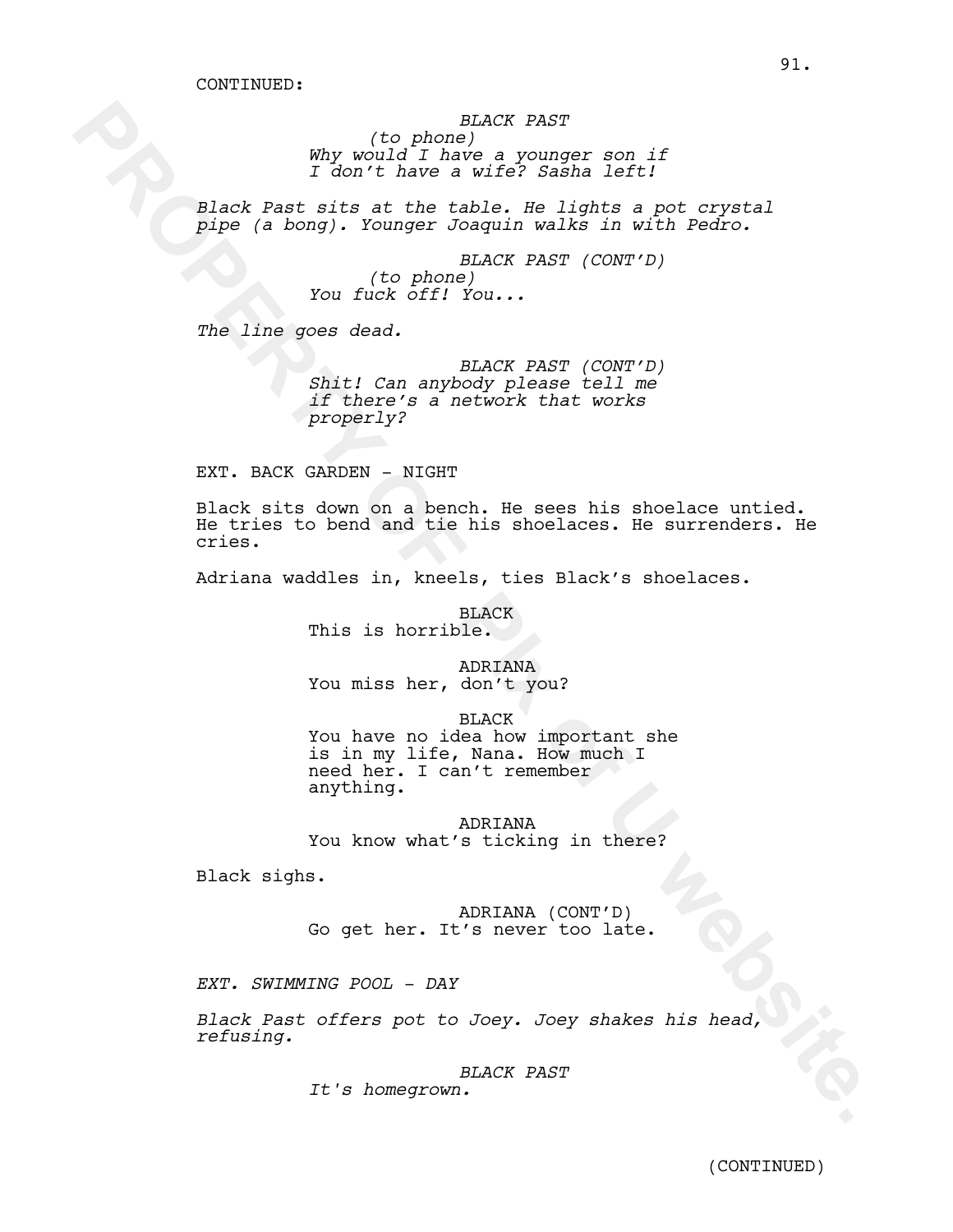#### CONTINUED:

*Joey takes the pot. Inhales. Black Past offers him pills and drops. Joey declines.*

> BLACK PAST (CONT'D) *It's homegrown.*

*JOEY That shit will give me flashbacks.*

*BLACK PAST No, they don't. I need another two hundred thousand.*

*JOEY*

*I need the compound.*

*BLACK PAST*

*I'm working in a new sophisticated way to get it.*

*JOEY*

*Look Negro, You know I love you and all, but you owe half the people you know already.*

*BLACK PAST*

Read the poir. Thales. Black Past offers him pills<br>and drops. Opy dealines. Black Past offers him pills<br>This homogrownlikKK PAST (CORT'D)<br>That shirt will prove me flashbacks.<br>Not they denote a prove method of the strain of *How do you expect me to create the compound for you if I don't have any money? Listen. I just talked to somebody that will give me the compound.*

*Younger Alix enters, carrying the cardboard box.*

*YOUNGER ALIX Can I open this?*

*BLACK PAST Yes, honey. Whenever you're done, leave whatever you found.*

*YOUNGER ALIX*

*Yes, Dad.*

*Younger Alix hops away happy. Joey watches her.*

## *BLACK PAST*

*(to Joey) Listen, I talked to someone. I'll be having a lot of money very soon. I'll pay all my debts.*

*Joey still stares at Younger Alix in the distance. He writes a check, waves it. Black Past takes the check.*

92.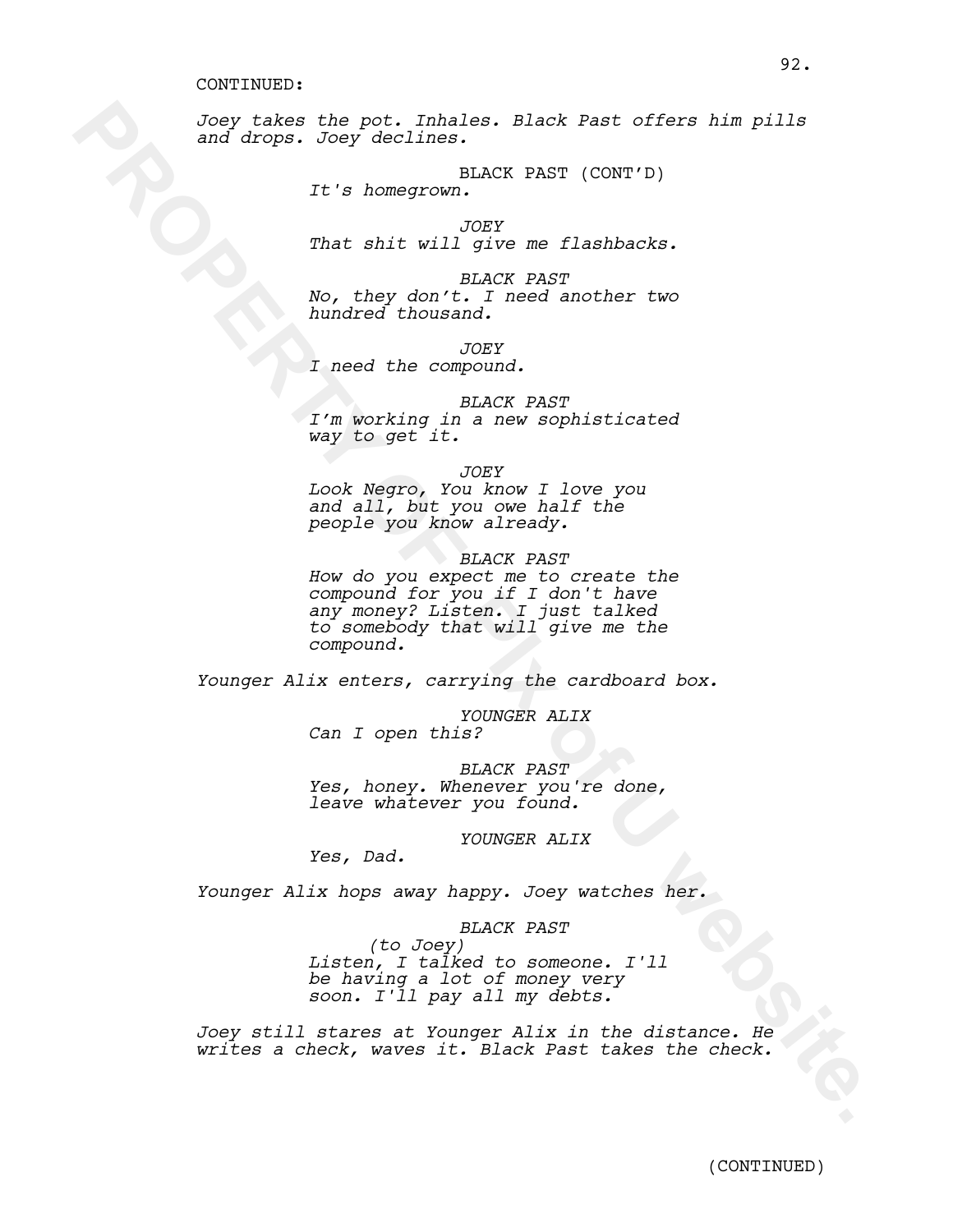*JOEY Here's two hundred grand. I'll keep the Picasso. If you don't deliver the compound or pay, I'll keep the girl too.*

*Black Past stares at him.* 

INT. HACIENDA - STUDIO - NIGHT

Decoration changes dramatically every time Black turns. Yet, the objects stop moving when he turns his face toward them.

Black leaves his cellphone on the desktop. It's "on." The battery displays four bars.

In the middle of this stridency, Black opens the junk drawer, takes out the sexy wedding snapshot.

The curious sculpture of an African man smoking a cigarette remains in the same corner where we saw it the last time.

His cellphone rings. He Stares at it. Doesn't answer.

He looks at him self in the mirror. The mirror is concave. He can't make eye contact. He punches it, breaks it.

He goes out. Adriana enters. She holds a suitcase.

ADRIANA

Here.

He takes the suitcase. Leaves.

*INT. HACIENDA - STUDIO - DAY*

**Bore's two hundred stand.**<br>This way, then the nearest of Your 2017<br> $\frac{1}{2}$  is the Picker of Picker of Your 2017<br> $\frac{1}{2}$  is the state of chinance of U website.<br>Decrease of the state of the state of the state of the st *The curious sculpture of an African man smoking a huge joint sits in the corner. The place has white walls filled with posters of electronic music festivals, rock bands. The compound written in white chalk almost fills the blackboard.* 

*Younger Alix sneaks in. She searches the heavy wood desk. She Moves away an older version of Black's Mac Book Pro revealing some happy face stickers. Every drawer she opens contains drugs. She snatches a bag with weed.*

*She opens the cardboard box. It's a cellphone that looks exactly like Black's phone before he smashed it. She plugs it into a power outlet; the battery charges.*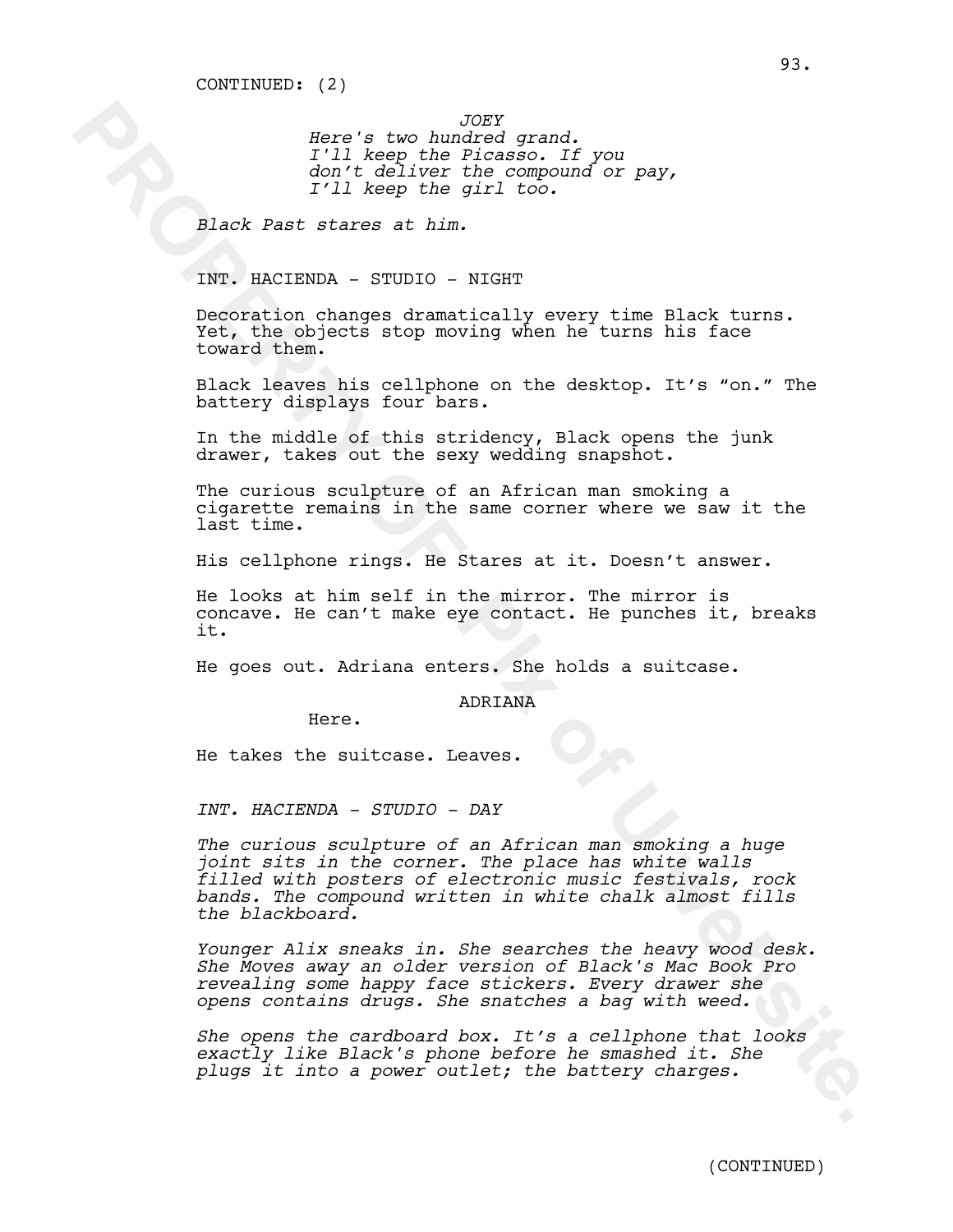*She takes a happy face sticker and stamps it on the back of the phone. She leaves the cellphone charging.*

INT. HACIENDA - STUDIO - DAY

A wrecked Black slams the door open. He carries the suitcase. Black takes the phone, notices the three bars on the battery. He dials.

DR. WINE (O.S.)

Hello, Black!

Black looks up. Dr. Wine and the nurses sit in chairs waiting for him. Black runs out. They go after him.

INT. HALLWAY - DAY

Black runs. Male nurses run after him. Black dials his phone.

*INT. BASEMENT - NIGHT*

*A bubbling lab. Black Past puts drops and pills on his tongue. He kisses models on the mouth. Everyone is very intoxicated. Black Past answers.*

# *BLACK PAST*

*(to phone) Are you having flashbacks up there?*

### *BLACK (V.O.)*

*(over phone) Fuck off! You think you know yourself that much?* 

#### *BLACK PAST*

*(to phone) Where in the fuck were you? Five days without you. We missed you. Let me guess. You tried to get Sasha back?* 

EXT. HACIENDA GARDEN - DAY

Black runs as he talks on the phone.

BLACK

She takes a happy face sticker and starps it on the back<br>of the phone. She leaves the collphone charging.<br>TNT. HACTENDA sTUDTO - DAY<br>N whecked Black slaves the chor open. Ha carries the<br>mittears. Black slaves the chor open (to phone) You loved her, you asshole! You just don't know it yet. She's the only one you ever loved in your life. You still don't know it yet! (MORE)

94.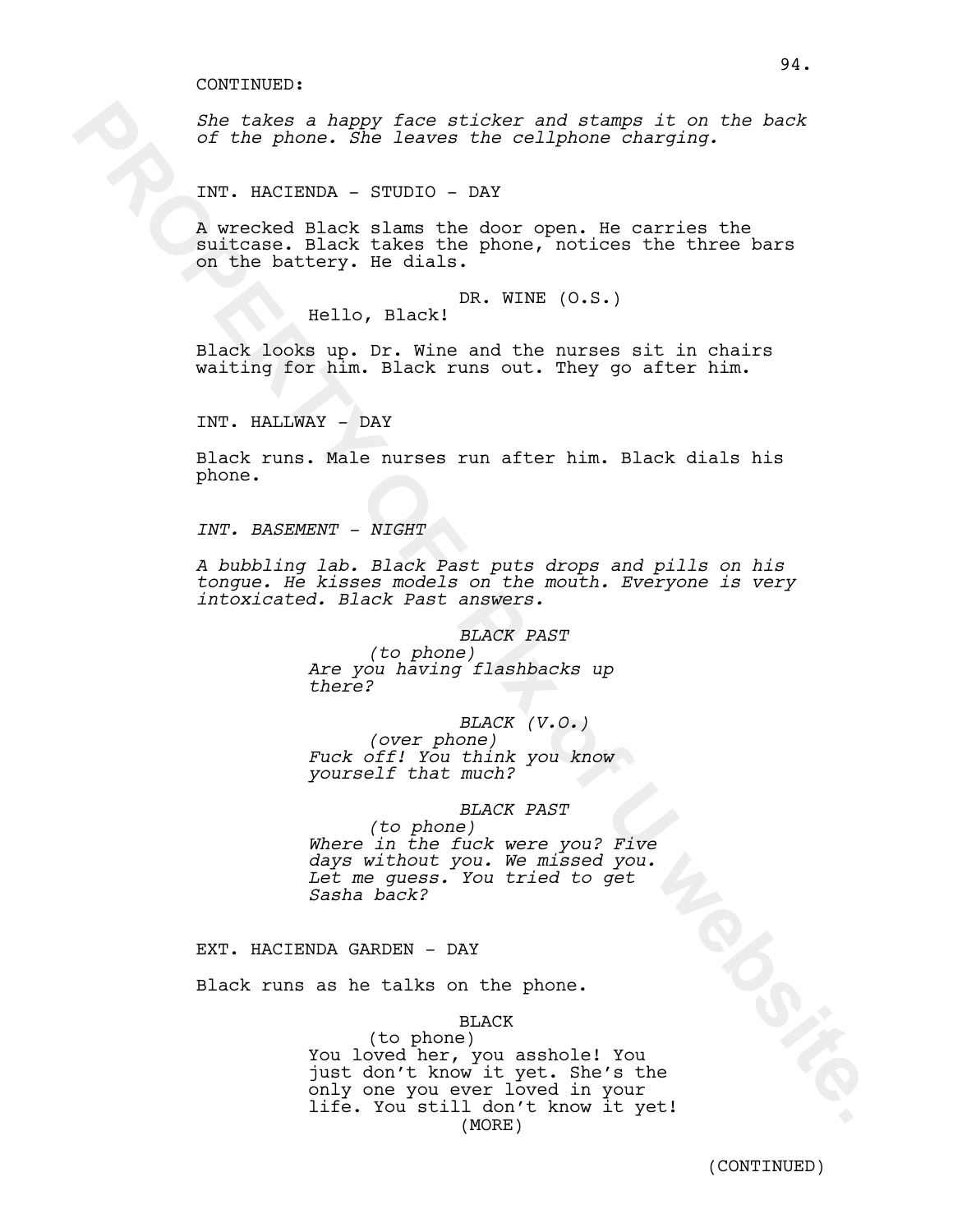But she was the best thing that you ever had! She met this guy. BLACK (CONT'D)

## *INT. BASEMENT - NIGHT*

*The clock on the wall. Black Past holds Exotic Model's waist while he mixes substances from a beaker. She kisses him.*

> *BLACK PAST (to phone) Good to know.*

*BLACK (V.O.) (over phone) Whatever you are doing, stop.*

*BLACK PAST (to phone) I did? You did! Give me the compound!*

**PROPERTY:** The was the set of the space of the space of the space of the space of the space of the space of the space of the space of the space of the space of the space of the space of the space of the space of the space *BLACK (V.O.) (over phone) Which one? I have a thousand compounds right in front of me. And they all change every time I talk to you.* 

*BLACK PAST*

*(to phone) Think! I make things change but didn't erase your memory, did I?*

EXT. HACIENDA GARDEN - DAY

Black runs and talks.

BLACK I can't recall what I didn't live.

*INT. BASEMENT - NIGHT*

*Black Past holds a pill in his hand.*

*BLACK PAST (to phone) I'm taking Black's Pearl.*

*He's about to take a pill.*

*BLACK (V.O.) (over phone) Take what ever you want!*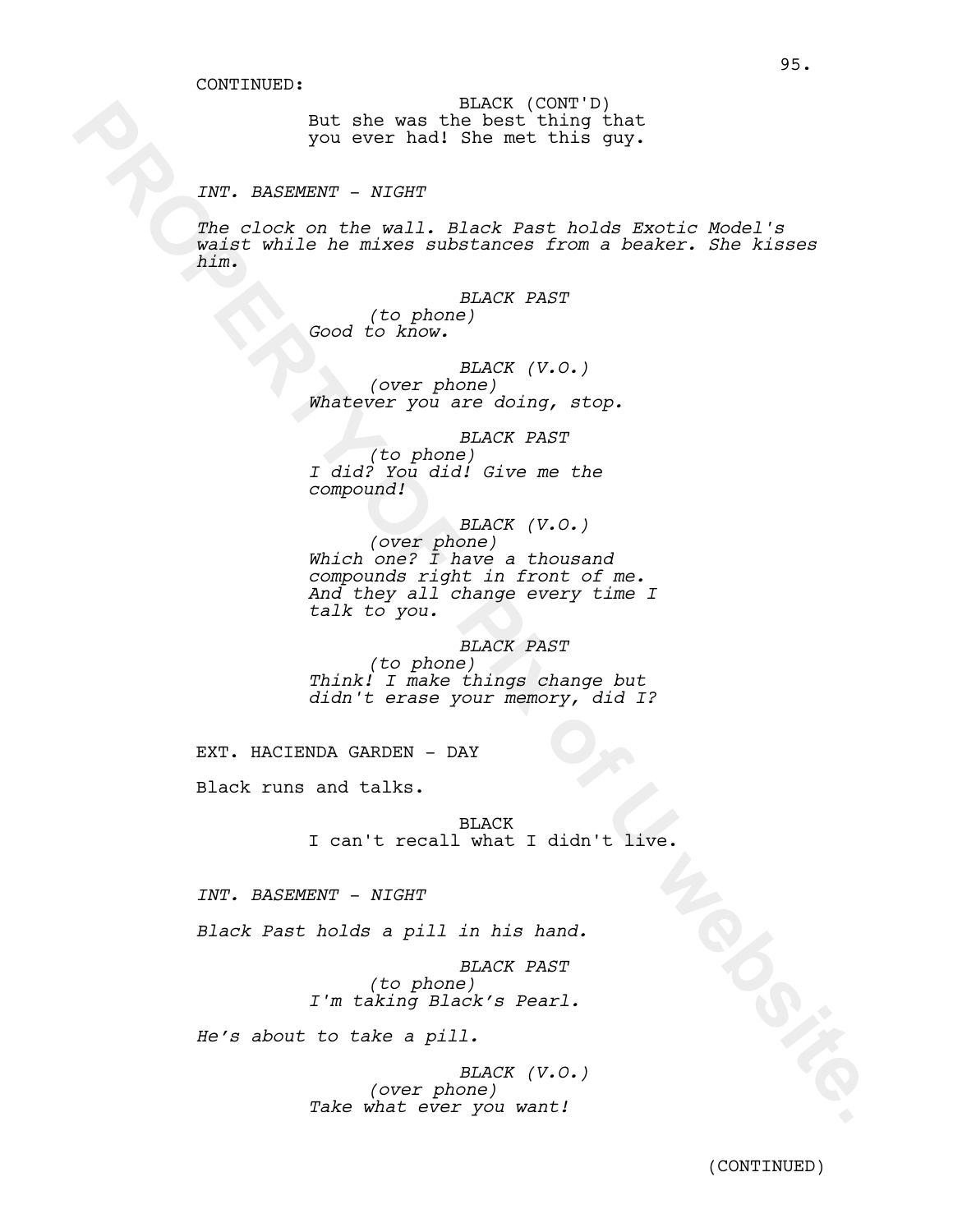#### CONTINUED:

FLASH OF MEMORY: *A compound on the napkin.*

*Black Past holds back.*

*BLACK PAST*

*Okay.* 

EXT. HACIENDA GARDEN - DAY

Black continues running.

BLACK (to phone) You'll get betrayed by Wine.

BLACK PAST (V.O.) (over phone) That happened already.

He giggles.

**PLASH OF NEMORY:** A compound on the naphin.<br> **Black Past** holds back.<br> **EXACK PAST**<br> **EXACK CONCIDENCIPY OF PIX OF PAST<br>
<b>EXACK** continuous running.<br> **PLACK**<br> **PORTY:** DEACK<br> **PORTY:** PHORTY DEACK PAST (V.O.)<br> **PLACK** PAS BLACK (to phone) The psychiatrist asshole! They had an affair while I was in coma. That's all I know.

BLACK PAST (V.O.) (over phone) Bullshit. Good bye!

Hangs up.

*INT. BASEMENT - NIGHT*

*Black Past puts the pill inside of a little chest.*

*EXOTIC MODEL You would've died if you swallowed that one, wouldn't you?*

*BLACK PAST A reliable source has told me I don't.*

*He kisses her.*

*BLACK PAST (CONT'D) Let's go! Out! Everybody out!*

*They all go out.*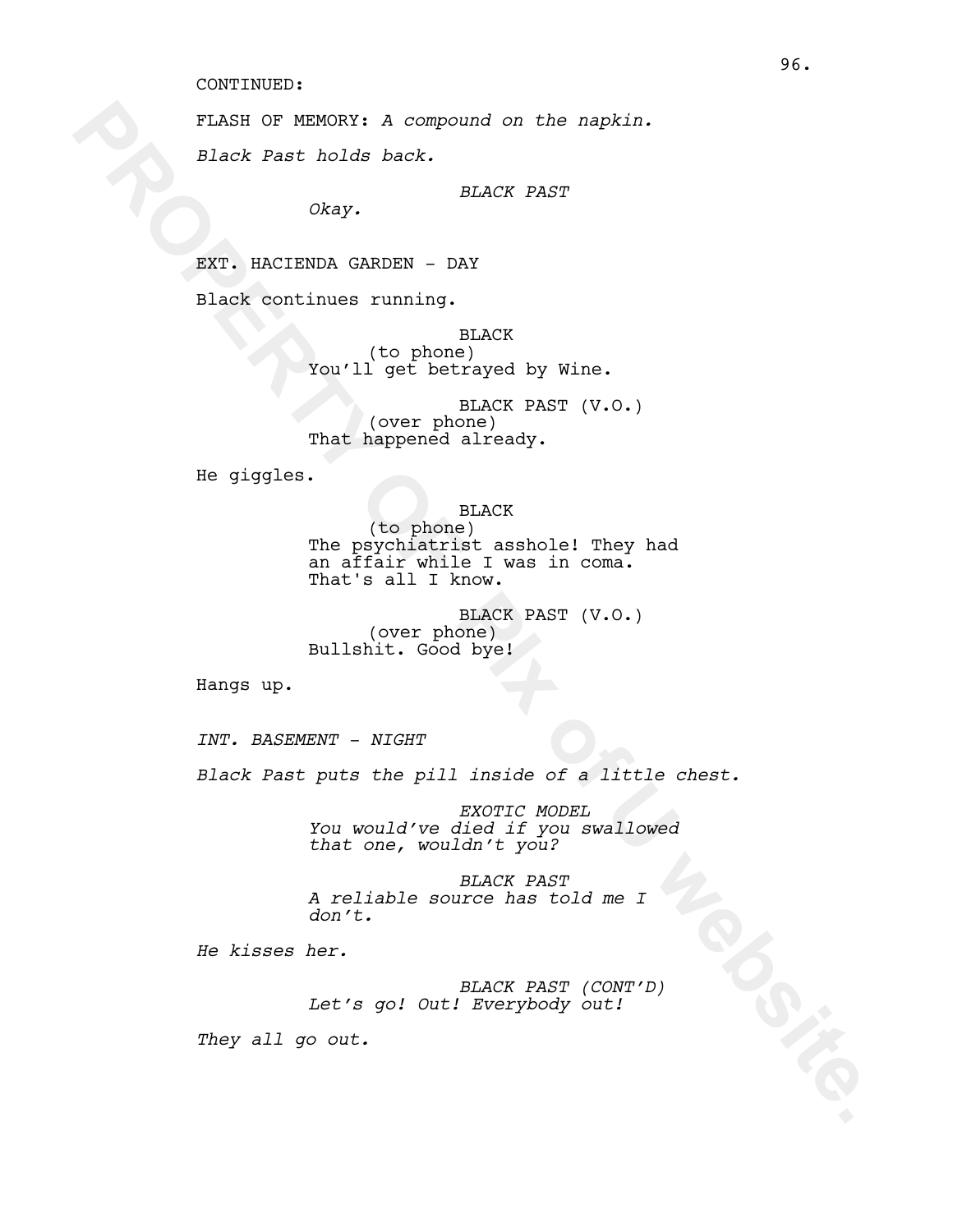INT. JOAQUIN'S ROOM - DAY

Joaquin, wearing magnifying glasses, fixes what appears to be a small radio with a lot of precision.

Black runs in. Joaquin keeps on working.

### BLACK Where are the kids?

Joaquin hand signs to stop and freeze.

BLACK (CONT'D) He mentioned something about testing Black's Pearl. Any idea what that meant?

INT. JOAQUIN'S ROOM - DAY<br>
Joaquin, weaking managriging glasses, fixes what appears<br>
to be a small radio with a lot of precision.<br>
Black runs in. Joaquin keeps on working.<br>
Where are the Kidsy<br>
Joaquin hand signs to the Ru Joaquin stops. He removes his security glasses, stares at him. He takes his iPad and writes: "O.K. Hold on a second." Joaquin goes into a closet.

INT. JOAQUIN'S ROOM - CLOSET - DAY

Joaquin moves a toolbox away and removes a brick. An old key rests there. Joaquin takes the key.

INT. JOAQUIN'S ROOM - DAY

Joaquin comes out of the closet with determination. Black sees the old key.

#### BLACK

What's that?

Joaquin gives the old key to Black. Writes on tablet "Time capsule."

EXT/INT. HACIENDA BASEMENT - DAY

Black and Joaquin. Enter the door to the basement. (or here)Writes on tablet "Time capsule."

INT. HACIENDA BASEMENT - DAY

Black and Joaquin descend the basement steps.

The basement is dirty, dusty, and littered with used furniture and an old, heavy, long table.

Black and Joaquin navigate through the area until they reach a wine cellar. Joaquin dusts off a large door.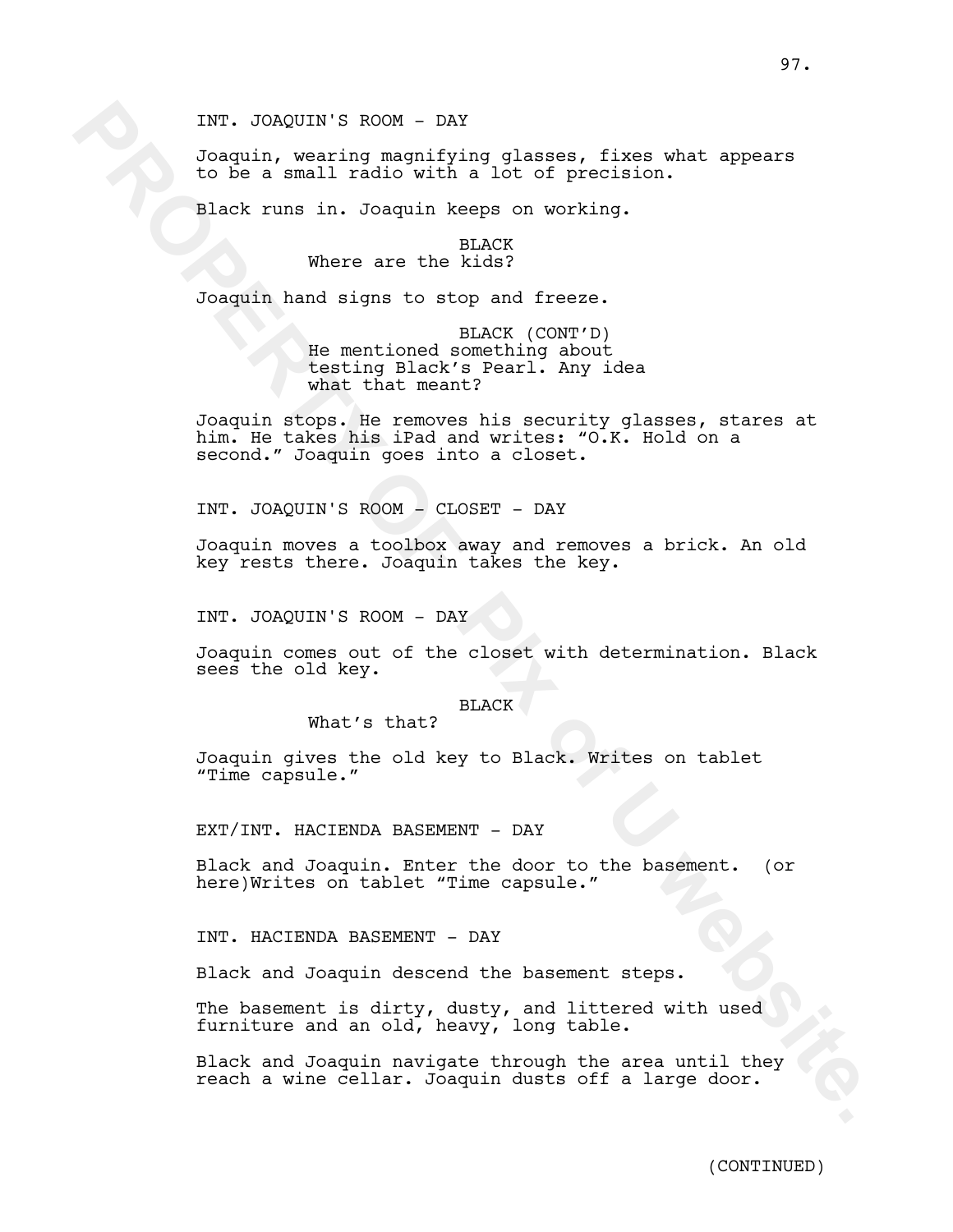Black opens the door with the old key. He pushes the door revealing a tight dark tunnel.

BLACK

# I'm not going in there.

Joaquin pulls a small chain. An old broken light bulb illuminates the tunnel. A mouse lays dead.

*INT. HACIENDA - STUDIO - NIGHT*

Black opens the door with the old key. He pushes the door<br>revoaling a tight dark tunnel.<br>
The not going the stress.<br>
Jongton public a small chain. An old broken light bulb<br>
illuminates the tunnel. A modes lays dead.<br>
The a *A laid-back Younger Joaquin sits on Black Past's chair. He has his feet on the desk. While he fixes a watch, he pays attention to a TV on which an infomercial host explains cloning with the help of animations.* 

*TV HOST*

(on TV) *Cellularly speaking, every seven years we are all one-hundred percent different human beings...* 

*We hear footsteps approach.*

*Joaquin turns the TV off. He hides behind the curtains.*

*Black Past enters. He dries his hair with a towel. He sees his phone charging. The battery bars are full. He sees the happy face sticker, scrutinizes the cellphone, unplugs it.*

*He throws it in the junk drawer. He sees the cardboard box and the phone's manuals. He dunks them in the wastebasket.* 

INT. HACIENDA - BASEMENT TUNNEL - DAY

Black and Joaquin crawl through the area. Joaquin sniffs deep, his eyebrows rise.

# BLACK

Safrol?

Joaquin's scratches his eyes. They both cover their noses with their shirts.

> BLACK (CONT'D) It is Safrol. That's a key component in rat poison! Safrol? Why do I remember that smell?

Joaquin coughs.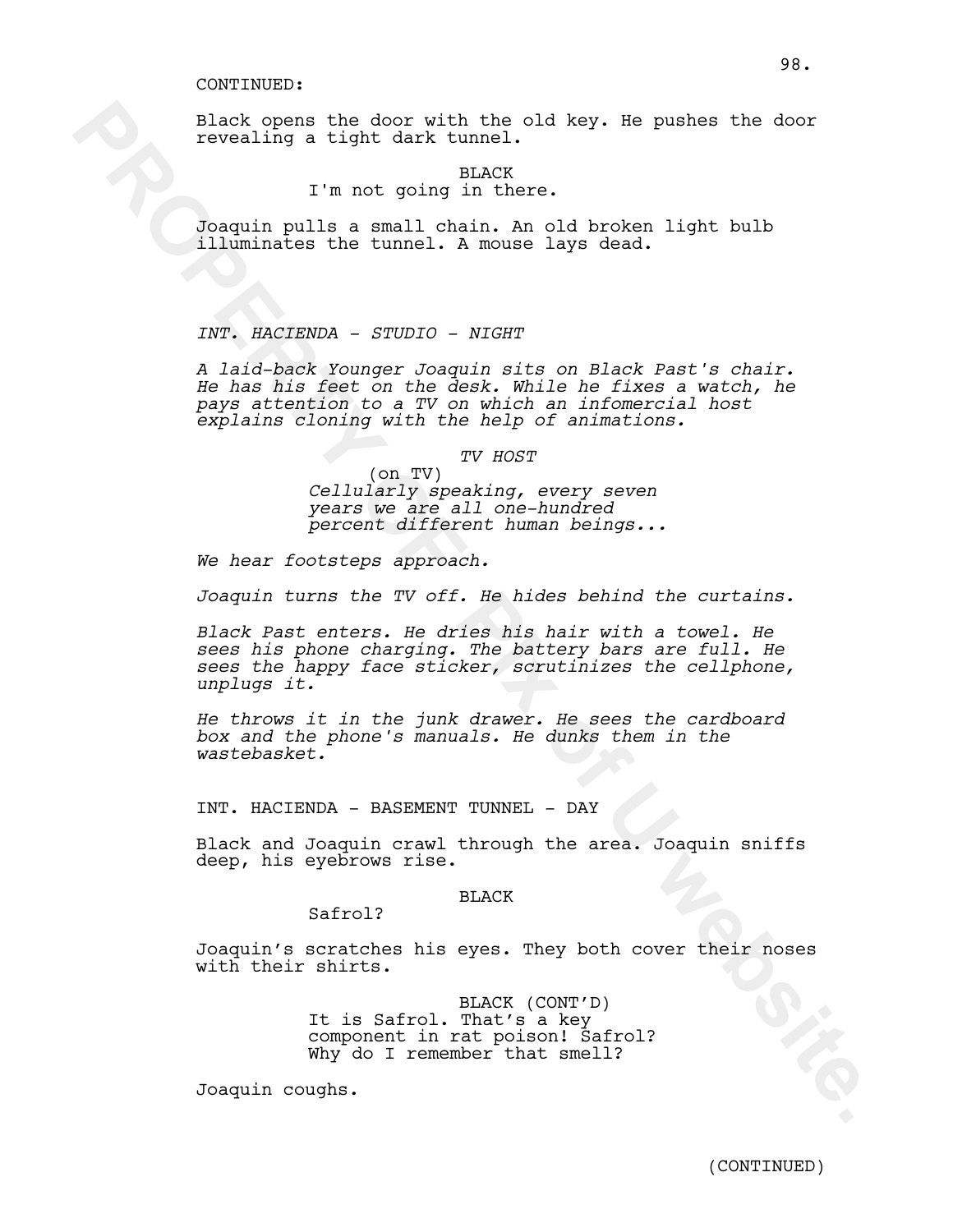BLACK (CONT'D) (revisar) Light gas.

Black and Joaquin crawl to a small door. Joaquin opens his phone.

There's no light except for joaquin's phone. Black and Joaquin stare at the small door.

> BLACK (CONT'D) Turn your phone off!

Joaquin does.

BLACK (CONT'D) Keep on going. One, two... three!

They both kick the small door.

INT. STORAGE CELLAR - DAY

Example of the same of the small door. The small door is a small door in the sphere of the sphere of the sphere of the small door. Property of Dength metars at the small door.<br>
The score for Posquin stars at the small door The small door crumbles. Joaquin pulls a small chain in the ceiling. A dim light bulb illuminates the cellar revealing: white cardboard boxes, files, clothing, a Super 8 movie projector and a tape recorder.

A small shoebox reads: "Family Memories." Black opens the shoebox. He finds a casette with a picture of Joaquin in his twenties dressed as a "charro" on the cover.

Black laughs. Joaquin snatches it. Black recovers it and puts it inside the tape recorder.

> YOUNGER JOAQUIN (V.O.) (sings over recorder) Pero sigo siendo el rey...

Black laughs. Joaquin is embarrassed. The recording slows as the battery dies.

> BLACK So, you had a voice once?

Joaquin takes the cassette and throws it behind a pair of Louis Vuitton trunks behind the files. Black goes towards the trunks.

Joaquin writes: "It hurts me." Black stops.

BLACK (CONT'D) I'm sorry. I won't ask again.

Black frowns. He goes to open one trunk.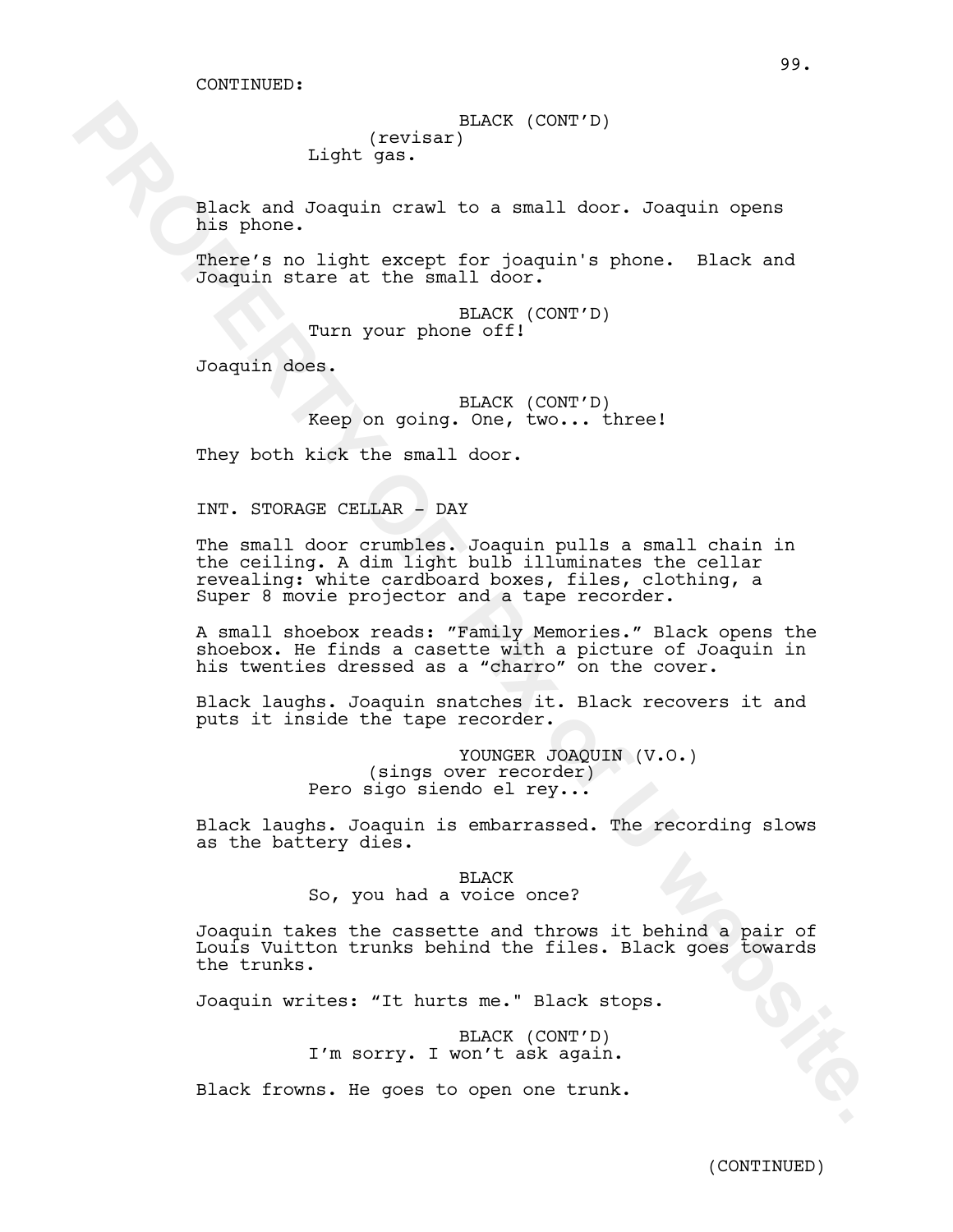Joaquin writes: "You can open just one, the other is toxic." Black stops.

> BLACK (CONT'D) Which is which?

Joaquin shrugs his shoulders.

Joaquín writes: The state of the state of the state of the state of the state of the state of the transmission of the transmission of the state of the state of the state of the state of the state of the state of the state Black opens one of the trunks, takes out a few old toys from it, a lo-fi Toys 'R' Us voice changer, a teddy bear.<br>He stops, takes the projector, finds a plug, powers it He stops, takes the projector, finds a plug, powers it on. It works. The spool reads: "Birth." He takes it.

BLACK (CONT'D)

Put it on!

Joaquin does. The silent image projects towards the white boxes:

It's footage of a baby's birth.

Younger Adriana (30s) carries a baby in her arms.

A CAMERA OPERATOR (CALLISTO SENIOR) reflects in a room mirror, filming the baby's birth.

> BLACK (CONT'D) My father. My birth.

The Camera Operator plays around with the baby. He hypnotizes the baby with the old gold pocket watch.

Adriana talks to the O.S. Camera Operator.

The Camera Operator holds the baby in his arms. She gets close to Joaquin and says something.

> BLACK (CONT'D) What is she saying?

Joaquin writes: "How am I to know?"

BLACK (CONT'D) You read lips. Go on!

Joaquin rewinds the 8mm film and plays it slowly. He scrutinizes Adriana's lip movements.

Adriana talks to the camera.

Joaquin writes: "This baby is special. He has a gift. He will be a very successful man."

> BLACK (CONT'D) And you? What he said to you? Tell me!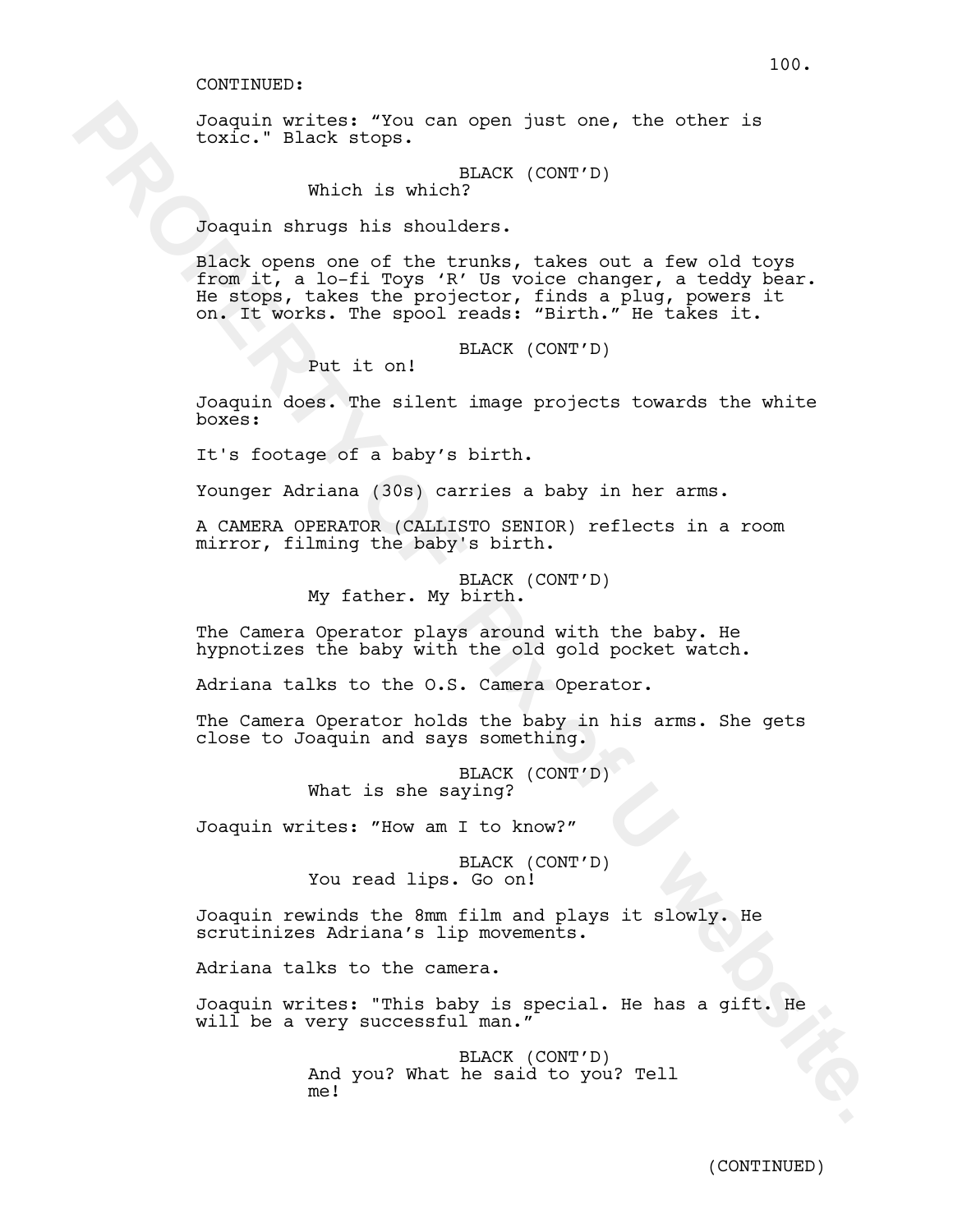#### CONTINUED: (2)

Joaquin writes: "He made me promise to take care of you forever. In return, he championed my artistic career." Joaquin Laughs!

BLACK (CONT'D)

# I'm so sorry!

Black hugs him. He looks to the trunks.

Joseph Territor: The made may promise to take care of you<br>Torover. In return, he changehood my untilatio career."<br>
Theory of Dempise in Reflective CONTTER (CONTTER)<br>
The mass property of CONTTER (CONTTER)<br>
The mass of the Black opens a trunk, pulls out photos of him partying and taking drugs. There are photos of the carriage wheel stuck on tree roots. There are black and white police evidence photos of Morrissey covered in blood with his eyes closed, laying on the top of a rock.

BLACK (CONT'D)

Oh! My God!

He pulls out an old yellow newspaper, the headline reads:

"Millionaire Neuronaut Callisto Black Meets Death Face to Face." Beneath the headline are photos of the crushed black carriage and its horses crashed near an oak tree.

Next a article. "Apple stock break record".

Nearby, another newspaper headline reads: "The Alchemist Almost Dies."

> BLACK (CONT'D) Why didn't anyone tell me anything?

Joaquin hands him the black Moleskine journal. Black opens the pages. He reads his own handwriting: "On ACID + MDMA. Talk to myself in the future."

> BLACK (CONT'D) I remember that. I thought I was hallucinating.

Joaquin writes: "It only happened when you took LSD."

BLACK (CONT'D) But it's real! Why does nobody tell me anything?

Joaquin writes: "Mrs. Black gave you a fresh start."

BLACK (CONT'D) Fresh start from what?

Black coughs.

JOAQUIN (hand signaling) You were in a lot of trouble. (MORE)

101.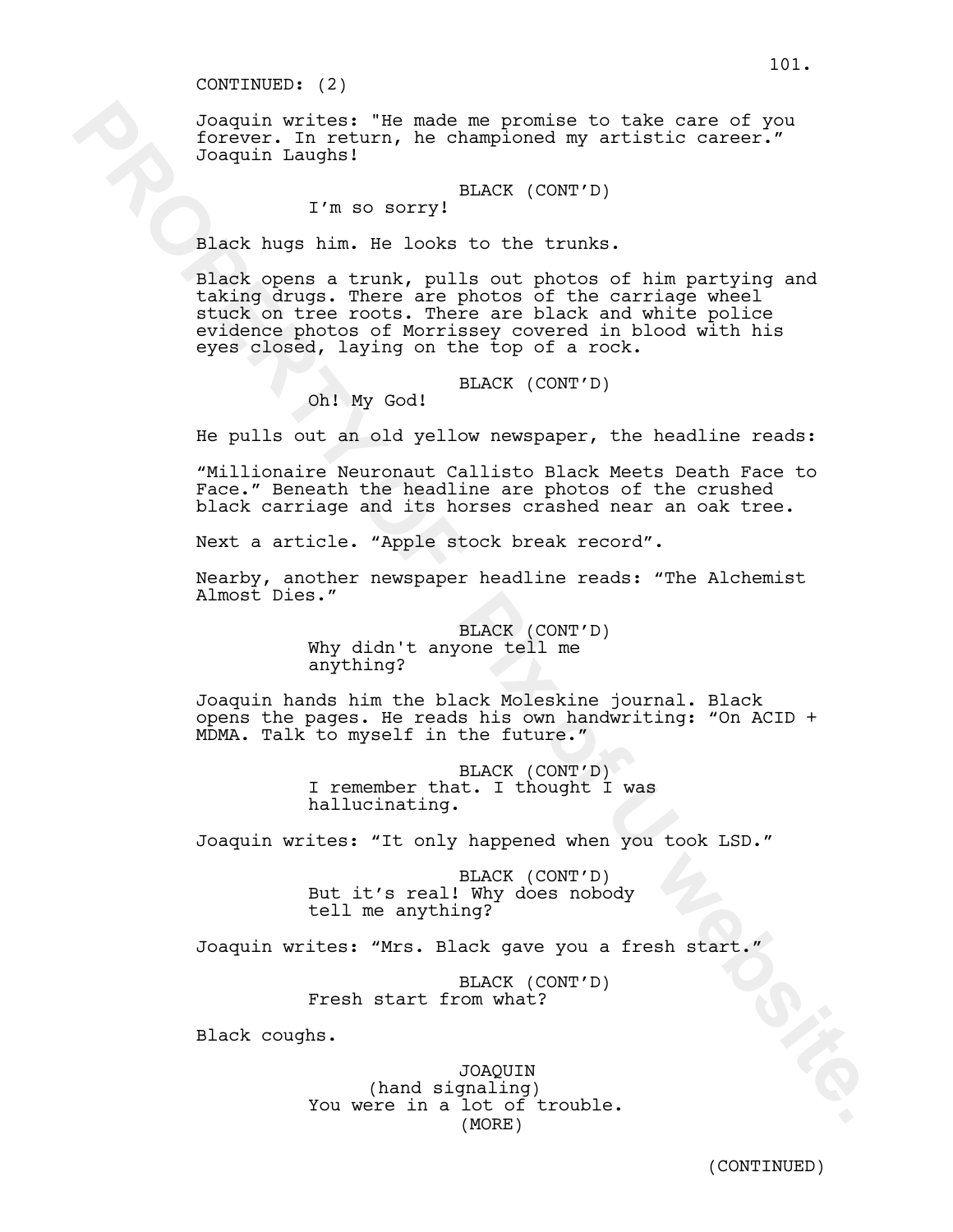You were bankrupted. You needed the perfect compound. When you<br>woke up five years later, Mrs. Black gave you a new beginning. JOAQUIN (CONT'D)

Black turns the last page. The full beautiful compound complete.

# **BLACK**

Oh! My god!

FLASH OF MEMORY: *The complete compound*.

BLACK (CONT'D) So that's... I need to know more.

Joaquin tries to stop him. Black puts the black Moleskine journal in his pocket.

Black pushes him away.

Black opens the other chest. Black grabs paraphernalia for MDMA cooking. He reads the tags on "ammonia" and "safrole" containers that are inside.

As Black goes on, Joaquin writes on the iPad: "Safrole is also a key ingredient for MDMA cooking." He draws a skull and bones.

Black takes the objects out. A thick yellow gas comes out from below a fake floor on the chest. Joaquin coughs. Black coughs.

Black removes the fake floor. Safrole containers are broken. A thick yellow cloud of the gas comes out.

> BLACK (CONT'D) Shit! Turn off the lights!

Black retreats. The black Moleskine journal falls to the floor.

They run back to the exit. Joaquin sees the cassette. Black runs back in the tunnel. Joaquin goes back to get the tape.

> BLACK (CONT'D) What are you doing? Let's go!

Xou were bent Youser and Your Philosophers<br>
the perfect compound, when you<br>
when yive you a new beginning.<br>
Elack gave you a new beginning.<br>
Elack turns the last page. The full beautiful compound<br>
complete.<br>
Oh! My god!<br>
P Joaquin is close to the cassette. He takes it but faints.<br>Black goes back to Joaquin. He tries to pull him back. The cloud gets thicker. Black pulls Joaquin's passed out body into the tunnel. He turns off the light. Sees the black Moleskine journal.

BLACK (CONT'D)

Shit!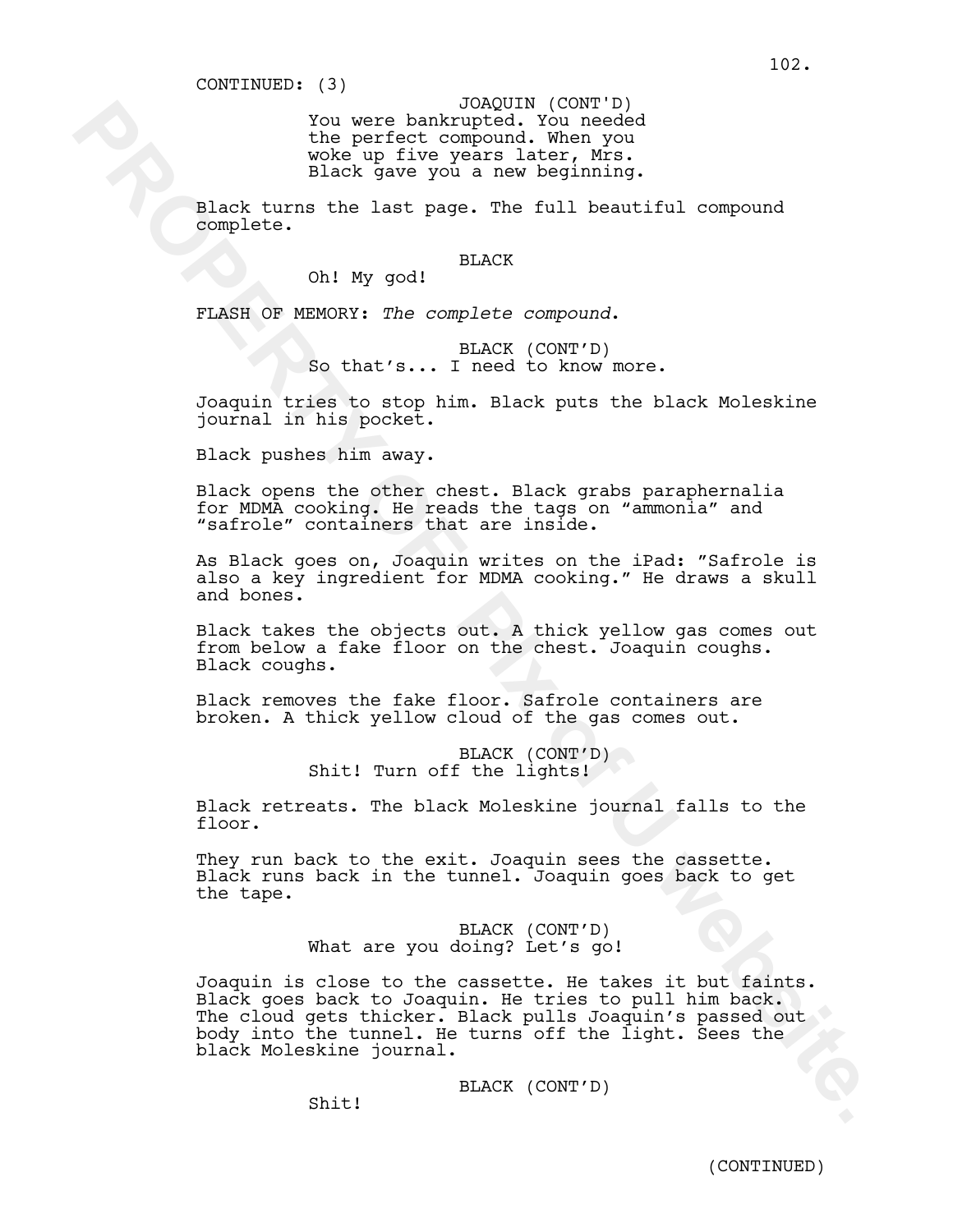#### CONTINUED: (4)

The thick yellow cloud expands. He he gets in the tunnel.

INT. HACIENDA - BASEMENT TUNNEL - DAY

Black pulls Joaquin's languid body out. The gas gets near them really fast. Escaping near the exit of the tunnel Dr. Wine's and Raul's faces pop out!

> BLACK Get out of the way! Duck down!

WINE'S PHONE RINGS

BLACK (CONT'D) Don't answer!!!

INT. HACIENDA - BASEMENT - DAY

Dr. Whine answers his phone.

INT. STORAGE CELLAR - DAY

Black and Joaquin's body duck down.

INT. HACIENDA - BASEMENT - DAY

A huge explosion comes out of the tunnel, back-drafting Dr. Wine and Raul.

In middle of smoke, burning papers, pieces of cardboard, and photos fly around.

Dr. Wine and the nurses lay dead on the floor.

The thick yellow cloud expande. Be he gets in the tunnel.<br>
INT. HACIENDA - BASEMENT TUNNEL - DAY<br>
elact yoular doayun's languaid body out. The gas gets near<br>
blue and ly fast. Factor the way: Decay out:<br>
Then weally fast. The damaged trunks are covered in dirt and ashes. Black and Joaquin emerge from the ashes. Looking handsomely dirty in rags, Black cleans the dirt and ashes off. Black takes Joaquin's pulse. He's alive.

Adriana and Pearl come in.

BLACK Get out of here! Quick.

They all pull Joaquin out.

The black Moleskine journal burns slowly. Then, Explosion!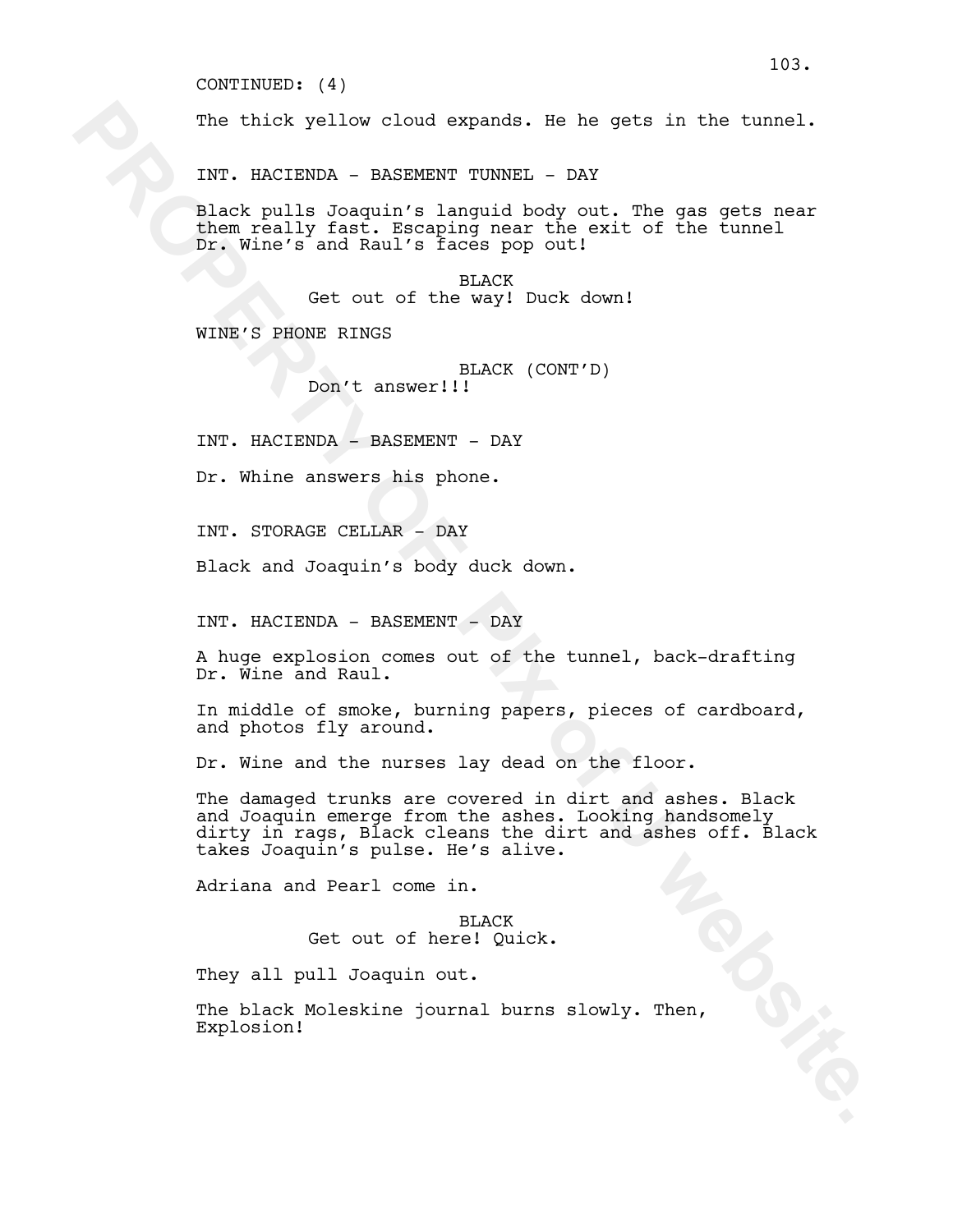EXT. HACIENDA GARDEN - DAY

Black emerges from the basement. He hugs Alix, and runs to Morrissey who's in the old wooden wheelchair, hugs him.

> BLACK I'm really Sorry. (pause) You will walk!

He marches towards the hacienda and dials the phone.

Sasha stands there, witnessing everything. Black hangs up.

> BLACK (CONT'D) What are doing here?

Sasha hugs him tight.

SASHA I'm sorry. I lied to you.

BLACK

Why?

SASHA I thought that was going to be the best. I made a mistake.

**BLACK** You have to believe me now.

SASHA I don't have another choice. Do I?

They kiss. He dials.

### BLACK

EXT. NACIENDA GARDEN - DAY<br>
place energee from the basement. He huge Alix, and runs<br>
replace from the basement. He huge Alix, and runs<br>
replace to the control of the control of the second with the second with  $\mathbf{F}$ .<br>
Fo (to phone) You want to know about your future? You failed! You didn't get what you wanted. There is no compound!

*INT. HACIENDA - STUDIO - NIGHT*

*Black Past scribbles half the compound on the black Moleskine journal. He speaks to his phone.* 

FLASH OF MEMORY: *The complete compound on the napkin*.

*He pastes the compound on the napkin on the black Moleskine journal.*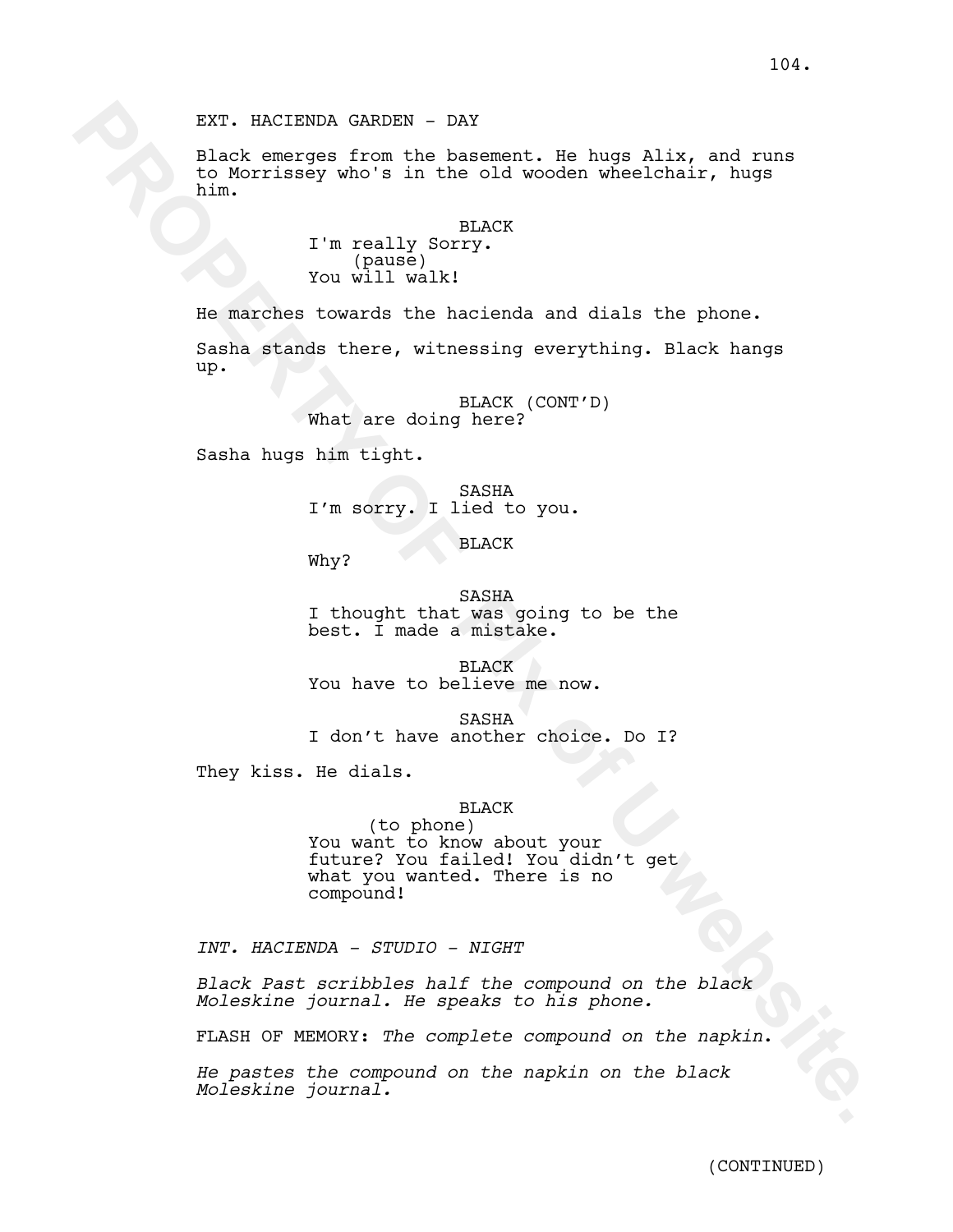#### CONTINUED:

*He hears sounds from the other end of the line.*

He hears sounds from the other end of the line.<br>
Yes akse the black Moleskins gournal. Me drope his<br>
caliform of the line of the caliform with<br>
vand slams them in the junk drawer, closes it, gets up and<br>
and slams them in *He takes the black Moleskine journal. He drops his cellphone on the junk drawer. He takes the cellphone with the happy face sticker, takes the charger cord with it and slams them in the junk drawer, closes it, gets up and leaves.* 

*Joaquin comes out from behind the curtains.* 

EXT. HACIENDA GARDEN - DAY

Black walks energetically.

BLACK (to phone) You'll crash a carriage. You'll hurt yourself. And your family...<br>Hello?

*INT. HACIENDA - STUDIO - NIGHT*

*Inside the junk drawer, Black's voice continues over the phone.* 

> *BLACK (V.O.) (over phone) Hello! Hello!*

*Younger Joaquin hears Black's voice and comes closer to the desk.*

EXT. HACIENDA AQUEDUCT - DAY

Shit!

Black is frustrated.

## BLACK

*INT. HACIENDA - STUDIO - NIGHT*

*Younger Joaquin moves closer to the junk drawer. He opens it.*

> *BLACK (V.O.) (over phone) Shit! Shit!*

*Younger Joaquin takes Black Past's phone.* 

105.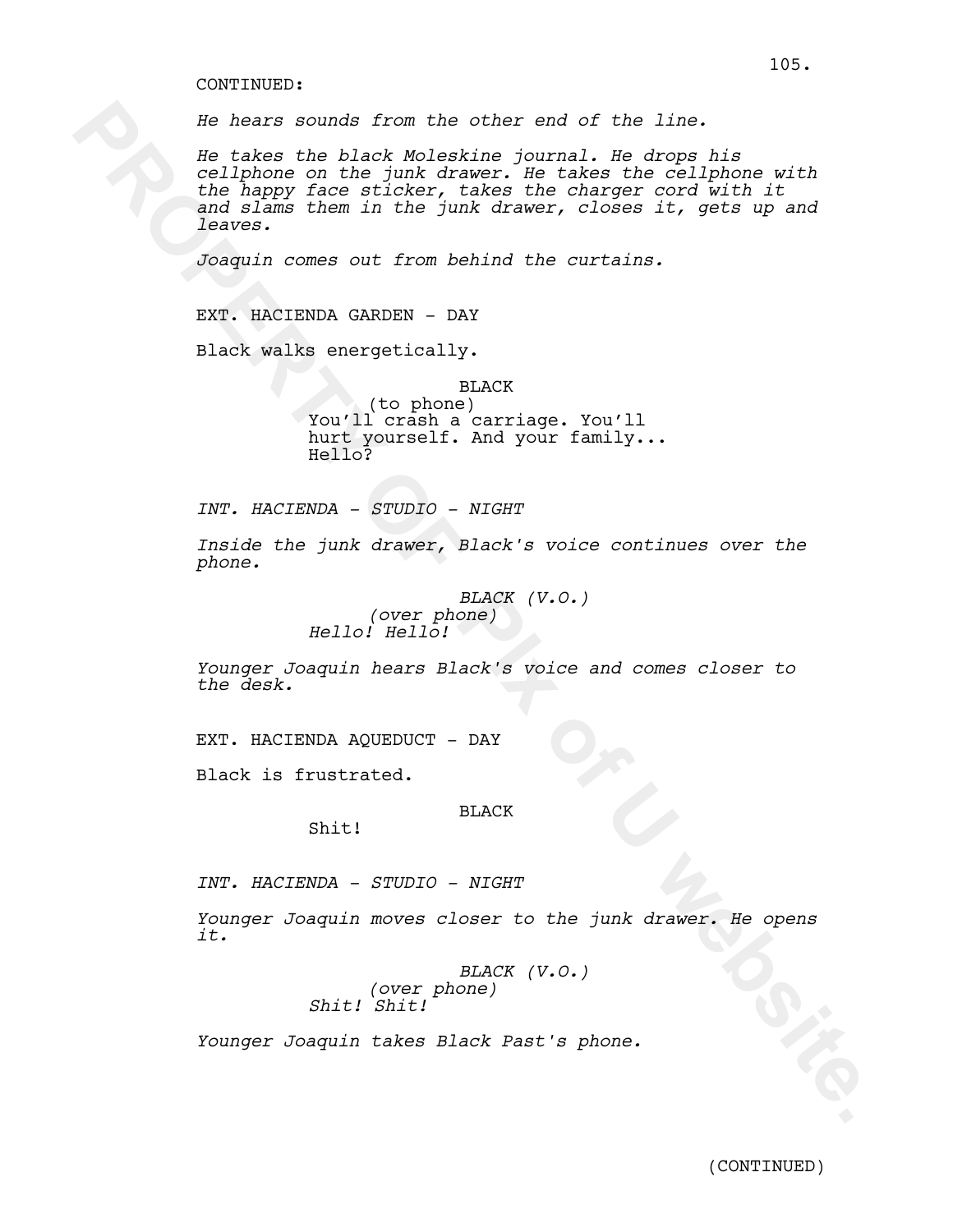*YOUNGER JOAQUIN (to phone) Hello?* 

EXT. HACIENDA AQUEDUCT - DAY

Black looks hopeful.

BLACK (to phone) Joaquin? Don't hang up! Shit! You are Joaquin, aren't you?

*INT. HACIENDA - STUDIO - NIGHT*

*Younger Joaquin is confused, fearful.* 

*YOUNGER JOAQUIN (to phone) Who's this?*

*Younger Joaquin looks around. No one is in sight.* 

*YOUNGER JOAQUIN (CONT'D) (to phone) Who is this?*

EXT. HACIENDA AQUEDUCT - DAY

Black is relieved.

# BLACK

**PROPERTY:**<br> **EXT. HACIENDA AQUEDUCT - DAY**<br> **EXT. HACIENDA AQUEDUCT - DAY**<br> **EXT. HACIENDA AQUEDUCT - DAY**<br> **DAMPLE TROP**<br> **SECURE THE PIX OF PIX OF PIX OF PIX OF PIX OF PIX OF PIX OF PIX OF PIX OF PIX OF PIX OF PIX OF PI** (to phone) Someone that cares a lot about you. Listen! Something very important is about to happen. You have to stop your boss from testing, taking anything. Stay close.

*INT. HACIENDA - STUDIO - NIGHT*

*The line goes dead.* 

*Younger Joaquin presses the red key on the phone. Nothing. He thinks about what he's heard, puts the cellphone in his pocket, and takes a box cutter and a rope from the junk drawer.*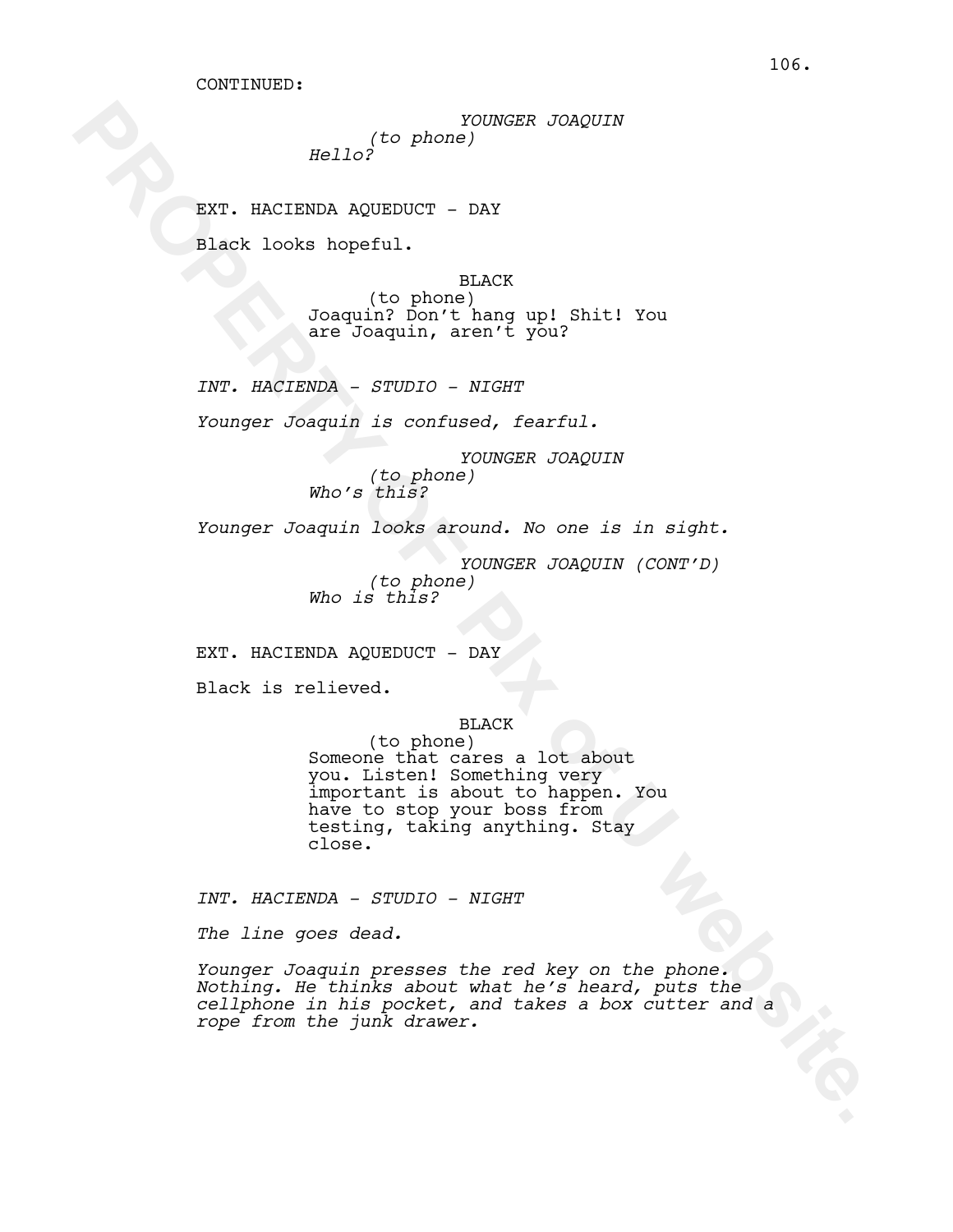XXT. NACISSNA - BASENENT - NIGHT<br>
The super labor a boost blasts howes russic. The Black<br>
Realting Journal is open. The super units are interneted by<br>
takes boottles of chemicals from the louis virtuals.<br>
Younger Josenial *The super lab. A boom box blasts house music. The Black Moleskine journal is open. The compound is been read by Black past while he assembles MDMA, mixes substances. He takes bottles of chemicals from the Louis Vuitton trunks.*

*Younger Joaquin sneaks in, hides his hands behind his back where he holds the rope and the box cutter. He observes Black Past.* 

*Black Past notes him, jumps away.*

*BLACK PAST For fuck's sake! I almost shit my pants!* 

*YOUNGER JOAQUIN Sir, you left your phone at the studio.* 

*Younger Joaquin gives the cellphone to Black Past. He puts it in his pocket.*

> *BLACK PAST I can't talk to you right now. I'm having an epiphany!*

*YOUNGER JOAQUIN I thought this was important.*

*BLACK PAST*

*What?*

*Black Past's full attention is on preparing substances. He mixes pills, mixes color chemicals. Younger Joaquin observes.*

> *YOUNGER JOAQUIN Sir, somebody called your phone. I picked it up.*

*BLACK PAST Please leave. This can be dangerous.*

*YOUNGER JOAQUIN*

*Sir.*

*BLACK PAST*

*Get out.*

*Younger Joaquin hides the rope and the box cutter with his body as he leaves.* 

*BLACK PAST (CONT'D)*

*Let's see...*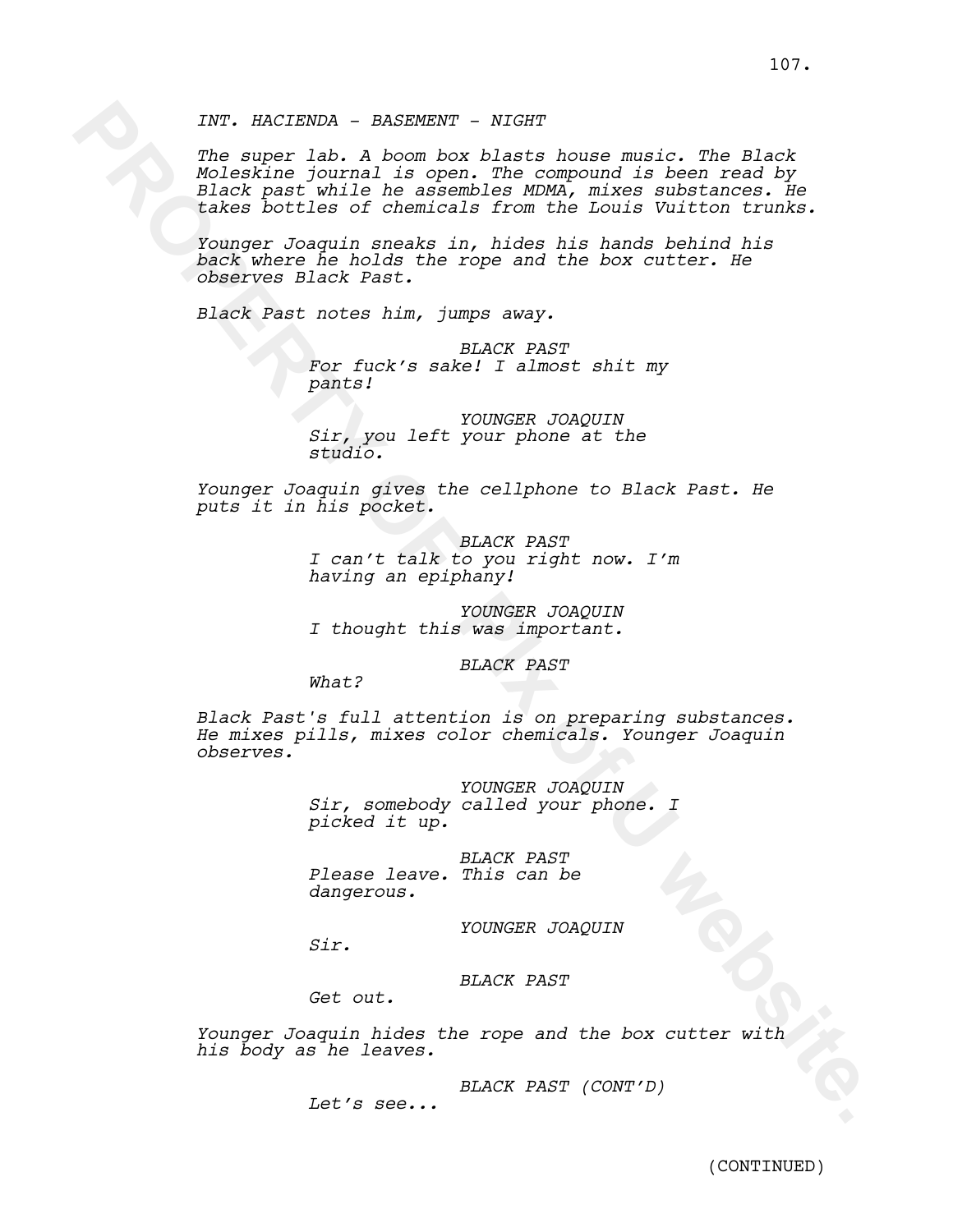*He presses a mold to make pills. He dials his cellphone.* 

INT. HACIENDA - HALLWAY - DAY

Black runs, answers his cellphone, listens.

*EXT. HACIENDA BASEMENT - HALLWAY - NIGHT*

*Younger Joaquin hides outside the door, listens to Black Past's telephone conversation.* 

> *BLACK PAST (O.S.) I got the compound. I'm testing it right now.*

*INT. BASEMENT - NIGHT*

*Black Past takes out a black round shinny pill that looks exactly like a Black Pearl. He listens to the phone.*

> *BLACK (V.O.) (over phone) I'm going to kill you.*

*Lab works at full throttle.*

*BLACK PAST You have two hours before it kicks in.*

*Black Past hangs up. He takes the Black Pearl.*

*EXT. HACIENDA BASEMENT - NIGHT*

*He* presses a mold to make pills. Re-dials his cellphons.<br>
INT. HACIENDA - HALLWAY - DAY<br> **Elack runs, answere his cellphone, listens.**<br>
RXT. RACTENDA RASHWAY - MAILWAY WITHOTHER CONDUCT AND MORE TO AND THE CONDUCT CONDUC *Younger Joaquin's ear is on the door. Younger Adriana approaches. Younger Joaquin takes his ear away from the door.*

*YOUNGER JOAQUIN Somebody called.* 

*YOUNGER ADRIANA Is he there?*

*Younger Joaquin nods his head.*

*YOUNGER ADRIANA (CONT'D)*

*Testing?*

*YOUNGER JOAQUIN*

*Hardcore!*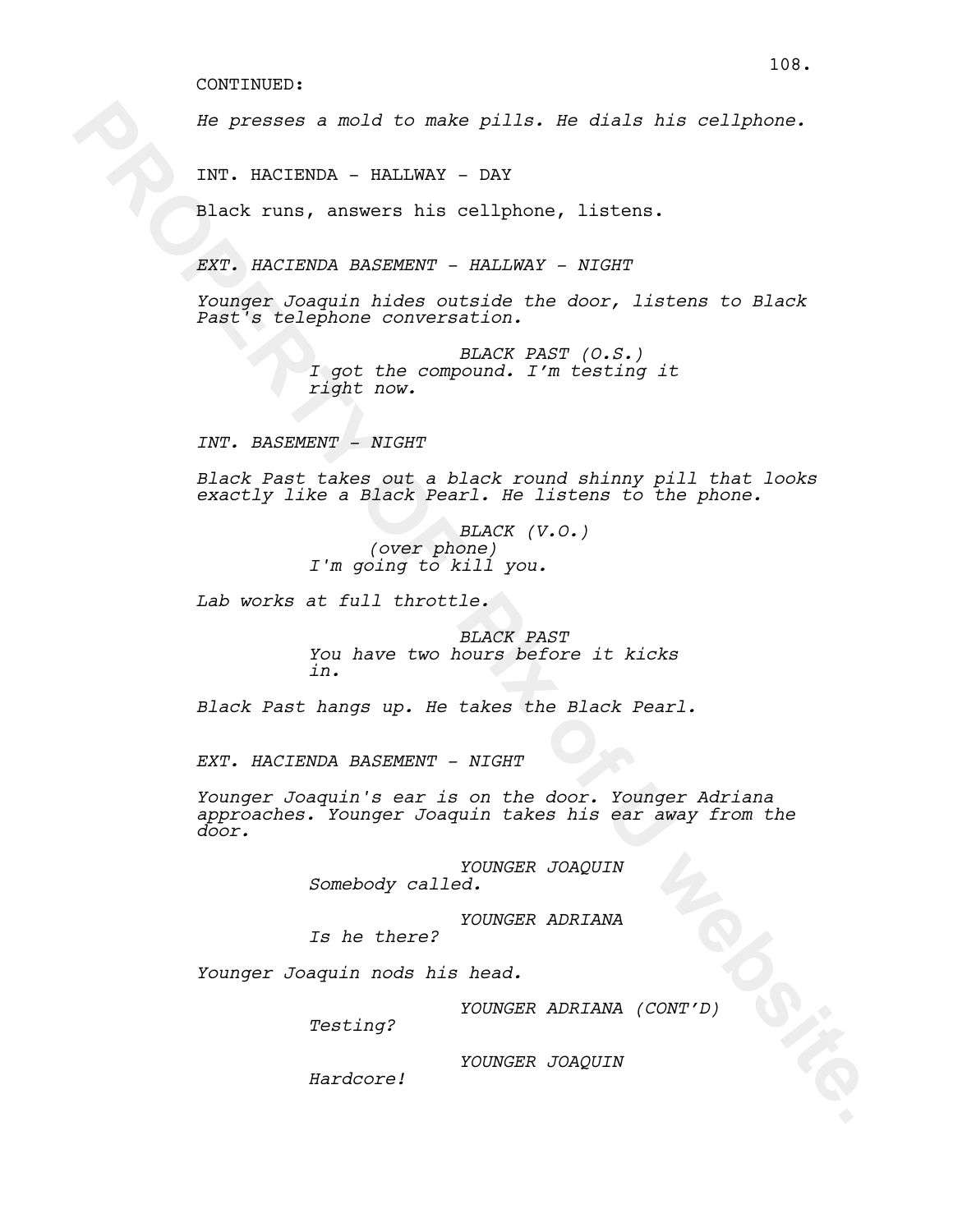Black looks at his cellphone. Pearl comes in.

BLACK Leave me alone. Please!

PEARL You never listen! Now and then.

Black freezes.

BLACK Where did the accident happened?

PEARL Ask your wife. Don't feel guilty, you had no choice!

BLACK

Now I do.

*EXT. HACIENDA BASEMENT - NIGHT*

*Younger Adriana stares at Younger Joaquin.*

*YOUNGER ADRIANA*

*What do I do?*

INT. NACIENDA - STUDIO - DAY<br>
black looks at his cellphas. Pearl comes in.<br> **FACK**<br> **Exact Property Intensity and then.**<br> **PROPERTY:**<br> **PROPERTY:**<br> **PROPERTY:**<br> **PROPERTY:**<br> **PROPERTY:**<br> **PROPERTY:**<br> **PROPERTY:**<br> **PROPERTY** *YOUNGER JOAQUIN (whispers) Go outside and keep an eye on him. Under that state he can do anything.*

*YOUNGER ADRIANA You try to stop him any way you can!* 

*She exits.*

EXT. HACIENDA - CENTRAL PLAZA - FOUNTAIN

Black sees the fountain, cleans himself with the water.

FLASH OF MEMORY: *Newspaper headline: "The Alchemist Almost Dies."*

FLASH OF MEMORY: *A carriage crashes.*

FLASH OF MEMORY: *Cellphone flying on the air.*

FLASH OF MEMORY: *A tree falls.*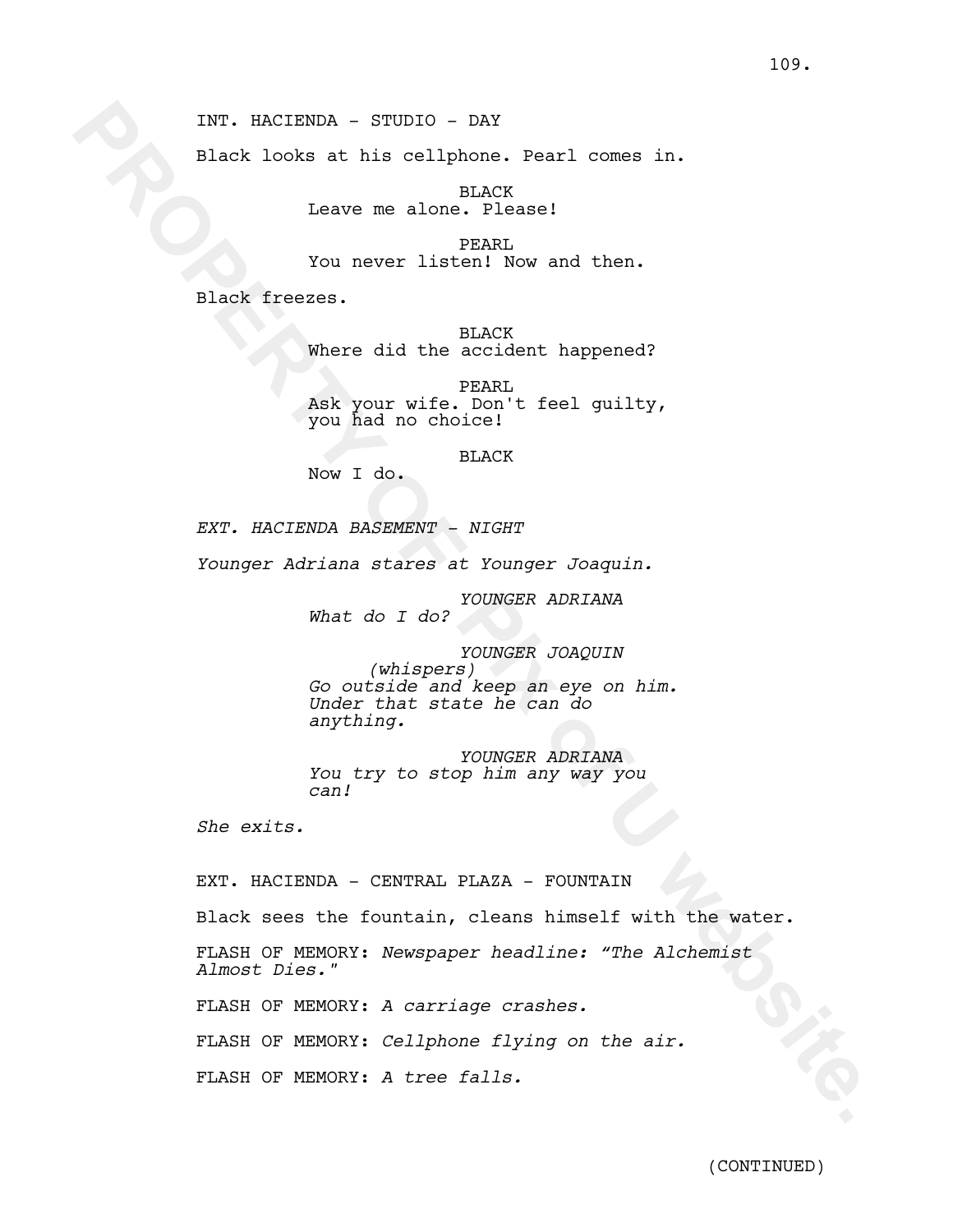FLASH OF MEMORY: *Joaquin's pale face.*

FLASH OF MEMORY: *Blackboard reads: "You didn't trust yourself."*

FLASH OF MEMORY: *The retro-causal diagram on the blackboard.*

FLASH OF MEMORY: *Pearl talking to him "You never listen! Now and then."*

Sunlight gets brighter, illuminating Black's face. He walks out.

*EXT. HACIENDA BASEMENT- HALLWAY - NIGHT*

*Hiding in the shadows, Younger Joaquin waits, holding the rope and the box cutter.*

EXT. HACIENDA GARDEN - DAY

Black rushes to Sasha.

BLACK I can avoid the accident.

SASHA

No. You can't.

BLACK Yes! I can. I have that possibility.

She sits, grabs his hand.

SASHA It's time that you accept responsibility for your actions.

BLACK Things can change!

SASHA You have to grow.

BLACK

I...

# SASHA

**PLASH OF NEMORY:** Josephary Pale face.<br> **PLASH OF NEMORY:** Blackboard reads: 'You didn't trust<br> **PORESH OF NEMORY:** The retro-causal diagram on the<br> **PROPERTY OF NEMORY:** Fearl talking to him "You never listen!<br> **PROPERTY** (interrupts) If that accident didn't happen, you'd still be the same asshole you were back then.

110.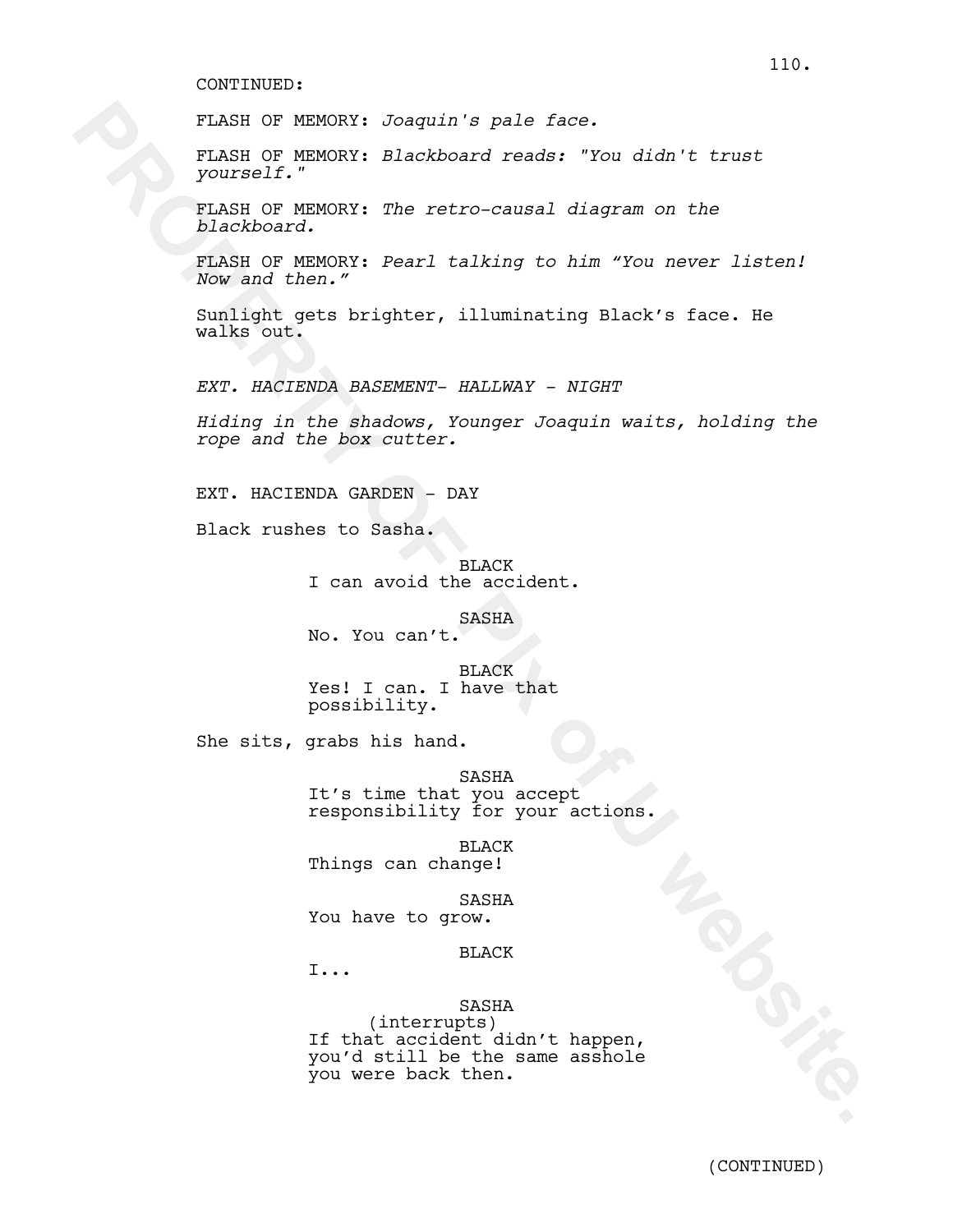BLACK Take me where the accident happened.

Sasha stares at him.

*EXT. HACIENDA BASEMENT - NIGHT*

*Black Past stomps out of the basement.*

*EXT. HACIENDA BASEMENT - HALLWAY - NIGHT*

*Younger Joaquin attacks him from behind. Black Past defends himself, then ties Younger Joaquin with a rope.*

*Black Past takes the box cutter and threatens Younger Joaquin.*

*BLACK PAST*

*Who paid you?*

*YOUNGER JOAQUIN*

*Nobody.*

Take mo where the scribest<br>
harmed. In:<br>
Sambs strained. In:<br>
SEX: HACISONA RASSESSY: - NIGHT<br>
Disc, Fact stomps out of the basement.<br>
EXT: RACISONA RASSESSY: - RALEWAY - NIGHT<br>
Fourname Roomanin attacks him from bothiod. *BLACK PAST What do you mean nobody? Either you tell me right now or I'll cut your tongue out!*

*YOUNGER JOAQUIN Nobody, Sir. I swear!*

*BLACK PAST Why do you attack me?* 

*YOUNGER JOAQUIN I received a phone call.*

*BLACK PAST From whom? Who called?*

*YOUNGER JOAQUIN It was anonymous.*

*BLACK PAST Anonymous? The police?*

*YOUNGER JOAQUIN No! Someone else. You are being paranoid again.*

*Black Past forces Younger Joaquin's mouth open, grabs his tongue. Black Past cuts it out. Blood Flows.*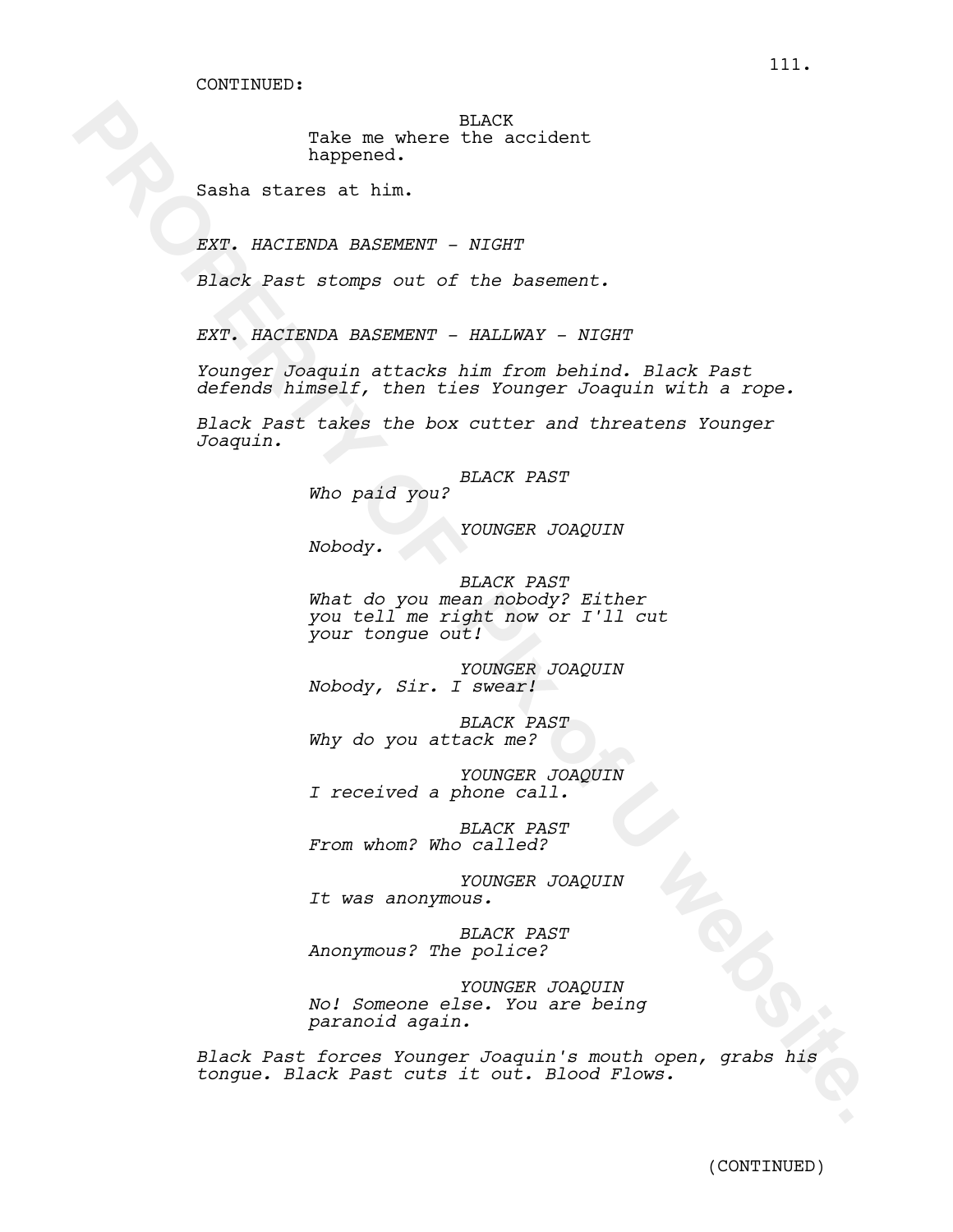*BLACK PAST No more French kissing for Adriana.*

EXT. HACIENDA - WOODS - MAGIC

In the fog, inside the classic red convertible, Sasha drives. Black sits in the passenger's seat. Black touches the interior parts of the car.

FLASH OF MEMORY: *A balloon wrapped present with a big ribbon.*

*EXT. HACIENDA GARDEN - SUNRISE*

**PROPERTY AND ANOTHER CONSULTER AND ANOTHER CONSULTER AND ANOTHER CONSULTER AND ANOTHER CONSULTER AND ANOTHER CONSULTER AND ANOTHER CONSULTER AND ANOTHER CONSULTER CONSULTER AND CONSULTER CONSULTER AND CONSULTER AND CONSUL** *Black Past's convertible is parked near. Younger Morrissey (dressed as "El Zorro") sits in the copilot seat. Alix, dressed as a maiden, plays with the steering wheel.*

*Black Past, carrying the boombox, approaches.*

*The kids duck inside the car.*

*Black Past walks towards the stationary black horse-drawn carriage. He pets the four horses.*

*Younger Morrissey and Younger Alix notice.*

*YOUNGER ALIX (whispers) Let's go!* 

*They both run toward the carriage.* 

*Black Past sits on the top of the carriage (driver's position). He ties the boombox to the bench. He takes the reins.* 

*Younger Alix and Younger Morrissey hop toward the back of the carriage without being noticed by Black Past.*

*From the basement, Younger Joaquin sees the kids enter the carriage. He struggles to warn Black Past but he can't. Blood spills from his mouth.* 

*At the carriage, Black Past powers the boombox. House music plays.*

*BLACK PAST*

*YYYEEE HHHAAAAA!*

*The carriage takes off towards the woods.*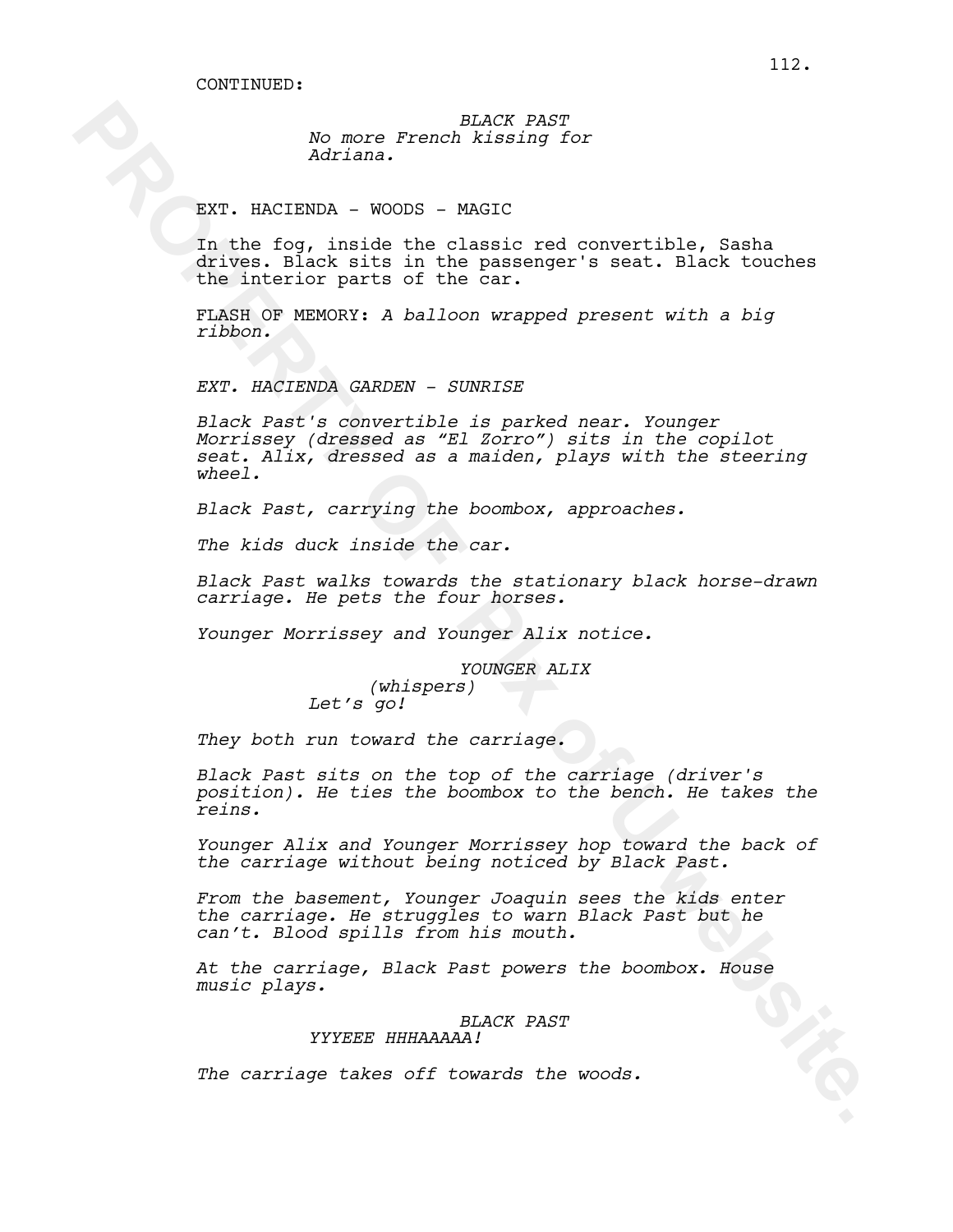EXT. HACIENDA - WOODS - MAGIC

In the middle of the fog, Sasha stops the car. She points to an area in the distance.

> SASHA You rode through there.

He looks at the area in the distance.

*EXT. HACIENDA ROAD X - SUNRISE*

*The carriage goes faster. Black Past enjoys the ride.*

*Morrissey and Alix ride in the back fender (unseen by Black Past).*

EXT. INTERSECTION (MAIN ROAD AND BACK ROAD) - MAGIC

Sasha points.

SASHA Then you went left. The accident happened left.

EXT. NACIENDA - WOODS - HOOSIC<br>
In the middle of the Soy Rambs stops the car. She points<br>
to an area in the distance.<br>
You rode through there.<br>
You rode through there.<br>
EB looks at the area in the distance.<br>
EFR NACIENDA R Black sees the main road sign pointing left. Black gets out of the car and follows it. Black notices a huge hole in the dirt, surrounded by rotten roots. Sasha follows him.

*EXT. HACIENDA ROAD - SUNSET*

*Younger Adriana cuts from the woods and sees the kids behind the carriage, which covers her with dust.*

> *YOUNGER ADRIANA (to Black Past) The kids!*

*Black Past, unaware of Adriana, speeds up. He sees a heavy duty SWAT roadblock. Heads directly towards it.*

> *BLACK PAST Motherfuckers!*

*EXT. HACIENDA ROAD - SWAT ROAD BLOCK - SUNSET*

*The SWAT team aim as the black carriage approaches in the distance.*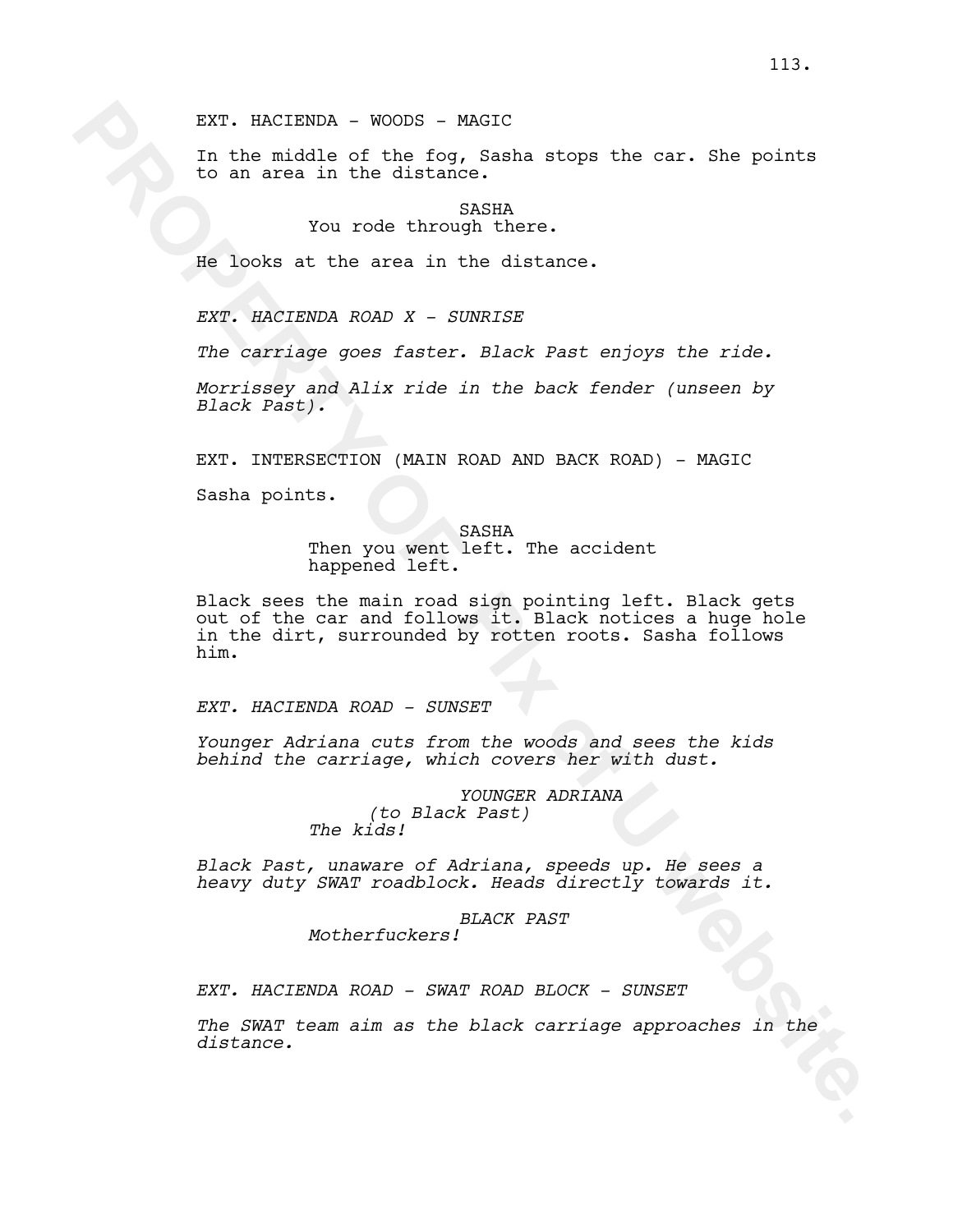EXT. MAIN ROAD - MAGIC

Black sees an oak tree.

FLASH OF MEMORY: *The black carriage and its horses crashed near the same oak tree.*

Black turns around. Sees the roots.

FLASH OF MEMORY: *The carriage wheel is stuck on the roots.* 

Black looks at a rock.

FLASH OF MEMORY: *Black and white police evidence photos of Morrissey covered in blood with his eyes closed laying on the top of a rock.*

He turns to Sasha.

BLACK How much has this road changed?

## ADRIANA

Not much!

BLACK Let's go to the other road.

They turn right and walk.

*EXT. HACIENDA ROAD/CARRIAGE - SUNRISE*

EXT. MAIN ROAD - XAGIC<br>
Black means and the same onk tree.<br>
TARS of MPNOSY: The black corridge and its horens<br>
crashed mean the same onk tree.<br>
Black turns around. Sees the roots.<br>
Fixed turns around. Sees the roots.<br>
PLAS *The carriage rampages. Black Past, high on adrenaline, smiles as the carriage roars forward. Younger Morrissey and Younger Alix hold on as hard as they can, scream and cry. Black Past aims the carriage at the barricade ahead.*

*EXT. HACIENDA ROAD - SWAT ROAD BLOCK - SUNRISE*

*A dust cloud approaches. The Dealer is dressed as a high command officer.*

#### *THE DEALER*

*Ready!*

*The SWAT team sees the horse driven carriage.*

EXT. HACIENDA BACK ROAD - MAGIC

The classic red convertible reaches the ditch. The ditch is not that deep. Black analyzes the road.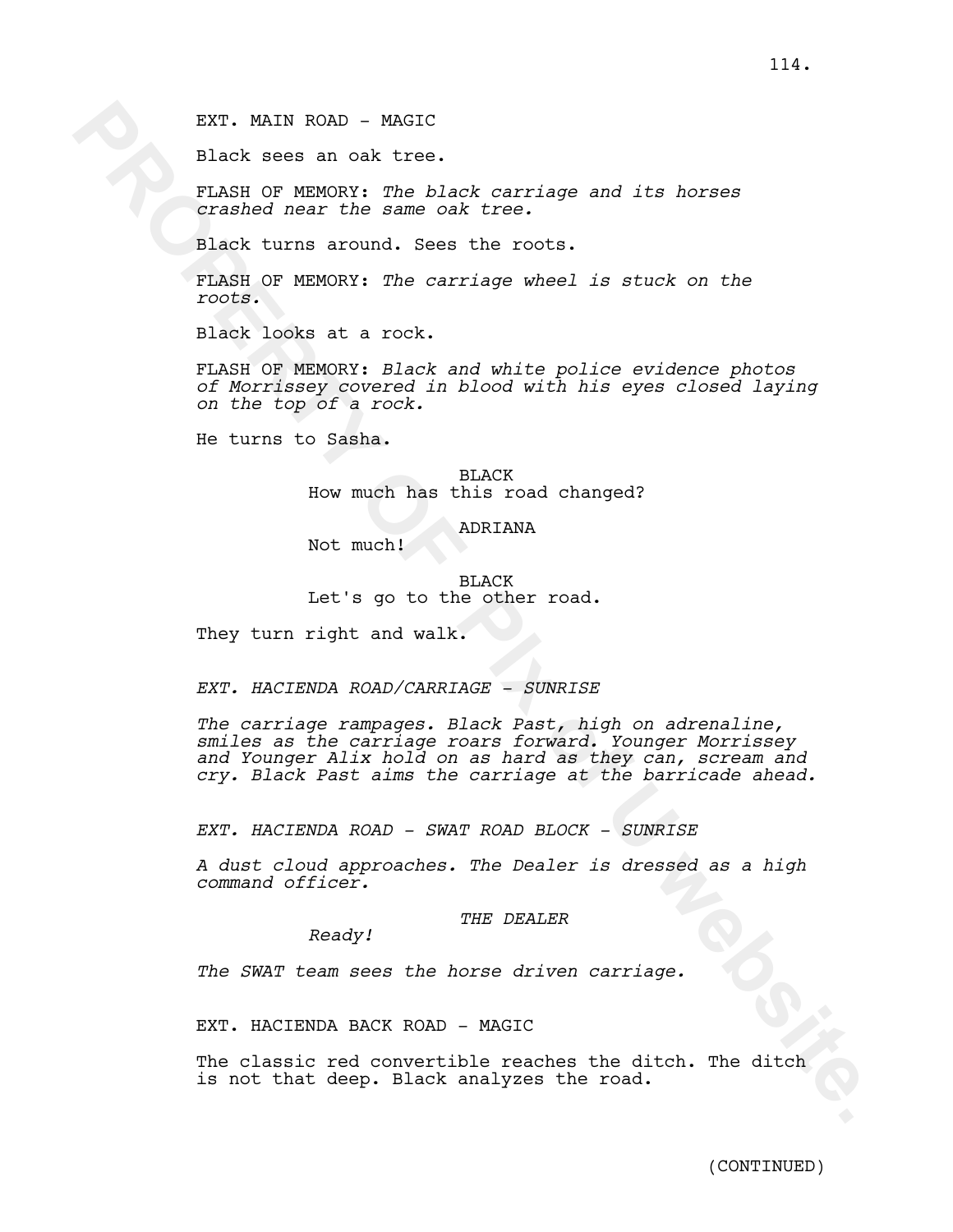# BLACK

Let's go back.

Sasha drives in reverse.

EXT. INTERSECTION (MAIN ROAD AND BACK ROAD) - SUNRISE

Let's go back.<br>
Rasha drives in reverse.<br>
RNT. TWTFRATCTOX (WATM ROAD NAD PACK ROAD) SUBRITST<br>
The still cleaned red convertible points atraight at the<br>
crosscoals.<br>
New poising:<br>
New Doughland.<br>
Plasse. I med to go throug The still classic red convertible points straight at the crossroads.

# BLACK

Leave me alone.

SASHA

Are you sure?

BLACK Please. I need to go through this alone.

Sasha kisses him.

## SASHA

Good luck.

*EXT. HACIENDA ROAD/MOVING CARRIAGE - MAGIC*

*Black Past kamikazes towards the SWAT team.*

EXT. INTERSECTION (MAIN ROAD AND BACK ROAD) - SUNRISE

The still classic red convertible points straight at the crossroads.

Black changes to the driver's seat. He dials his cellphone, stares at the crossroads. He closes his eyes.

*EXT. HACIENDA ROAD/MOVING CARRIAGE - SUNRISE*

*The SWAT team drives after the carriage. Younger Adriana approaches from the front.*

> *SWAT 1 (to Younger Adriana) Stop!*

*Younger Adriana keeps on running towards the carriage.*

*SWAT 2 (to Younger Adriana) Stop!*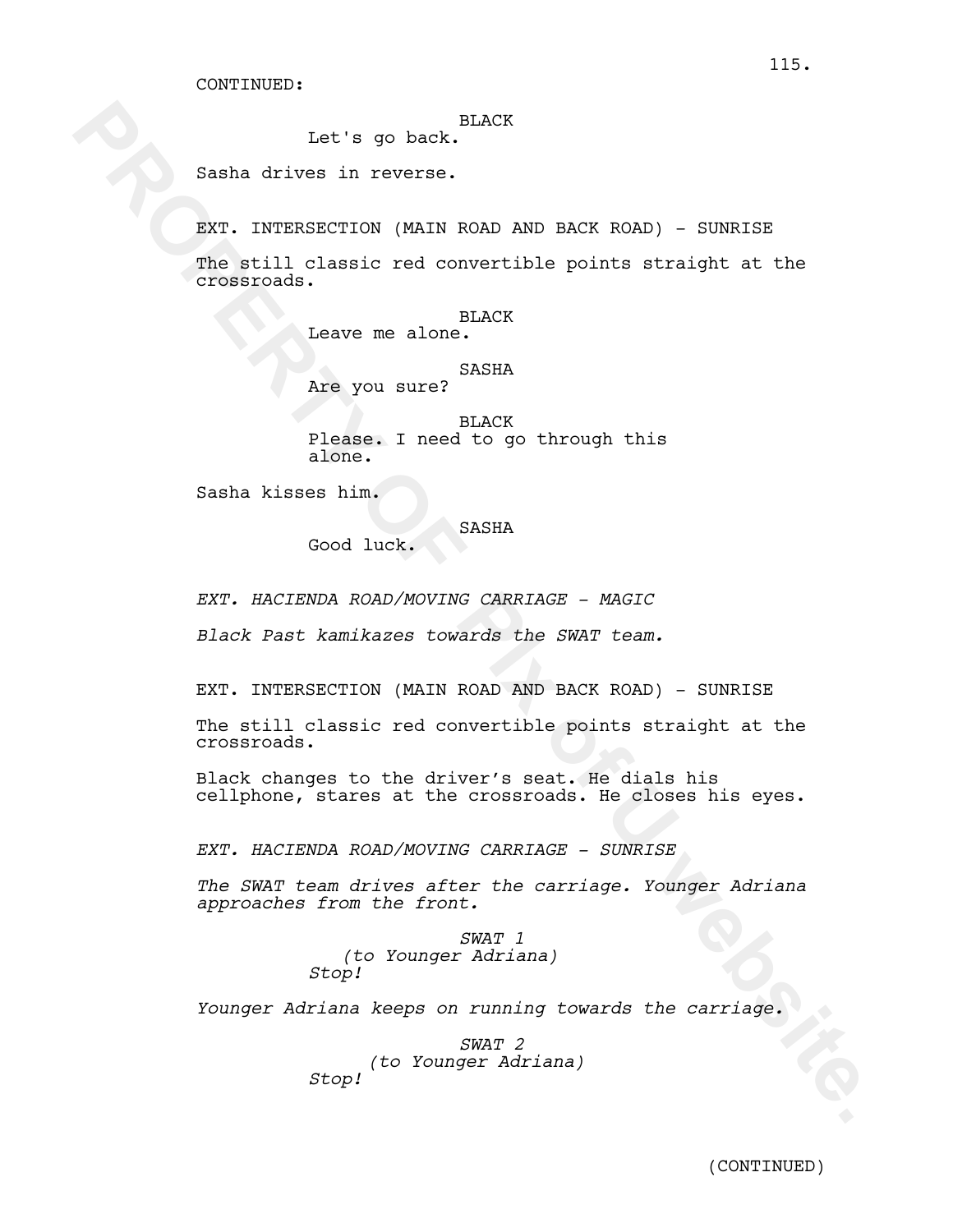**Proper Addition Asege runder, She stands in front of the contribute of PIx of Transformation**<br> **PROPERTY OF PIX ONE CONTRACT CONTRACT CONTRACT AND ASSESS CONTRACT CONTRACT CONTRACT THE ROAD BLOCK) - SUNNISE<br>
<b>EXP.** ARCTES *Younger Adriana keeps running. She stands in front of the carriage. The carriage runs over her, smashes her legs. Younger Adriana's foot bursts with blood.* 

*EXT. HACIENDA ROAD - (PAST THE ROAD BLOCK) - SUNRISE*

*SWATs chase the carriage. Black Past grabs his ringing cellphone.*

> *BLACK PAST (to phone) What the fuck you want? I'm in the middle of something!*

EXT. INTERSECTION (MAIN ROAD AND BACK ROAD) - MAGIC Black puts his finger in his non-listening ear.

> BLACK (to phone) You have the kids in the back.

*EXT. HACIENDA ROAD/MOVING CARRIAGE - SUNRISE*

*Black Past looks back, sees SWATs after him.*

*BLACK PAST I know! What do you mean the kids are in the back?*

EXT. INTERSECTION (MAIN ROAD AND BACK ROAD) - MAGIC Black sits up straight.

# BLACK

(to phone) They're in the back of the coach. You are about to have the accident. If you want to avoid it, take the road on the left.

He takes a deep breath.

*EXT. INTERSECTION - SUNRISE*

*SWAT/carriage chase continues as the carriage approaches.*

*BLACK PAST (to phone) Yeah, right!*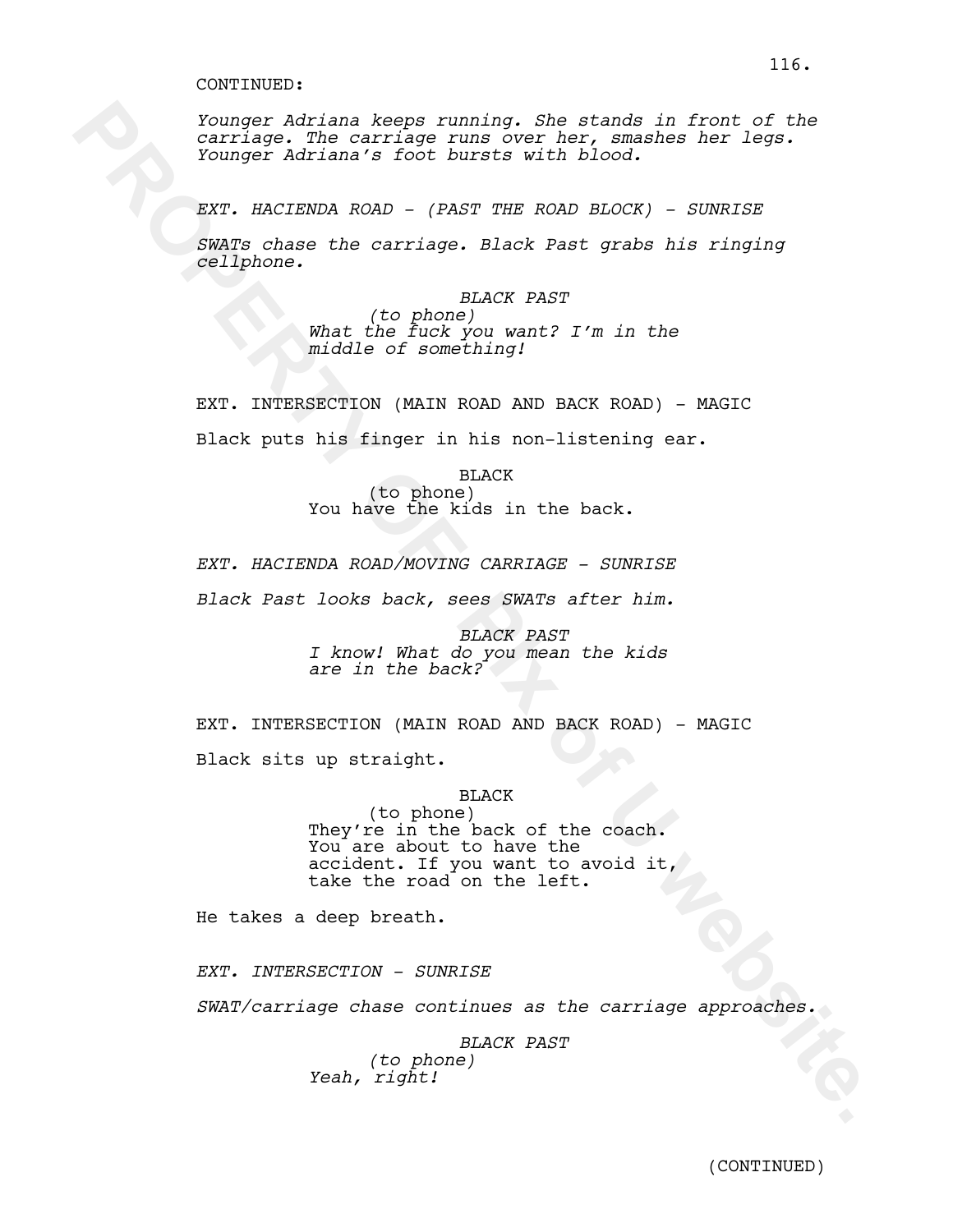*O.S. his kids yell. He turns and looks behind. He sees two happy angels waving joyfully at him. He smirks.*

*The carriage reaches the intersection. Black Past turns right (taking the back road).* 

EXT. INTERSECTION (MAIN ROAD AND BACK ROAD) - MAGIC Black gets close to the phone.

> BLACK (to phone) Are you still there?

*EXT. HACIENDA BACK ROAD - SUNRISE*

*SWATs/carriage chase continues.*

*BLACK PAST (to phone) With my guardian angels, as usual!*

*Black Past notices the ditch. He turns. He sees Younger Morrissey's face out of the carriage window.* 

> *YOUNGER MORRISSEY (crying) Stop!*

EXT. INTERSECCION "Y" - MAGIC

Calisto holds sweating.

BLACK

(to phone) Buy Apple stock!

*EXT. INTERSECCION "Y" - SUNRISE*

*Black Past pulls the reins. The carriage flies as it goes off the road.*

9.5, his kids yell. He turns and looks behind. He sees<br>the carriage reaches the intersection. Black heat turns<br> $P(t)$  (Lating University (2002) and the main of Pix of Pix of University<br>the carrier property (MANN NOW) and NO *The cellphone flies off. Black Past's face hits the ground. Blood splatters! Younger Alix smashes into a tree, Younger Morrissey lands in the dirt. The phone lands.* 

EXT. INTERSECTION (MAIN ROAD AND BACK ROAD) - MAGIC Black listens through phone to the accident noises.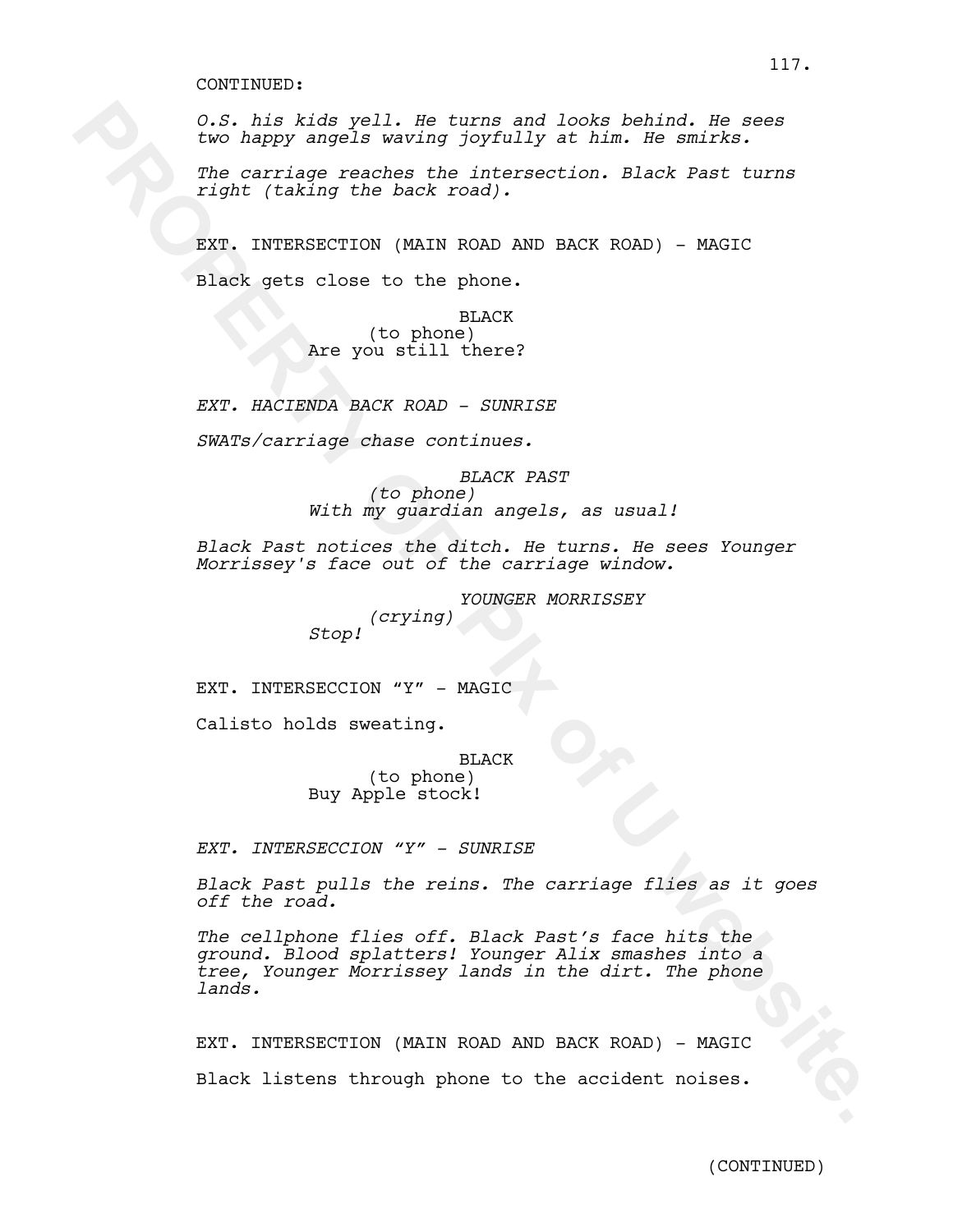A thick tear falls from his closed eye.

*EXT. HACIENDA BACK ROAD - SUNRISE*

*Black Past sees a huge oak branch fall toward Younger Morrissey's legs. He jumps over his son. The huge oak branch falls on Black Past.*

*Silence.*

EXT. INTERSECTION (MAIN ROAD AND BACK ROAD) - MAGIC

Silence.

Black hangs up.

He turns his sight to the rearview mirror. He fixes its position. He looks at himself in the eyes. The scar he had in his face is gone.

A thick tear falls from his closed eye.<br>
EXT. HACISNDA BACK ROAD - 80NRISE<br>
elact Dass, a hange cak branch fall toward Younger<br>
elact Dass, The Jumps cak branch fall toward hypers cak<br>
from the Alls on Black Past.<br>
filence Sasha and Alix enter; they all look the same as they did at the very beginning. Kim enters holding the remote control toy car.

SASHA How did you got here? Did you drive? Are you all right?

BLACK

Oh! God!

Adriana waddles in.

### SASHA

What?

BLACK What happened with the police in the accident? Why I didn't go to jail?

SASHA There was no police there. It was just Adriana, you and the kids.

Black tries to get up from the seat. He can't. He's surprised.

Morrissey, looking like a cool rock star, walks in. He wears the gold necklace with the electric guitar around his neck. He pushes the high-tech wheelchair.

> MORRISSEY What were you doing here?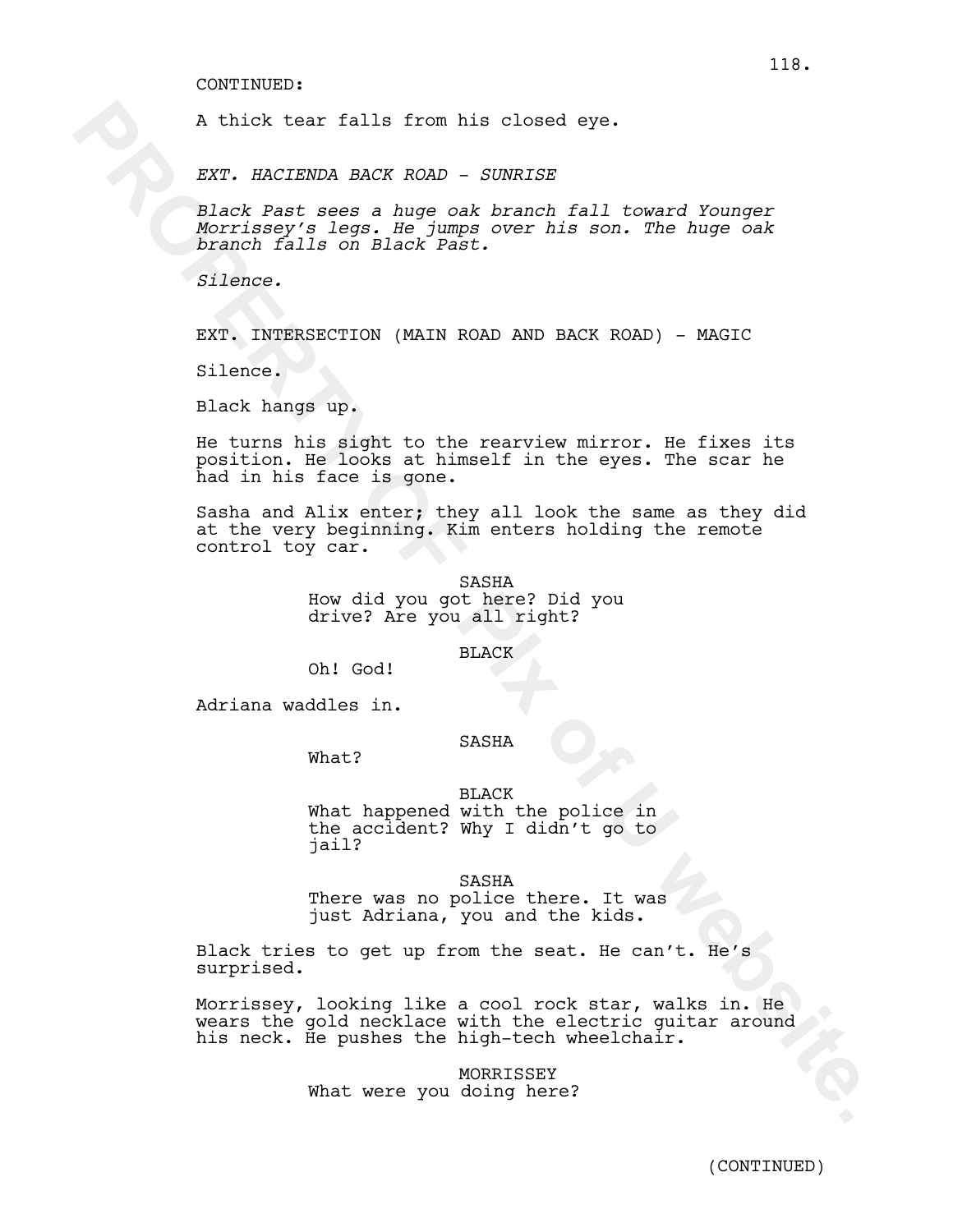His family helps Black into the wheelchair. They push Black out.

The phone rings. They stop. Tense silence.

MALE VOICE (V.O.) (over phone) Callisto.

BLACK (to phone) Sir...

His signals his family to be quiet.

BLACK (CONT'D) (to phone) I swear I don't have any compound,<br>Sir. I'm sorry.

MALE VOICE (V.O.) (over phone) You do... But relax now. It's just a matter of... time.

BLACK

(to phone) Aren't you going to tell me what's the damn compound for? You once said it was for the future.

INT. EXECUTIVE OFFICE (FUTURE) - DAY

FUTURE BLACK (to phone) The future, the present and the past...

**Example 2013** The phase like the shape like the shape of the shape of the shape of the shape of the shape of the state of the state of the state of the state of the state of the state of the state of the state of the stat From behind smoking couch the man in the fedora hangs up the phone. He takes the phone with him. He lifts his head up revealing he is Black, age sixty (FUTURE BLACK). He removes the lo-fi Toys 'R' Us voice changer from his mouth.

FUTURE BLACK (CONT'D) The compound Joaquin, will always be here.

He points to his head. The finished compound projects in his balding head.

He puts his phone down.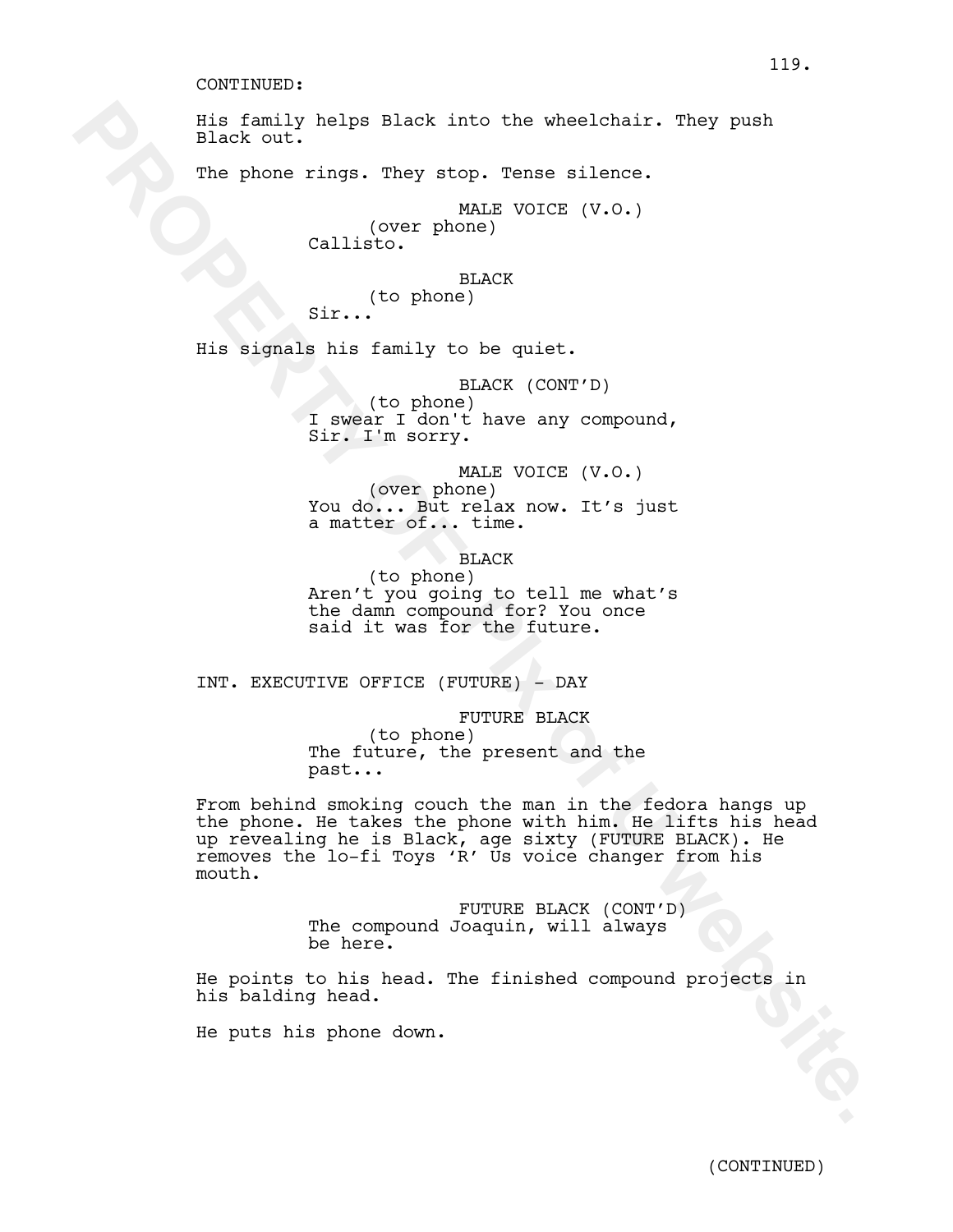**PROPERTY (CONTIFIES SIGNATE)**<br>
This component's effect. In the fix of the signal<br>
India System and fitter, in the<br>
India System and fitter, all at the<br>
present and fitter, all at the<br>
same time.<br> **PROPERTY of UNITE CONSUL** FUTURE BLACK (CONT'D) (to Future Joaquin) This compound's effect in the brain proves Einstein's formula,<br>that we all are living past, present and future, all at the same time.

FUTURE JOAQUIN (now eighty years old) stands near. He has a futuristic version of the radio he was fixing in the present attached to his neck. Black hands him a Black's Pearl. Joaquin rejects it.

> FUTURE BLACK (CONT'D) I can't believe you are going to die without trying it? With out creating new formulas.

FUTURE JOAQUIN (robotic voice) I have had enough emotions, Sir. Are you ready?

FUTURE BLACK

Yes.

Future Black, wearing an electronically-controlled exoskeleton, rises off the couch. He walks with Future Joaquin.

They move into the...

INT. HALLWAY - DAY

It's the hacienda hallway twenty years later.

Future Black and Future Joaquin come out from the far end door of the hallway. They both walk down the hallway as they pass:

The golden walls full of classic mega-expensive art pieces: Rembrandt, Degas, Van Gogh, the Picasso painting.

Future Black stops at the studio's door, which is slightly open. He closes it, passes through the rooms; they are empty. They keep on moving towards the garden.

EXT. GARDEN - DAY(PRESENT)

Joaquin pushes Black on the high-tech wheelchair. They meet up with Sasha and Kim.

Black, as he sits peacefully, sees Morrissey run around with Alix. He looks up.